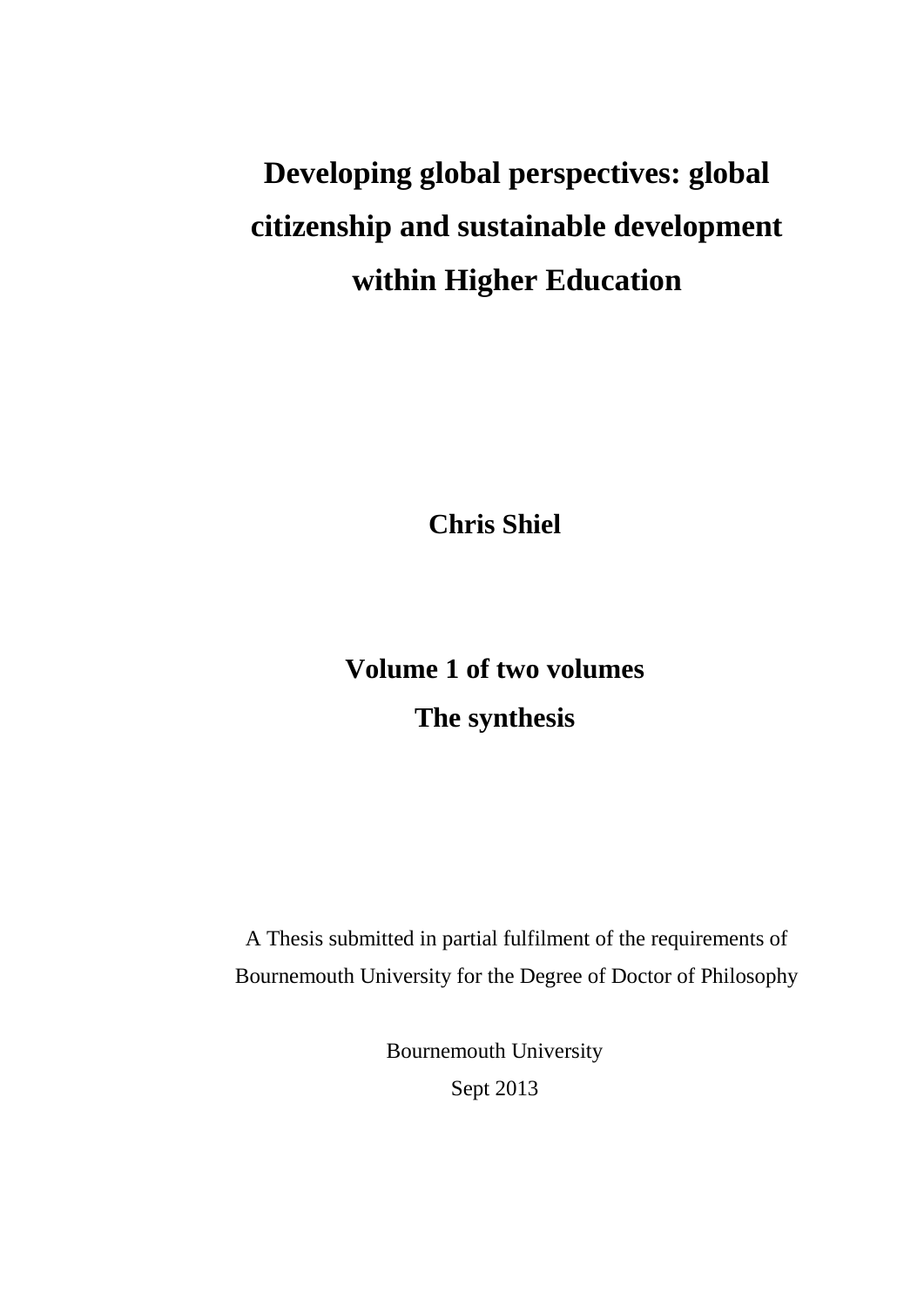The copy of the thesis has been supplied on the condition that anyone who consults it is understood to recognise that its copyright rests with the author and due acknowledgement must always be made of the use of material contained in, or derived from, this thesis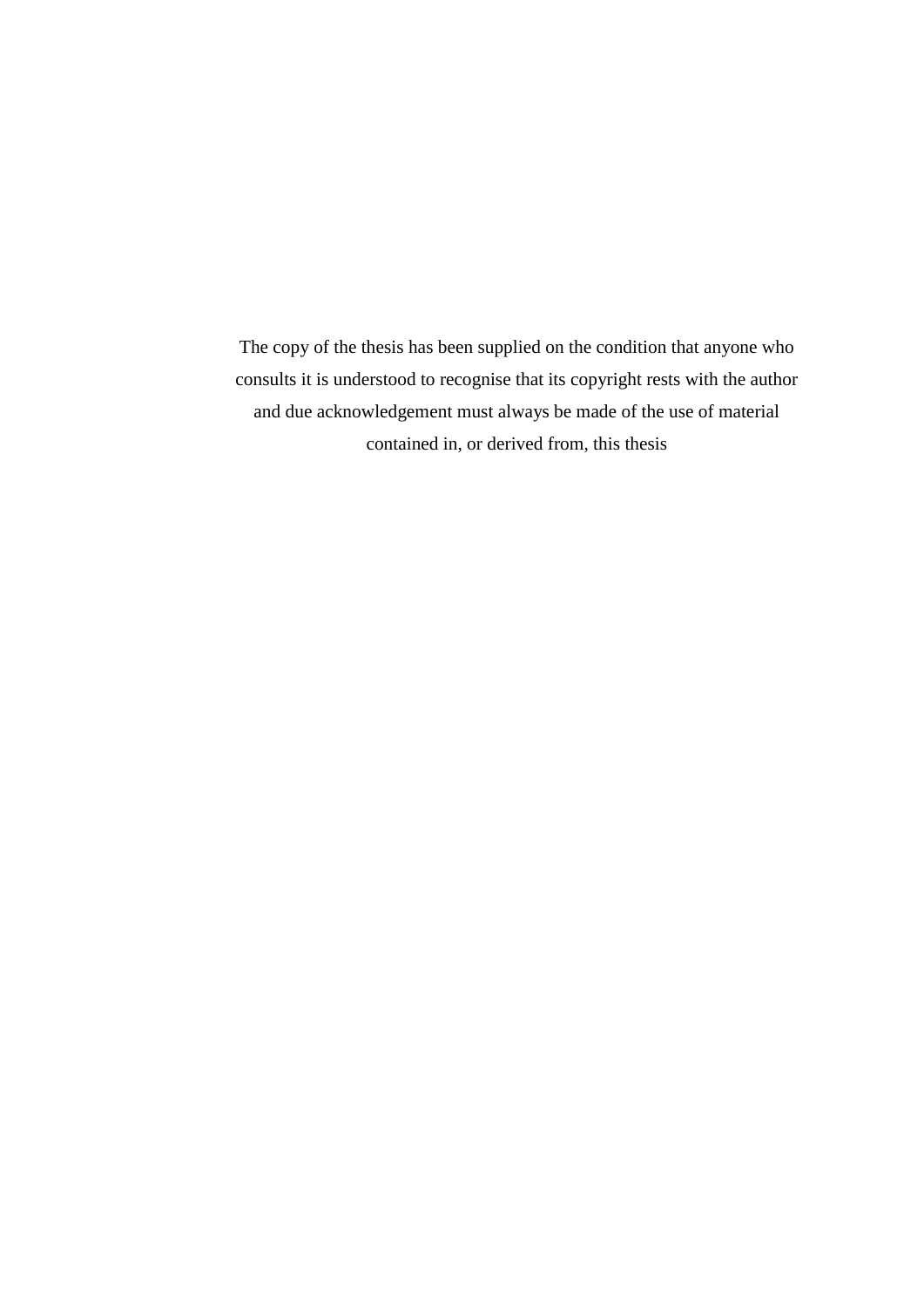# **Developing global perspectives: global citizenship and sustainable development within Higher Education**

## **Chris Shiel**

### **Abstract**

This volume and supporting papers constitute the submission for the award of a PhD research degree, by publication. Sixteen works completed by the author spanning ten years have been included for consideration. All the papers relate to a sustained endeavour to enhance higher education practice by exploring the salience of global perspectives, global citizenship and sustainable development, starting at the level of curriculum and pedagogy, escalating to encompass the development of an institutional-wide model and the concept of the 'Global University' and then extending to address university leadership, to examine how this might secure a 'Sustainable University'. The contribution to knowledge lies in: the examination of the relevance of the concepts to higher education; the development of global perspectives as a pathway for change; the articulation of a framework that enables the relationship between concepts to be explored and; the proposition that global perspectives not only supports the institutional policy drivers of employability, diversity and internationalisation but would enable universities to contribute towards a more sustainable society. The papers individually and collectively, provide empirical evidence of a critical and reflexive account of a participative and holistic approach to change. The account of the change process, from curriculum development, to a consideration of institutional structure, and university leadership, contributes to knowledge in the articulation of what has facilitated and hindered engagement, and in demonstrating how practitioner knowledge may contribute to advance policy and practice within higher education.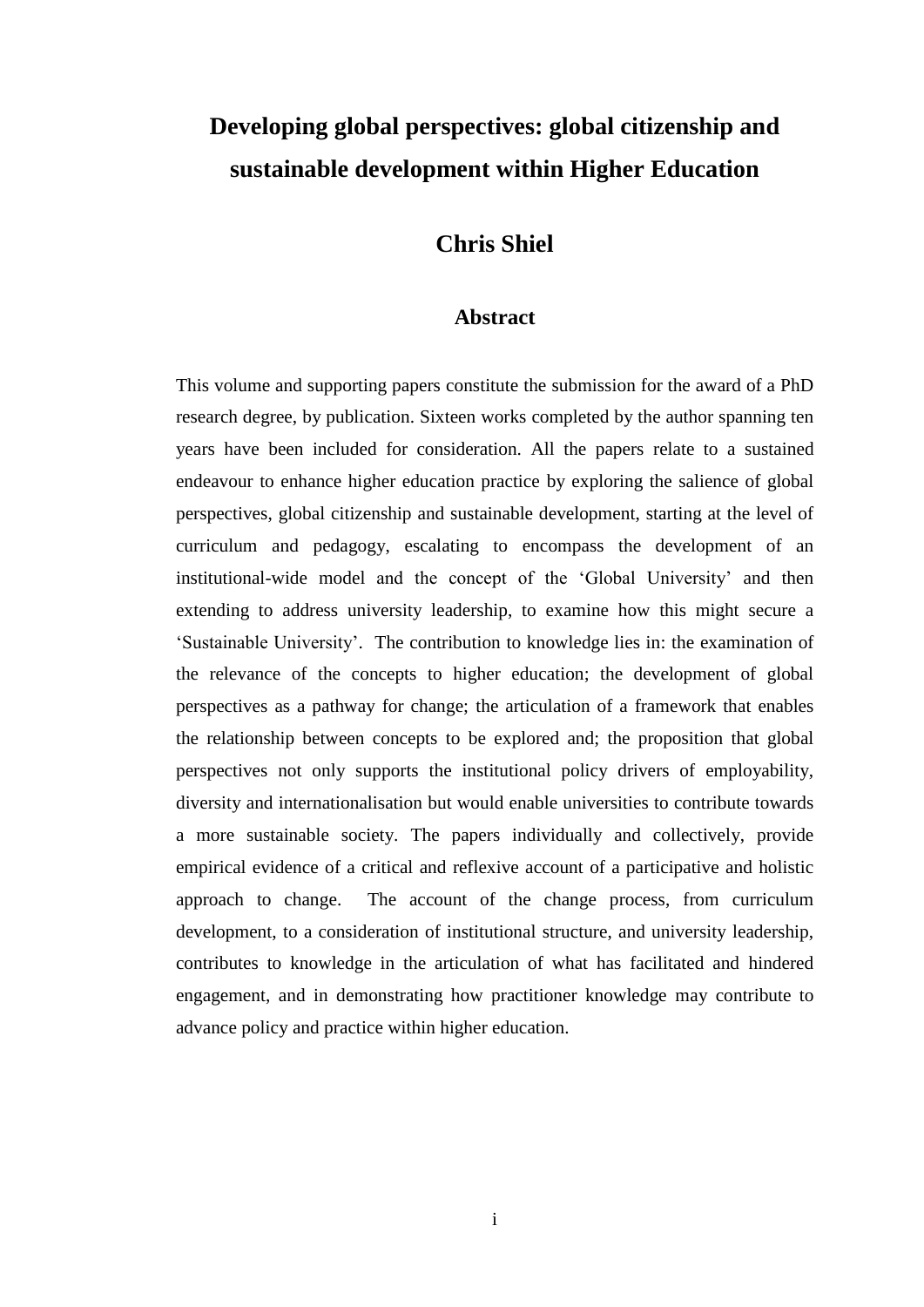#### **Acknowledgements**

There are several people that need to be acknowledged for their support and encouragement for this submission and the papers included within it. Firstly, I am grateful to those colleagues in development education who caused me to expand my thinking. Working with colleagues in DEED, the DEA (which is now Think Global) and particularly Dr. Doug Bourn at the Development Education Research Centre, Institute of Education, has provided me with an alternative way of seeing the world, inspiration and ideas which have informed my teaching, and ways of working which have changed my educational practice. Their more participative, humanistic and inclusive approaches have enabled me to be a better educator, and a more empathetic human being.

Colleagues who at first I thought were more firmly rooted in the 'environment camp,' and thus focused more on the green agenda, have also inspired me and influenced my perspectives. I have come to appreciate that we are striving to achieve broadly the same things albeit with different emphases.

The Higher Education Leadership Foundation for awarding me a Fellowship which enabled me to develop my research, but more importantly for their leadership coaching, the opportunity to coach others, and their on-going appreciation of my work

To the late Andrew Bunney, for contributing to my ideas around e-learning and its potential for ESD, I owe a debt of thanks.

Colleagues in the School of Applied Sciences, who have encouraged me to complete, and offered me the opportunity to learn from their discipline perspectives.

Lastly and most importantly I am grateful for the support of family, my children and particularly my partner David. Without their tolerance, patience and support, I would have been unable to complete the journey; without David I might not have persevered with this submission.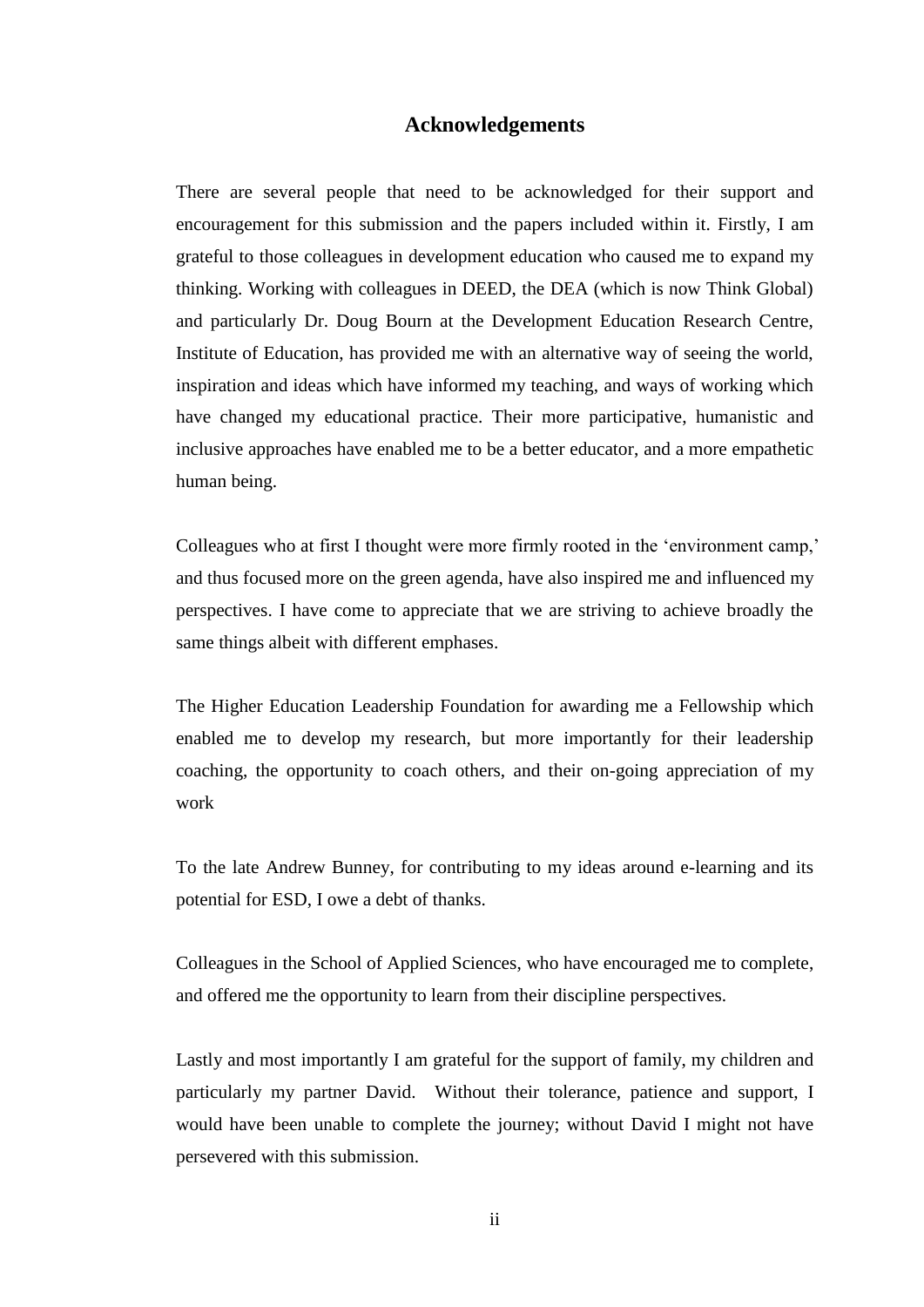# **List of Contents: Volume 1**

| Abstract                                                              | $\mathbf{i}$            |
|-----------------------------------------------------------------------|-------------------------|
| Acknowledgements                                                      | $\overline{\mathbf{u}}$ |
| List of Contents                                                      | iii                     |
| List of Figures                                                       | $\mathbf V$             |
| Chapter 1: Introduction                                               | $\mathbf{1}$            |
| 1.1. Rationale                                                        | $\mathbf{1}$            |
| 1.2. Main research themes                                             | 3                       |
| 1.3. Research approach and methodology                                | $\overline{4}$          |
| 1.4. Publications submitted for examination                           | 8                       |
| 1.5. The structure of this supporting document                        | 11                      |
| Chapter 2: The research journey and author's world-view               | 12                      |
| 2.1. Introduction                                                     | 12                      |
| 2.2. Beginning the journey                                            | 12                      |
| 2.3. The emergence of my interest and approach                        | 15                      |
| $2.4.2000 - 2005$ – developing global perspectives                    | 16                      |
| 2.5. 2005-2008- developing a strategic institutional-wide approach    | 19                      |
| 2.6. 2008-2011 – leading the Centre for Global Perspectives           | 24                      |
| 2.7. 2011- present day                                                | 25                      |
| 2.8. Concluding comments                                              | 27                      |
| 2.9. A brief summary of my perspective and world-view                 | 27                      |
| Chapter 3: The concept of Global Perspectives, its provenance and     |                         |
| relationship to other perspectives                                    | 31                      |
| 3.1. Introduction                                                     | 31                      |
| 3.2. Sustainable Development (SD)                                     | 32                      |
| 3.3. Education for Sustainable Development (ESD) and Education for    |                         |
| Sustainability (EfS)                                                  | 34                      |
| 3.4 Development Education and Environment Education: the foundations  |                         |
| of ESD                                                                | 36                      |
| 3.5. Global Perspectives and global citizenship                       | 38                      |
| 3.6. In summary: My contribution to Global Perspectives               | 43                      |
| Chapter 4: Re-imagining the curriculum within business and management |                         |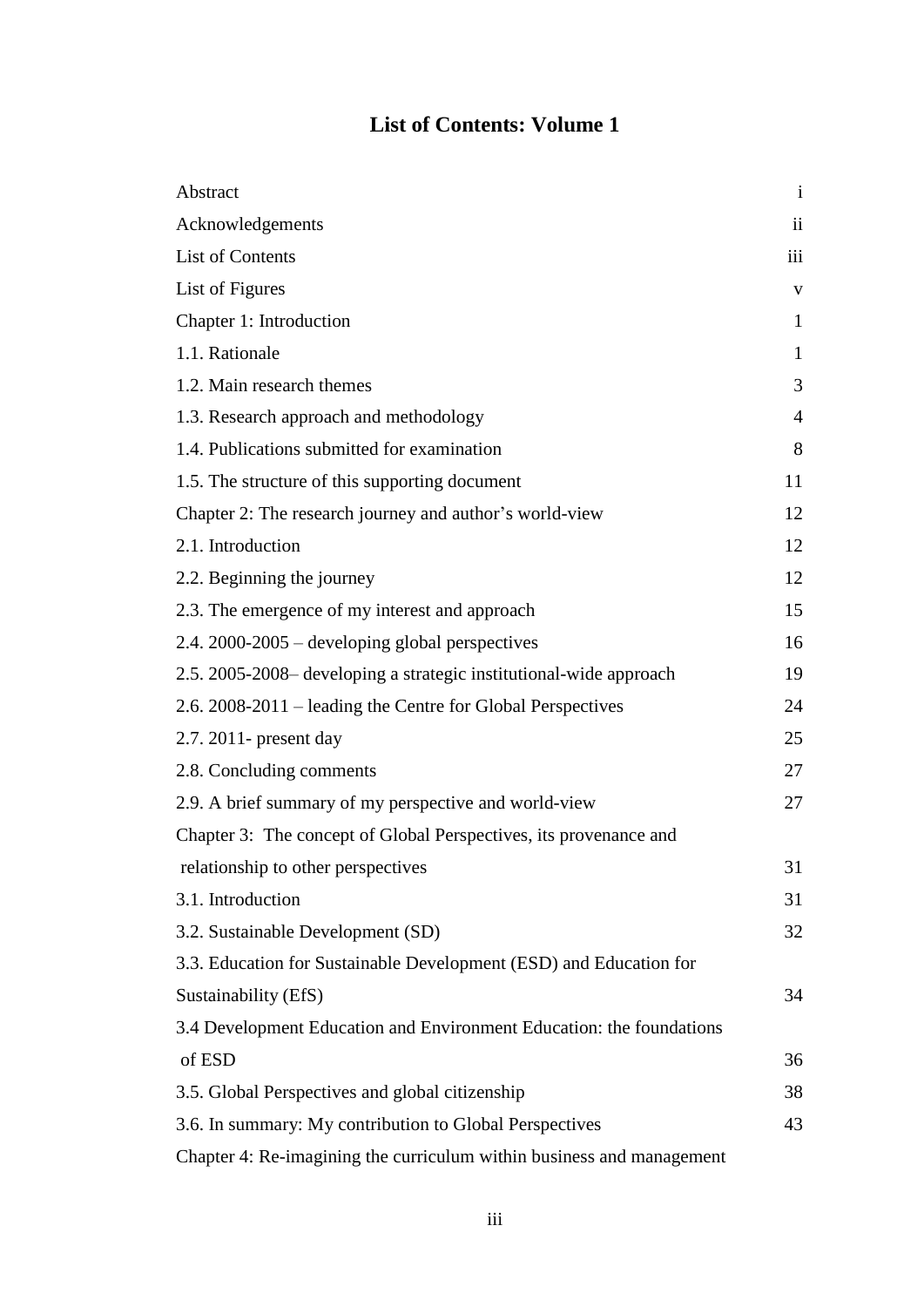| education: working bottom-up to enhance practice                               | 46  |
|--------------------------------------------------------------------------------|-----|
| 4.1. Introduction                                                              | 46  |
| 4.2. Submission One: The start of the journey                                  | 46  |
| 4.3. Submission Two: Exploring pedagogy for 'critical being'                   | 51  |
| 4.4. Submission Three: Shaping school-wide curricula                           | 54  |
| 4.5. Submission Ten: Enhancing e-learning for global perspectives; working     |     |
| across boundaries                                                              | 57  |
| Chapter 5: Developing a whole-institutional approach: articulating a rationale |     |
| to engage; developing strategy; understanding student and staff perspectives   | 60  |
| 5.1. Introduction                                                              | 60  |
| 5.2. Submission Four: Developing a rationale linked to employability           | 61  |
| 5.3. Submission Seven: A strategic approach to change                          | 63  |
| 5.4. Submission Nine ii: Extending strategy                                    | 65  |
| 5.5. Submission Eight: Understanding student and staff perceptions             | 67  |
| 5.6 Submission Eleven: Checking progress, enhancing understanding              |     |
| to develop 'internationalisation'                                              | 69  |
| 5.7 Submission Fourteen: Exploring the impact of SD policies, comparing UK     |     |
| and Portuguese students                                                        | 73  |
| Chapter 6: External capacity building                                          | 76  |
| 6.1. Introduction                                                              | 76  |
| 6.2. Submission Five: Capacity building and influencing through collaboration  | 77  |
| 6.3 Submission Six: Influencing perspectives on internationalisation           | 79  |
| 6.4 Submission Twelve: Capacity building externally                            | 81  |
| Chapter 7: Leadership and change                                               | 85  |
| 7.1. Introduction                                                              | 85  |
| 7.2. Submission Nine i. Setting out an agenda for senior managers and          |     |
| demonstrating complementarity                                                  | 87  |
| 7.3. Submission Fifteen. Engaging senior staff                                 | 89  |
| 7.4. Submission Sixteen. Building on leadership theory                         | 91  |
| Chapter 8. Evaluating progress and the approach to change                      | 95  |
| 8.1. Introduction                                                              | 95  |
| 8.2 Submission Thirteen: Looking back                                          | 95  |
| Chapter 9. Concluding remarks and contribution                                 | 101 |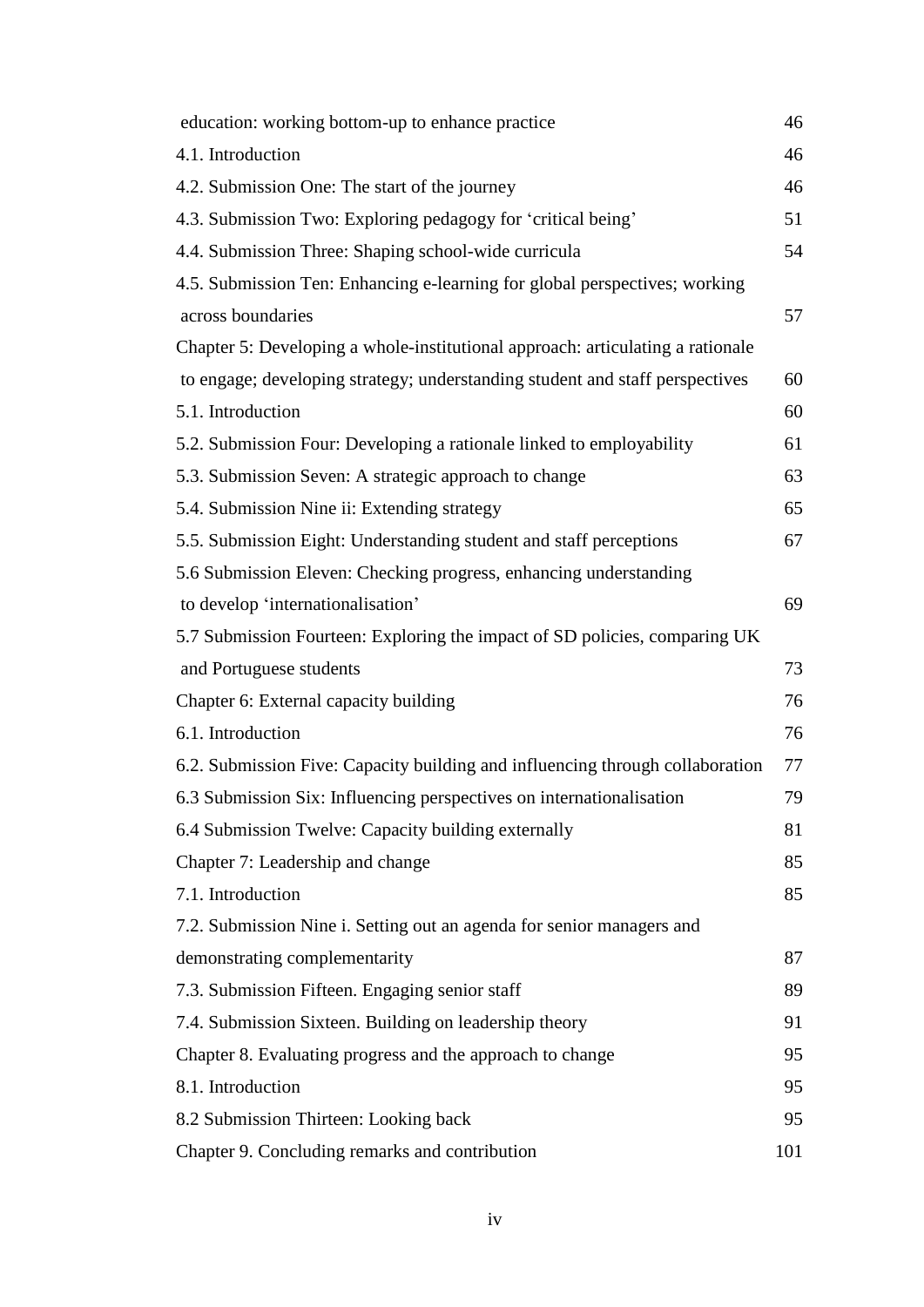| References                                                    | 106  |
|---------------------------------------------------------------|------|
| <b>Abbreviations</b>                                          | 130  |
| Appendix 1: Statement of author's contribution to co-authored | 131  |
| publications                                                  |      |
| Appendix 2: Letters to confirm contribution from co-authors   | 132. |

# **List of Figures**

| Figure 1. Aspects that contribute to the development of global citizens |    |
|-------------------------------------------------------------------------|----|
| in a higher education setting                                           |    |
| Figure 2. Global Perspectives in a Global University                    | 44 |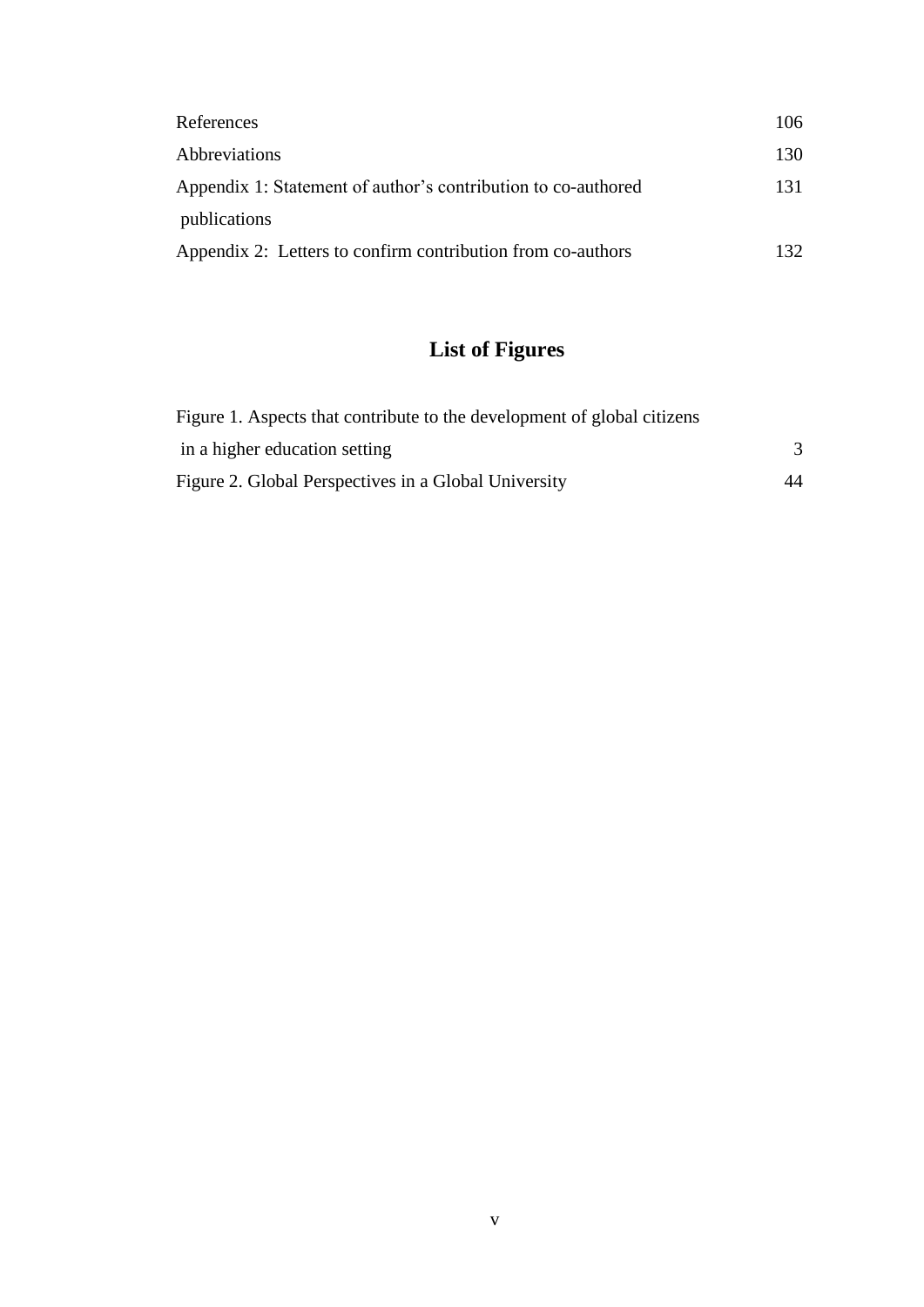#### **Chapter 1: Introduction**

#### **1.1 Rationale**

This document comprises the case to support the submission of an award of a PhD by publication. The author, as participative researcher and the 'change agent' in a change process, has led the development of global perspectives within higher education and contributed to the field of education for sustainable development (ESD). A selection of published work around these themes is submitted for consideration. This supporting document has been constructed to set the published work in the broader context of the various perspectives that inform the overall corpus of publications, to demonstrate the distinctive way in which specific issues are addressed in each of the publications, and to critically evaluate the author's work and contribution to knowledge.

The publications selected represent a sustained engagement with and contribution to, the development of a particular view of university education (a 'feasible utopia' perhaps, in the sense used by Barnett, 2010) which embraces the educational and pedagogic implications of engaging students with the challenges of shaping and living with super-complexity (Barnett 2000), in a world where globalisation and unsustainable development necessitates a transformational educational approach (Sterling 2003). The key motivator for the author's research has been a continuing commitment to enhance education and to address the question, "Are universities preparing students for the challenges that they will face – and if not, what needs to change?"

The research outputs represent the staging posts, of a personal and professional journey to address this concern, but also an endeavour to empower others through participation, to consider action for change. The published work, taken in its entirety, outlines a potential 'pathway' (Parker & Wade 2008) by which universities might adapt in the context of globalisation, to contribute to a sustainable future.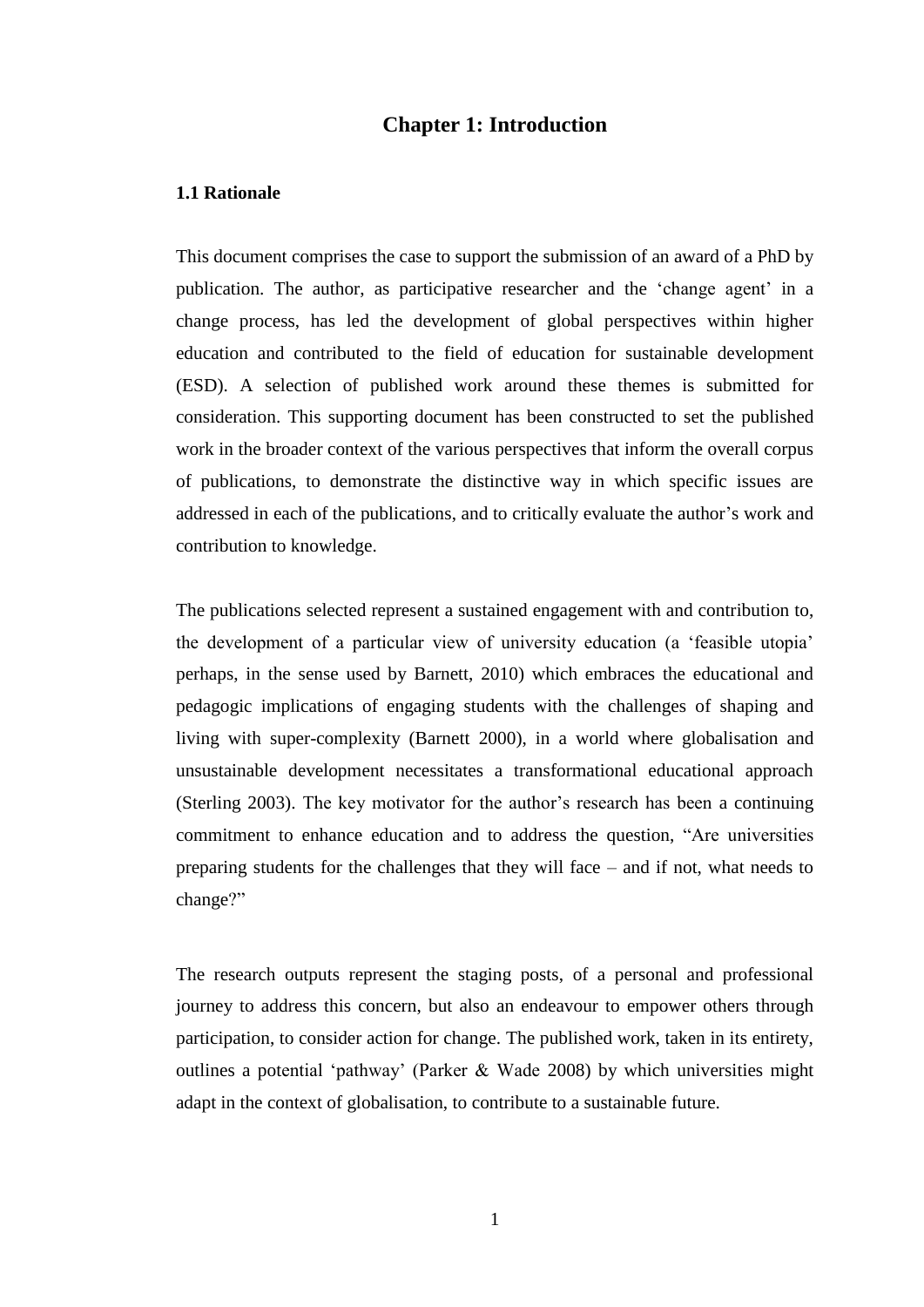The published work not only reflects a holistic view of education but also documents a professional commitment, not simply to promote debate and reframe ideas about university education and pedagogy, but to better understand how to enhance practice and secure change, at various levels from curriculum to policy. Publications take the form of thought leadership, change strategies, case studies, curriculum development and comparative studies. 'Looking inwards' some publications explore the implementation of institutional change (for example: Submission One, Shiel  $\&$ Bunney 2002; Submission Two, Shiel & Jones 2003); 'looking outwards' other publications aim to inspire policy change (action) across the sector, (Submission Six, Shiel, 2006; Submission Twelve, Bourn & Shiel 2009; Submission Sixteen, Shiel 2013b); several examine the external context and shifting policy agendas to locate and reinforce the need for an educational approach which embraces a global perspective. Arguments are developed to align global perspectives with the policy agendas, the external context and the educational 'drivers' of internationalisation and employability (Submission Nine Petford & Shiel 2008 & Shiel 2008c; Submission Four, Shiel, Williams & Mann 2005).

Early on in the journey it became clear that global perspectives (GP), sustainable development (SD) and global citizenship (GC) were highly contested themes, bedevilled by the lack of a coherent framework for drawing together the distinctive contribution of particular literatures, theoretical perspectives and professional communities (academic and non-governmental organisations). The author's engagement with the different perspectives and work with academic and nonacademic communities, led to the development of a global perspectives framework (Figure One, Shiel & Mann 2006) which has served as a useful device in promoting dialogue between the contested themes of internationalisation, sustainable development and citizenship, and in facilitating a potential pathway for educational change (Submission Seven, Shiel 2007b). Bourn (2011b, p.569) suggests:

"*The global perspective framework developed at Bournemouth University provides the basis and tools for a different approach that gives greater prominence to critical thinking and the promotion of a range of values and perspective.'*'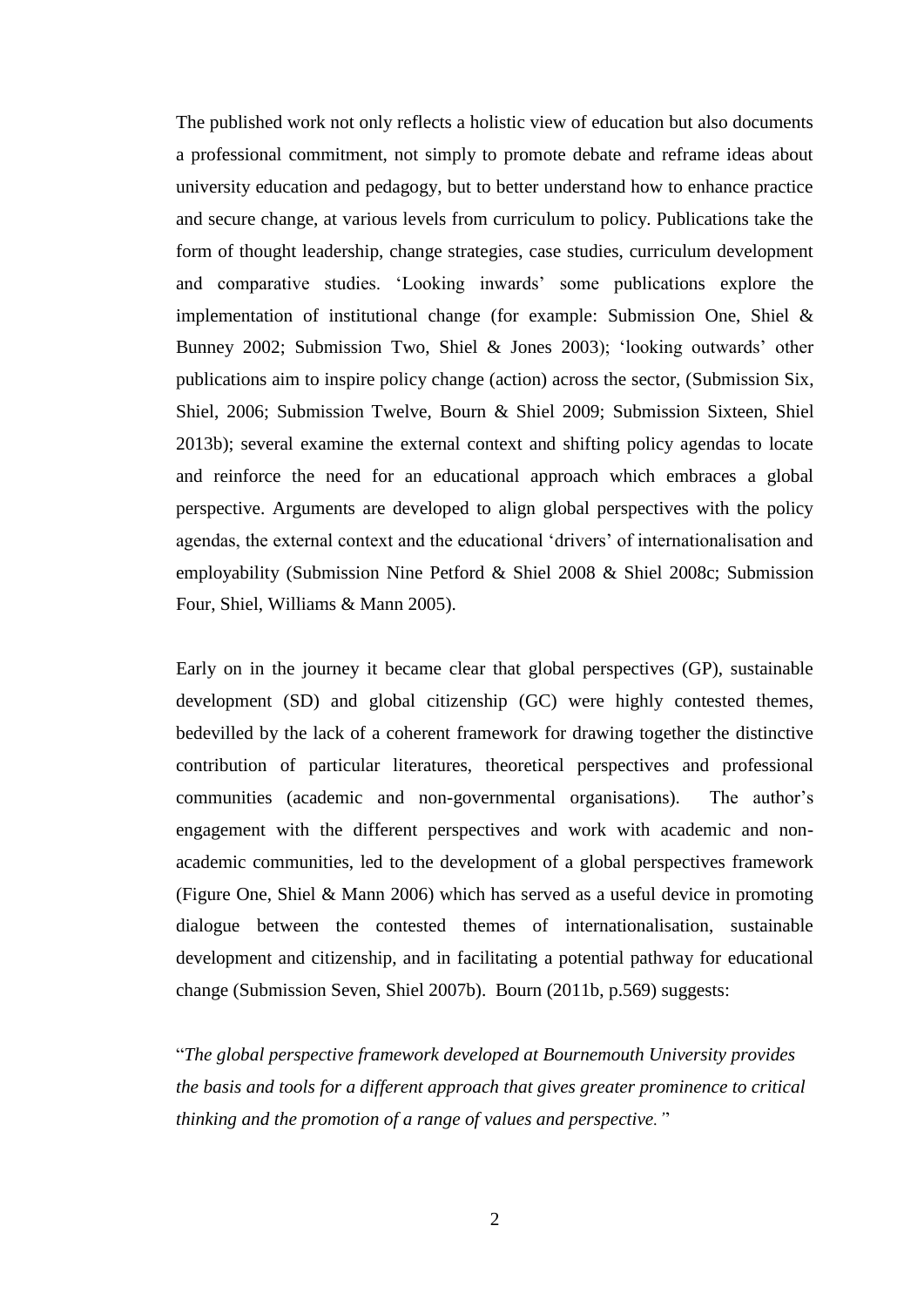

Aspects that contribute to development of global citizens in higher education setting, Shiel & Mann (2006)

**Figure One: Shiel & Mann (2006)**

The development and contribution of the framework will be reflected on further as part of the commentary submitted for this award.

#### **1.2 Main research themes**

This submission is based upon publications which address the overarching themes of developing and implementing global perspectives and education for sustainable development within higher education. The author has developed the concepts of global perspectives and global citizenship in such a way as to embrace education for sustainable development; more recently she has suggested that global perspectives might be considered as '*ESD by another name'* with a broader remit (Shiel 2011a). Further, the author has extended the concept of global perspectives to demonstrate alignment with other higher education agendas including internationalisation, employability and equality and diversity.

The author's research is rooted in a body of work which explores how education might better address the complexities of globalisation, global inequality and unsustainable development, making a better contribution to a more sustainable future.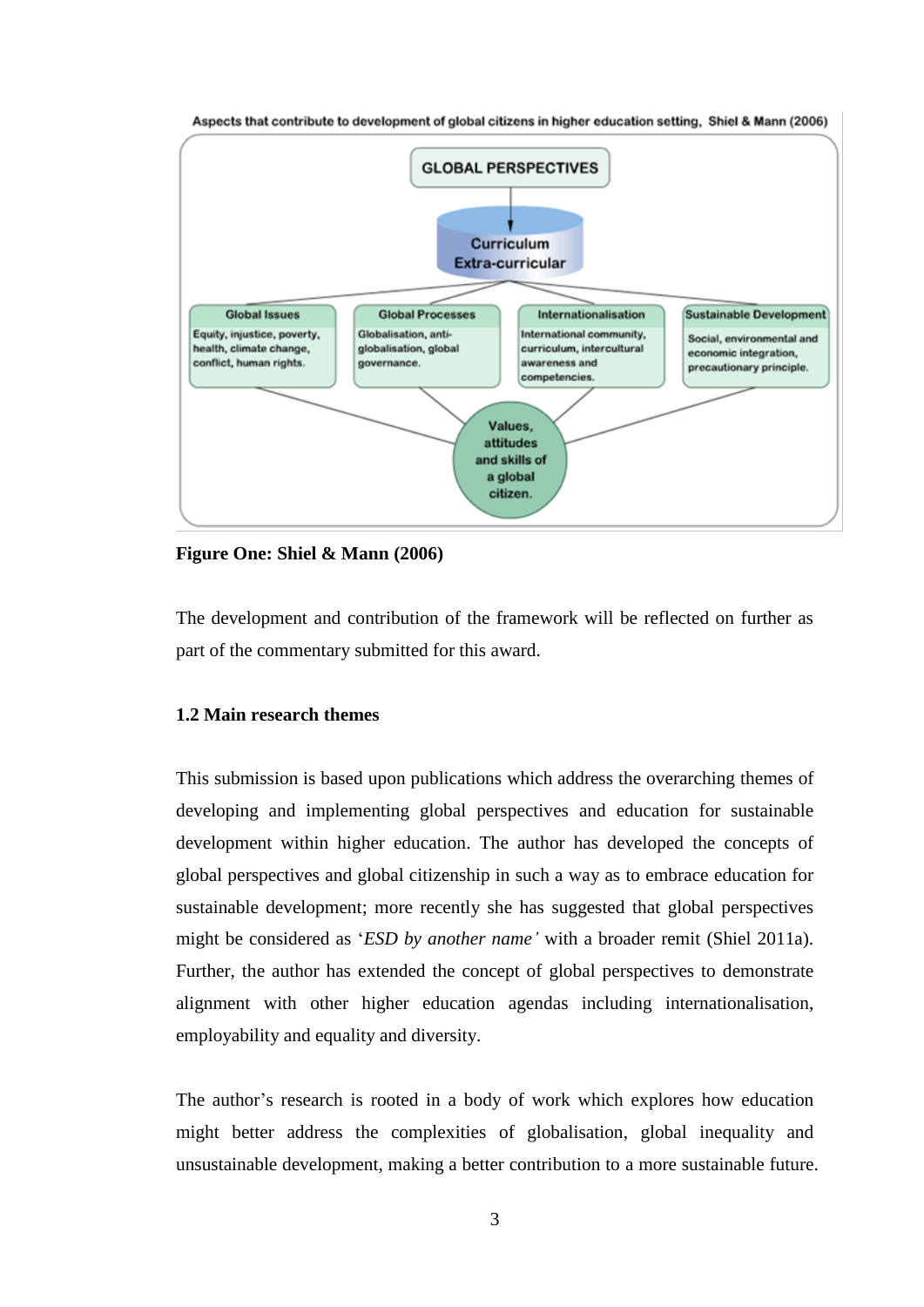The submissions included in this document reflect the breadth of the author's endeavour to develop educational practice. The holistic nature of the author's approach is reflected by research at the level of curriculum and pedagogy, research to develop the concept as a potential pathway for change, research to understand staff and student perspectives on the agenda, publications to demonstrate to others, how developing global perspectives and ESD might be applied (capacity building) and, research which considers the engagement of university leaders.

A significant part of the author's contribution to knowledge has been to demonstrate how global perspectives (GP), sustainable development (SD) and global citizenship (GC) are relevant to higher education (see Submissions considered in Chapter Four and Five). The author has proposed a congruent relationship between GP, GC, SD and shown how developing global citizens who understand the need for sustainable development contributes to other university agendas such as employability, diversity and internationalisation. These themes, in 2002, were to a large extent addressed as separate issues, in disparate literatures; the notion of global citizenship was considered in 'pre-16' education, but was not common discourse within higher education. The author's work, drawing on ideas from development education, has been instrumental in founding global perspectives within higher education and demonstrating how the concept might be implemented within an institutional setting. The framework which the author developed to take the agenda forward has been described as 'the touchstone' (Bourn 2011b) for developments across the sector. The authors work is referenced by others (for example, Becket and Brookes 2008; Brookes and Becket 2011; Lunn 2006; Caruana and Spurling 2007; Killick 2011a) and has contributed to policy and practice (at other institutions, and through the Higher Education Academy, HEFCE, the Leadership Foundation and the Development Education Association).

#### **1.3 Research approach and methodology**

"*the word methodology has a double meaning. Not only a physical investigation but also a conceptual one can be called 'methodological investigation*." (Wittgenstein, 1958, p. 225)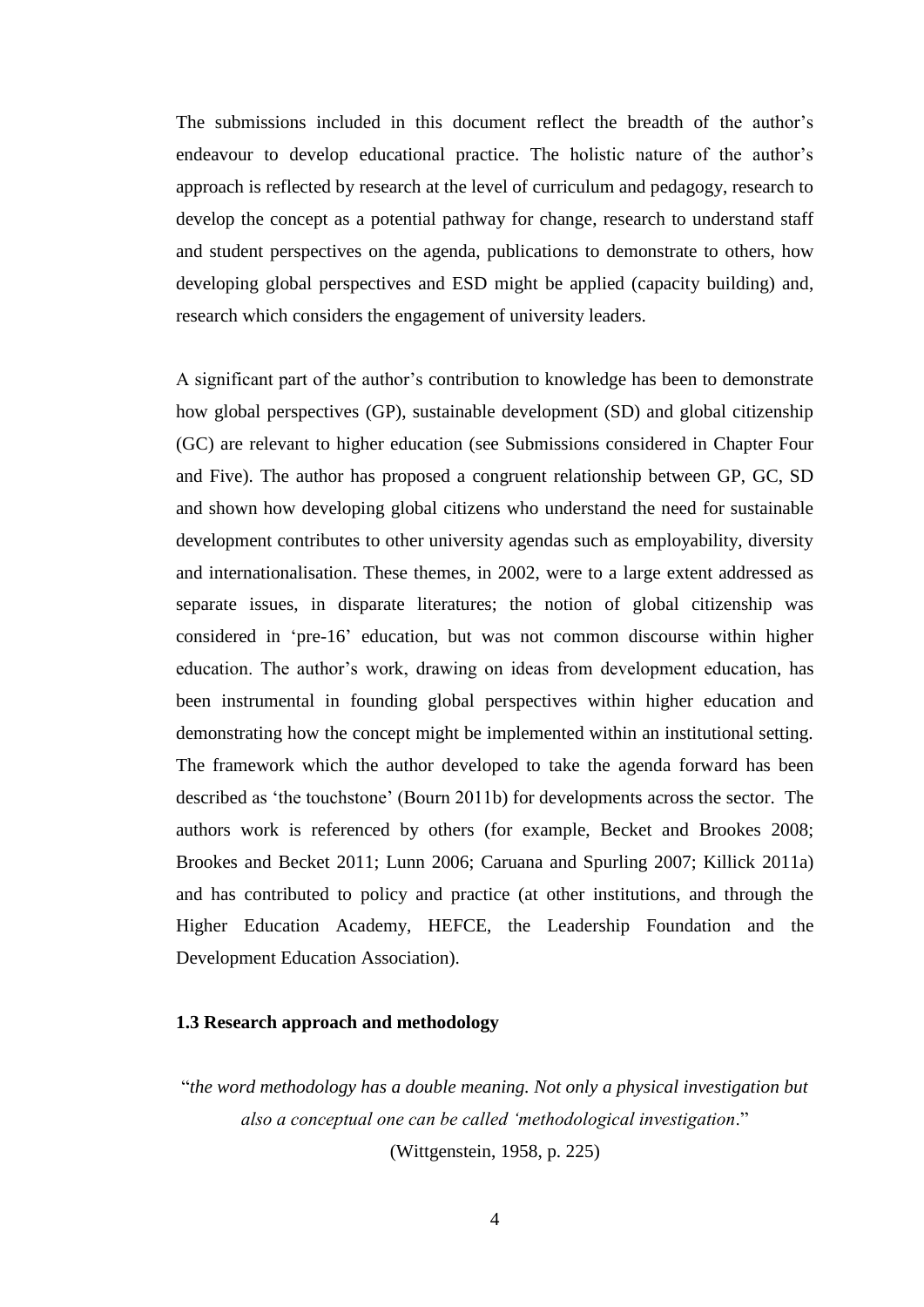The papers considered within this synthesis represent the outcomes of work undertaken to develop the concept of 'global perspectives' and; working with others, to explore how global perspectives, global citizenship and education for sustainable development, might be conceptualised and integral to higher education, with the potential to transform learning, and offering a platform to reconceptualise the role of a university.

It is beyond the scope of this synthesis to reproduce the paradigm debate (usefully articulated by Guba & Lincoln 1994 and extended by Heron & Reason 1997) but some reference should be made to the author's epistemological stance and approach, which has been rooted in:

- A desire to enhance education practice and spur action (research as change see for example, Lather 1986 & Hale 2001), so that higher education might contribute to a more just and sustainable world;
- A belief that better solutions might result through seeing the world through a more systemic and holistic lens, where academic and practitioner knowledge is integrated and contributes to capacity building (White 2013).
- A participative worldview (which like constructivism is self-reflexive); where knowing is subjective-objective, relative to the knower and; where action, is grounded in four ways of knowing: experiential; presentational; practical; propositional (Heron 1996).
- A concern that the crises the world faces require activism and social change; such change might result through social learning, a cooperative inquiry approach (Reason & Bradbury 2001) and participative action research, where a more qualitative and holistic framework, (rather than a positivist paradigm and a reductionist, quantitative framework) is deployed.

In taking these concerns forward, the research is located within both a critical (transformative) and a participative paradigm. The research strategy and methodological approach might be described as 'discovery oriented' (Guba 1978), which with the aim to mobilise change and action, falls under the umbrella of 'new paradigm research' (Reason & Rowan 1981) in that: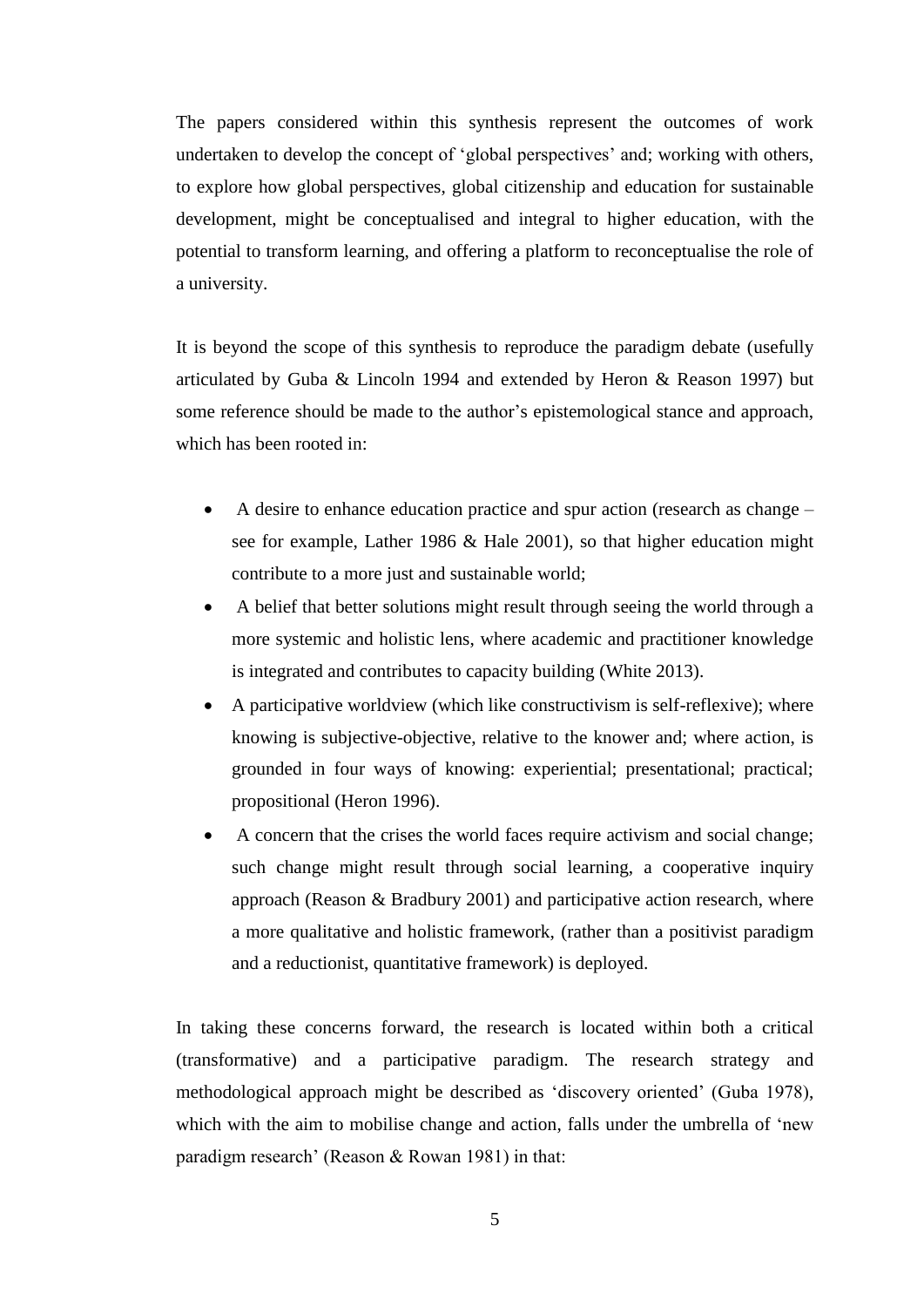"*It seeks to bring together action and reflection, theory and practice, in participation with others, in the pursuit of practical solutions to issues of pressing concern to people, and more generally the flourishing of individual persons and their communities*" (Reason & Bradbury 2001, p.1).

The methodological approach (in relation to exploring the concepts and a change agenda) has largely sought to mobilise action, secure reflection and engagement, and lead to the development of new practice, through a collaborative form of inquiry, where participants have co-operated democratically, as co-researchers, to engage with developing a research agenda and propositions for change.

However, while the above and the quote from Reason & Bradbury (2001), relates to the author's overall philosophical and methodological approach to research and change (a theme which is evident when all the papers in Volume Two are considered as a holistic, 'sum of the parts'), it must be noted that the research was conducted in ways which addressed the individual parts, rather than the whole. As separate entities of a 'whole' (undertaken at particular points in time, within the constraints and demands of organisational contexts), a certain level of pragmatism impacted on the choice of methods. Although pragmatism is not strictly speaking a paradigm (Creswell 2003) it does lead to knowledge claims and is an underpinning for 'mixed methods studies' where practical outcomes (the what and how) are sometimes desired. A variety of methods might also suggest 'methodological pluralism' (Knox 2004, p.119) but the author would stress that her approach is fundamentally grounded in an ontological and methodological perspective which aligns with a preference for participative action research and co-operative inquiry.

Thus, while the over-arching aim of the methodological approach in relation to the change agenda, has been to co-research with others, where possible, and to be 'objectively subjective' in the sense used by Reason & Rowan (1981), the multifaceted nature of the research journey (and organisational constraints) over a period of time, has meant that the outputs considered in Volume Two (as a collection of individual papers) reflect a pluralist stance in relation to methods, rather than a singular pursuit of co-operative inquiry, through cycles of reflection.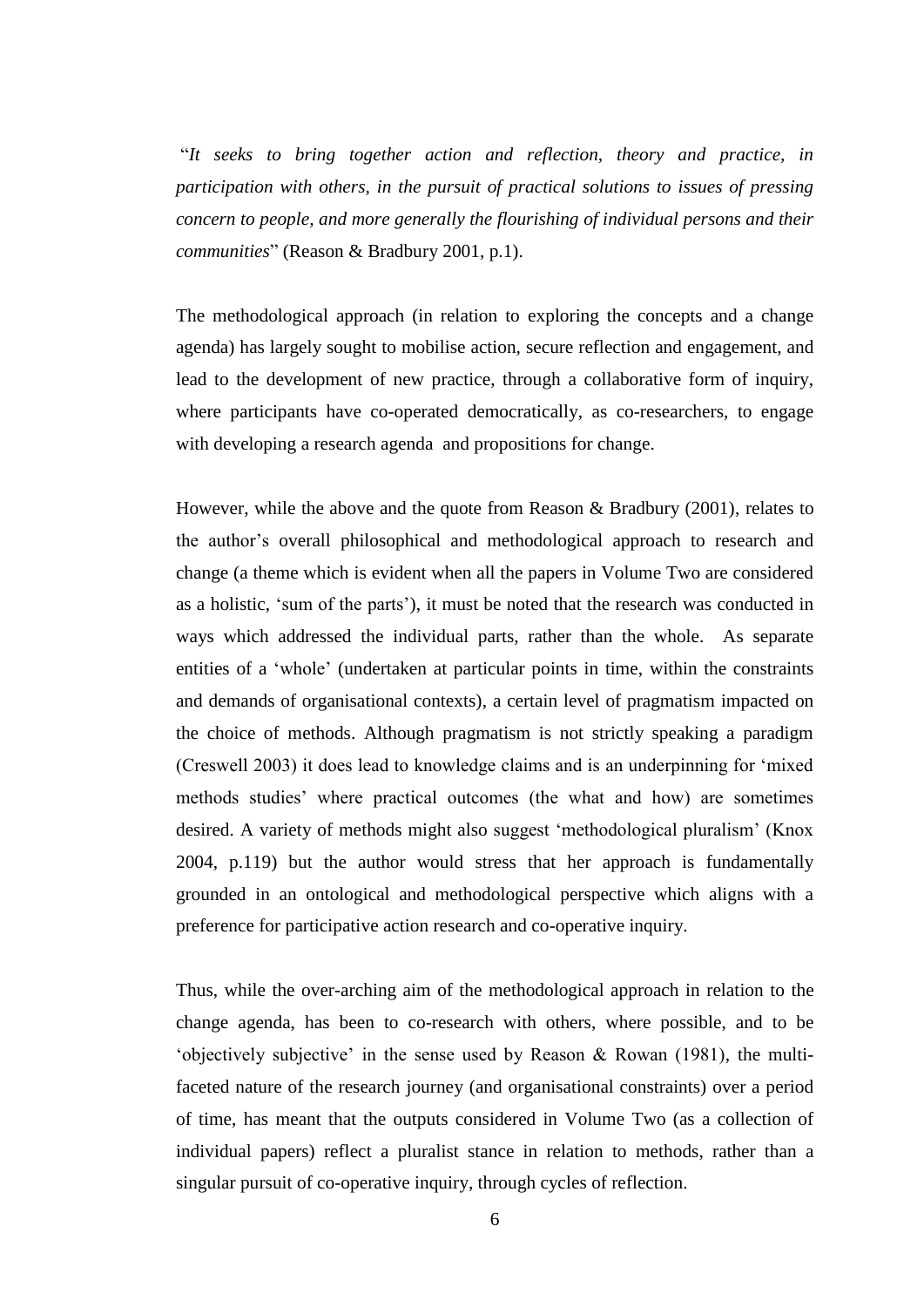On reflection, it is clear that the research process has shared many of the "*proposed attributes of sustainability research"* set out for the first time, by White (2013, p.173), particularly aspects such as "*linking theory and practice*", "*capacity building"* approaches, "*employing different knowledge forms*" (integrating practitioner, academic and local knowledge), and involving "*knowledge mobilisation"* and "*reflective processes."*

In terms of methods, the concern to secure change, has meant that participative research (see for example, Submission Seven) with stakeholders (students, staff and senior managers) to understand their starting points and world views before implementing change has been an essential component of the research understanding the starting point of learners is at the heart of a development education approach; surfacing 'world views', is an essential component of taking forward sustainable development (Ballard 2005). However, methods of data collection and analysis have been selected to align with particular research objectives at different times thus, for example, 'Template analysis' was deployed to explicate the ways students evidence reflection in the context of learning journals (Submission Two); the survey method has been used where appropriate, to gather wider data to understand perspectives, to track the progress of a change agenda and to achieve larger-scale and cross-national comparison.

In summary, the research is located within a critical and participatory paradigm. A critical inquiry methodology has been taken forward to inform (and influence) the overarching change agenda, within the spirit of a co-operative approach. In exploring and developing the component parts of the agenda, a variety of methods have been deployed. These will be commented upon where appropriate, when the individual papers are considered in subsequent chapters. The author's own world view is expanded further in Chapter Two, which also outlines how the authors own research studies at under-graduate and post-graduate level, have influenced the research approach.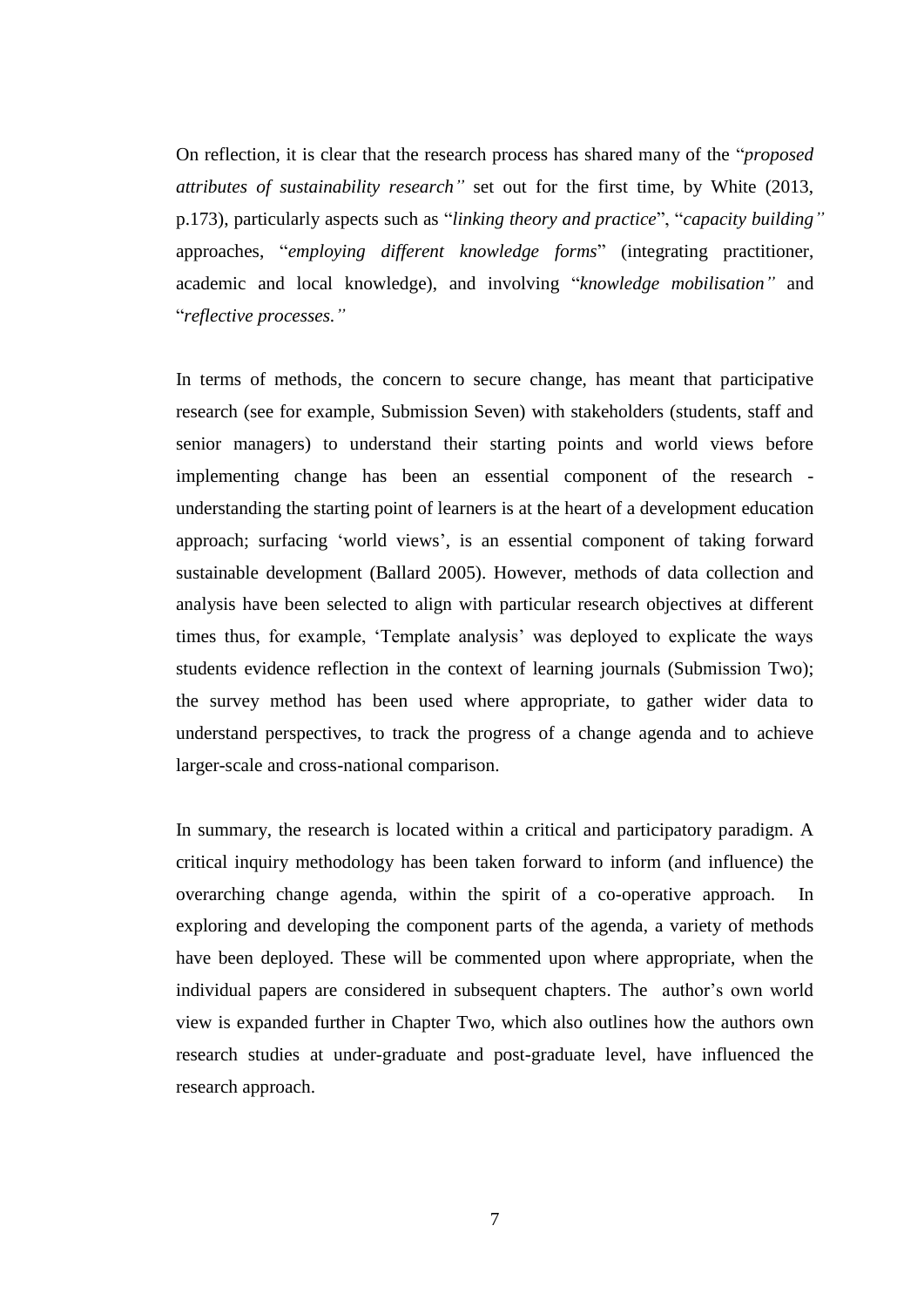#### **1.4 Publications submitted for examination**

The papers, journal articles and chapters submitted for consideration have been selected from a range of works published by the author. The rationale for selection was that:

- 1. They were completed and published within a ten year period 2002-2012 (albeit that the last two did not get published until 2013).
- 2. They resulted from research to explore the saliency and implementation of global perspectives and sustainable development within higher education.
- 3. They each contribute a particular insight on the various considerations involved in developing global perspectives and ESD within higher education: curriculum and pedagogy; whole-institution change; change within the sector; institutional leadership and change.
- 4. They set out and reinforce why change needs to happen, what sort of change needs to take place and how it might be achieved at various levels.

Sixteen publications have been selected to address the breadth and depth of a holistic approach and to sufficiently demonstrate the author's contribution. Some of these papers have been co-authored which reflects the participative nature of the enquiry and an inclusive approach; the contribution of co-authors is detailed in the appendices to this publication.

Publication Nine has been considered in two parts (Nine 'i' and Nine 'ii') as both come from the overarching publication, "The Global University: the role of senior managers", but focus on different aspects; part 'ii' was co-authored.

The publications listed in chronological order, are as follows:

Shiel, C., and Bunney, A., 2002. Global Responsibility and Sustainable Development: tailoring the concepts to business programmes. *In: 1st Annual Teaching and Learning Conference*, Bristol: Bristol Business School, 1-17.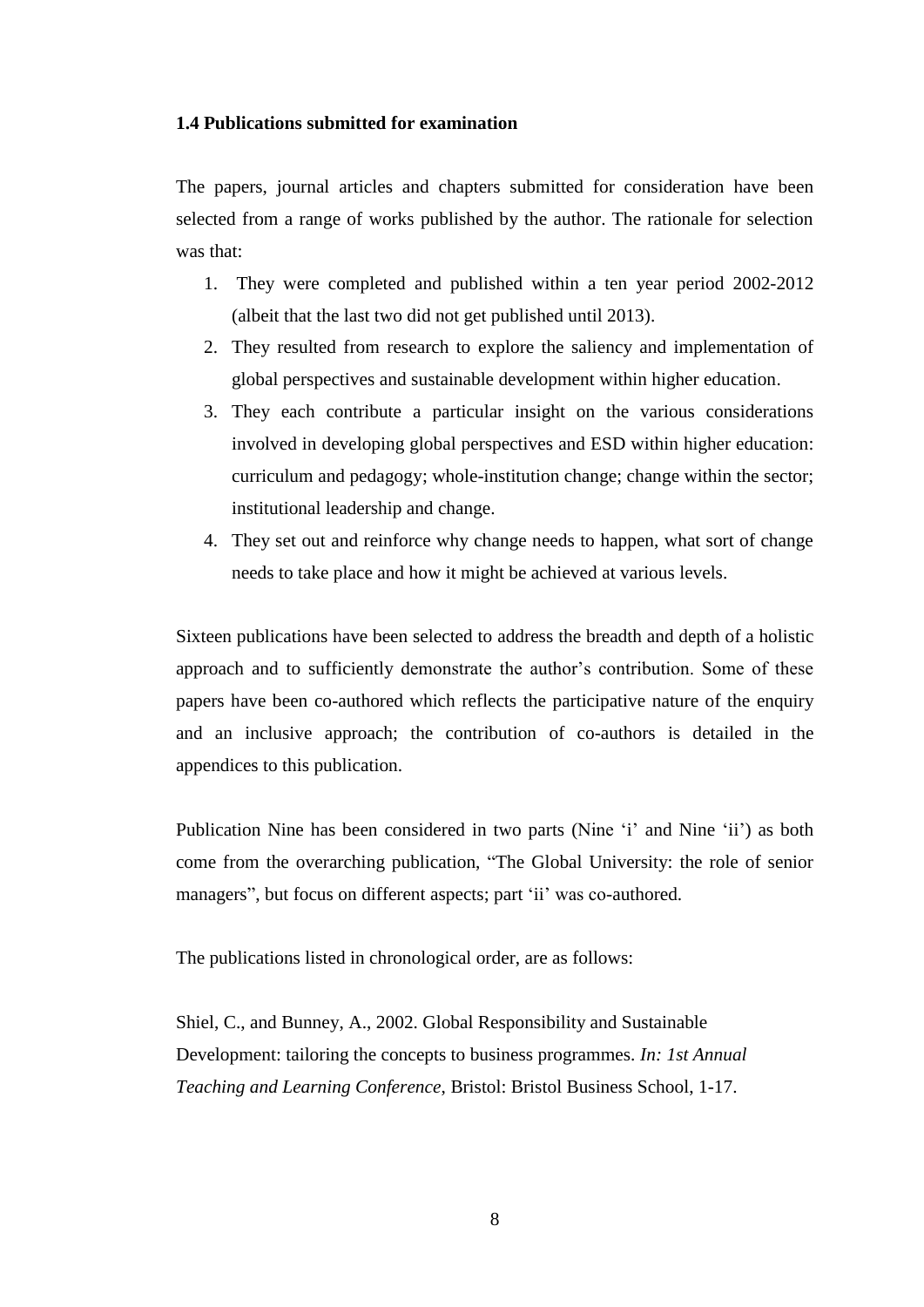Submission Two. Shiel, C., & Jones, D., 2003. Reflective learning & assessment: a systematic study of reflective learning as evidenced in students' learning journals. *In: BEST LTSN Conference*. Brighton.

Submission Three. Shiel, C., & Jones, D., 2004b. Global perspectives and higher education: Taking the agenda forward in a business school. *The Development Education Journal*, 10.3 (June), 10-12.

Submission Four. Shiel C., Williams, A., and Mann, S., 2005. Global Perspectives and Sustainable Development in the Curriculum: Enhanced Employability, More Thoughtful Society? *In*: Newland, B., Norman, K., & Johnson, M., eds. *Enhancing Graduate Employability: The roles of learning, teaching, research and knowledge transfer*. Bournemouth: Bournemouth University, 2-16.

Submission Five. Bourn D., McKenzie, A., & Shiel, C., 2006. eds. *The Global University: the role of the curriculum*. London: DEA, extracts: p12-13, 20-21, 37-45.

Submission Six. Shiel, C., 2006. Developing the global citizen, *academy exchange: Supporting the student learning experience*. The Higher Education Academy, Winter, (5) 13-15.

Submission Seven. Shiel, C., 2007b. Developing and embedding global perspectives across the university. In: Marshall, S. ed. *Strategic Leadership of Change in Higher Education*. London and New York: Routledge, 158-173.

Submission Eight. Shiel, C., 2007c. Developing the Global Citizen: the way forward? *The International Journal of Learning*, 14, (4), 153-168.

Submission Nine 'i'. Shiel, C. 2008c. Introduction. *In*: Shiel, C., & McKenzie, A. eds. *The Global University: the role of Senior Managers*. London: BU/DEA, 6-10.

Submission Nine 'ii'. Petford, N., & Shiel, C., 2008. A holistic approach to the 'globalisation' agenda at Bournemouth University: the role of senior management.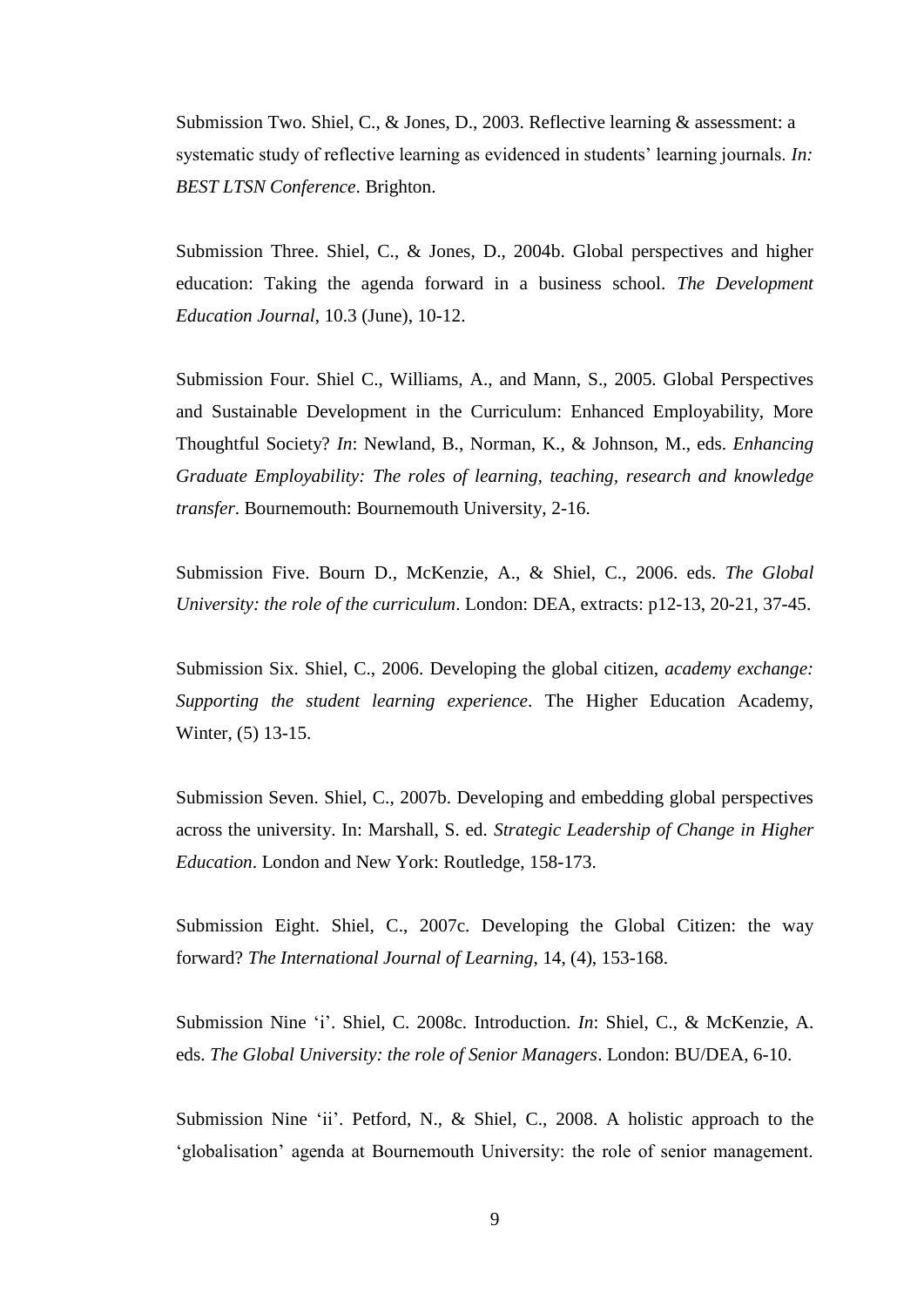*In*: Shiel, C., & McKenzie, A. eds. *The Global University: the role of Senior Managers*. London: BU/DEA, 20-25.

Submission Ten. Shiel, C., 2008a. Embedding e-resources in Distance Learning: A New Way of Working but is Learning Enhanced? *The International Journal of Learning*, 15, 1-14.

Submission Eleven. Shiel, C., 2009d. Global Perspectives and Global Citizenship: Understanding the views of our learners. *The International Journal of Learning*, 16 (6) 689-720.

Submission Twelve. Bourn, D., & Shiel, C., 2009. Global Perspectives: Aligning Agendas. *Environmental Education Research Journal*, 15 (6) 661-676.

Submission Thirteen. Shiel, C., 2011c. Are we there yet? In: Shiel, C., ed. *Global Vision, Local Action: Education for Sustainable Development and Global Citizenship. 4th International Conference*. Bournemouth: Bournemouth University, 13-41.

Submission Fourteen. Shiel, C., and Paço, A., 2012. The impact of university policies for sustainable development on students: A comparison of students from two institutions, one in the UK and one in Portugal. *In*: Leal, W. ed. *Sustainable development at universities: New horizons*. Frankfurt: Peter Lang Publishers, 575- 586.

Submission Fifteen. Shiel, C., 2013a. Building capacity: Enabling university leaders to serve as role models for sustainable development. *International Journal of Sustainability Education*, 8 (1), 29-45.

Submission Sixteen. Shiel, C., 2013b. Leadership. In: Sterling, S., Larch, M., and Luna, H. eds. *The sustainable university: Progress and prospects*. London: Routledge, 110-131.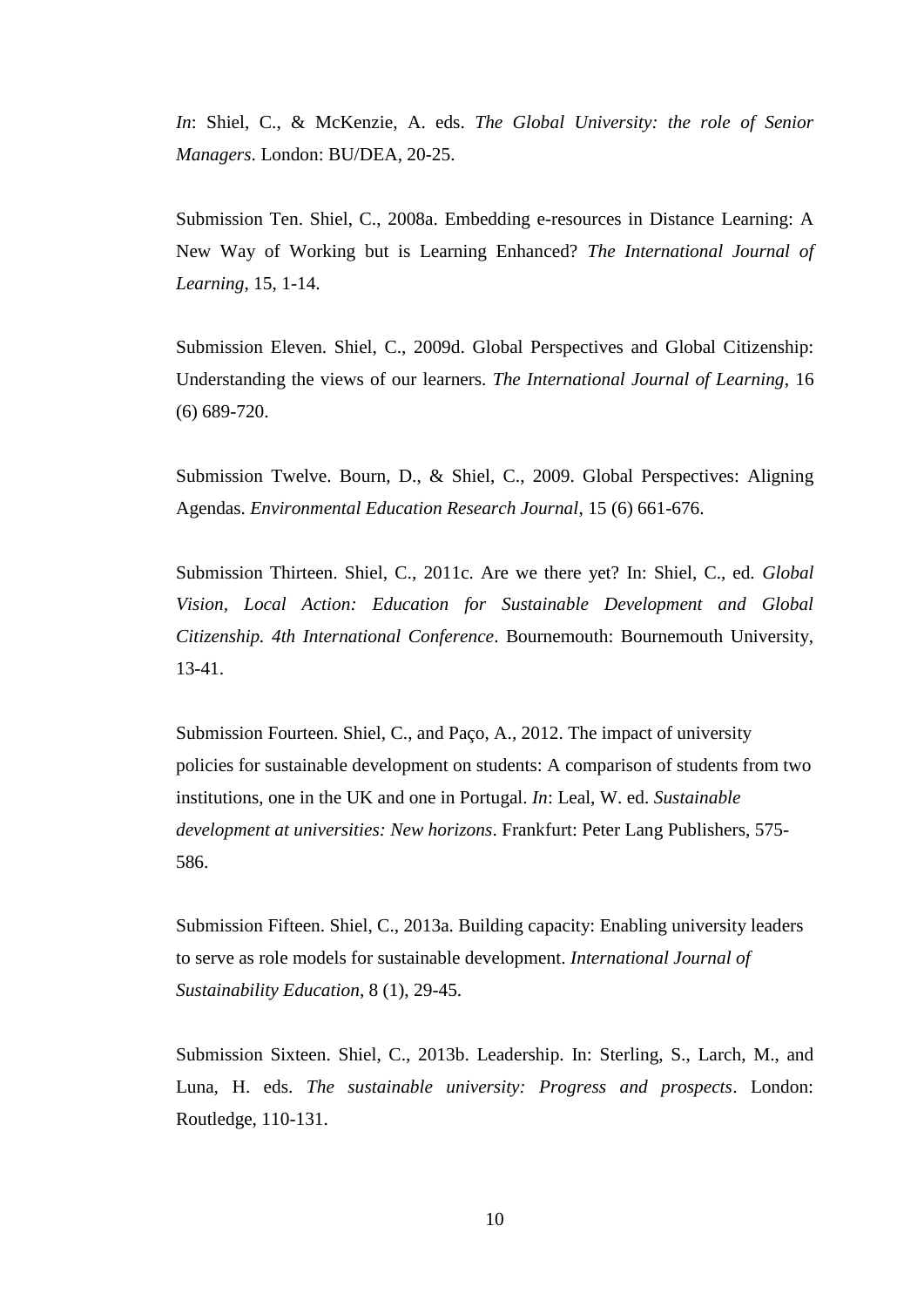#### **1.5 The structure of the supporting documentation**

Volume One provides the overarching synthesis; the publications submitted for consideration are presented in Volume Two. In Volume One, Chapter Two summarizes the author's academic career, provides an outline of the history of the research journey and elaborates on the author's 'world-view' as participative researcher and change agent. Chapter Three provides a clarification of the concepts, explores the tensions between development education and environmental education in relation to education for sustainable development, and then considers 'global perspectives' and the author's contribution to developing the concept as a pathway for change.

In the subsequent chapters a critical review of the submissions is provided. Rather than present this chronologically, the author has loosely grouped the publications under themes, with the caveat, that some papers represent multiple themes; attempts to develop too tight a structure are somewhat counter-intuitive to the idea of a holistic approach but hopefully this will provide a clearer guide to the relationship between the specific publications and the main research themes.

Corcoran (2010: p.xiii) reinforcing the need for transforming higher education to address unsustainable development, suggests "*changes are needed in curricula, pedagogy, policy and institutional structures*" - this provides a useful structure which has been loosely adopted to order the publications. Thus, Chapter Four presents work which started at the level of influencing curriculum and pedagogy within the Business School and represents the early stages of developing the agenda. Chapter Five presents research related to developing an institutional-wide approach to change, including those papers developed from data collected to inform the institutional change agenda i.e. seeking to understand the perspectives of staff and students. Chapter Six reviews papers that have been developed to build capacity and influence practice, policy and institutional change within the sector. Chapter Seven reviews papers that explore the role of leadership. Finally, Chapter Eight considers the final paper (Submission Thirteen, Shiel 2011c) as a basis to evaluate progress and the approach to change, before Chapter Nine offers conclusions and a summary of the overall contribution of the research.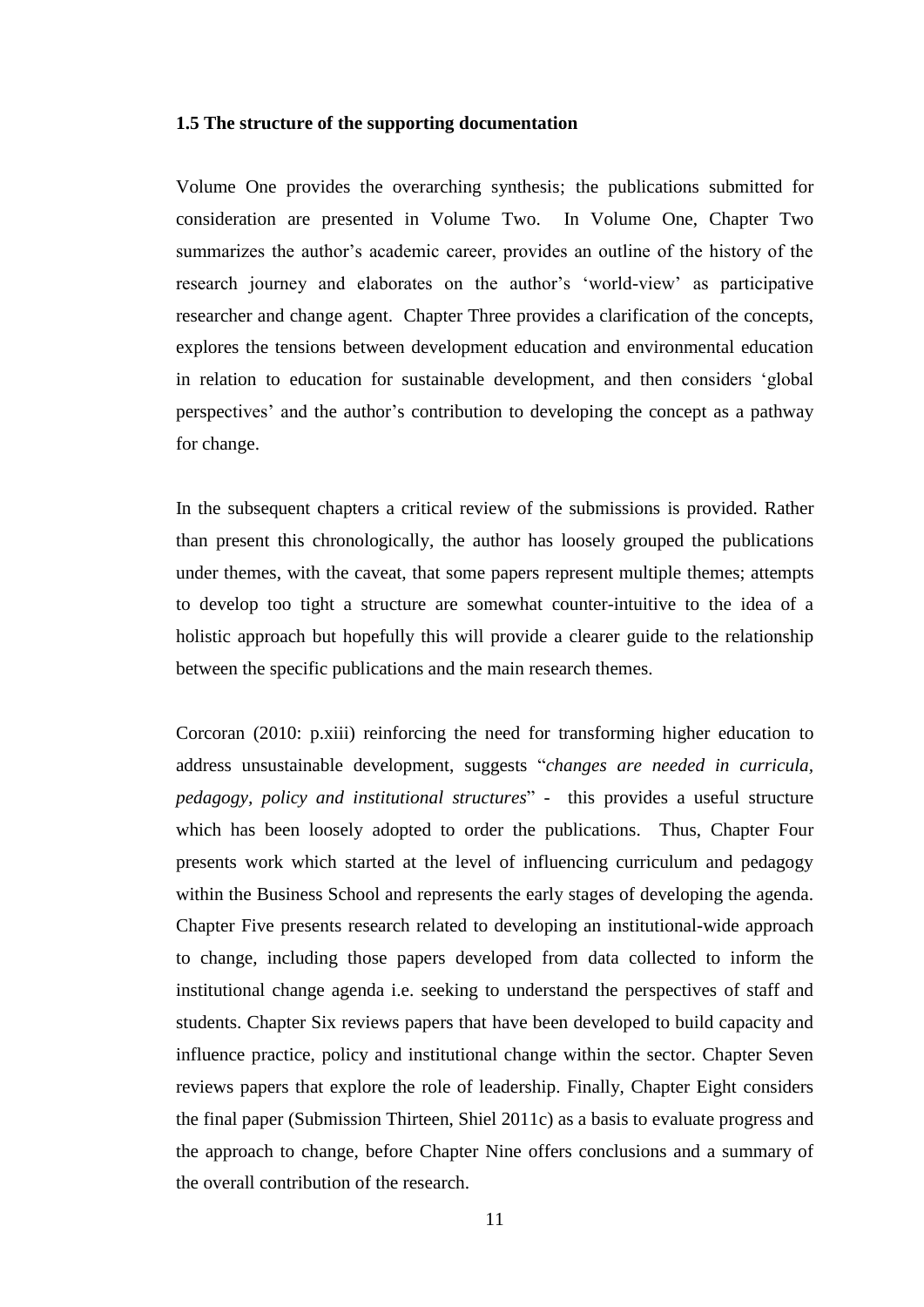### **Chapter Two: The research journey and the author's world-view**

*"There is nothing more difficult to take in hand, more perilous to conduct, or more uncertain in its success, than to take the lead in an introduction of a new order of things."* Niccolo Machiavelli (1532)

### **2.1 Introduction**

In this chapter the selected publications are located historically in the context of the author's career; the research journey is outlined, and this is related to how the concepts of global perspectives and education for sustainable development have emerged and been developed, grounded in the author's personal and professional experience . The author's 'world-view' is explored, to enable the reader to understand the assumptions and preferences that have guided her work (Reason  $\&$ Rowan 1981). As this is an auto-biographical review, this chapter and subsequent sections have been written in the first person.

#### **2.2 Beginning the journey**

It seems important in attempting to locate my contribution to knowledge, which involves the development of concepts (GP, GC and ESD) but which also encapsulates change leadership and 'capacity building' (a proposed attribute of sustainability research – see White, 2013), to say something about context in which these papers have been written. The start, and the extent to which my submitted work represents a 'new order of things,' can best be understood by reflecting on the present state of affairs: Sterling et al (2013, p.xxi) recently noted that "*sustainability remains a minority sport*" within higher education. They go on to assert that even within the handful of trail-blazing institutions who have taken steps to 'push the boundaries', 'champions' have not had an easy path; the transformation (critically necessary within higher education, and advocated for more than twenty years, if education is to contribute towards sustainable development) has still not been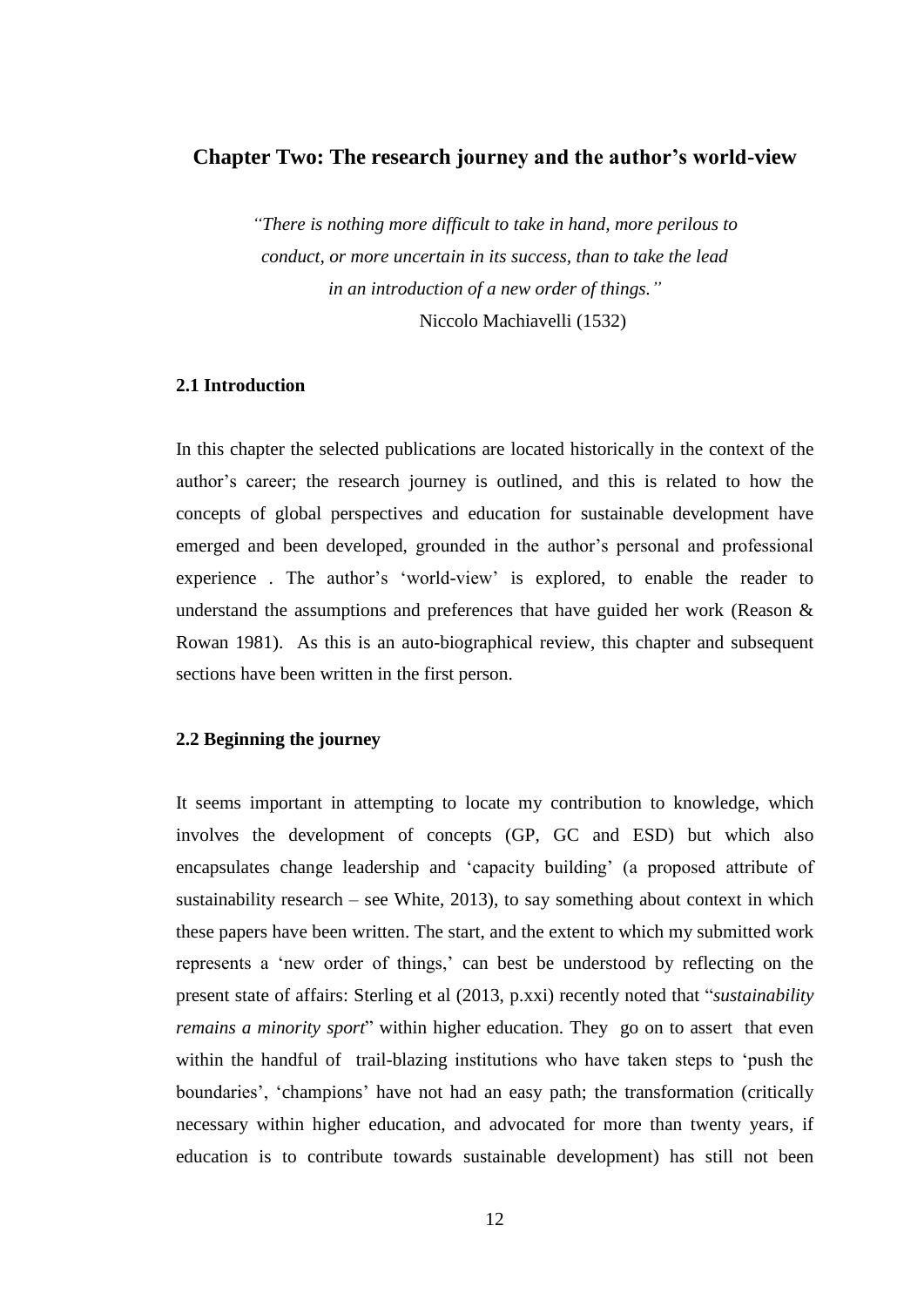achieved. If the descriptor a 'minority sport' summarises the state of affairs in 2013, then in 1990 when I joined HE, it is safe to suggest that the great majority of academics were completely unaware that there was even a game to be played.

Similarly, with respect to globalisation (let alone 'global perspectives'); in the nineties within business and management education (my professional point of departure) much of the curriculum was at best Euro-centric, at worse Anglo Saxon (Shiel 2002). Within UK universities, 'internationalisation' was largely about a 'marketisation discourse' (Caruana & Spurling 2007) concerned with the economic drive to recruit international students; globalisation was too often presented in a positive and uncritical light. These things would change with time, but the 'globalisation/anti-globalisation' debate (succinctly evaluated by Held & McGrew 2002) and considerations of the need to address escalating global complexity - the 'runaway world' (Giddens 2002), were the focus of a few specific disciplines (International Development and Politics, for example) but were not of general concern across higher education. Post '9/11', with a spotlight on global issues, and in the context of increasing complaints from a growing number of international students (and the urgent need to address cultural diversity within the learning environment), it is hardly surprising that a more encompassing view of internationalisation would begin to emerge.

But to return to the nineties and my personal starting point, I joined the Business School (at Bournemouth University, BU) in 1990 having achieved a first class honours degree in Business Studies, as a mature student. This represented a second career, having previously qualified in international banking, had children and lived abroad (an experience which heightened my awareness of global inequality). My undergraduate studies were largely disappointing (challenging but somewhat boring), with the exception of units that took an industrial sociology focus, units that considered leadership and strategic change and the opportunity to undertake a dissertation. In the more sociologically informed units I was introduced to theoretical frameworks which inspired me to develop my understanding of society and organisation; in the dissertation, I developed my interest in 'naturalistic inquiry' (Reason and Rowan 1981) and 'new paradigm research' (Lincoln & Guba 1985). The early exposure to 'co-operative inquiry' (Heron 1981), experiential learning, and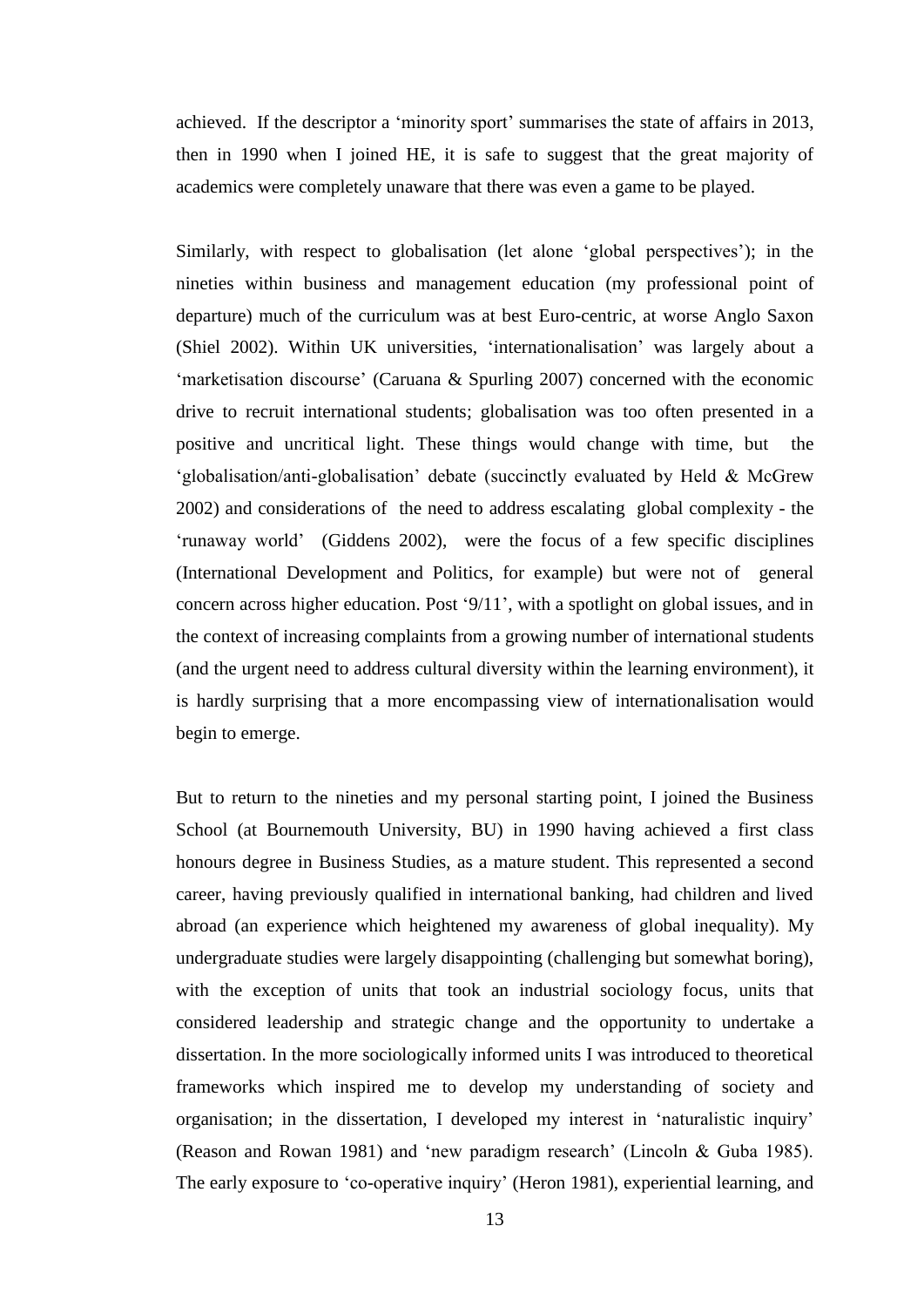exploring natural interaction using an inductive approach, has influenced my research practice; developing my understanding of organisations and strategic change, provided a platform for engaging with a change agenda.

Having previously lived in Brazil and the Middle East I was interested in global issues and very aware of the "*unevenness of globalisation*" (Held & McGrew 2002, p.1) but in my early career as an academic, I had no vision for either a 'Global University' (Submission Five and Nine), nor had I considered the idea of a 'Sustainable University' (Submission Sixteen). I did however, have a passionate belief that education should be inclusive and should enable leaners to challenge orthodoxy, particularly social structures (Freire 1970). I endorsed a view of 'education as liberation' (Freire 1970, 1972), but this was tempered with a certain degree of pessimism in relation to any one individual making a big enough difference to overthrow entrenched practices in society. As an educator, I perceived that my role was to inspire learners to develop as more critical human beings, who felt empowered to champion change in those spheres where they might have influence.

I also believed (like others, for example, Grey 1997) that business and management education was at risk of becoming too 'technocratic'; the curriculum was shortchanging students, who would be ill-equipped for a global context. Further, the context of 'massification' was starting to place restraints on pedagogic practice (see Ottewill and MacFarlane 2003) at a time when more critical management education was necessary (Grey et al. 1996). My early research was thus, influenced by these concerns, and largely focused on bringing about change in those spheres where I had the potential to make an impact - my own teaching and pedagogy (Submission One and Two reflect this endeavour).

In my early academic career, I joined the doctoral programme at Southampton University (and undertook a course in research methodology). I was also promoted (in my first year of employment) to the role of Course Director for the undergraduate Business Studies degree which, at that time, was the largest degree programme within the institution. This provided me with substantial experience of curriculum development but also the context for influencing curriculum on a wider scale; the doctoral work (although abandoned after three years) would continue to influence my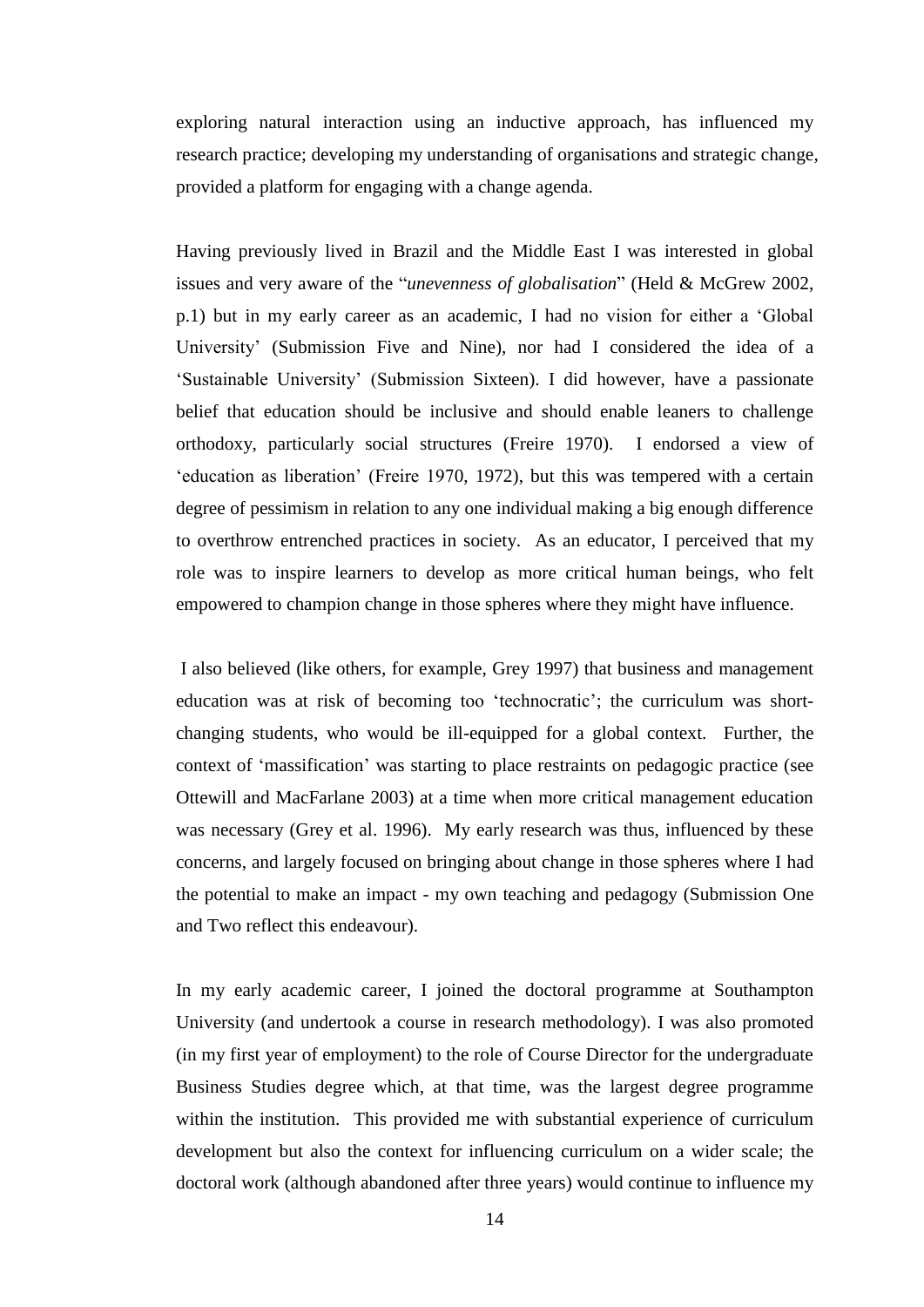perspectives and subsequent choices. My research topic, 'gender, power and human resource management' was leading to a thesis 'where women are, power is not'. The literature review which brought together feminist theory and personnel management research, while never published, remains an important (intellectual) influence: feminist research approaches for example, have underpinned my practice; writers such as Barrett (1980) and Walby (1986) laid the foundations for my interest in social injustice and challenging patriarchy within society; Legge's (1978, 1987) writing on personnel management with her notion of 'deviant innovation' would later influence my approach to leading change (as a 'deviant innovator') and extend my interest in challenging 'silo mentality' within organisations. The doctoral experience gave me a grounding in research methods; it also served to prepare me "*for navigating a change journey that is complex, uncertain, slow and political*" (Tilbury's description (2013, p.83) of the challenges of leading education for sustainable development) within a patriarchal setting.

#### **2.3 The emergence of my interest and approach**

Unfortunately doctoral research, a substantial course management responsibility and raising a family as a single parent do not always go together. After three years the tensions were apparent; I abandoned my PhD, focused on developing my career internally (in 1998, I became Head of Learning and Teaching), and concentrated on research which would enhance educational practice and provision within the Business School. I also decided to pursue my interests in Organisational Behaviour and Psychology, and enrolled on a Master of Science degree at Birkbeck University, delivered by e-learning. The impact of the course was substantial; many of the modules were inspirational and delivered by leading academics in the field. Some modules in particular would inform my subsequent work and methodology, for example, 'Organisational Change', 'The Consultancy Process', 'Organisational Communication'; others would inspire research and publications which have not been included in this submission (Shiel & Jones 2000a; Shiel & Jones 2000b) but have undoubtedly influenced my perspective. 'Recent Developments in Psychology' inspired my interests in social cognition, reflective learning, stereotyping and cultural diversity - this would later influence my thinking on 'internationalisation at home' and those aspects of global citizenship, which involve 'self' in relation to 'other'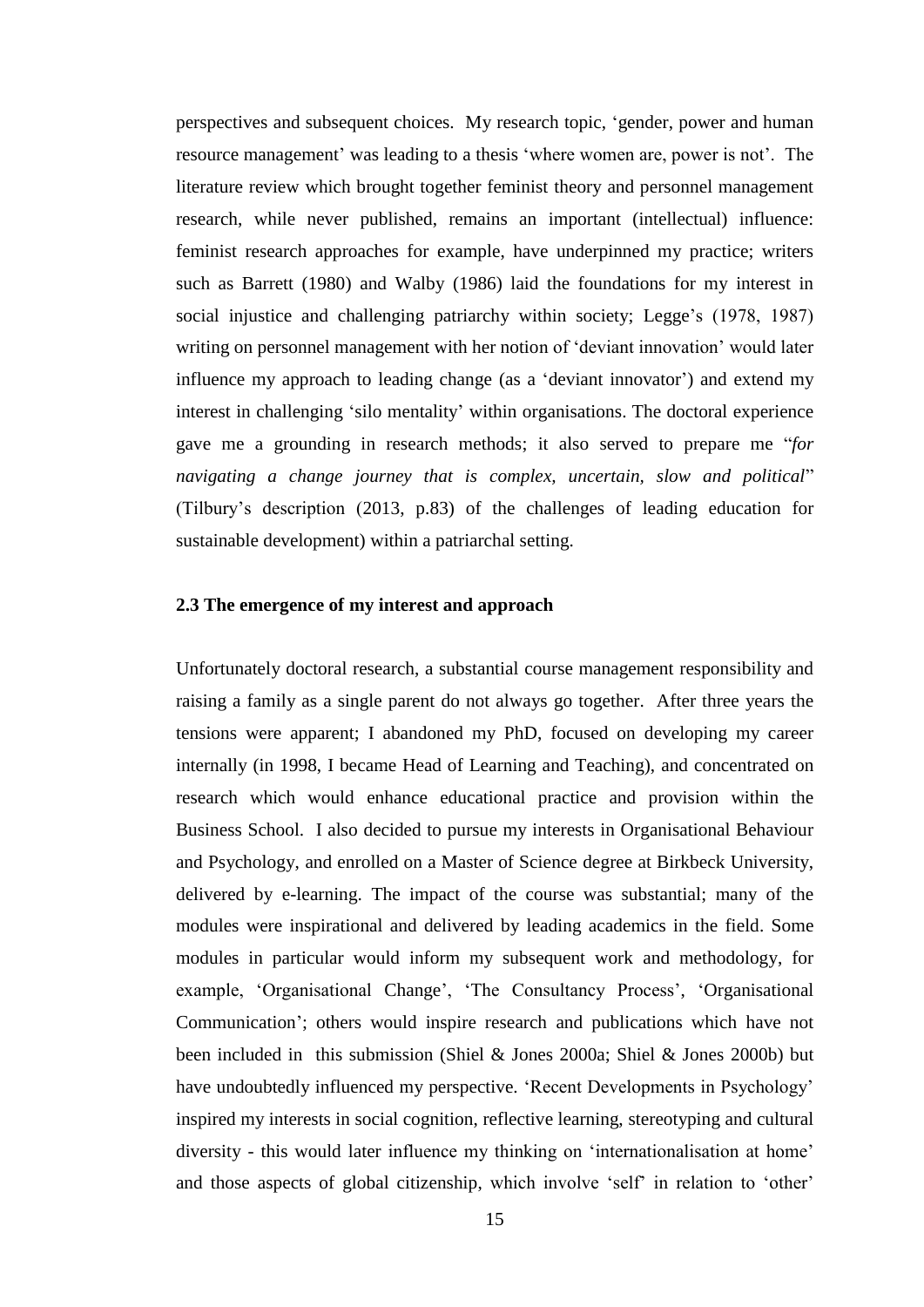(Killick 2007; Shiel 2009c; Submission Two, Shiel & Jones 2003). Further, the 'New Technology' module and the mode of course delivery, would serve to trigger a parallel stream of research on e-learning (Shiel & 2004c), but also further my interests around technology and inclusion (Shiel & Jones, 2005b) and enhancing pedagogy for global perspectives using e-learning (See Submission One and Ten).

During the middle part of the nineties, and post the Rio Summit, my interests in sustainable development were in the background; as the nineties drew to a close and the new century got underway a number of factors would bring these interests into foreground, starting with a contact made with the local Development Education Centre (DEC) which would prove significant. The contact was triggered by an email from the University chaplain who wanted to convene a group interested in global issues. The group met with a colleague from Development Education in Dorset (DEED) and began to explore how a better vision for higher education might be achieved (see Submission Three). The notion that a group might seek to transform the higher education system was quite radical and inspiring. Working with the group, I contributed to research which led to an internal publication "*A Global Vision for Bournemouth University*" (BU Global Perspectives Network 1999). The publication brought together perspectives from Development Education, Environmental Education, Global Education, Human Rights Education, Education for Sustainability, and Futures Education. I then drew on my experience of organisational politics and change to ensure that this vision was endorsed by the University Senate.

#### **2.4 2000-2005 - developing global perspectives**

After 2000, my main concerns were to embed global perspectives within the Business School and to gain some traction for a 'global perspectives group' within university structures. This was not achieved overnight but eventually it was agreed that the group should report to the University's Learning and Teaching Committee, with a clear remit to develop global perspectives and sustainable development across the university (see p.159 -160, Submission Seven).

A successful application for funding to participate in the Development Education Association's (DEA) 'Global Perspectives in Higher Education' project (McKenzie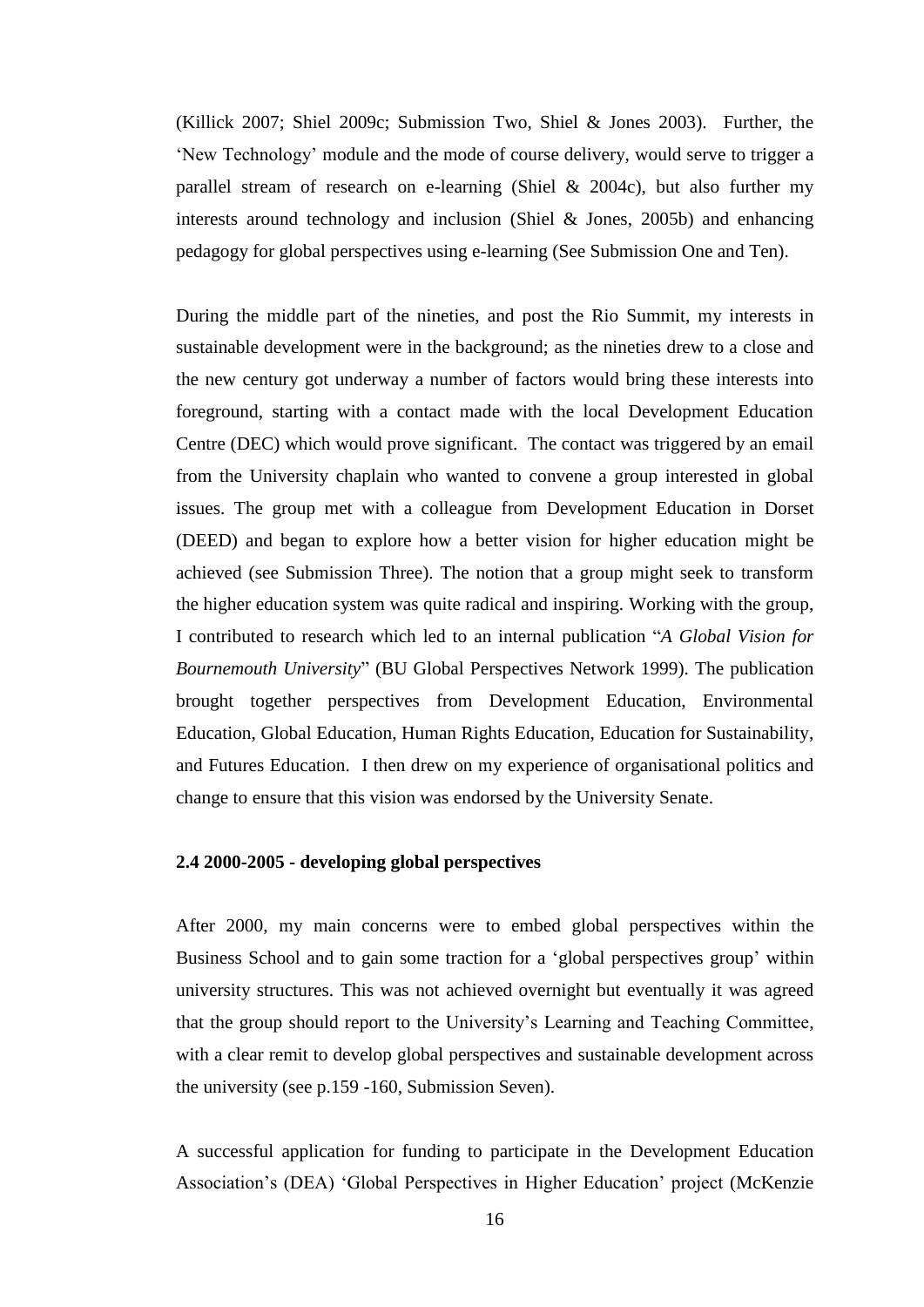& Shiel 2002; McKenzie et al. 2003) spurred further progress. The research not only enabled me to implement further change (Submission Three) but with the three other universities taking part, to contribute to identifying the knowledge themes, skills and dispositions, encompassed within a global perspectives curriculum (McKenzie et al. 2003).

Subsequently, I was elected to the DEA's Board and invited to chair their higher education committee. This widened my network and potential to influence other higher education institutions (something which I became increasingly engaged with), but also contributed to my own learning, as I worked with other 'experts' taking forward the agenda. Development education has thus, had a significant impact on my approach. However, in those early days I naively believed that all participants at a national level were 'united in a common cause', I was far less attentive to the differences and sometimes animosity between stakeholders that arose because some were more concerned with the environment, others were more concerned with social justice. Experience has shown that those who advocate 'ESD' are not homogenous in their views; competition for ownership of the territory and criticism of others' approaches has waxed and waned, depending on policy and funding contexts. I shall return to this tension later but for now, suffice to say that in developing my research and the framework that I would eventually propose, my goals were to align development education and environmental education, but also to include internationalisation from the outset (something which seemed to be lacking). I have sought to hold these perspectives in tension while others have pursued more singular paths. Although I freely accept, that at different times, I have selectively emphasised different aspects of the framework to lever change. This is reflected in the titles of my submissions, where emphasis shifts between 'global perspectives' and 'Internationalisation', to 'sustainable development' – such shifts reflect strategic changes of conceptual vocabulary to either gain traction, secure funding, or to capitalise on opportunities that have arisen to develop work in particular areas.

In parallel to my increasing development education activity, a number of other factors pushed me towards this particular research agenda. I was asked to review a text on trans-national management (Shiel 2001a). The content of the book fuelled my anxiety about 'the North American way' and a curriculum which prepared students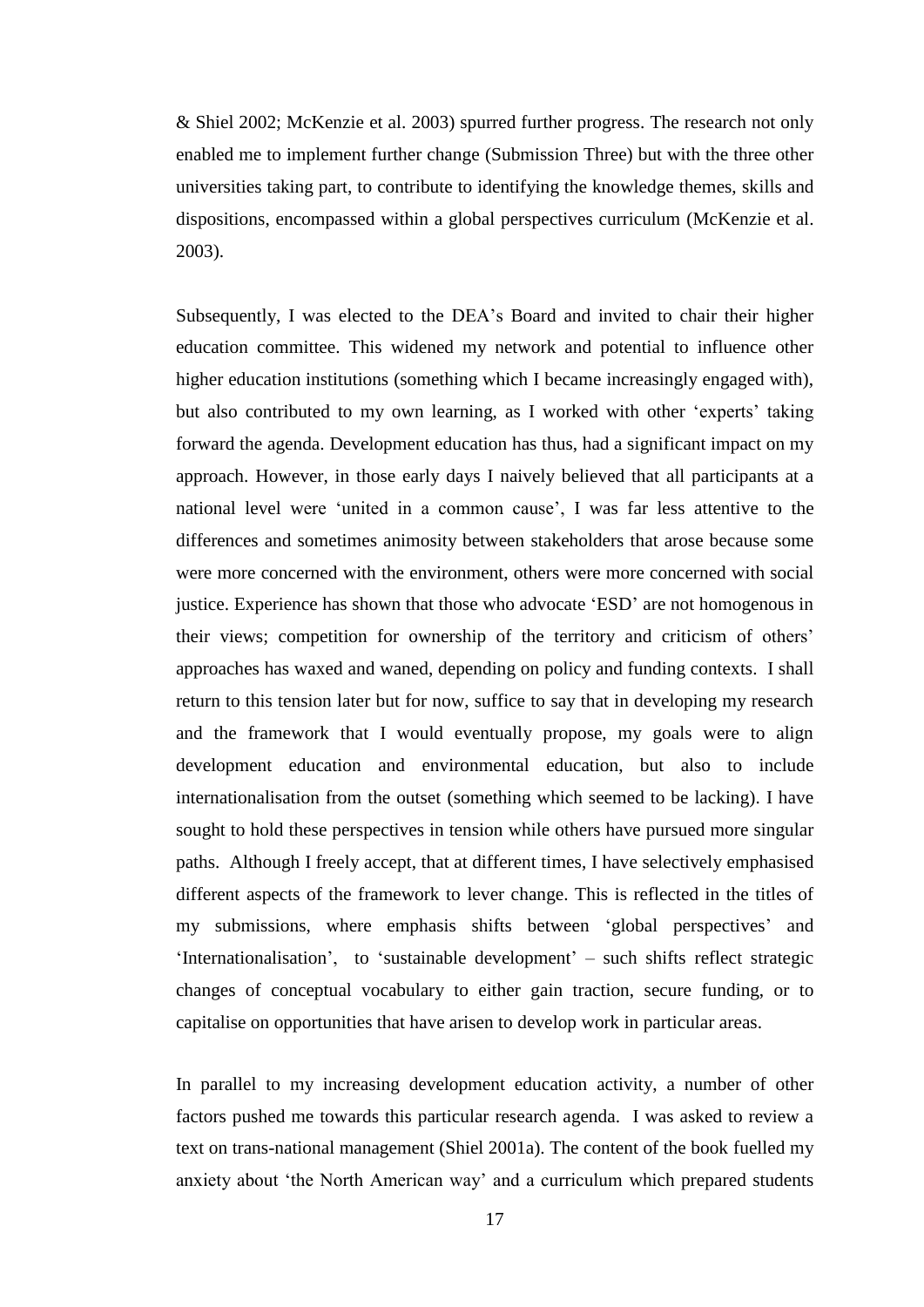to strategically 'conquer' the world, rather than conserve it. I also read "*Business as Unusual*" (Roddick 2000) which represented the opposite view, highlighting the urgent need for transformation to address inter-connections and inter-dependencies. This reinforced my motivation to research alternative curriculum approaches (see Submissions One, Two and Ten) and inspired me to expand my engagement, with the wider business and management community.

A further 'push' in terms of my research direction, came from critical events in the external context which included: the scandal and surrounding collapse of the energy trader Enron; the increased media focus on the Millennium Development Goals and; the looming Johannesburg Summit (2002), with the accompanying critical analysis that insufficient progress had been achieved since the Earth Summit in Rio. In a context where environmental degradation was accelerating, poverty was increasing and business practice seemed too exploitive, it became fairly obvious that business education had to change but also that higher education had a critical role to play, in preparing graduates to cope with the challenges of an unsustainable world. Submission One and Submission Two represent the outcomes of this early research endeavour.

The words of Kofi Annan closing the Johannesburg Summit (2002) were a spur to the adoption of a more 'activist' approach:

#### "*We have to go out and take action. This is not the end. It's the beginning."*

This was however not such an easy task and up until 2005, most of my efforts were spent on implementing projects (not just related to global perspectives, but to pedagogic research more generally) within the School. As an 'activist researcher', I wanted to extend this work across other disciplines within the university and to "*facilitate a set of institutional processes*" which might "*generate contexts for change*" (Fine & Vanderslice 1992, p.206) but beyond the Global Perspectives Group which I chaired, seeking to achieve more holistic ways of working to engage a broader group of participants, relied substantially on volunteering and informal networking. In order to draw wider groups of staff together I started organising institutional-wide workshops on such things as 'Supporting UK and Overseas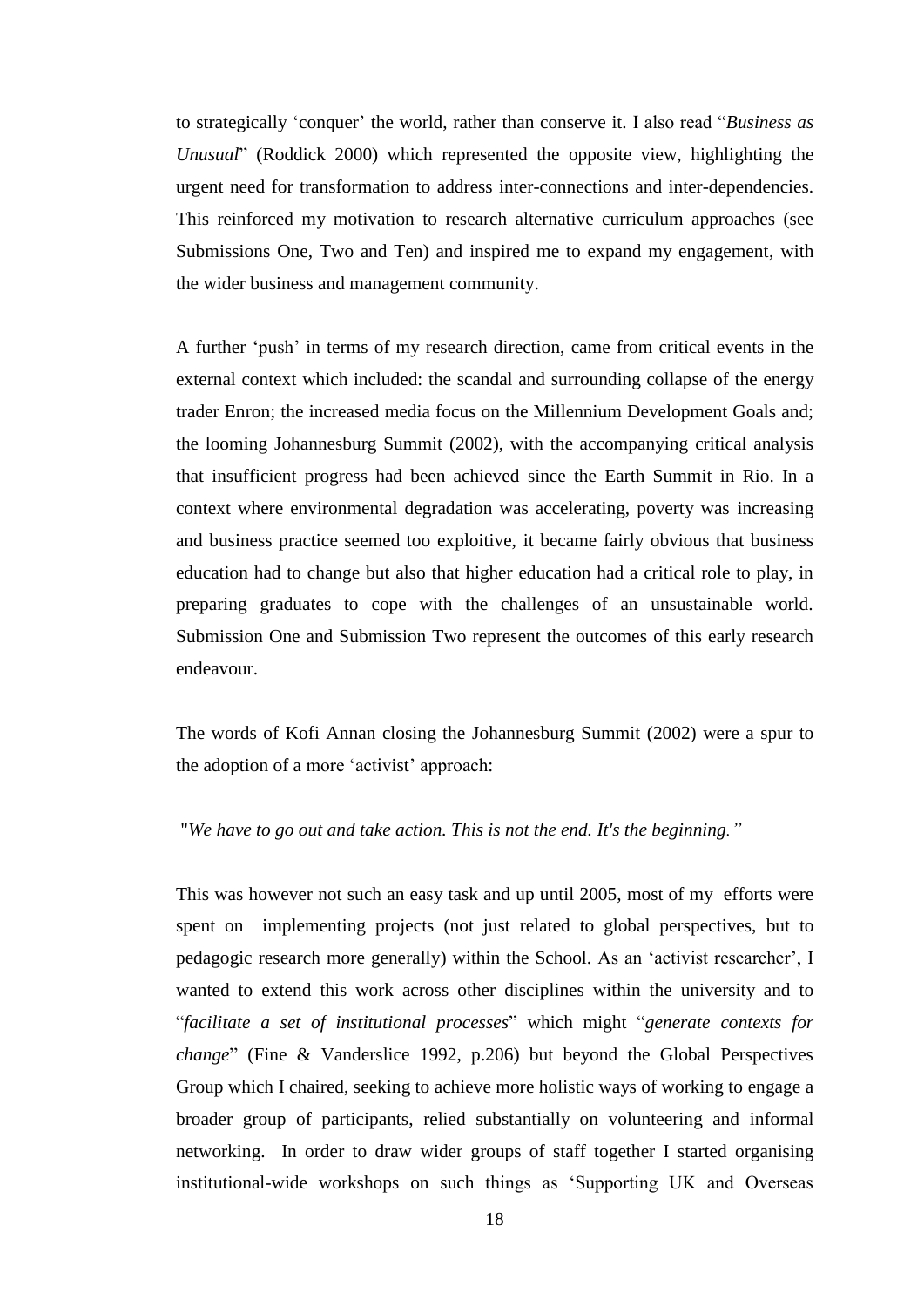students in a multi-cultured University' and 'Global Perspectives and the Curriculum'. These were open to academic and non-academic staff; they served to open up space for new learning and collaboration but without formal funding, efforts were largely about 'sewing seeds' to build capacity (Shiel & Hanson 2004), where only so much can be achieved without resources.

In 2004, an opportunity arose to apply for HEFCE 'Centre for Excellence in Learning and Teaching' funding (HEFCE 2004). Had the bid been successful, embedding global perspectives might have followed an easier route, instead I had to seek out and exploit strategic opportunities to build capacity. Initiatives included: contributing to the 'Energy Group' which was the foundation for the University's later Environmental Management committee; introducing 'Fairtrade' and; forging alliances with the International Office, the Students Union, and the Equality and Diversity Group, to align approaches to enhance the student experience by introducing global perspectives. Progress was slow and although much of the work was outside of the formal university structures, I was pioneering ways to work holistically across the organisation, something which is an important component of ESD (Sterling 2003).

#### **2.5 2005- 2008 – developing a strategic institutional-wide approach**

In 2005, a further opportunity for funding arose. I was nominated by the Vice Chancellor to submit for a Higher Education Leadership Foundation Fellowship, for my work leading global perspectives and e-learning. My application, which outlined a proposal for a strategic approach to change, was successful and I became one of the twenty five Leadership Fellows selected nationally (see Marshall 2007). The scheme was established to be more than the 'Oscars' of leadership (Wooldridge in Marshall 2007, p.xxi): each Fellow was required to identify and lead a strategic change project, and also contribute to research to support leadership development in the sector. Developing a change strategy to embed global perspectives across the whole institution would set on firmer ground the work started in 1999. Further, the proposal had the support of the senior management team; the benefits for the University in the context of globalisation had started to become apparent.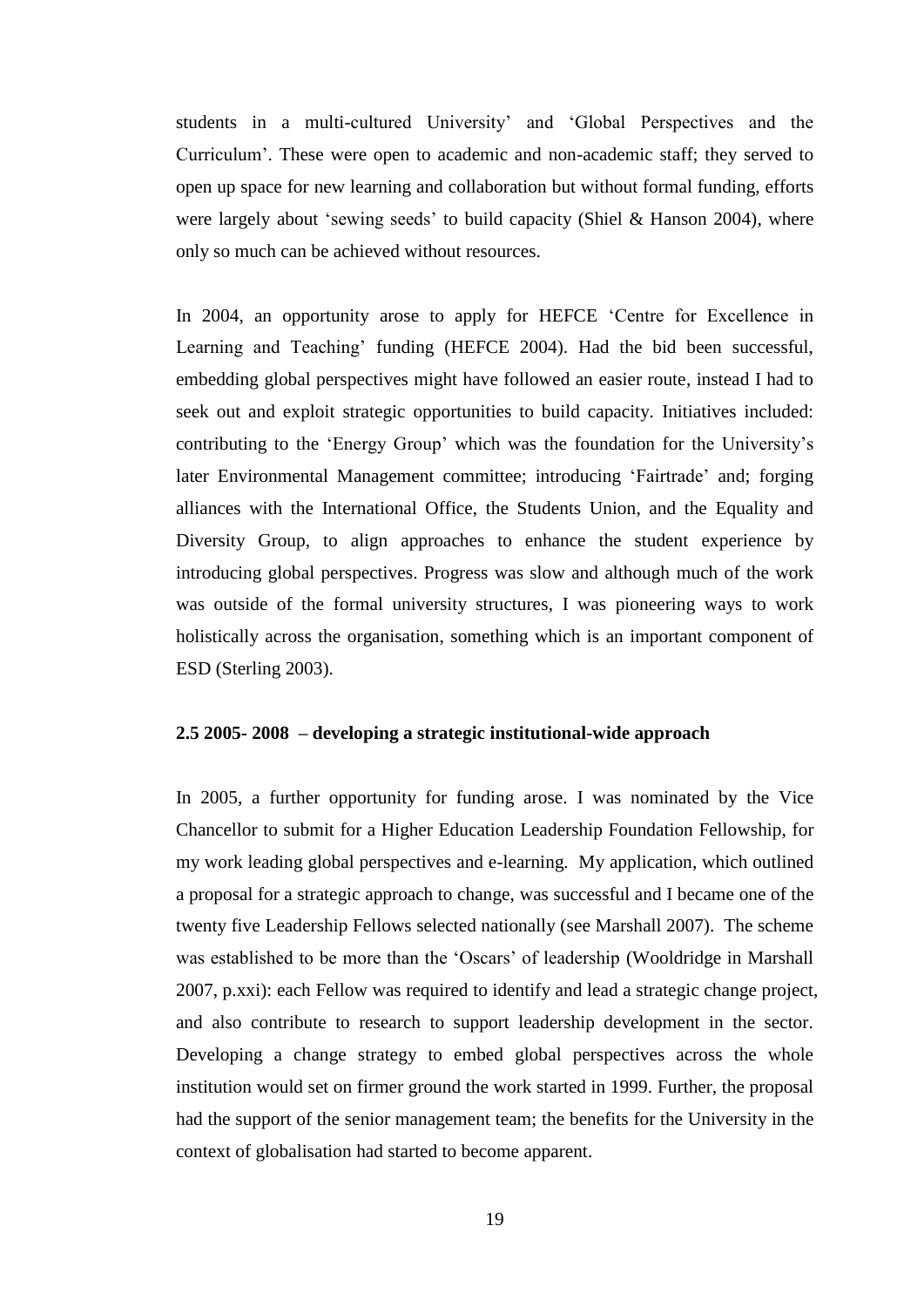The project involved a substantial piece of participative research which resulted in the internal publication, "*A Global Perspective for Bournemouth University: Education for Global Citizens and Sustainable Development"* (Shiel & Mann 2005). The full report outlined a strategy for change. Submission Seven (Shiel 2007b) provides the most succinct summary of the research project, although not published until all Leadership Fellows' projects were completed; Submission Four provides an early output from the research while the project was in progress; a fuller account of the data from the project is considered in Submission Eight.

A distinctive conception of a 'Global University' emerged from the research and was based on the premise: it would seem hypocritical to expect students to develop as 'global citizens' addressing sustainability, if the University did not itself behave as a global citizen. The research with students suggested that the University was perceived as neither global (apart from the presence of International students), or sustainable in its outlook. Essentially the research argued that a 'Global Perspective', including sustainable development had to be reflected in the way that the University conducted its business as an organisation and employer.

As Submission Seven notes, the research resulted in eighty recommendations "*for governance, finance, leadership, estates, energy, waste, purchasing, staff, curriculum and pedagogy, extra-curricular and research*" (Submission Seven, Shiel 2007b, p. 167). These recommendations were organised under the themes:

- Corporate responsibility and behaviour the University as a global citizen
- Curricula and pedagogy
- Extra-curricular initiatives to support developing citizenship and international awareness.

The research report proposed a holistic approach to the agenda and an institutionalwide model (see Submission Nine ii, Petford and Shiel 2008, for a published version) to develop a fully integrated approach.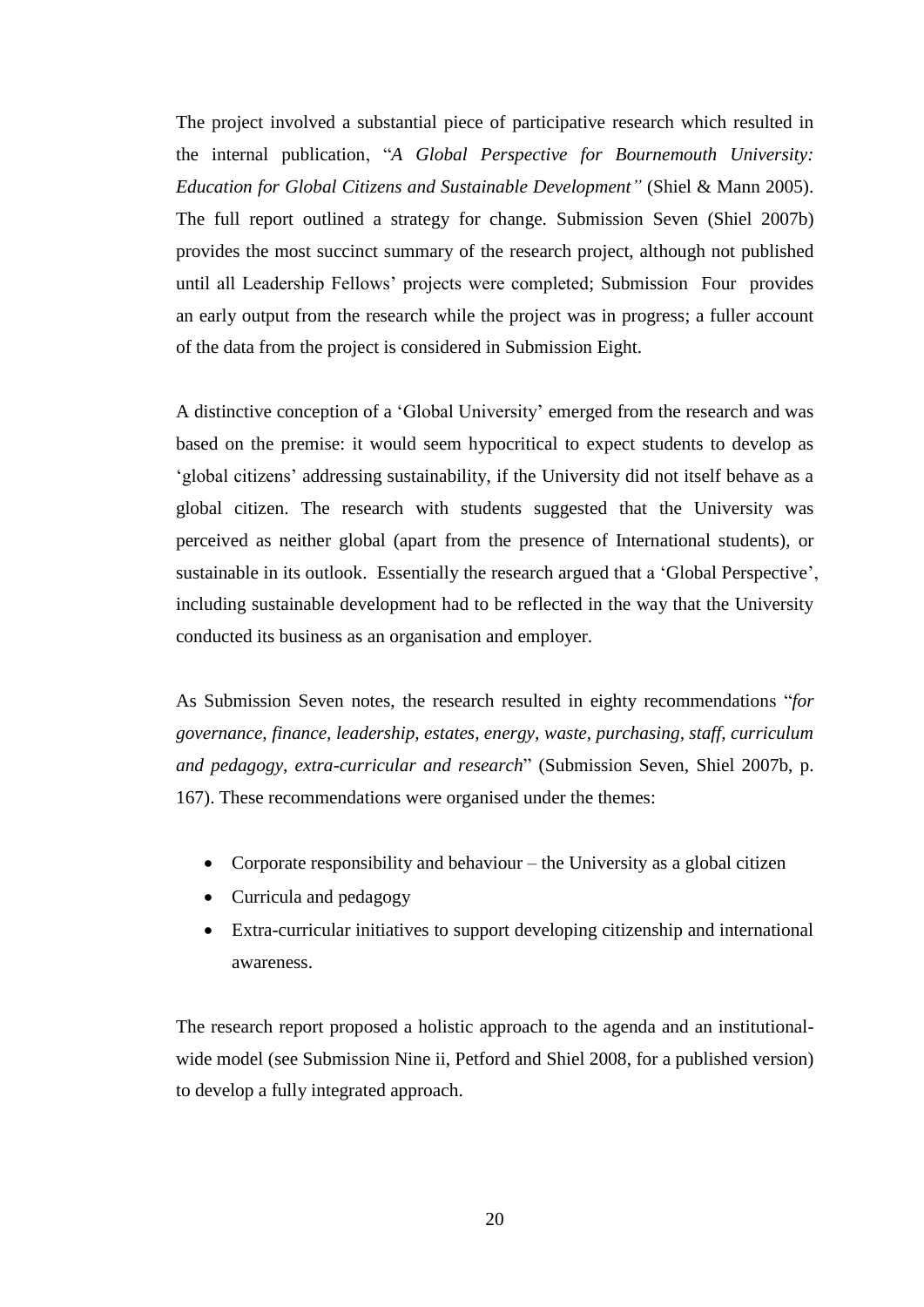The Leadership Foundation Fellowship (LFF) research and work with the DEA (including contributing to national conferences) provided further opportunities for external collaboration with other higher education institutions. This marked the start of a shift from inward facing activity to external dissemination and capacity building with other groups. I was asked to contribute to developing the Higher Education Academy's international work, including acting as a reviewer of the draft Literature Review on Internationalisation (Caruana and Spurling 2007) and to developing thinking on Internationalisation and particularly 'Global Citizenship' (Submission Six, Shiel 2006b).

In 2006, with DEA participants, I contributed to the publication "*The Global University: the role of the curriculum*" (Submission Five) but was unaware then, that the days of the DEA's higher education work would be numbered. Just before the Director of the DEA left the organisation, in 2006 (his departure would mean a loss of focus for the DEA and the demise of higher education engagement), I led a successful funding bid to the Higher Education Funding Council to develop ideas around leadership which would build on the DEA's higher education activity. "*The Global University: the role of senior managers*" (Submission Nine) was the outcome. In developing the publication, I wanted to ensure that it represented the holistic nature of the engagement: I chose the themes Global Perspectives, Sustainable Development and Internationalisation to emphasise that these were related endeavours, at a time when higher education was continuing to see them as separate activities; only a handful of universities were considering the potential of working holistically. Submission Nine represented my last collaborative output with the DEA.

My collaboration with development education colleagues was not entirely over, I contributed to work in Poland and in Ulster (Shiel 2005; Shiel 2008b) but reduced. This enabled me to spend more time with other networks where I had the opportunity to share my ideas on global perspectives. I found myself invited to events which brought together academics whose research interests were rooted in an 'internationalisation' perspective such as Fielden (2006), Middlehurst and Woodfield (2007), Jones & Brown (2007), Caruana and Spurling (2007). Their work and collaboration with participants at my own conferences at Bournemouth on Global Perspectives (2005, 2007) and those developing initiatives in Australia (for example,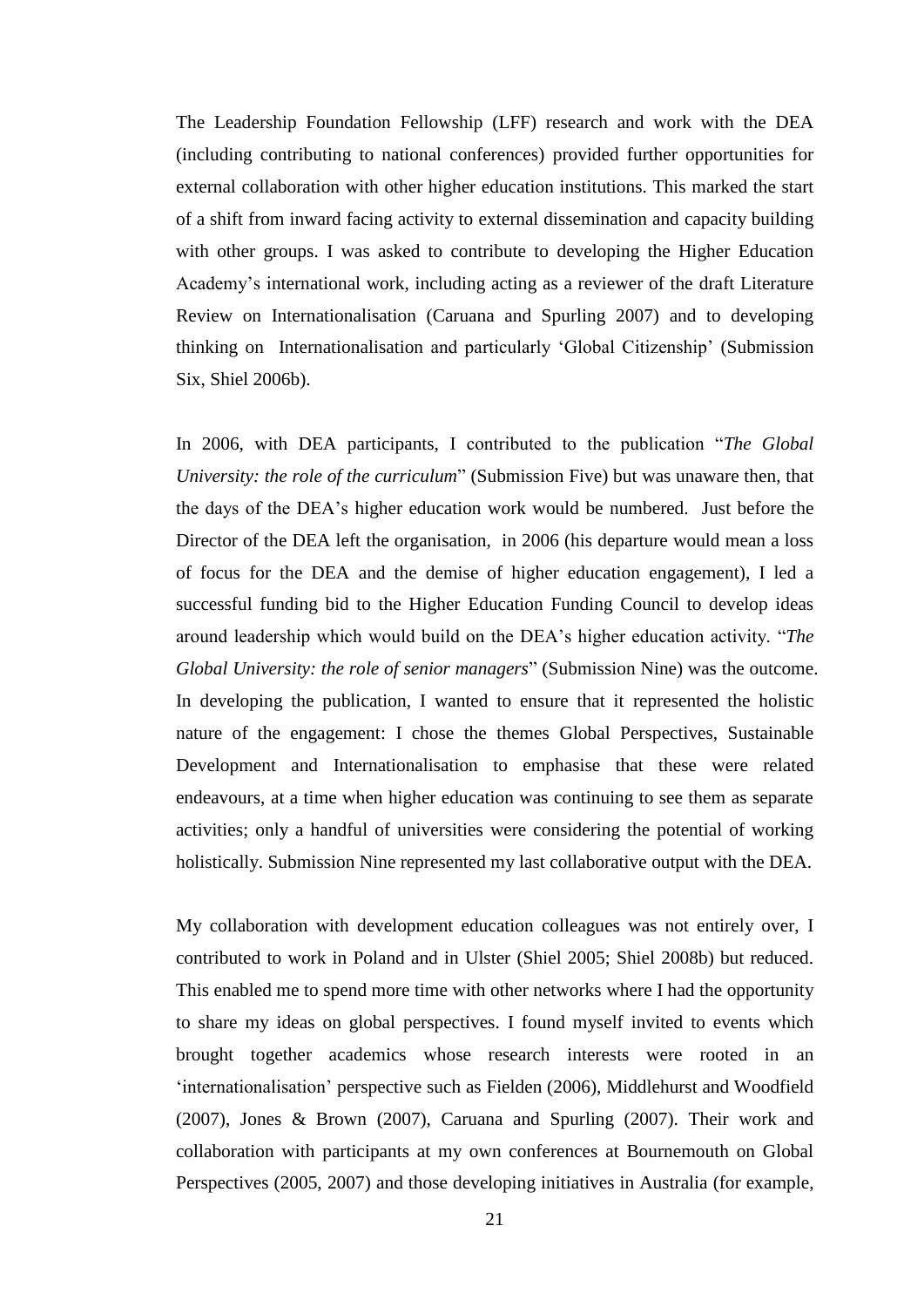Leask 2005, 2007), served to influence my research interest, particularly in relation to those aspects of global citizenship which relate to cultural sensitivity but also the mobility agenda and the leadership of internationalisation. It was this, coupled with an opportunity to collaborate with Australian colleagues (developing global citizen 'attributes'), that not only served as a prompt to subsequent work but extended my own knowledge of internationalisation. In turn, as I mobilised this knowledge within my own organisation, it contributed to a shift in the institutional agenda (see Submission Nine ii, Petford and Shiel 2008). The down-side became, that a focus on internationalisation (while helpful in terms of my status internally), would temporarily over-shadow the sustainable development aspects of the framework (see Submission Thirteen, Shiel 2011c). Internal organisational factors described below, and a drive to be an internationally recognised university, also contributed to partially eclipse sustainable development, where internationalisation became a more central concern within the institution but also nationally.

Within BU, implementing fully the recommendations from the LFF Report was a huge challenge; the establishment of a 'Centre for Global Perspectives' (recommended in the strategy), became tangled in organisational politics and further held back by a change of Vice Chancellor. It took several years before a proposal was accepted and the Centre (not structured as proposed) came into being with the support of the Pro Vice-Chancellor (Research and International).

In the intervening period (and while organisational politics ran its course), I continued working in the Business School but spent half of my time working for the Pro Vice-Chancellor (International and Research) to develop the International Strategy and to collaborate across the university to build capacity for global perspectives. Submission Ten (Shiel 2008a) provides an example of an unusual collaboration between myself and Subject Librarians to enhance global perspectives teaching. Research during that phase also involved interrogating the curriculum, reviewing the status of internationalisation and global perspectives, developing a 'keystone' module, and then exploring ways to overcome the institutional funding model, which served as a block to inter-disciplinary and cross-institutional working. Substantial work on the latter (and a new funding model proposal) was eventually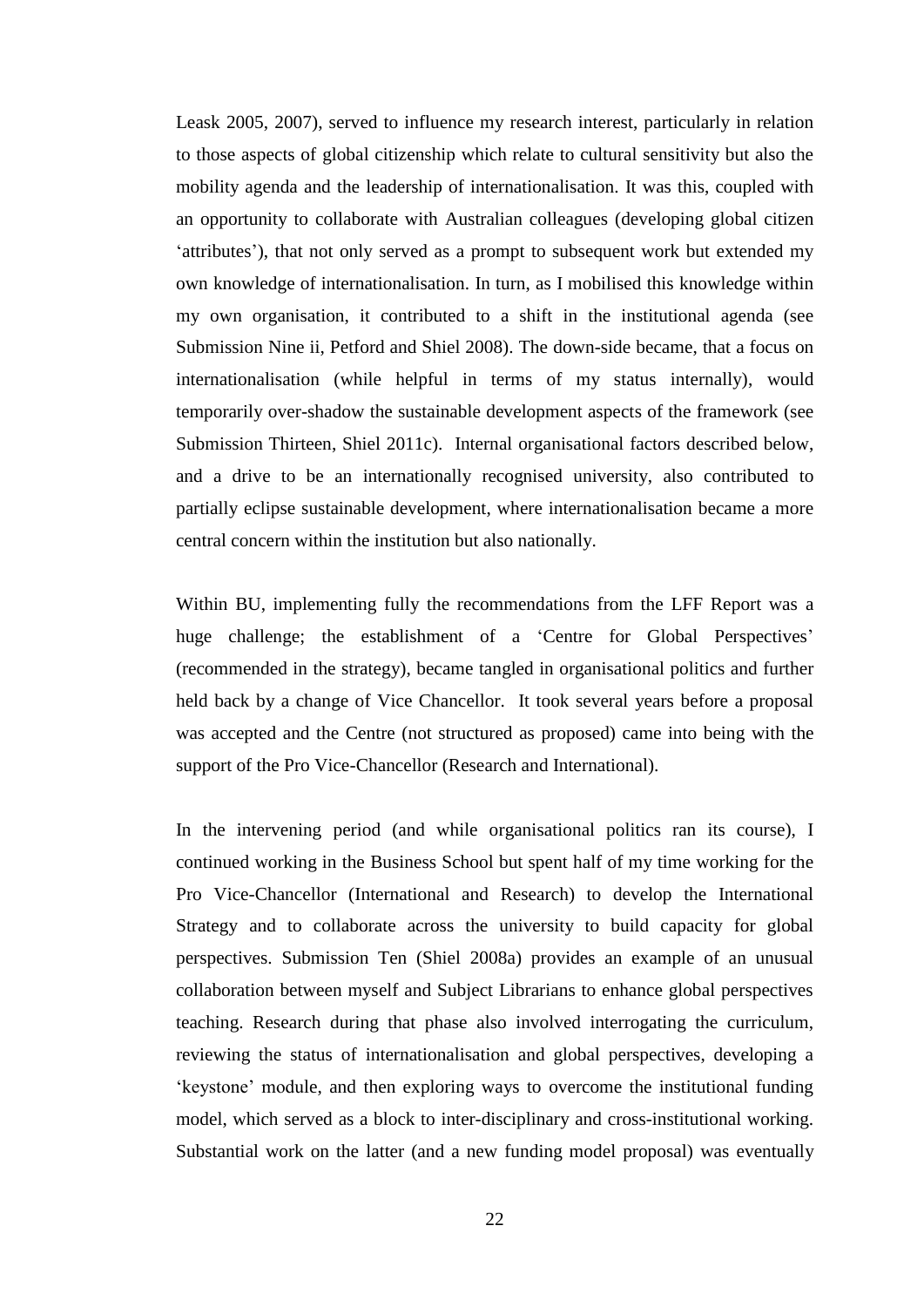confounded by organisational politics but feeds in to my "*inhibitors of change"*  identified in Submission Thirteen (Shiel 2011c).

Submission Nine ii (Shiel & Petford 2008) provides an account of the thinking behind developments in this period and outlines the proposal to address internationalisation in a higher education context through global perspectives. The Centre was established after the publication; the structure (of the Centre) represented a direct response to the emerging models for internationalisation (Middlehurst 2006) with a remit to develop global perspectives and particularly internationalisation further, exemplify a leading approach (to internationalisation) and to test a holistic way of working.

At the same time, I was also working externally within the business and management community through the Higher Education Academy Subject Centre and the Association of Business School (ABS). The latter contracted me to develop and implement a 'Development Programme for Directors of Learning and Teaching'. This was an aside to my global perspectives work but motivational while I was dealing with a difficult internal context; it was significant to my own development and thinking. I facilitated five cohorts through the programme, which provided me the opportunity to not only keep abreast with education practice and contribute more broadly to education research in business and management (Shiel 2011b) nationally, but served as a useful platform to disseminate global perspectives to other business schools. Participating with those who were seeking to become education leaders not only fuelled my interest in leadership and leadership development but served as a platform for further leadership research and my later submissions, which explore leadership in relation to SD (Submission Fifteen and Submission Sixteen).

I was also continuing to collaborate with external colleagues (see Submission Twelve, Bourn and Shiel 2009 – written in 2008) and trying to secure national commitment to the agenda through publication (Shiel & McKenzie 2008), lobbying, and presentations.

A further opportunity to influence national policy and practice came from the Higher Education Funding Council for England (HEFCE): I was invited to join their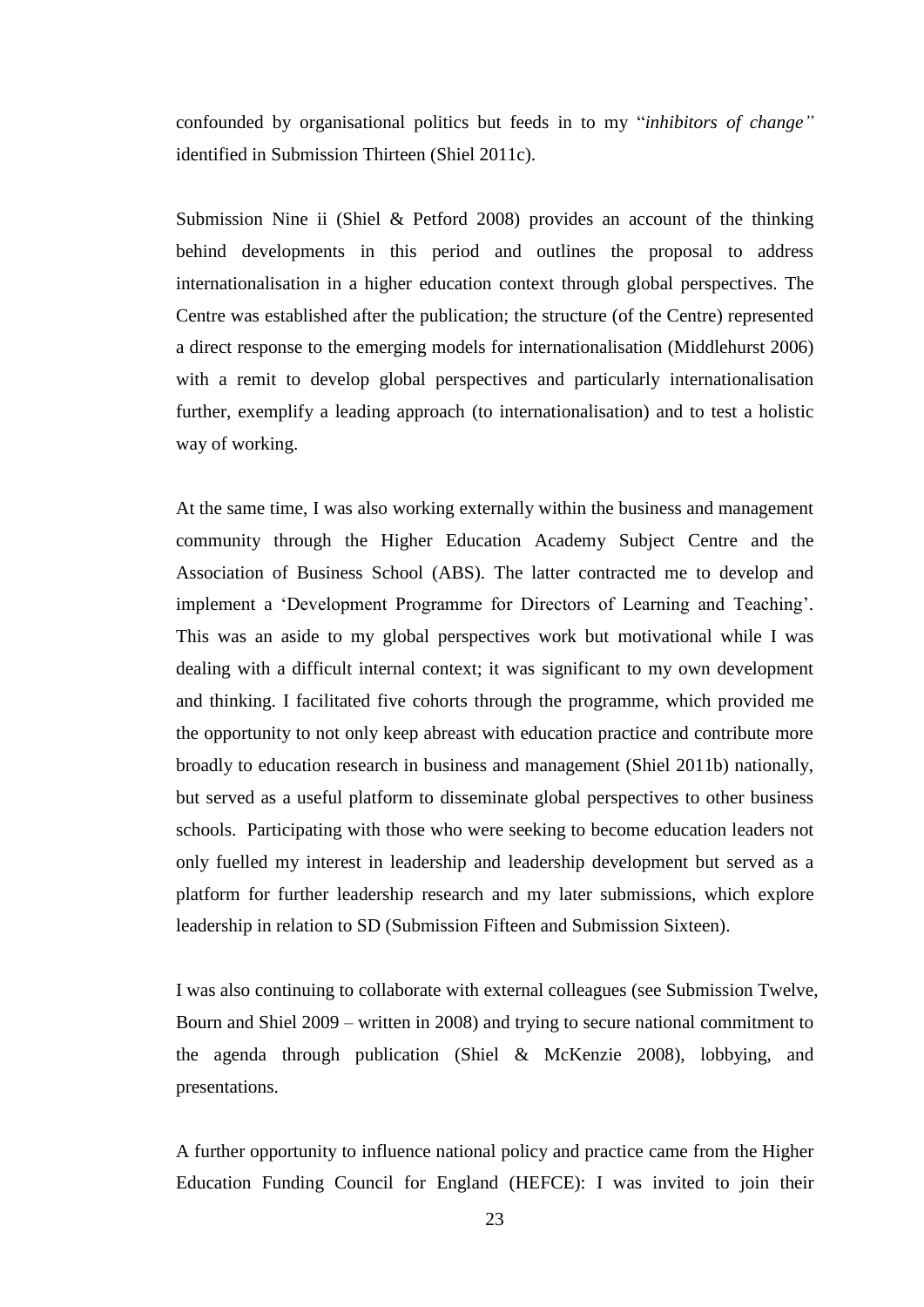Strategy Group which would contribute to the sustainable development strategy for the sector. I had previously presented my work for the Higher Education Funding Council for Wales (HEFCW) who were developing ESD and global citizenship; joining the HEFCE committee meant that I subsequently became more closely involved with work in England, related to SD but with a strong focus on environmental management (carbon reduction and 'greening estates') rather than ESD. On reflection, this was a disappointing experience. Although HEFCE set an inspiring vision for higher education's contribution to sustainable development (see HEFCE 2005a; HEFCE 2005 b) which embraced curricula proposals and emphasised that students should develop "*the values , skills and knowledge to contribute to sustainable development*" (HEFCE, 2005a, p.8), the vision became diluted, and was not followed through. Essentially HEFCE's consultation (HEFCE 2005a) elicited a negative response from the sector; HEFCE became nervous as a consequence and adopted a 'hands-off' stance, unable (unlike HEFCW) to assert that ESD should be a required approach. As a result the committee became less engaged with teaching and learning. In Wales on the other hand, explicit reference to global citizenship (GC) and a strong emphasis on ESD continued; the Welsh Assembly Government championed Education for Sustainable Development and Global Citizenship (ESDGC) across all levels of education (Welsh Government 2006 and 2008). My contact with colleagues through both funding councils, would not only strengthen my sense that ESDGC was the way forward (better in encompassing development education, environment education and acknowledging internationalisation) but confirmed that more research was necessary to demonstrate: why these things were critically important; how the concepts might be implemented in an institutional setting.

#### **2.6 2008 –2011 – leading the Centre for Global Perspectives**

As the Director of the Centre, my research focused on all aspects of implementing global perspectives across the curriculum, campus, community, and culture (in a similar approach to that suggested by Sterling's '4C' ESD model – see Jones et al. 2010, p. 7) but with a greater emphasis on internationalisation, because the remit now included the line management of staff from the former International Office. Research focused on understanding students' perspectives (Submission Eleven),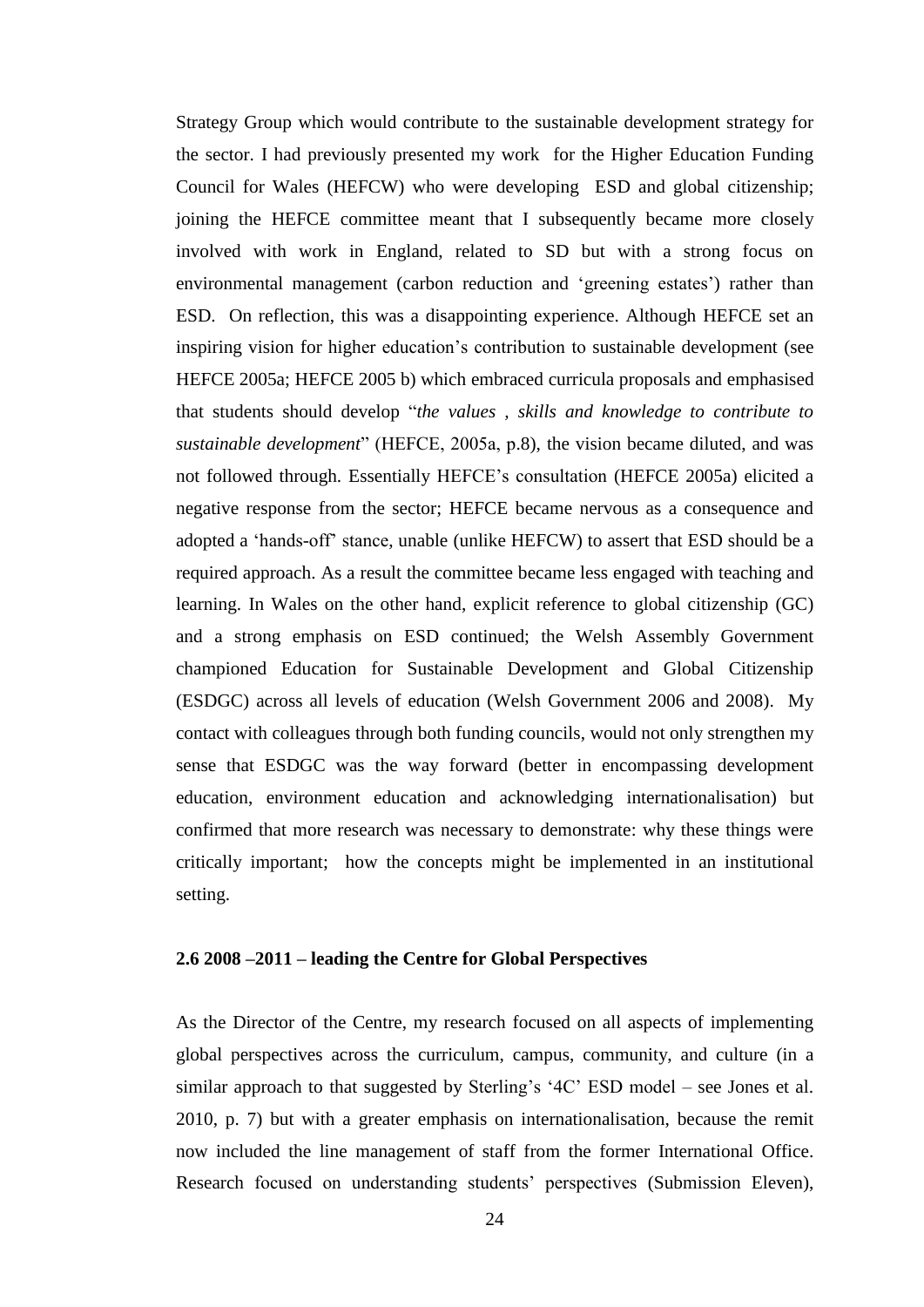developing international mobility, internationalising the curriculum, developing cross-cultural capability, and linking the development of global perspectives with graduate capability (similar to Leask 2007) and employability (Shiel 2009e). Research outcomes were often disseminated in what Caruana (Caruana & Spurling 2007, p.5) suggests is the '*grey literature'* (conference presentations and case studies, for example) where publication is not the principal driver but the detail disseminated, complements the literature and offers a wider perspective to a broader audience.

Although my research focus became ostensibly more closely aligned with global citizenship and internationalisation, I continued organising 'Education for Sustainable Development and Global Citizenship' conferences at BU which addressed the breadth of the framework (2005, 2007, 2009, and 2011). I also contributed to SD in the community and ESD nationally, and as an 'activist' I often found myself 'doing', lobbying and facilitating the engagement of others (see Submission Thirteen, Shiel 2011c, p.34).

#### **2.7 2011- present day**

Submission Thirteen (Shiel 2011c) which represents my last BU conference paper as the formal champion of global perspectives, hints at uncertainty about the future status and direction of global perspectives within the University. In 2011, the future of the Centre was not guaranteed. What the paper does not fully reveal is that a context of uncertainty was hardly new, shortly after the Centre was established in 2008, organisational change not only under-mined the structure of the Centre but reflected a cultural shift, whereby greater value was being placed on research which directly addressed REF strategic areas, with a consequence that educational research was perceived as lesser value. In this context, and with a new line-manager who did not appreciate education for sustainable development, understand global perspectives, or share my vision for internationalisation, I focused on developing new funding streams and publications, as a strategy to demonstrate value but also to secure the future of the Centre. My subsequent research reflects the changing institutional context, a weakening of my role in relation to internationalisation, and also a desire to strengthen ESD by exploring 'green behaviour' but in a way which might also contribute to REF (Paço, Alves, Shiel, Leal Filho, 2013a, 2013b). The opportunity to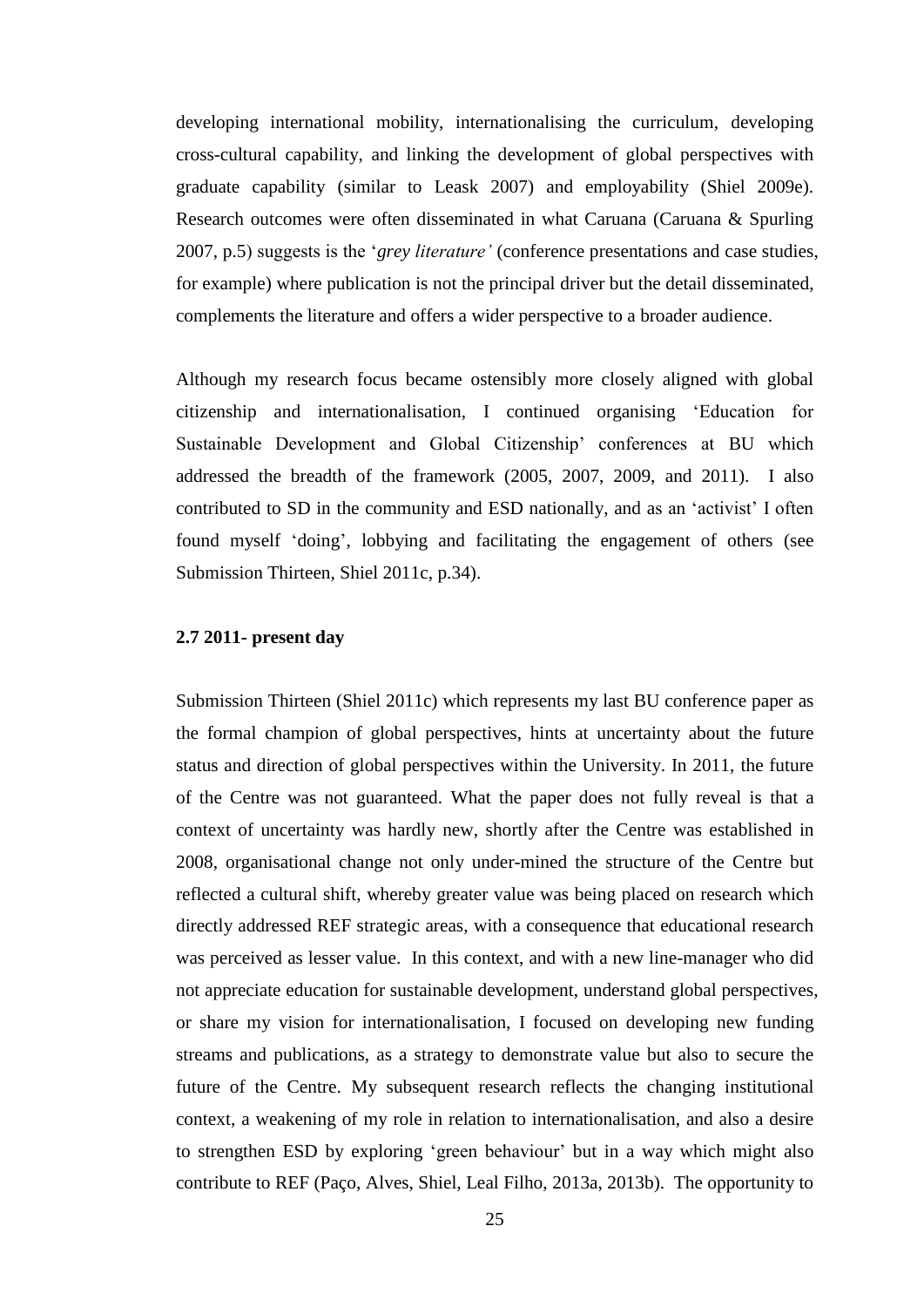apply for HEFCE, Leadership Governance and Management Funding presented an attractive option to both secure funding (and thus internal recognition), develop further research but also to work with senior staff to reinvigorate commitment to sustainable development.

The HEFCE bid (see Submission Fifteen) to 'enable leaders and Board members to role model leadership for sustainable development' was successful and welcomed by the Leadership Foundation as a 'valuable' initiative, which would meet a perceived gap in the engagement of senior leaders with sustainable development. It provided the opportunity to work with Vice Chancellors, senior teams, and Board/Council members in four universities to consider leadership behaviour, to build capacity for SD and to develop strategic actions for SD and carbon reduction.

The project seemed particularly appropriate in my own context where the support of senior leadership for education for sustainable development was variable. It also seemed very necessary in a national context, where despite senior leaders endorsing sustainable development (see Submission Sixteen), very few were creating the enabling frameworks to achieve the transformative change, which Sterling (Sterling et al. 2013) has continued to suggest is necessary but noticeably lacking.

The HEFCE project is the main focus of Submission Fifteen (Shiel 2013a) and is referred to in Submission Sixteen (Shiel 2013b). Mid-way through the HEFCE project, it became clear that my role in the Centre would not continue. I had just started another significant area of research which involved working with colleagues in four countries to consider green attitudes, values and behaviours of young people, to develop models and to compare these cross-nationally. Submission Fourteen is a product from this work and contributes to the understanding of how these issues are perceived internationally; the paper specifically demonstrates that BU students have different values and attitudes compared to students from another university in Portugal.

Shortly before the Centre closed in 2012 my last act was to ensure that global perspectives and education for sustainable development were clearly articulated in the University's new 'Vision and Values 2018', before I moved to the School of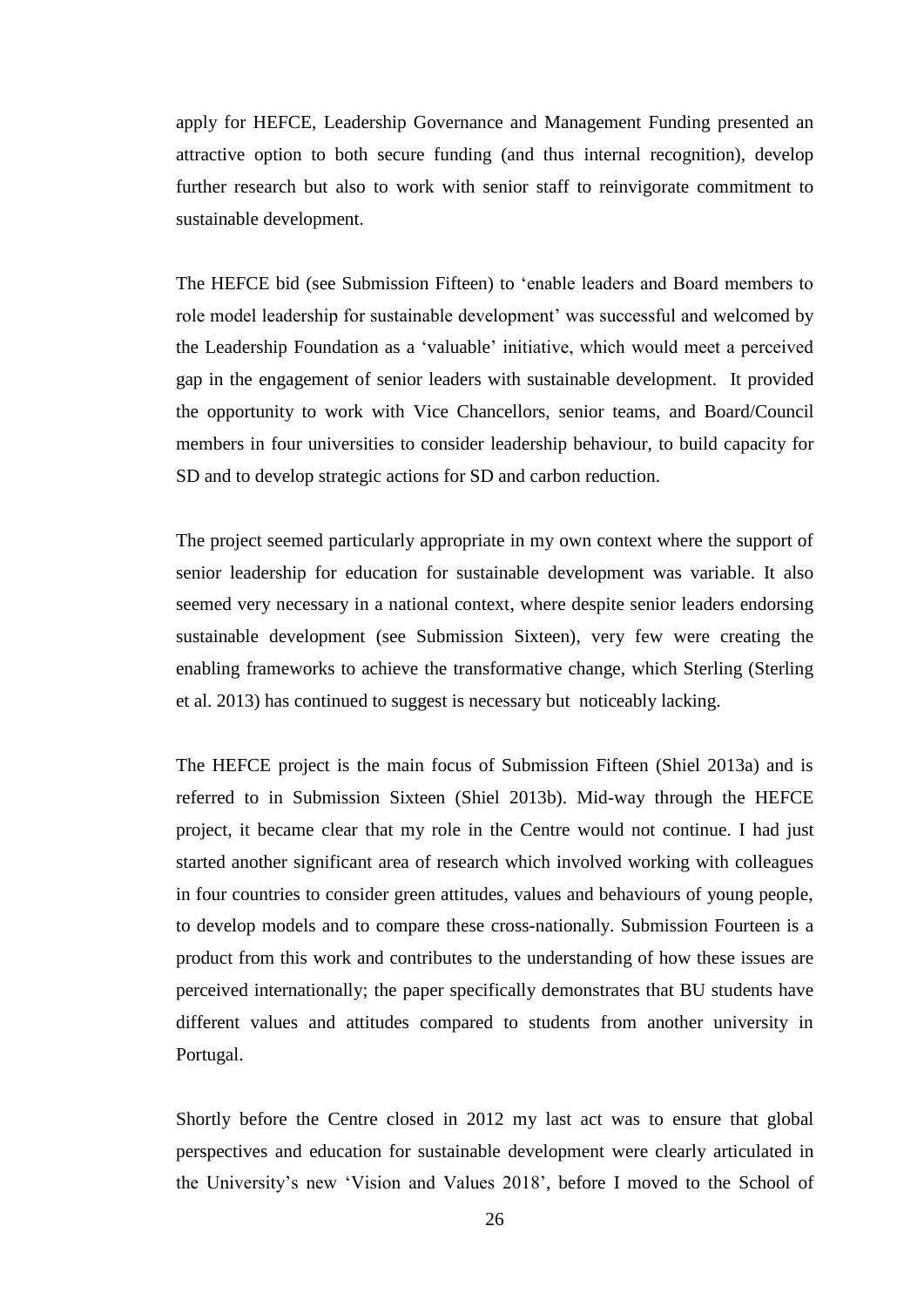Applied Sciences. I now contribute to the MSc Green Economy and work with colleagues on sustainable development.

#### **2.8 Concluding comments**

Summarising the history of the journey to this point has not been easy; I am conscious that what I have presented still represents a partial view and much has been left out. However, I hope that I have provided sufficient detail to enable the publications to be located in context and indeed, to help clarify some of the institutional and career tensions that have informed the development of this area of work.

In essence, my PhD submissions represent the outcome of a journey which arose from an interest to enhance my own pedagogy and practice; this grew into a desire to achieve whole-institution change and an endeavour to inspire change across the sector.

In outlining the research journey, I have already revealed some of the factors that have influenced the nature of the submissions included in this publication. Several writers on ESD suggest the importance of developing awareness of 'mental models' and 'world-views' (Ballard 2005; Ferdig 2007); revealing your own perspective as researcher, is also important (Reason & Rowan 1981; Fine & Vanderslice 1992; Merriam 1995). To this end, I shall conclude this chapter with a brief summary of my perspective and 'world-view'.

### **2.9 A brief summary of my perspective and world-view**

 I started my journey with a concern for a more ethical society, social justice and poverty reduction – this commitment remains. I believe, as do other scholars, that universities have a moral responsibility to contribute toward a better society and a duty to lead the sustainability agenda, through research but also as educators of those who will be the future decision makers (Orr, 1992; Clugston & Calder 1999).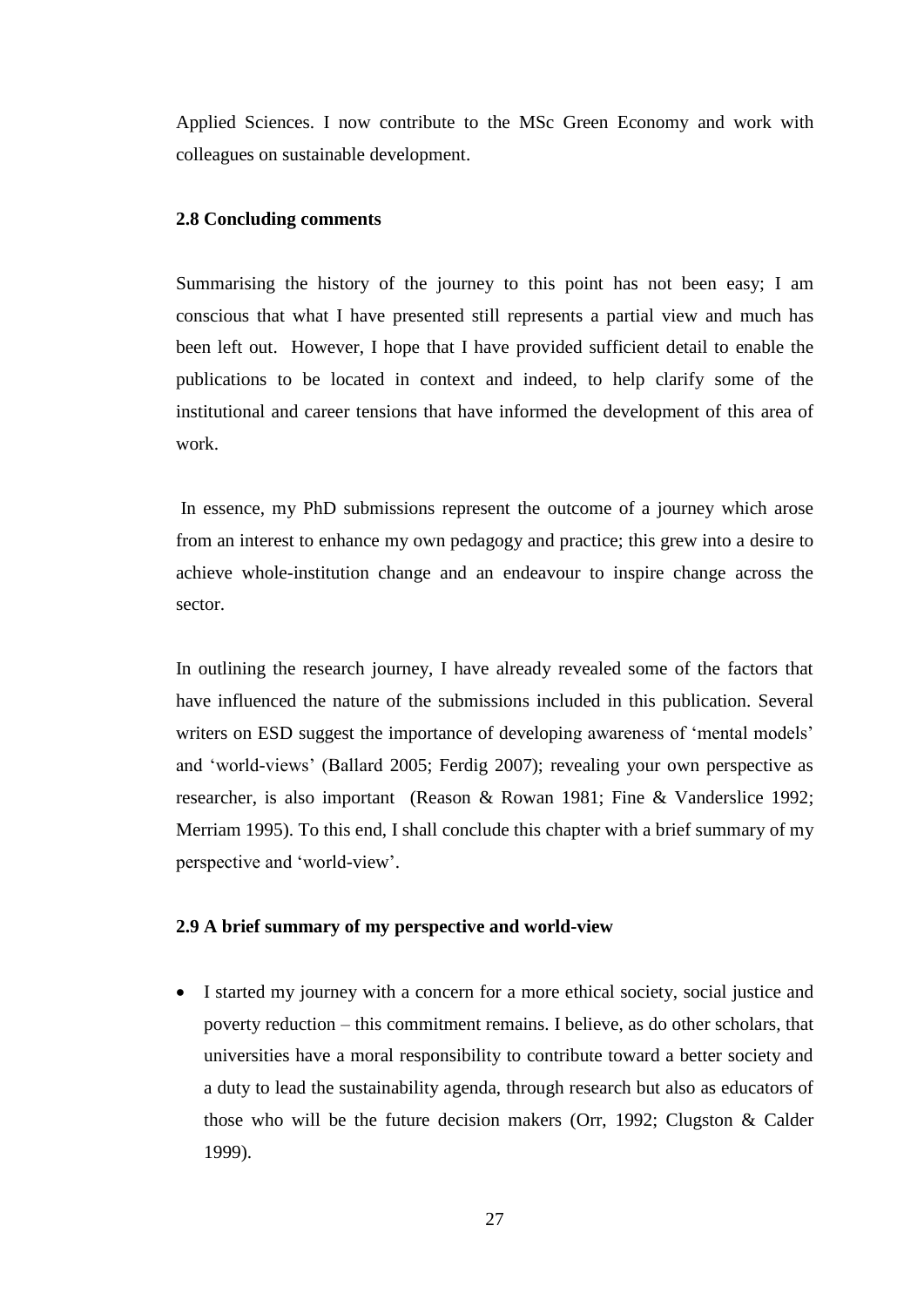- I have become more environmentally aware and encourage others to consider 'green behaviours', although not in an 'evangelical' sense. What I believe is critically important is that when we make choices, as 'critical beings' it is crucial to explore the potential consequences of the decisions that we make (for ourselves, others and subsequent generations); as educators we might seek to enable learners to explore their own ethical dilemmas.
- The pragmatic nature of a business and management education and organisational life experience has tempered my idealism, however I continue to believe that business (and indeed, all education) needs to aim for public good rather than private greed; more attention needs to be on service, rather than profit; more sustainable ways of working have to be developed.
- I believe that as educators we should address the UNESCO (2007) guidelines and enable learners to explore values, encourage futures thinking, systemic thinking, critical self-reflection etc., and to support students in developing the skills for more sustainable decision-making. Participatory and reflective approaches are at the heart of 'good education' but are particularly appropriate for ESD, where the change required is a deep cultural shift (Cortese 2003).
- I consider that as human beings our sense of the world is socially constructed. Social 'realities' are constructed and reinforced through interactions with others; cognitive frameworks rarely change without exposure to new interactions and new ways of seeing. My interests lie in exploring how meaning is constructed and negotiated, rather than the pursuit of universal truths – hence a research preference for participatory approaches.
- I have sometimes used use the terms 'globalisation' and 'internationalisation' interchangeably, to refer to a process of integration and movement of goods, people, money, business, culture, ideas and services on a global scale across national boundaries. I emphasise however, that globalisation means that we are all more inter-connected; this sets a context for the development of global citizenship identities (Dower & Williams 2002) and a shared responsibility for the planet. Although 'internationalisation' is generally used to refer to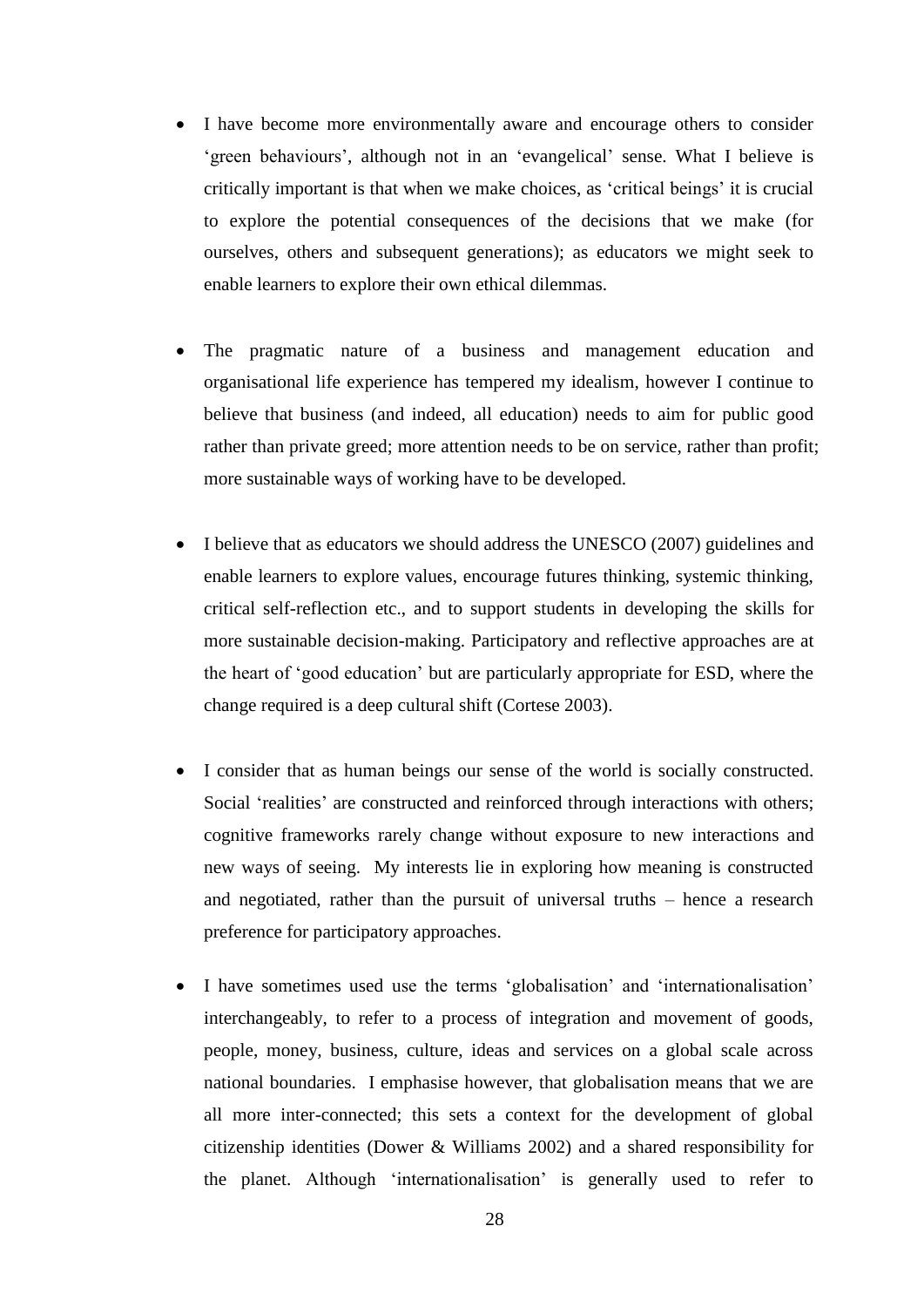international trade, international relations, treaties, alliances between nations, etc., I use the term (in my submissions) in relation to the internationalisation of HE, and the process of integrating an international dimension into the functions of teaching, research and university business (Knight & De Wit, 1995). All universities are subject to globalisation (and indeed contribute to globalisation); universities vary in the extent to which they 'internationalised', although most universities conceptualise themselves as 'international'.

- I share the same ethical starting point as many other writers (e.g. Stier 2004, Knight 2006a, Altbach and Knight 2006) on 'Internationalisation': a purely market orientated approach to internationalisation is out of step with some of the fundamental values which one might expect a university to embrace. Internationalisation has to embrace home and overseas students and offer all students the opportunity to celebrate and learn from the richness of diverse knowledge and perspectives.
- I am persuaded by the theses of Freire (1970; 1996) and Giroux (2005) and believe in the importance of critical pedagogy. My views have however, been tempered by pragmatism and the realms of the possible: the individual still has to deal with the world they are 'thrown' into; academics have a responsibility to define curriculum, set assessment, and cannot avoid exercising some authority.
- I have been influenced by feminism and my own experience as a woman and mother within higher education; experience has confirmed that too often patriarchal governance structures (Doppelt, 2010), hierarchical, top-down leadership and 'macho management' give rise to 'silo-working'. I support those authors (e.g. Sterling et al., 2013) who suggest that holistic and more participative approaches are necessary to achieve the transformation that ESD requires.
- I believe that the need for global perspectives and sustainable development is too important to be lost in academic 'turf wars', or delayed while definitive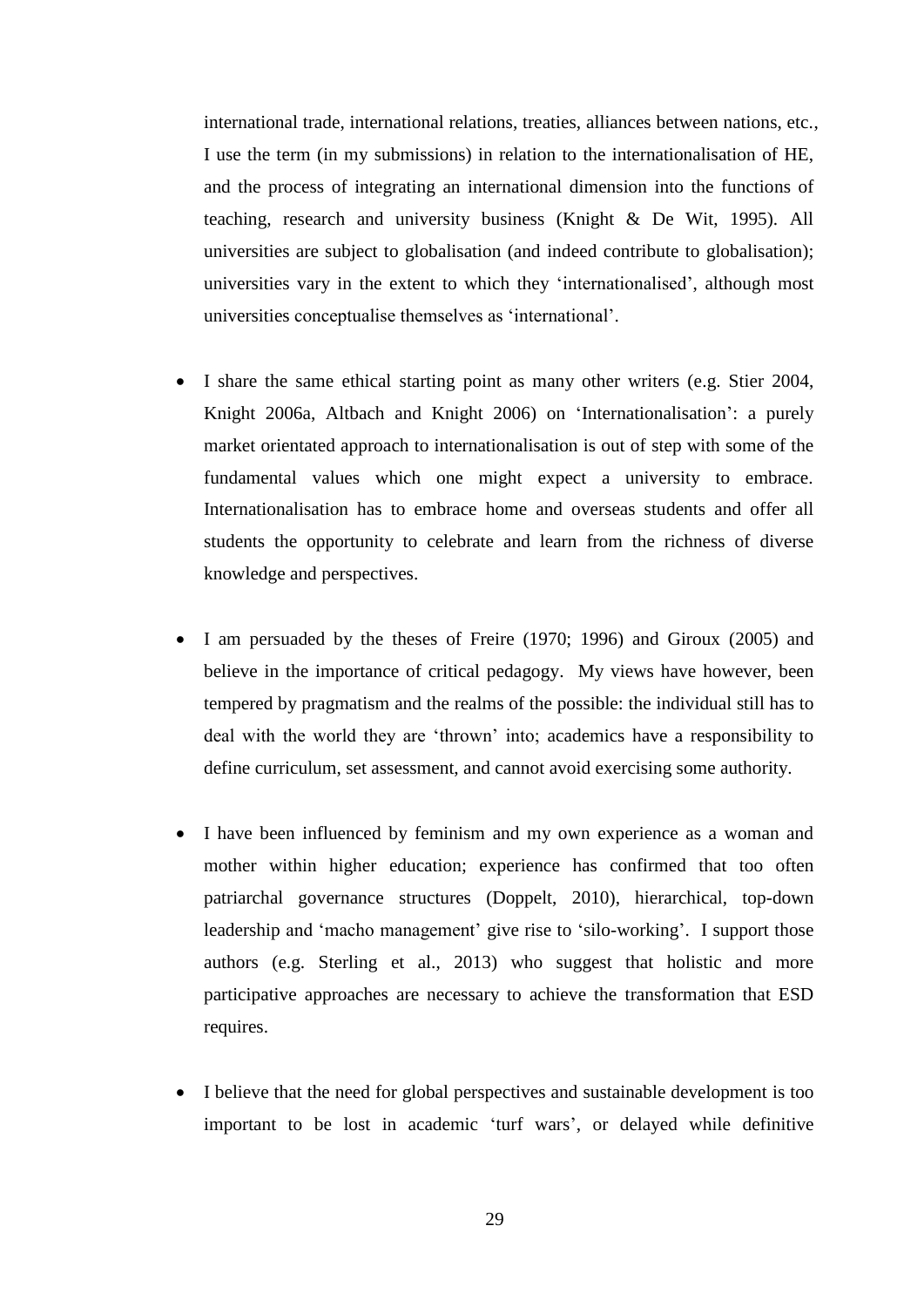definitions are agreed; what is critically important is that we all find our own way of taking the first step on a learning journey, towards a more sustainable future.

In the hope that the reader now has some understanding of my perspective, as author and researcher, the next chapter will clarify concepts and set out what is meant by global perspectives, before subsequent chapters critically review the submissions included within this document.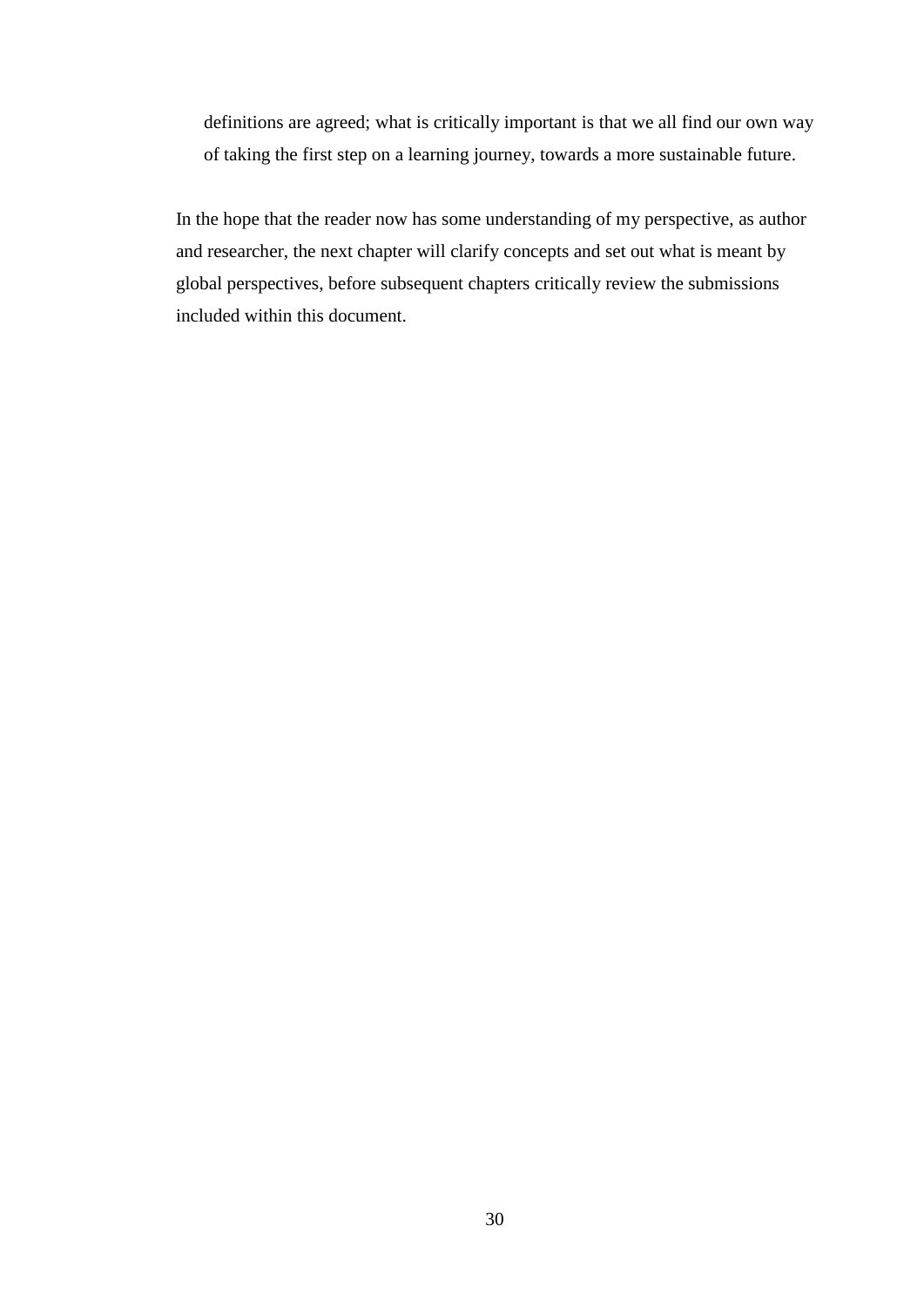# **Chapter Three: The concept of Global Perspectives, its provenance and relationship to other perspectives**

**'***The importance of labels is that they carry meaning. This is double edged.***'**

**'***Any closed definition of sustainability education (assuming it can be achieved to common satisfaction), involves drawing of conceptual boundaries.'*

Sterling (2004, p.48)

#### **3.1 Introduction**

As my first and later submissions very clearly refer to sustainable development, yet my main argument has been about developing global perspectives (as a superordinate term which embraces sustainable development), I feel that it is important to begin by offering some commentary on these concepts and their development.

The quotes from Sterling (2004) are apposite: a variety of 'labels' have been applied to capture broadly similar concerns and 'SD' has been interpreted in a variety of ways (Leal Filho, 2000). As I state in Submission Sixteen, (Shiel 2013b, p.113) it is evident that sustainability "*means different things to different people*" – considerable energy has been consumed in deciphering and advocating particular labels. This is hardly surprising given that this is a relatively new field, informed by different perspectival interests but, as will be argued, is not always helpful; boundary disputes may actually serve to alienate and exclude rather than advance understanding, and may inhibit momentum for change.

I shall go on to consider within this chapter, some of the 'labels' that have been used in relation to 'sustainable development' and 'education for sustainable development' or 'sustainability education' (Sterling's term). As will be seen, these labels have been influenced by a historical, professional and academic division of labour primarily relating to perspectival domains (environment education and development education). As my publications will evidence, I have chosen to avoid focusing intellectual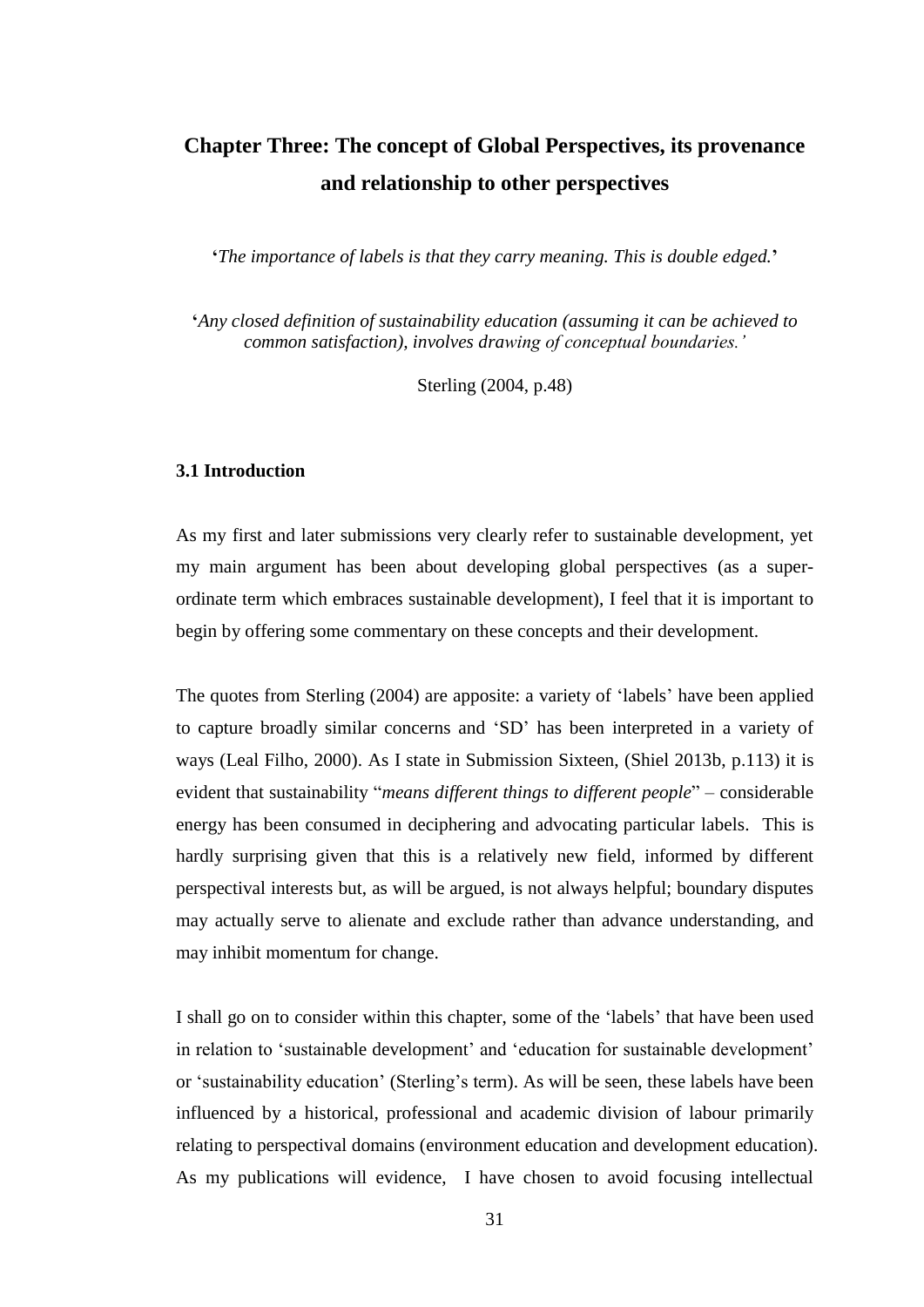energy on perspectival disputes and have worked with the concept of 'global perspectives', fully aware that in my own context, it offered potential as an alternative pathway to take action forward (see Submission Three, Shiel & Jones 2004b) but may not suit others.

In developing 'alternative' labels and new concepts, which might be more, or less useful, there is always the danger that what has gone before is lost - I have tried to be attentive to this, seeking to incorporate ideas from those who have been working in this area longer, and who use different terms. I am not suggesting that GP is the best pathway, though I would argue that it is a coherent and promising way forward (as an alternative it has gained some purchase) but I would suggest that what we need to consider is a less dogmatic reading of the differences between approaches, to encourage rapprochement and a more pragmatic approach.

I shall start this chapter by considering sustainable development and education for sustainable development, before moving on to say something about the tensions between development education and environment education.

#### **3.2 Sustainable Development (SD)**

As noted in the introduction, SD is a complex and contested concept, deployed in different ways by individuals, organisations and governments (influenced by worldviews) and thus, used to support a variety of ambitions, and contested ends. Blewitt (2008) provides a detailed and critical account of the emergence of the term, the tensions, and the various ways that it has been deployed (an account which is beyond the scope of this synthesis but one that is important to understand). Lele (1991) and Robinson (2004) also offer insightful and frequently cited critiques of the emergence of the concept, the challenges faced by those who wish to advocate a more eco-centric and spiritual interpretation of 'sustainability' and SD, and the issues that have arisen in political and economic contexts, where conceptions of what is involved are contested.

'*Our Common Future*' (WCED 1987) popularised the term; it is now widely accepted that SD, involves the three pillars of economic development, social equity,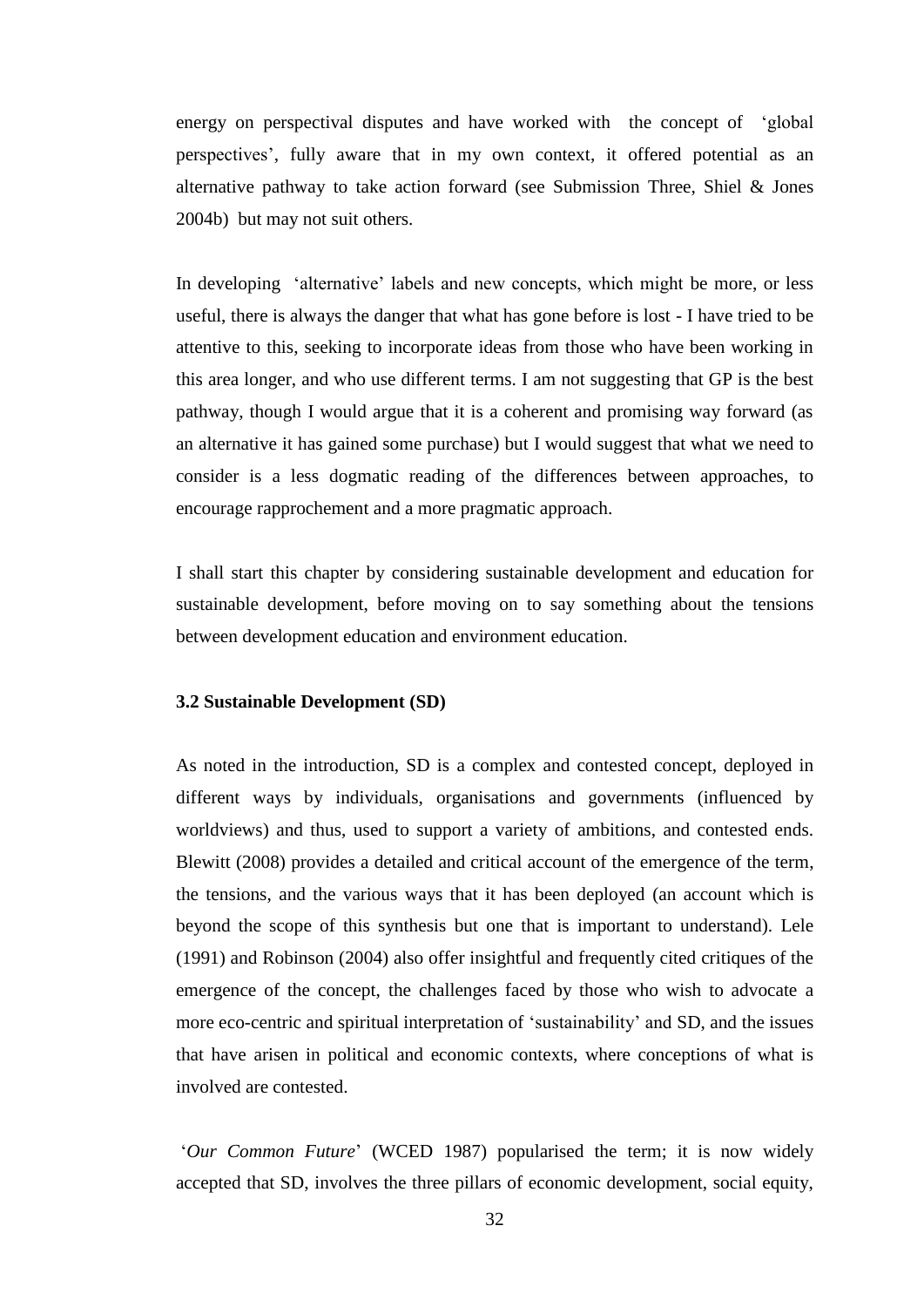and environmental protection, and requires consideration of how these are balanced, or not. Therein, lays the dilemma and the root of controversy. Can these three ambitions be reconciled? Is one, more significant than another? How can economic development be pursued within the limitations of finite planetary resources? How much natural capital will future generations need? What will be the consequences if the current generation continue to exploit natural resources? There are no easy answers; proposed ways forward reflect different underlying political ideologies and may be considered on a continuum ranging from 'weak' to 'strong' interpretations of sustainable development (see Springett 2010, p83; Huckle 1996). Weak SD (an approach that is too evident in the Western World), deploys a rhetoric which advocates the need to conserve natural resources but continues to emphasise: economic development through growth; man-made capital over natural capital (often with little regard for the consumption of natural resources) and; the power of the human race, through technology, to control nature. 'Weak SD' adopts an anthropocentric discourse where humans are seen as separate from nature; advocates argue that capitalism must accommodate environmental concerns (Williams & Millington 2004) however the environment is rarely prioritised, over economic growth.

As a counter perspective, 'strong SD' embraces a more eco-centric discourse, where the environment is a critical concern, where man-made capital can not be a substitute for finite, natural capital, and where it is explicitly clear, that there will not be a habitable future unless the demand-side of the equation (with a focus on materialistic growth), alters radically (Spretnak & Capra 1985). From a strong SD perspective, the way forward requires a transformational shift and a radical re-thinking of economic progress in the context of the deterioration of the planet. Some suggest that a more dualistic typology would be helpful, which emphasises the relationship between humanity and nature (Blewitt 2008), viewed through a holistic lens (with a deemphasis on economic growth and even contraction), and where a more socially just society, in harmony with nature (rather than exploring it), emerges through dialogue and new forms of social learning (Robinson 2004). I have affinity with the more radical agenda; I have attempted to counter a 'weak' interpretation of SD within higher education and to explore with others, the potential of transformational and holistic ways forward that acknowledge the limits to growth.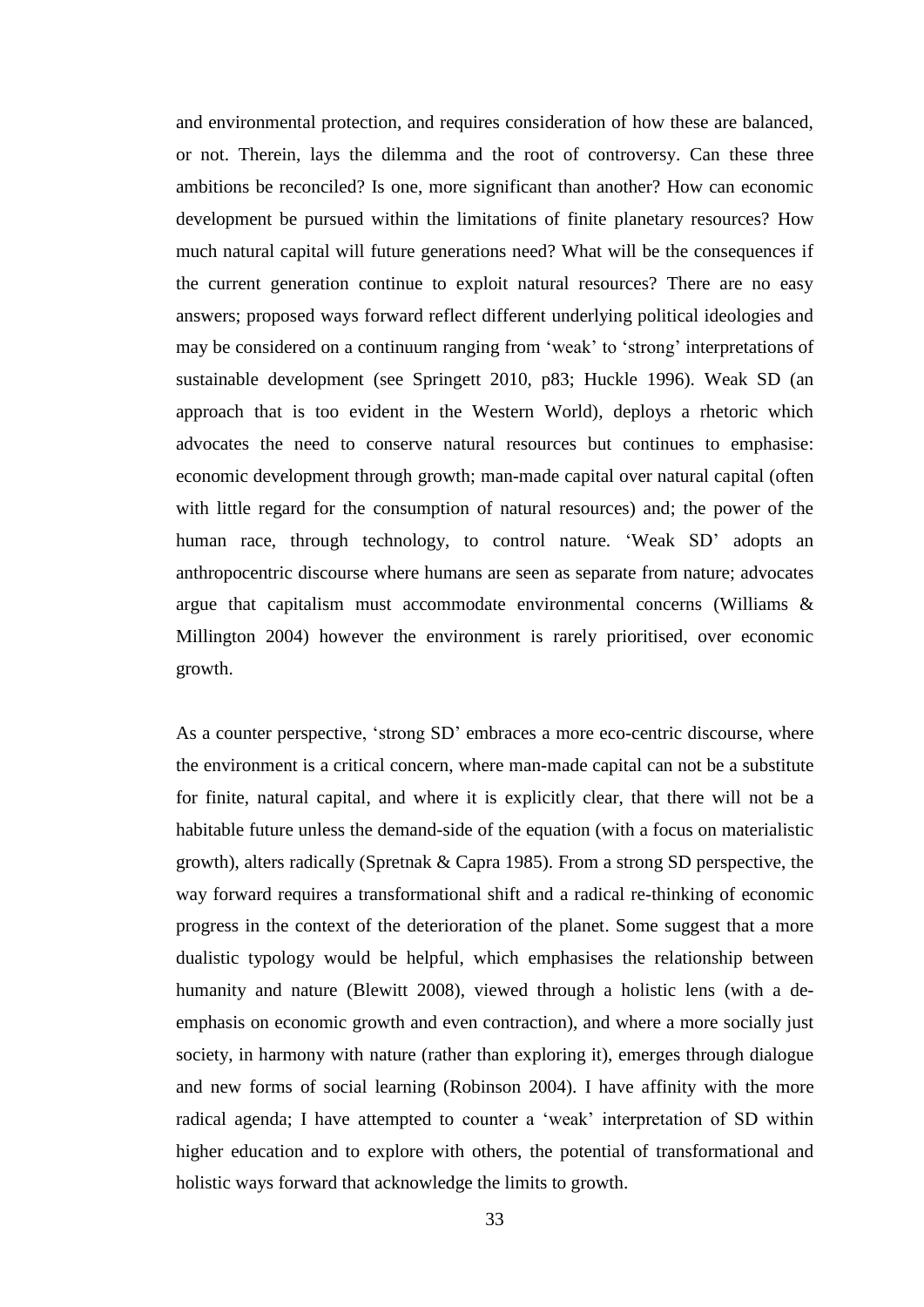The literature also distinguishes between sustainability as a process (the Brundtland definition, WECD 1987) and sustainability as a goal (Hamm & Mutagi 1998). In taking forward a change agenda, I have always adopted the Brundlandt definition of sustainable development - meeting "*the needs of the present without compromising the ability of future generations to meet their own needs*", despite the complexity I have referred to above, and the claims that the definition is too broad, too ambiguous and subject to misinterpretation (Leal Filho, 2000). In building from this baseline (see Submission One, Shiel & Bunney 2002), given that the future is uncertain and not a finite point, I have preferred to explain sustainable development as a process (open for critique and where the consequences of competing perspectives are explored), whereby we continually learn how to shape a better future for people and planet; where environmental and development (development related to social justice, rather than economic development) concerns are united, and where inter-generational equity is paramount.

## **3.3 Education for Sustainable Development (ESD) and Education for Sustainability (EfS)**

It is hardly surprising that when you introduce the word 'education' in relation to SD, that you invite a further tranche of controversy and debate. Both the terms, 'ESD' and 'EfS' are used in theory and practice (see Huckle & Sterling 1996), although some (academics and practitioners) clearly prefer EfS (see Parker & Wade 2008). Others have used the term 'Sustainability Education' (Jones et al. 2010). Vare and Scott (2007) distinguish further, between two complementary approaches to ESD: learning 'for' SD (ESD 1) and learning 'as' ESD (ESD 2). When I have referred to 'ESD', I have suggested that it involves learning which works towards the Brundtland definition of sustainable development, as opposed to education which supports economic growth, at the expense of the environment and human well-being.

Whatever terms are used, it is clear that 'learning' (and indeed, some un-learning) has to be at the heart of the process of achieving a more sustainable future (Scott and Gough, 2003). UNESCO emphasises the importance of learning and summarises the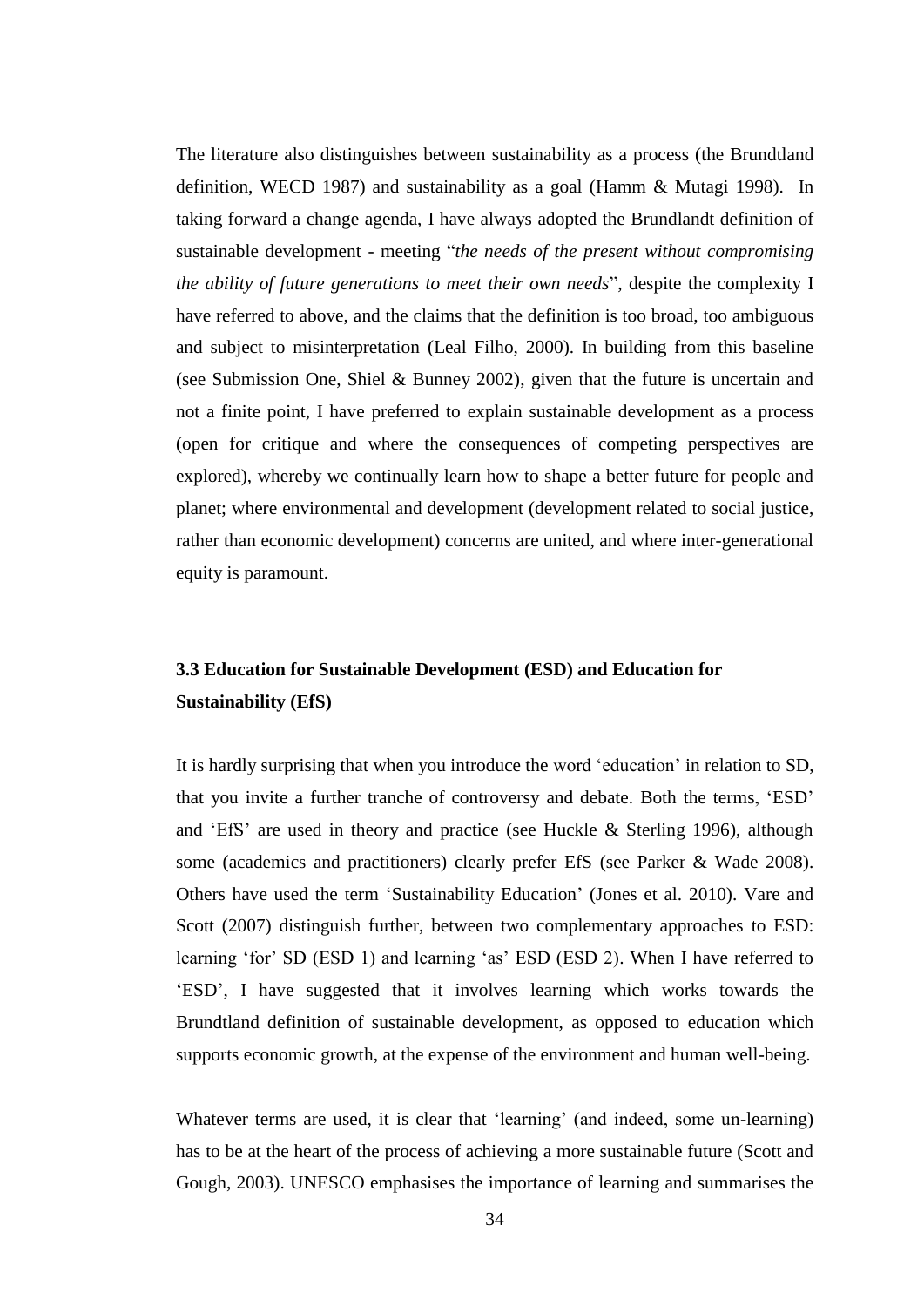main characteristics of ESD in a way which is not very different from how I have promoted global perspectives, suggesting that:

"ESD is facilitated through participatory and reflective approaches and is characterised by the following:

- is based on the principles of intergenerational equity, social justice, fair distribution of resources and community participation, which underlie sustainable development;
- promotes a shift in mental models which inform our environmental, social and economic decisions;
- is locally relevant and culturally appropriate;
- is based on local needs, perceptions and conditions, but acknowledges that fulfilling local needs often has international effects and consequences;
- engages formal, non-formal and informal education;
- accommodates the evolving nature of the concept of sustainability;
- promotes lifelong learning:
- addresses content, taking into account context, global issues and local priority;
- builds civil capacity for community-based decision-making, social tolerance, environmental stewardship, adaptable workforce and quality of life;
- is cross disciplinary. No one discipline can claim ESD as its own, but all disciplines can contribute to ESD;
- uses a variety of pedagogical techniques that promote participatory learning and critical reflective skills" (UNESCO 2007).

UNESCO does not actually refer to the term 'global perspective' but before I move on to comment on the term and its emergence, I shall briefly refer to the foundations of ESD, and the fragmentation and tensions between environmental education and development education. In part this tension, and the contested ownership of ESD, contributed to the emergence of global perspectives as an alternative approach, but more of this later.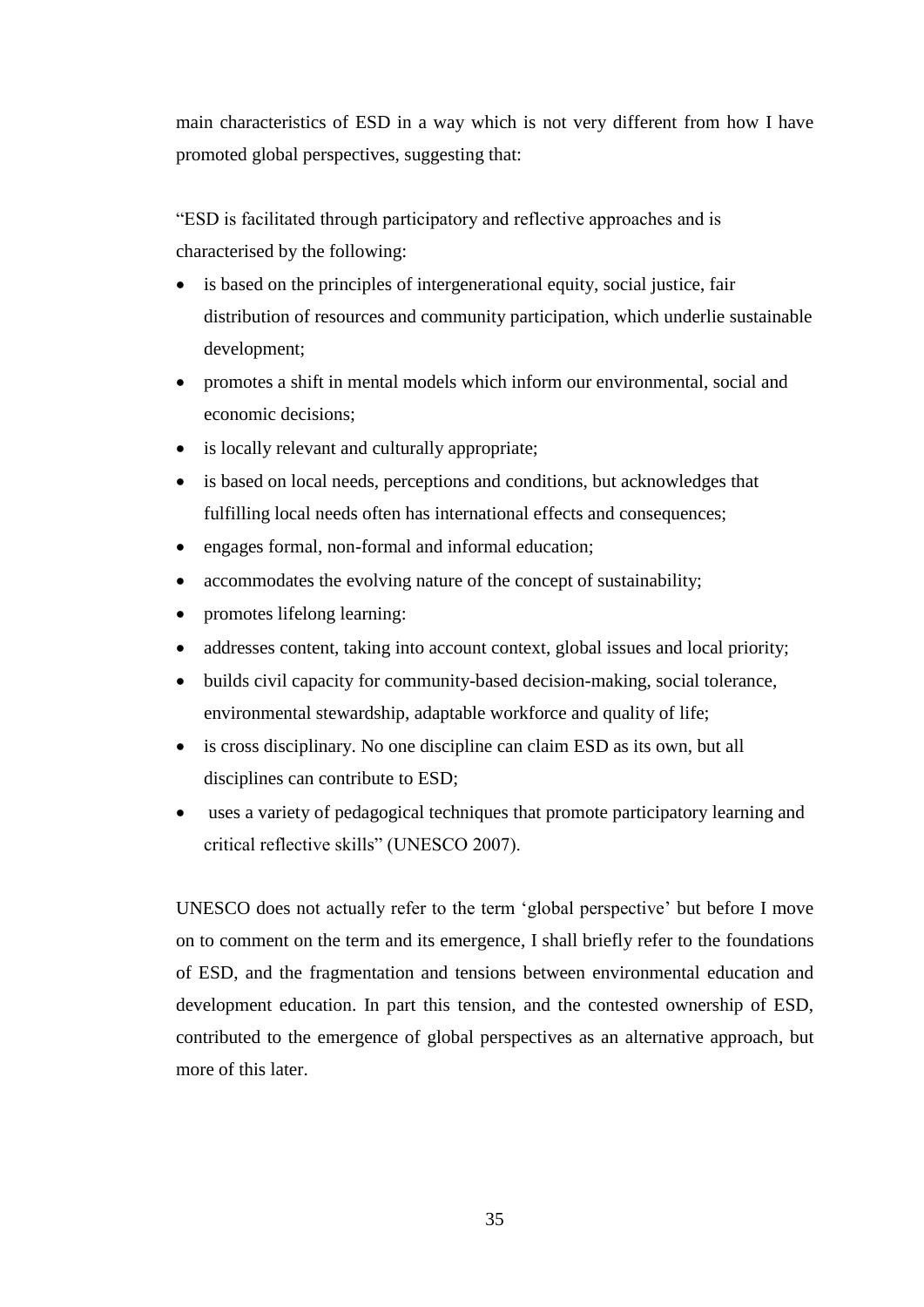## **3.4 Development Education (DE) and Environment Education (EE): the foundations of ESD**

My starting point (detailed in my submissions and referred to in Chapter Two), was partially influenced by a DE perspective, rather than by EE. Traditionally, DE has been concerned with social injustice and poverty (human concerns), with the environment being a secondary focus (if considered at all by some development education advocates and practitioners). DE emerged from the work of international aid agencies in the seventies and non-government organisations; post de-colonisation there was recognition that the developed world needed education which built awareness of the issues faced by poorer countries.

DE as an educational methodology is influenced by the thinking of Paolo Freire (1972), with emphases on critical pedagogy, inclusivity, social action, participation, and empowerment etc. It is suggested that a DE approach offers transformative potential, but DE as practice is not without criticism. Bourn (2011a, p.12) suggests that what has been practiced as development education has often been influenced by the "*discourses, policies and funding of international development*." Others have suggested that DE lacks a sufficiently inclusive and critical pedagogy (Andreotti 2006a & b) and that it needs a stronger theoretical base (Marshall, H. 2007; McCollum 1996).

EE also came to the fore in the seventies, (although the history of the movement can be traced back much further – see Sterling 2004). The term gained 'official' recognition internationally, at the 1972 United Nations Conference on the Human Environment held in Sweden, which established the International Environmental Education Programme (IEEP) to raise awareness and build capacity with a focus on such things as natural resource depletion, acid rain and pollution (Hicks 2008).

Both EE and DE stress holistic, participative and inter-disciplinary approaches; both are committed to the pursuit of positive educational change. However, starting as they did, as two very distinctive constituencies, with their own actors and funding sources has not made it easy for those who wish to work with both perspectives.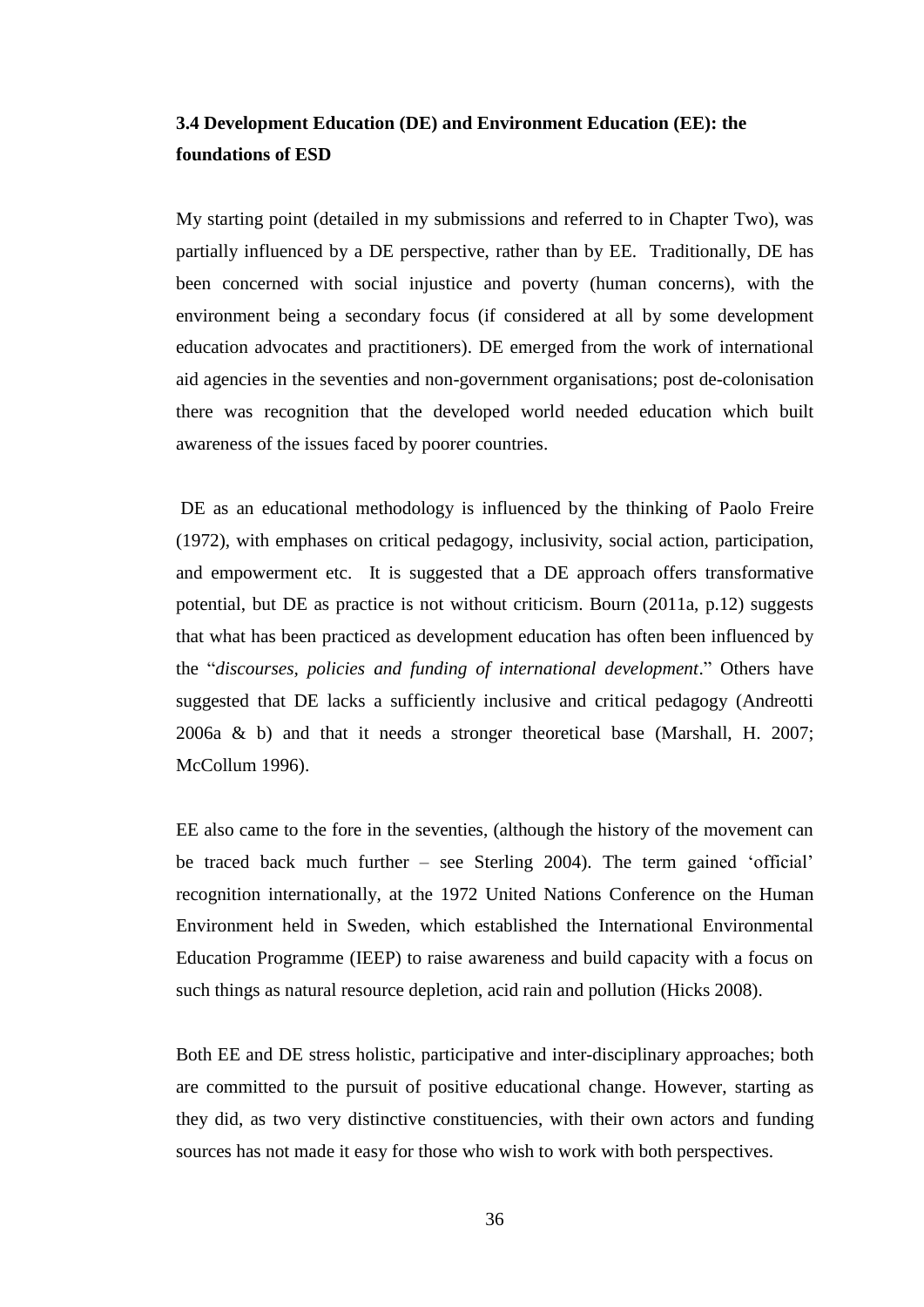Agenda 21 should have served to align the two groups, suggesting that EE and DE should be cross cutting themes of all education policies for sustainable development (Agenda 21, p.221). Common interests and an over-lapping agenda were not fully appreciated by all, in terms of the potential for working in synergy. Wade (Parker and Wade, 2008, p. 11) suggests that collaboration was more easily achieved in the Global South, but has been problematic in the West, where the constituencies originated. She suggests that the separation between DE and EE: *"illustrates the Western perspective of the split between the human and natural world*" which has presented an obstacle to education for sustainability. Many DE practitioners (in England) have tended to perceive the main concerns of EE as limited to the environment and ESD (when led by EE practitioners) as having too much of an environmental focus (Bourn 2005), with less consideration given to development and where human agency is often regarded as the 'problem' (see McCloskey 2003). Bourn's comments (from a DE perspective) reflect this tension: he suggests that the environmental agenda has tended to dominate ESD policy debates in the UK, with DE often seen as the *"junior partner"* (Bourn 2008b, p.193). He notes that EE, (in England) is a "*well-established area of academic research and debate*" (Bourn, 2008b, p.197) and that this has facilitated the development of a considerable reputation for debates around ESD.

Sterling (2004), Hicks (2008) and Hogan & Tormey (2008) provide insightful perspectives on the history, tensions and fragmentation between DE and EE. In exploring the contribution (of DE) to ESD, Hogan & Tormey suggest that the nature of the relationship between DE and ESD remains unclear; DE educators have been slow to address the ESD agenda despite conceptual linkages between DE and ESD, and the importance of environmental concerns in relation to human development. Sterling, on the other hand suggests that the 'boundaries' of EE have expanded and blurred to embrace a more holistic view, which acknowledges the inter-connected nature of the issues and addresses 'human' concerns. However, while the boundaries have certainly 'blurred' and the ground-breaking 'Masters' degree at London South Bank University provides a superb example of EE and DE 'coming together' (see Sterling 1996), a separation between EE and DE practitioners has too often been apparent. The two communities are certainly 'sister movements' (Sterling 2004) but conflicts between personalities have sometimes resulted in rivalry. This was less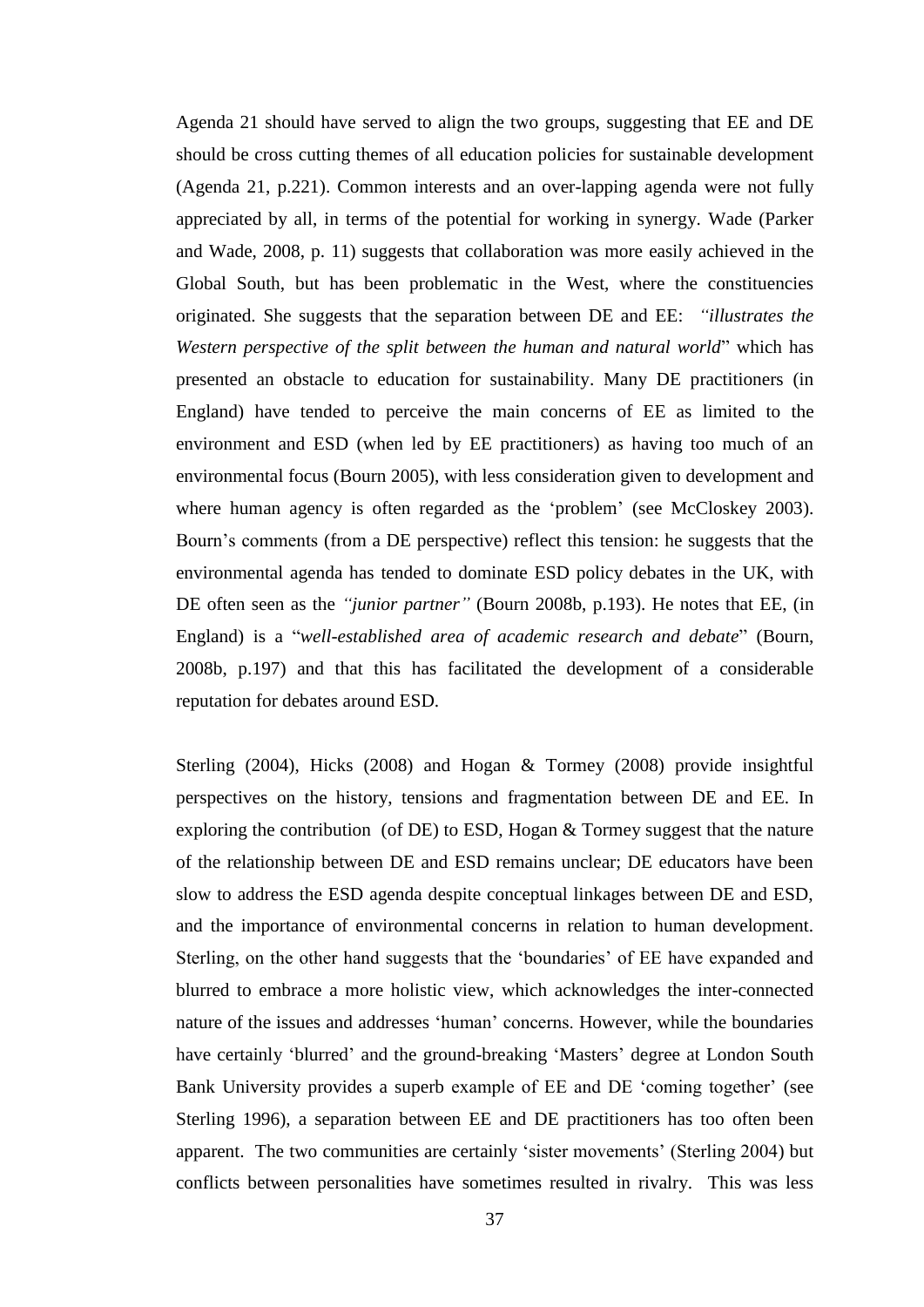evident in the nineties when the two umbrella networks, the Council for Environmental Education (CEE) and the Development Education Association (DEA) jointly coordinated activities, but has risen to the surface, where funding and policy contexts (different government departments have oversight of international development and environmental issues – see Bourn 2008b) have encouraged competition.

Rivalry was exacerbated further when the UN announced the Decade of Education for Sustainable Development in 2004, and referred to EE as part of the history of ESD but omitted reference to DE (Hogan & Tormey 2008). Although a compromise was later agreed (both were acknowledged in subsequent drafts), this did not improve dialogue and cooperation; 'ownership' of the ESD domain remains an issue. Many advocates of DE make weak references to environmental concerns; many advocates of EE make limited references to social justice. ESD advocates sometimes define their agenda with emphases where either EE or DE, over-shadows the other, although it is clearly recognised by some, that ESD is more than an amalgam of EE and DE (Sterling, EDET Group 1992, p.2; Bourn 2003; Martin 2003).

At the end of the nineties, what was perfectly clear to me, was that SD, however construed or conceptualised, remained at the periphery of higher education; ESD (whether informed by a DE or an EE perspective) was not (within the academy) writ large. The limited uptake of these fundamental issues and this lack of concern with the questions raised by ESD influenced my decision to explore the saliency and potential of an alternative pathway.

### **3.5 Global Perspectives and global citizenship**

Wade (2008a) notes that rather than seeking to develop ESD as an amalgamation of EE and DE (and getting caught up in debates) that alternative routes have been explored. Oxfam for example, (1997) proposed the concept of 'global citizenship' suggesting that education for global citizenship would enable learners to develop the knowledge, skills and values necessary for securing a sustainable future. It was the logic and simplicity of Oxfam's proposal that would form the basis of my own work, although along the way my approach would be influenced by others, particularly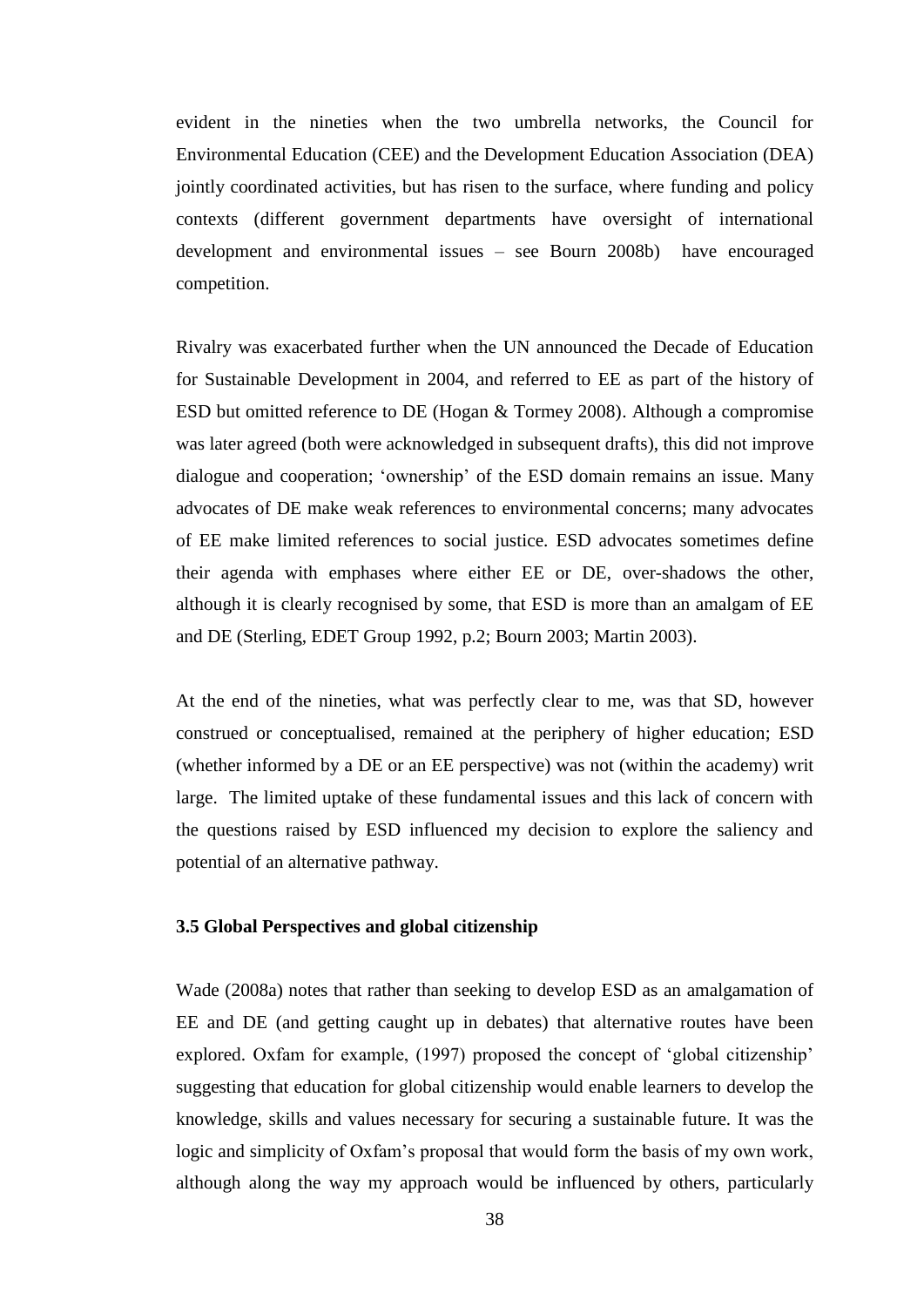Pike and Selby (1988) and Sterling (Sterling 2001, 2005), as I sought to explore how education might achieve a 'paradigm shift' towards 'sustainable education' which would involve a more holistic approach.

In 2000, I chose (as Chapter Two explained) to consider ideas around global citizenship and to explore 'global perspectives' as a concept which might offer a potential pathway. My research interest focused on considering the kind of higher education curriculum and learning that might better serve an agenda for social justice and environmental sustainability and which might also better prepare graduates for the global context, as global citizens. As a consequence I have sought to consider the qualities of education itself (in a way not dissimilar to Sterling, albeit with a different label) and to begin to formulate an approach to change , starting with exploring the implications of global citizenship at the level of the curriculum. In large part, the rationale for my use of the term global perspectives was influenced by a rapidly changing global context (Shiel & Mann 2005). The use of the word 'global' suggested potential for traction, in a higher education context where rising international student numbers were creating opportunities and problems, and where most UK universities were seeking to be perceived as 'global'.

My adoption of the term was triggered by experience of working with a development education practitioner, and also by the realisation that ESD would not be regarded as salient within a business school context. I was conscious that business school colleagues might regard it as an additional discipline, or module, rather than a way of rethinking their own disciplinary approach. Global Perspectives, on the other hand, was a term that I hoped that colleagues, might be "*more ready to accept"* (Submission Three, Shiel and Jones 2004b, p.10) and engage with, even though at the time, it was an emerging concept.

My aim in developing a global perspective was to provide a curriculum and learning experience which went beyond an 'internationalised' curriculum to address the challenges of preparing and empowering students to play an active role in a complex global context, where issues such as unsustainable development, social injustice, poverty, conflict and change, require new ways of thinking, working, and indeed being. As Otter much later notes: global perspectives and education for global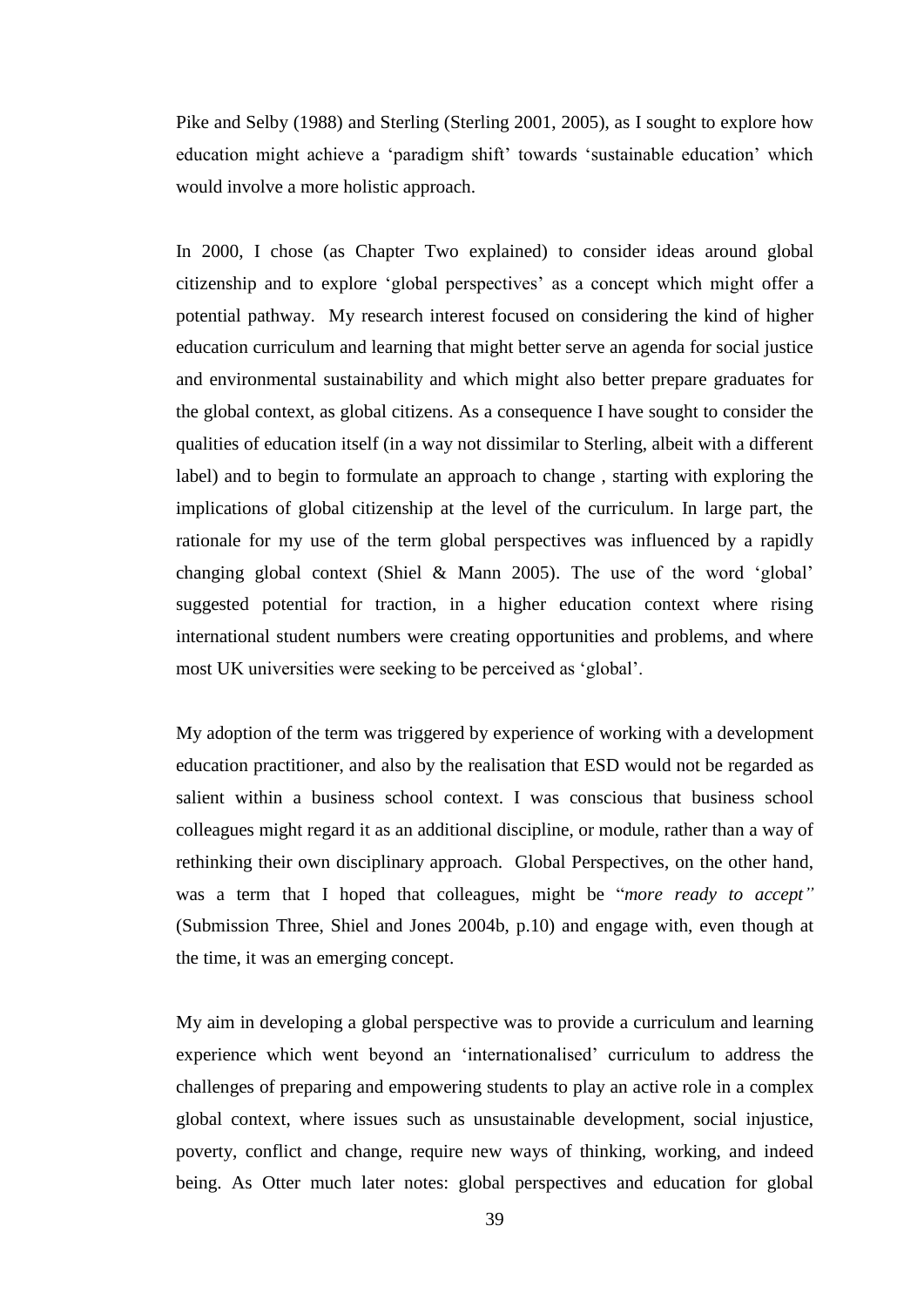citizenship is about "*enabling individual students to challenge and ultimately act to transform the nature of the society in which they live and work*" (Otter 2007, p.42).

In the UK, as my submissions will explain, the Development Education Association (DEA) played a pivotal role in the early development of global perspectives and global citizenship, with funding from Department for International Development (DfID) to contribute to building support for development (see DfID 1999) across education sectors. The DEA's engagement with higher education began in the late nineties, with early work considering ethical issues and globalisation in relation to teachers (AUT/DEA 1999). Subsequent work (to which I contributed) explored the concept of global citizenship and the potential for curriculum change (McKenzie et al. 2003) within higher education. Bourn (2011b) cites the impact of two publications in particular: Bourn, Mackenzie & Shiel 2006 (Submission Five); Shiel & McKenzie 2008 (Submission Eight) which have served to establish the concepts within higher education.

Since 2005, both global perspectives and global citizenship have become more widely used terms within public discourse and within debates which consider a new 'globally-oriented ideology' (Schattle 2008). Global citizenship has been perceived as valuable (Davies 2006), although considered somewhat abstract and difficult to interpret (Marshall 2005); and the debates around development and education (Davies et al. 2005: Marshall 2005; Osler and Starkey, 2005) have increased, although focused mainly on the citizenship curriculum within Schools (DfES/DfID 2000 & 2005 - Developing a Global Dimension in the School Curriculum in England) and to a lesser extent within higher education.

The breadth of concerns embraced within a global perspective is suggested by Alexander and Newell Jones (2002, p.2), who define the "*incorporation of global perspectives*" into teaching as:

Promoting an "*active understanding of the global dimension, including values and attitudes concerned with interdependence, sustainable development, global inequality, social justice, human rights, connections between the local and global society, and responsible citizenship*."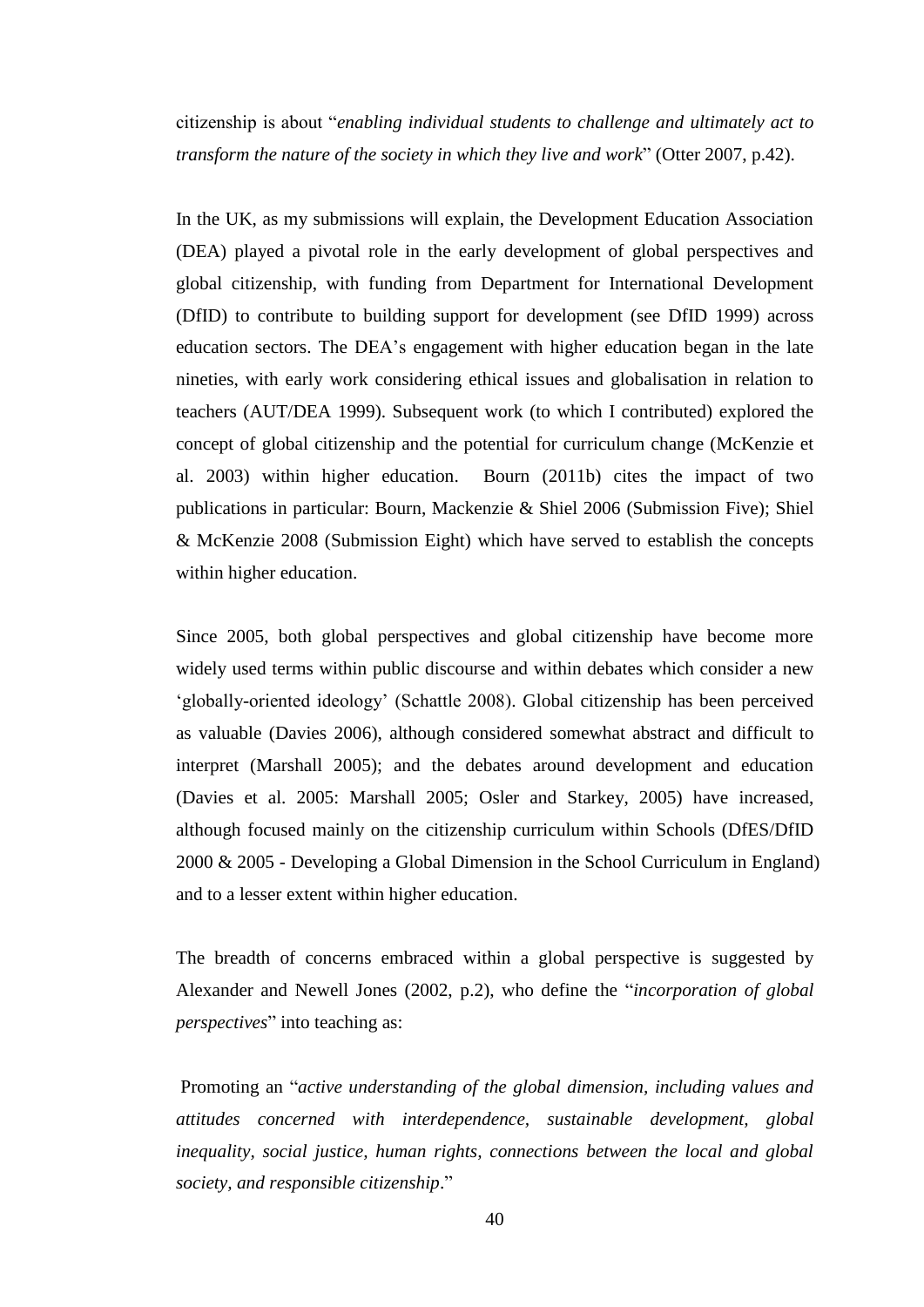Before 2002, there is little evidence that these concerns were being addressed in the higher education curriculum or by institutional engagement however, largely as a result of the DEA's early work (and my contribution), GP has established a foothold, albeit that the concept (like ESD) is used in different ways and in different contexts, takes particular emphases. At Leeds Metropolitan University for example, it is suggested that:

"*The inclusion of global perspectives provides an ethical underpinning for the development of cross-cultural capability, and a value-based ethos for its application. Through global perspectives we seek to demonstrate the relationships between local actions and global consequences, highlighting inequalities, helping us reflect upon major issues such as global warming, world trade, poverty, sustainable development, human migration, and promoting a response based on justice and equality not charity.*" (Killick 2006a, p.4)

Colleagues at Leeds Metropolitan have a broadly similar approach to global perspectives as my own, but have tended to emphasise 'cross-cultural learning' (in the curriculum and through international volunteering), more than sustainable development.

Lunn (2006) in a review of progress of global perspectives in higher education notes the increasing use of the concept but also suggests that a variety of distinctly different terms, which share a 'family likeness' (Lunn, referring to Hicks 2003) are sometimes used inter-changeably and overlap. She suggests that 'global perspectives' represents an umbrella term; one way of making sense of the concept is to see global perspectives as a '*discursive coalition'* (rather than a tightly bounded concept) where '*storylines*' and terminology vary between groups of actors, depending on their professional and cultural contexts (Lunn 2008, p.234) .

Lunn argues that global perspectives aim to develop global citizens; there is no set way to achieve this goal, so it is better to avoid prescription. This aligns with my own position - I have preferred to use a concept where the conceptual boundaries are 'loose' because the 'interpretive space' which strategic ambiguity provides, supports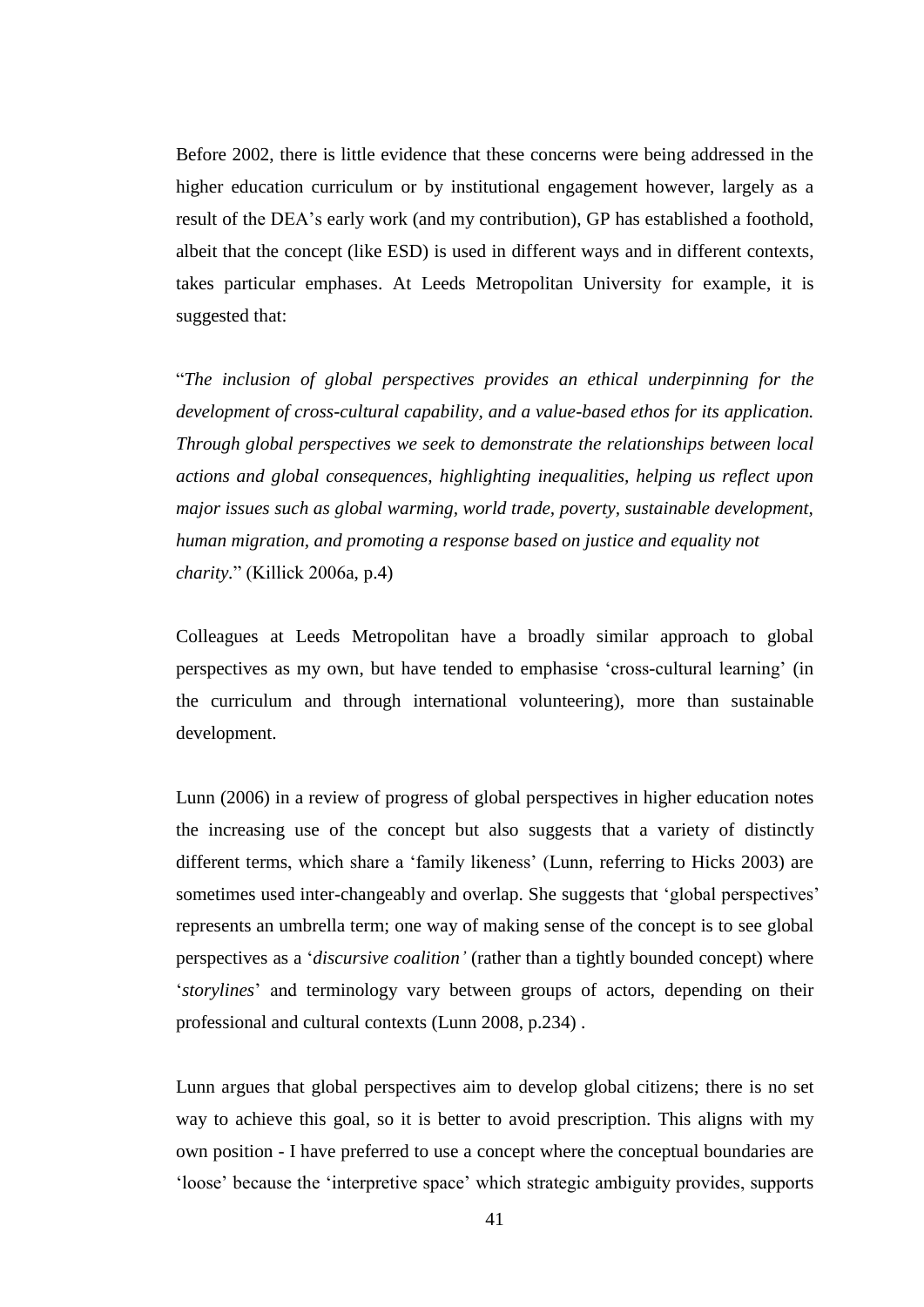capacity building by enabling different interests to be aligned (Shiel & Jones 2000b). A consistent feature of my approach to change has been to encourage others to explore the meaning of 'global perspectives' and to consider for themselves its saliency in relation to their own discipline. In order to facilitate debate and engagement with a new concept, I have found it helpful to develop a framework, and related 'storylines' (see Figure One, for example, and Submission Seven) to enable academics from different disciplines and professional backgrounds, to explore their interests in relation to others.

Global Citizenship (GC) as a concept has proved more contentious than global perspectives, not in suggesting the knowledge, skills and attributes that educators might seek to develop (see McKenzie et al. 2003) but in arguing for the relevance of the concept within higher education.

At the start of my research journey, GC was (and still is, to an extent) a highly contested concept and problematic (Dower, 2000; Dower and Williams 2002; Urry 1998). Dower (2003) suggests that one notion of global citizenship is based on the premise that we all share a common humanity and have rights and responsibilities, which extend beyond nation states. This may be challenging for some, not least because of the moral element implied, however in seeking to develop my own ideas around global citizenship, I have chosen to focus on Dower's notion of a 'shared humanity' and to suggest as an 'ideal', that we should be developing graduates (as global citizens) who have a sense of planetary responsibility (Urry 1998), who consider the broader consequences of their decisions, and who are able to take actions to contribute to a better future. My research, particularly the papers considered in subsequent chapters, has focused on exploring the concept, suggesting what might be included in developing global citizenship and proposing how it might be implemented within higher education. My early work (not included for submission) explored with others, the knowledge, skills and dispositions involved in developing a global perspective and global citizenship (see McKenzie et al. 2003); subsequent work has shown how global citizenship aligns with other agendas such as internationalisation (Submission Eight, Shiel 2007c) and employability (Submission Four, Shiel et al. 2005).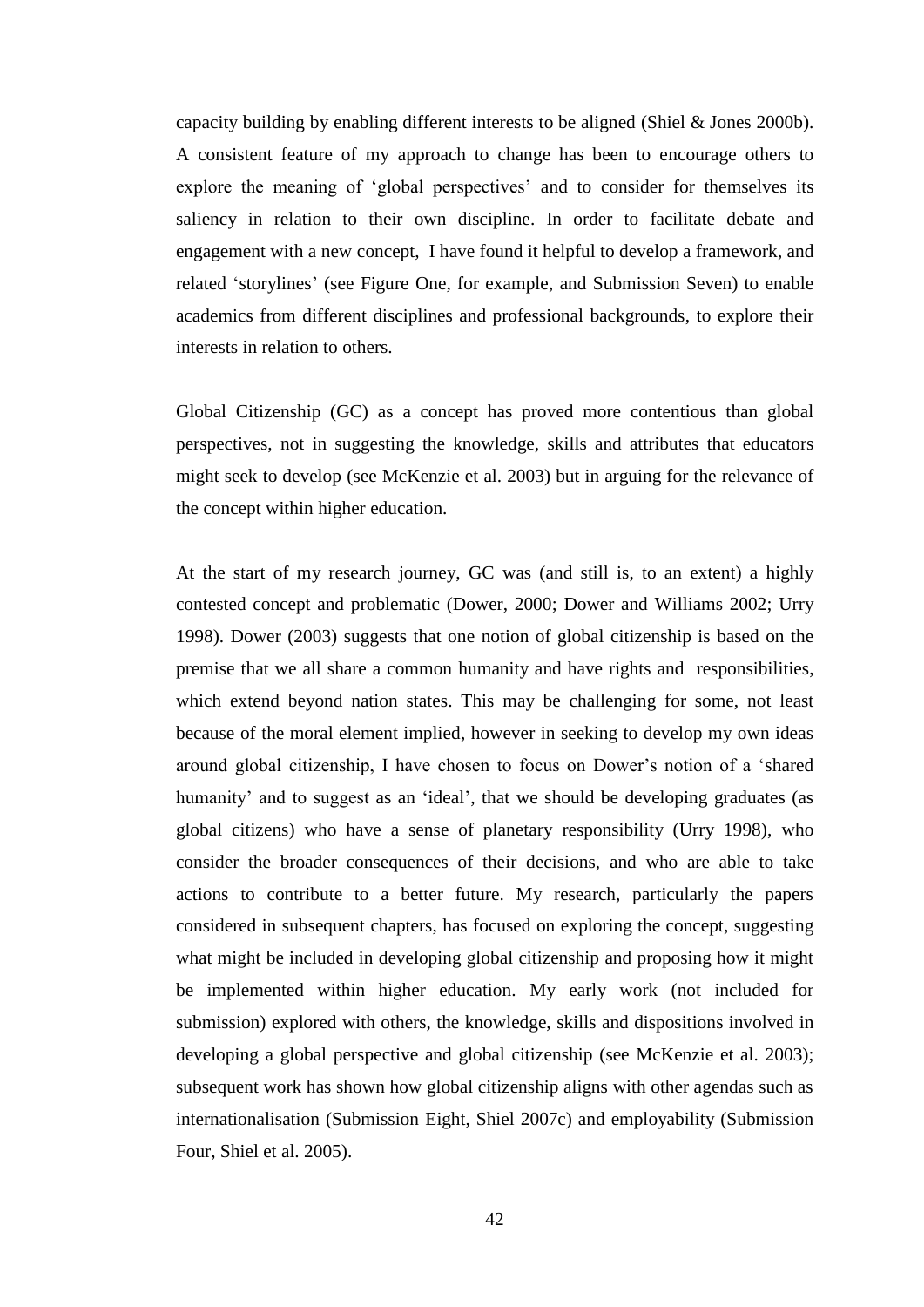#### **3.6 In summary: my contribution to Global Perspectives**

I have set out in this chapter the background context to show how 'Global Perspectives' emerged as a concept. Before I proceed to review my submissions and their contribution to the development of the concept and a movement for change, I shall end this chapter by briefly stating the nature of my contribution.

I have contributed to the development of 'Global Perspectives' as an approach which seeks to develop global citizens within higher education. My contribution to knowledge has been to explicate the concept and to set out a potential pathway, as an 'alternative' to education for sustainable development, building on ideas that emerged from collaboration with development education practitioners.

I have contributed both to the articulation of a framework for global perspectives, and the identification of the qualities of a global citizen. My proposition has been that global perspectives within higher education encapsulates developing learners who understand global issues, global processes and the need for sustainable development (Figure One, earlier) and who are able to work sensitively internationally, in a multi-cultural environment.

My submissions detail how the pedagogic approach that I have developed builds on Oxfam's proposition for global citizenship and extends this to a higher education setting. I have proposed that global citizenship requires pedagogic approaches which are transformative to develop higher order learning; the extra-curricular sphere also needs to support and reinforce the ethos of citizenship.

Further, I have argued that if higher education expects learners to develop as global citizens who understand the need for sustainable development, then the institution must act in ways commensurate with the values of global citizenship and role model corporate citizenship and sustainable development throughout its operations. Thus, a 'Global University' acting as a 'Global Citizen' (Submission Seven, Shiel 2007b, p.167), will seek to ensure that global perspectives and sustainable development permeate all aspects of university systems and extend to embrace the community (Figure 2, Shiel & Mann 2006).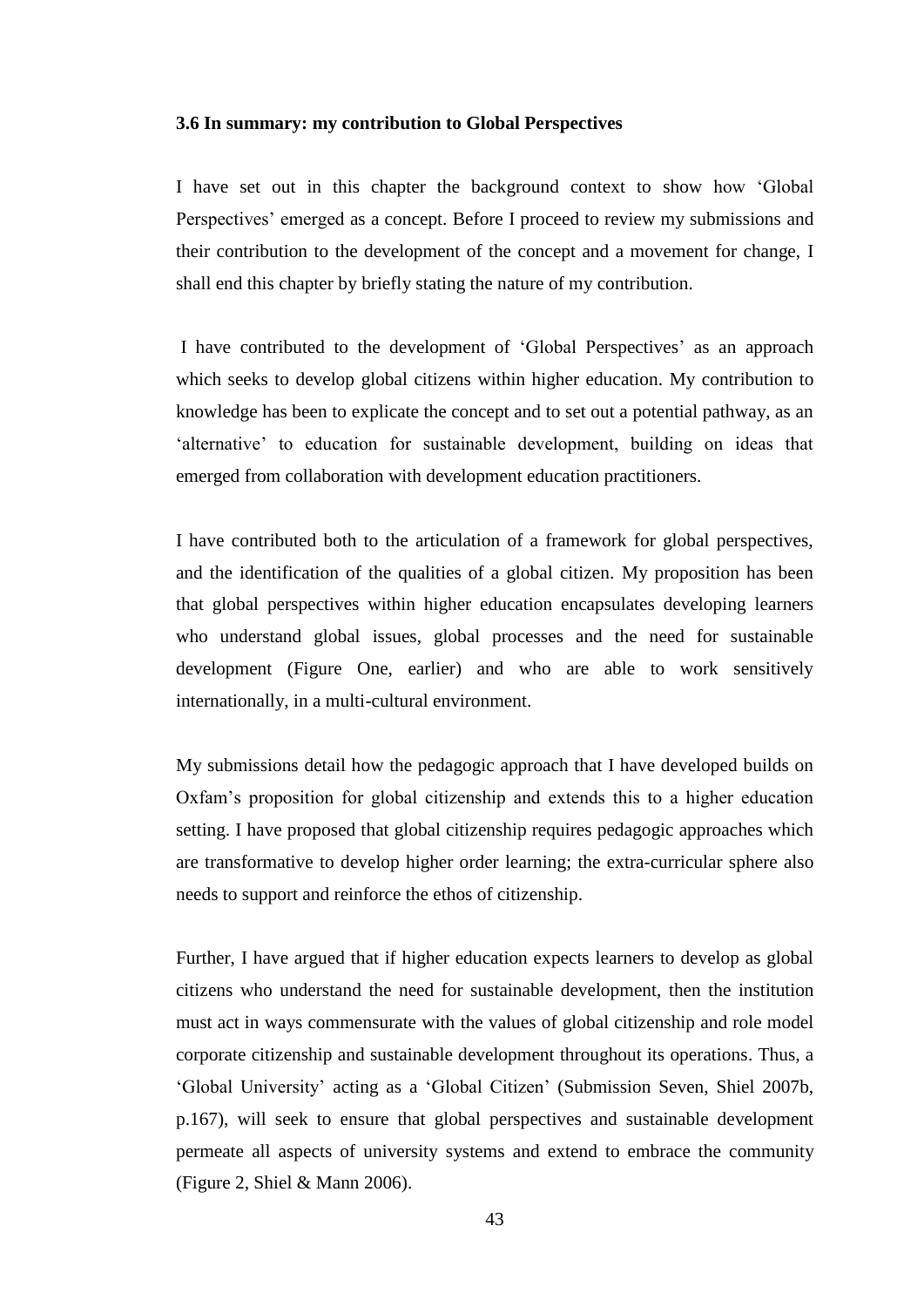

**Figure 2: Global Perspectives in a Global University (Shiel & Mann 2006)**

In seeking to embed the concepts within higher education, I have undertaken and reflected on, case studies of curriculum change, school-level change, and institutional-wide development. The published work demonstrates an approach to change and makes a contribution in its reflective account of a change process.

The subsequent chapters will review a selection of publications which have emerged from my research, and will provide further reflection on their contribution. As my approach to change has been from the perspective of someone who initiated change 'bottom-up', the following chapter will consider those submissions which relate to curriculum development and pedagogy (Chapter Four) and the early work to extend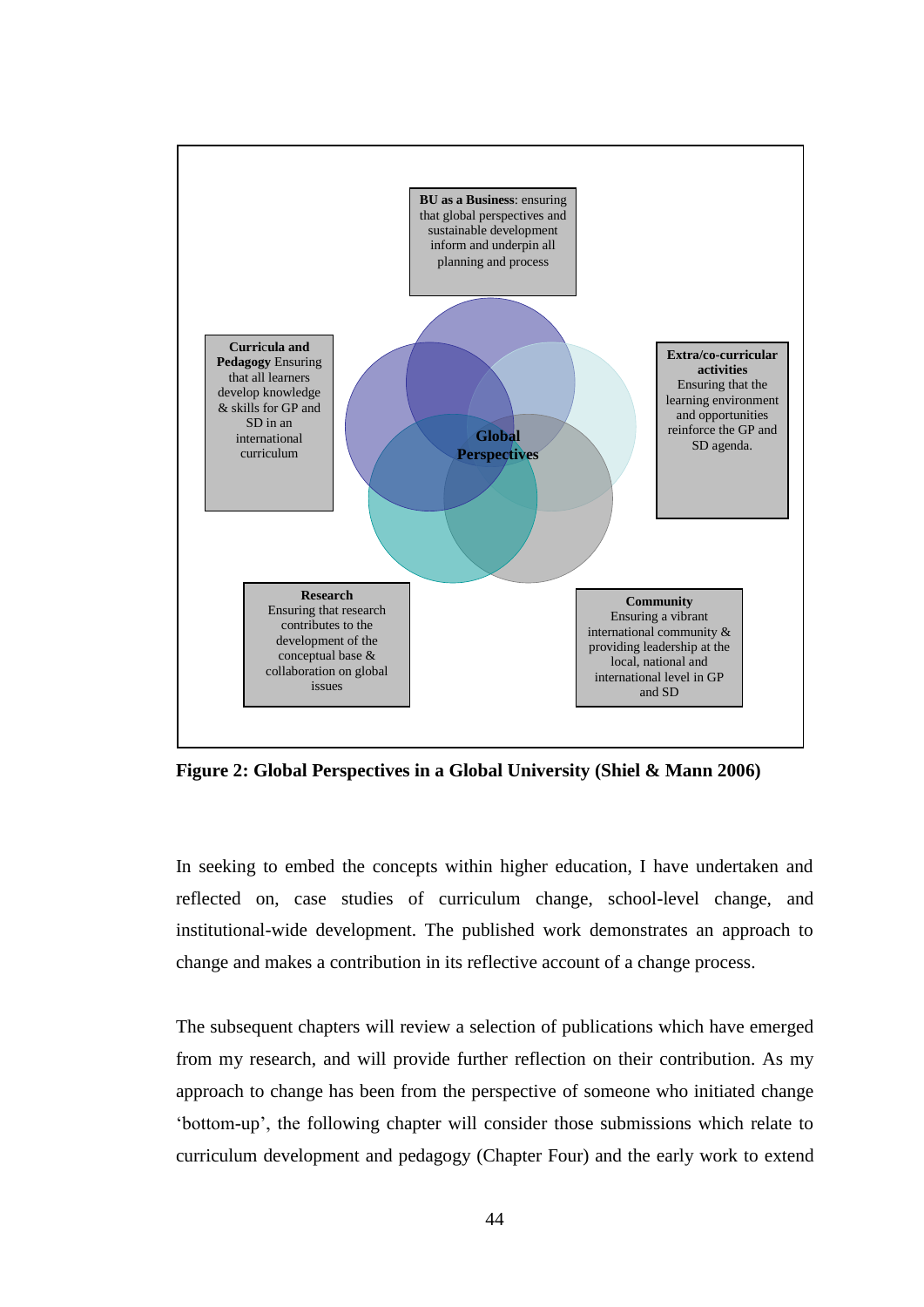the concepts across the curriculum within a school. Subsequent chapters will consider research that was conducted to develop the institutional-wide approach (Chapter Five), to build a wider movement for change (Chapter Six) and to develop leadership capacity (Chapter Seven).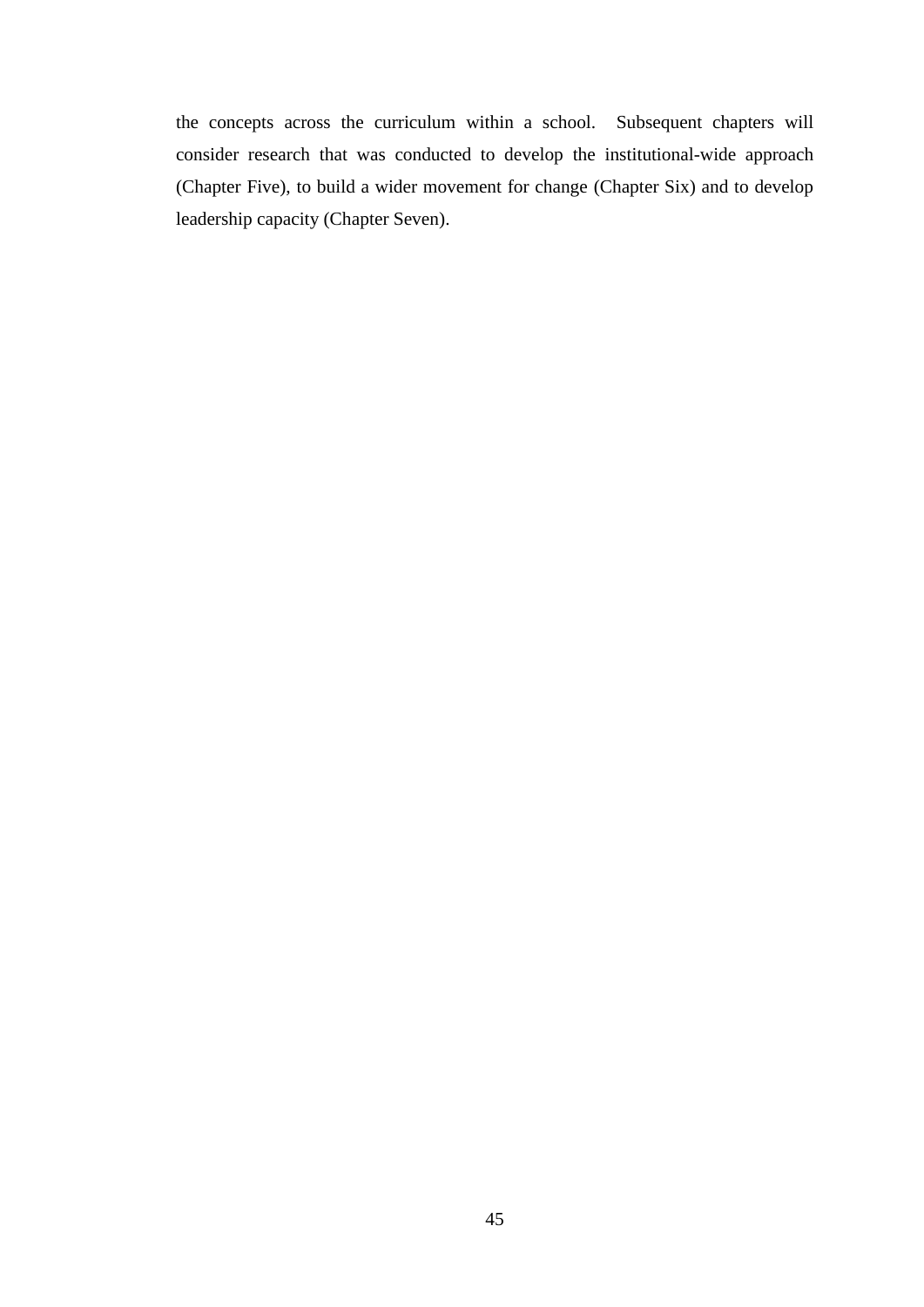# **Chapter Four: Re-imagining the curriculum within business and management education: working bottom-up to enhance practice**

"*We make the road by walking*" (Horton and Freire 1990).

#### **4.1 Introduction**

Four papers are considered in this chapter. Submission One and Two represent my early work in relation to exploring global perspectives and citizenship at the level of curriculum and pedagogy, and represent the early steps on a journey of change. Submission Three summarises how this work was extended to embrace curriculum change at the level of a School. The fourth paper (Submission 10) has been included in this section because although it was completed later, it represents further enhancement of pedagogy for the global perspectives module but also, because it provides an example of how working with others (in this case library staff) enhances practice and mobilises engagement with the agenda.

As Barth (2013, p.172) suggests "*implementing sustainability into the institution is a learning process, but this learning appears in various ways and with different forms of support needed*" – the papers considered in this chapter represent the early stages of learning and the various forms of support used to begin a process of learning for change. Further, they address a "*gap in terms of research on global perspectives and global citizenship*" where "*there is relatively little small scale empirical research addressing*" how the concepts are implemented in teaching and learning (Caruana and Spurling, 2007, p.78).

#### **4.2 Submission One: The start of the journey**

Shiel, C., and Bunney, A., 2002. Global Responsibility and Sustainable Development: tailoring the concepts to business programmes. *In*: *1st Annual Teaching and Learning Conference*, Bristol: Bristol Business School, 1-17.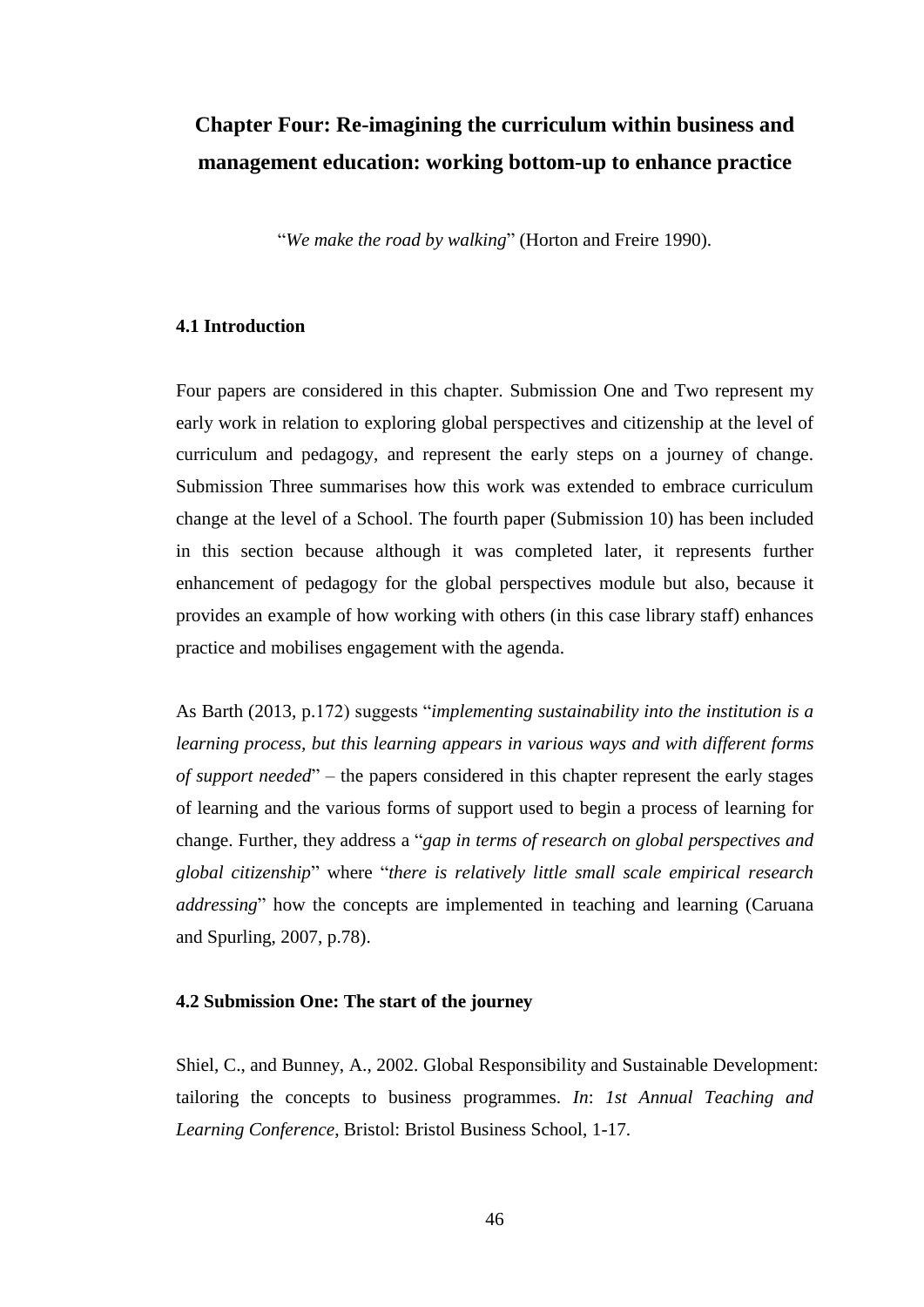Submission One is the first publication concerned with the development of global perspectives and sustainable development, although at this point the term 'global responsibility' was deployed. The research, set in the immediate sphere of influence, the local level, set the foundation for later work which would scale to leading institutional change, and then to advocating change for the higher education sector.

The paper presents a case study of curriculum development which I led. As a 'case study' the paper, like many of the publications on the implementation of sustainability within higher education at the time is 'story-telling' (Corcoran et al. 2004) but in the 'rich' sense of the word (akin to Geertz's distinction (1973) between 'thick' and 'thin' description). At the point in time, considerations as to 'what' and 'how' to incorporate these ideas in business education were few.

My colleague, the late Andrew Bunney, contributed to the e-learning development aspects of the project, as the learning technologist. The paper was initially published in the Business School Working Paper Series, and then presented at the national Teaching and Learning Conference in Bristol.

The research contributed to enhancing educational practice within the Business School and then through dissemination, extended debate externally. A synopsis of this case study (McKenzie et al. pp.18-23) featured in the Development Education Association's publication: Global Perspectives in Higher Education: The Improving Practice Series. Further, the learning developed from the project contributed to the identification of the generic themes, skills and dispositions, involved in broadening higher education to include a global perspective as part of a national project with the goal of: "*establishing support for global perspectives in higher-education from major policy-making bodies*" (McKenzie et al. 2003, p.48).

Submission One, was framed in the wake of the Johannesburg Earth Summit 2002. The paper appropriately highlights as its starting point the historical context, referring to 'Our Common Future' (WCED, 1987), 'Agenda 21' as an outcome of the first Rio Summit (UNCED 1992), before going on to consider the recommendations for education from Toyne (1993), Ali Khan's response (1996), and the subsequent work of the UK Government's Sustainable Development Education Panel. The paper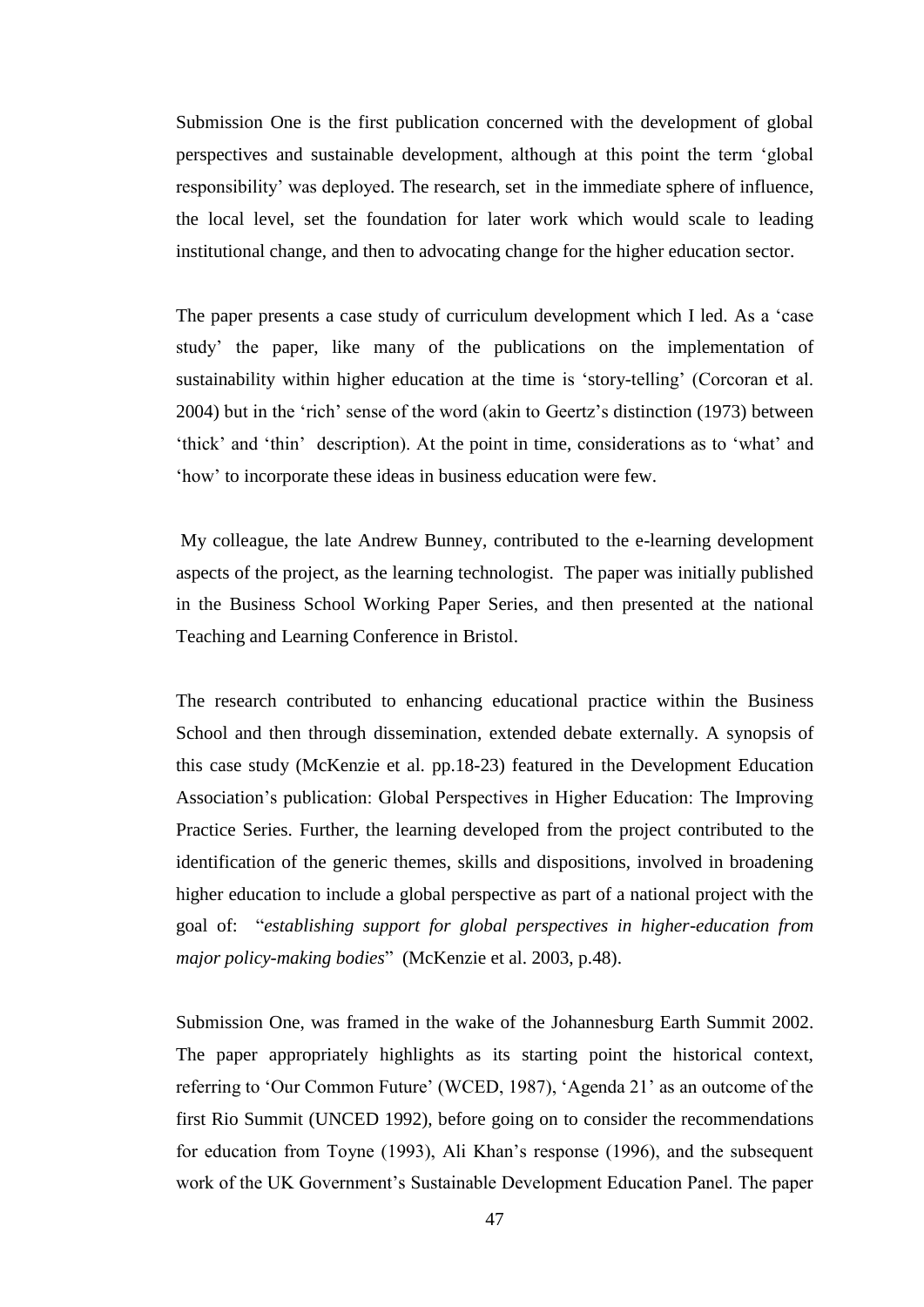addresses aspects of Ali Khan's research which seemed obvious at the time but with hindsight, was uncommon; writers refer to 'Toyne', but consideration of Ali Khan's work is rare – her valuable contribution in spelling out what is required by F/HE, has been largely overlooked.

Research revealed that despite calls for FE/HE institutions to educate for responsible citizenship and for sustainable development to be part of the learning agenda, very few business schools had addressed the policy context; none had implemented the 'Sustainable Development Education, Business Specification' which had been an outcome of the 'HE21' project (Forum for The Future 1999). Submission One provides a case study of work undertaken to address the 'HE21 spec' and also presents a call to action, proposing a rationale for why business schools should engage with the agenda. The paper sets out a process of curriculum development to address 'global responsibility and sustainable development' across a university school and the implementation of a unit to specifically address the agenda; no other institution at that point, had attempted to implement the HE21 specification, in its entirety, within a business school setting.

Further, the paper describes a participative approach to curriculum design which involved collaboration with a development education practitioner – this was quite unusual in terms of process. The pedagogic approach deployed for the development of the unit was innovative; experiential learning and constructivist approaches were evident in the post-graduate curriculum but uncommon for under-graduates. This approach seemed appropriate given the contested nature of sustainable development, where knowledge is uncertain (Scott and Gough 2003) but was also at the forefront of e-learning at that time, in a context where others were only just beginning to emphasise the value of collaborative learning through online discussion forums. The potential of "*e-learning contexts*" and online forums for "*sustainability related learning*" and "*constructing discussions and debates*" (Cotton & Winter 2010, p.51), would be something suggested by others much later, as would the relationship between technology and internationalisation (Caruana & Spurling 2007).

Apart from being novel, the implementation of e-learning described in the paper also represents a critical juncture in my own development that would eventually lead me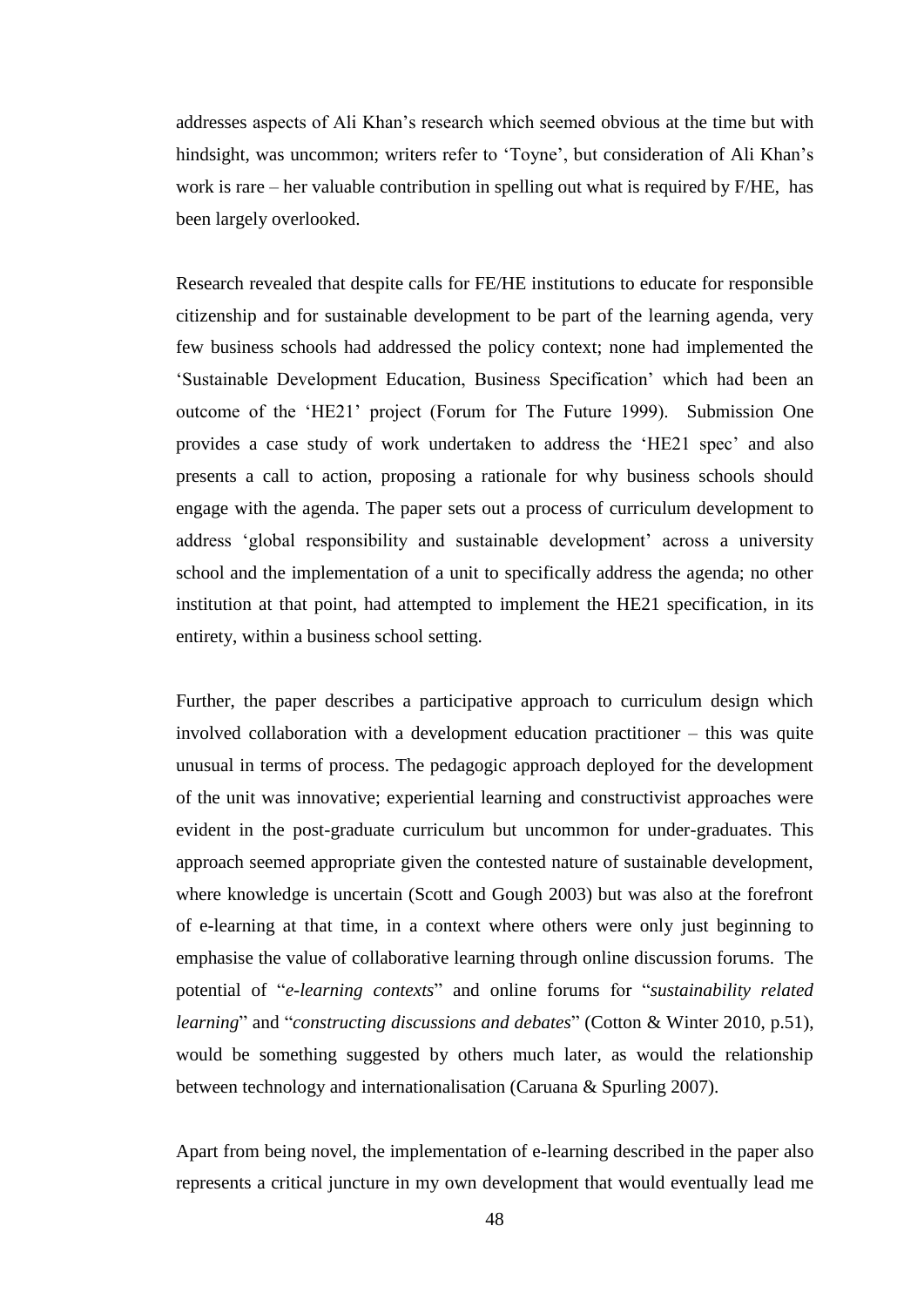to enhance the student experience of the online environment in relation to global perspectives (Submission Ten, Shiel 2008a ) and a parallel strand of research (Shiel & Jones 2004c).

At the time of presenting Submission One, an esteemed academic in environment education critically challenged the development of the unit, commenting that the approach was 'both brave and daring.' My assumption (at the time) was that he had experience of implementing the HE21 specification and that there was an implied criticism - research demonstrating its futility had been missed. He then commented '*good luck because you will be the first – unfortunately no one has done it yet!*' Reflection on this comment highlights both the boldness of the endeavour and that it really was addressing new ground. Seen from the viewpoint of environmental education, it also implies a degree of naivety and lack of sophistication at the start of the journey. This may have been perceived as a weakness, but actually served as strength: optimism and a different discipline perspective (environmental educationalists were failing to secure wide-spread 'buy-in' for education for sustainable development) contributed to a positive start. However, beyond awareness that the concepts of sustainability and sustainable development were described within business education as the "*strangers at the door*" (Springett and Kearins, 2001, p.213) I acknowledge now, that in 2002, I had little knowledge of the history of environmental education. Essentially I was taking the first steps into new territory, unaware that others had had limited success; not anticipating that SD would continue to have a 'rocky ride' within business schools (Springett 2010).

Reflecting on the starting point, the paper's summary of the emergence of sustainable development is thus weaker than descriptions articulated elsewhere by those who would become colleagues on my journey, and particularly those who had a stronger understanding (for example, Wade 2008b, and Sterling and Scott 2008). The paper does not treat the definition of sustainable development as problematic and this is something that arguably should have been addressed, however by not (fully) addressing this, a certain amount of latitude and 'interpretative space' is offered, which is particularly helpful when trying to make progress in contested territory (Shiel & Jones 2000b). What the paper does very well, however, is outline a strong rationale for engagement and provide evidence of innovation in terms of curriculum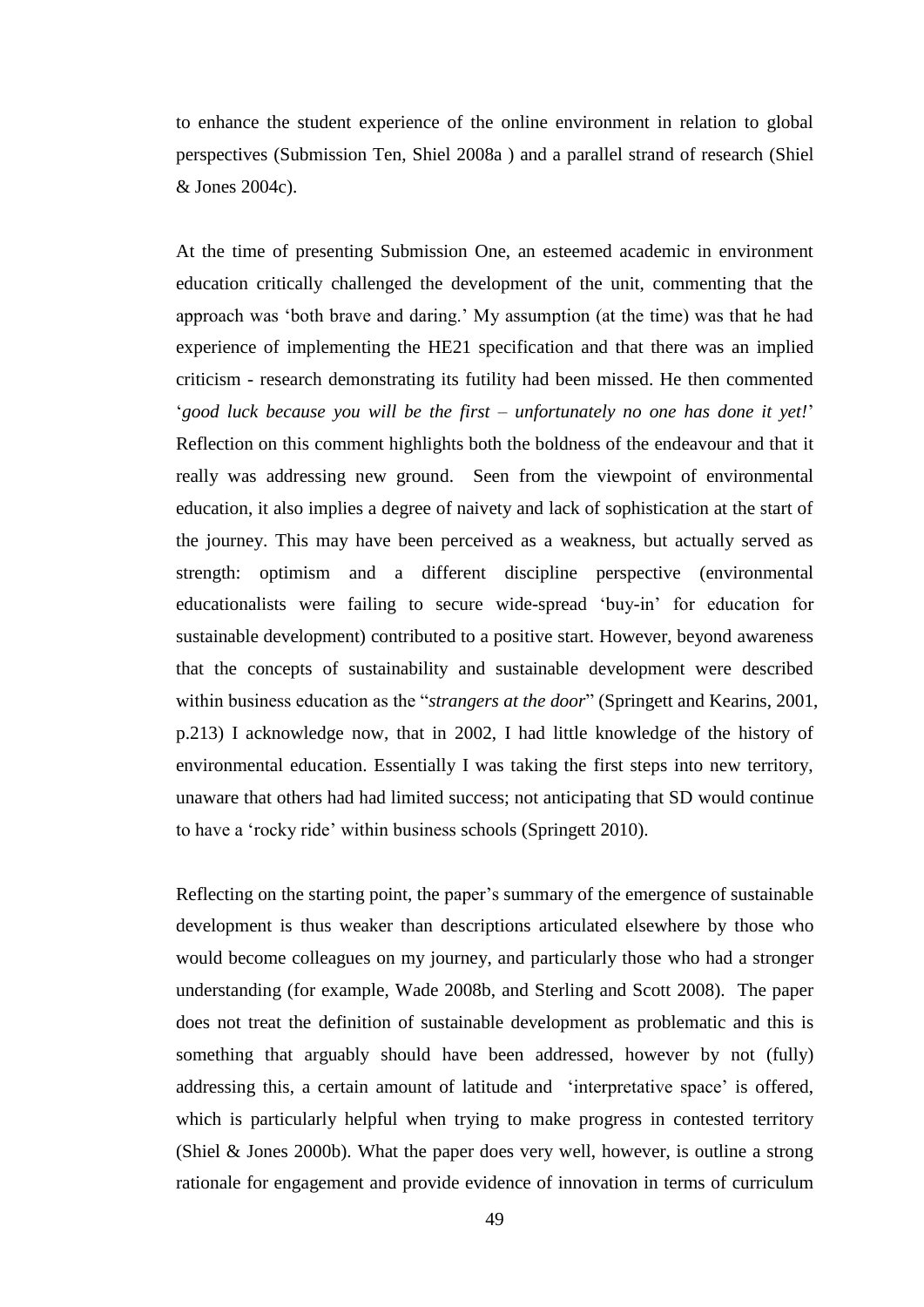development in business education. It represents a genuine attempt to respond to an emerging criticism (post Enron) that business schools were delivering a narrow and technocratic perspective, failing to deliver appropriate competencies (Thomas & Anthony 1996) and not developing a critical perspective.

This early work pre-empted later developments in business and management education. The pioneering nature of the paper was confirmed when I was asked to present at the Association of Business Schools Annual Conference (Shiel 2002); feedback confirmed that the sector was not engaged in either global perspectives or sustainability. Change would eventually be catalysed by further corporate crises, a relentless criticism that business education did not encourage ethical behaviour (Bennis & O'Toole 2005), or consider social responsibility. Today, many business schools have endorsed PRIME (Principles of Responsible Management Education); some have introduced social responsibility; a few develop global citizens. However, in a tough economic climate the criticism has not abated "*fingers are increasingly being pointed at the academic institutions that educated those who got us into this mess*" (Jacobs 2009, p.A13). The need for business schools to include global perspectives and sustainable development is as strong as ever; the amorality of theories (Ghosall 2005) and a curriculum content which supports '*casino capitalism'* (Thomas & Cornuell 2012, p.330) are still cause for concern. Such comments underscore the 'trail-blazing' nature of Submission One.

Finally, the paper has further significance in that it records the start of working with colleagues in development education (at a local and national level) and seeking to learn from their perspective as part of the first UK, Department for International Development (DfID) funded project, in higher education. As the paper suggests, the challenges of developing a shared understanding of the issues, seeking ways to accommodate different values, perspectives and language, had to be addressed. The process of engagement with development education perspectives served to challenge curriculum development, enabled the development of a more inclusive curriculum and subsequently gave rise to a number of new disciplinary perspectives including: developing learning about citizenship through community engagement (Ridolfo and Shiel 2004); the deployment of 'Preferred Futures' (Hicks 1996) to inspire futures thinking and; a final year core unit to enable students to explore their own values,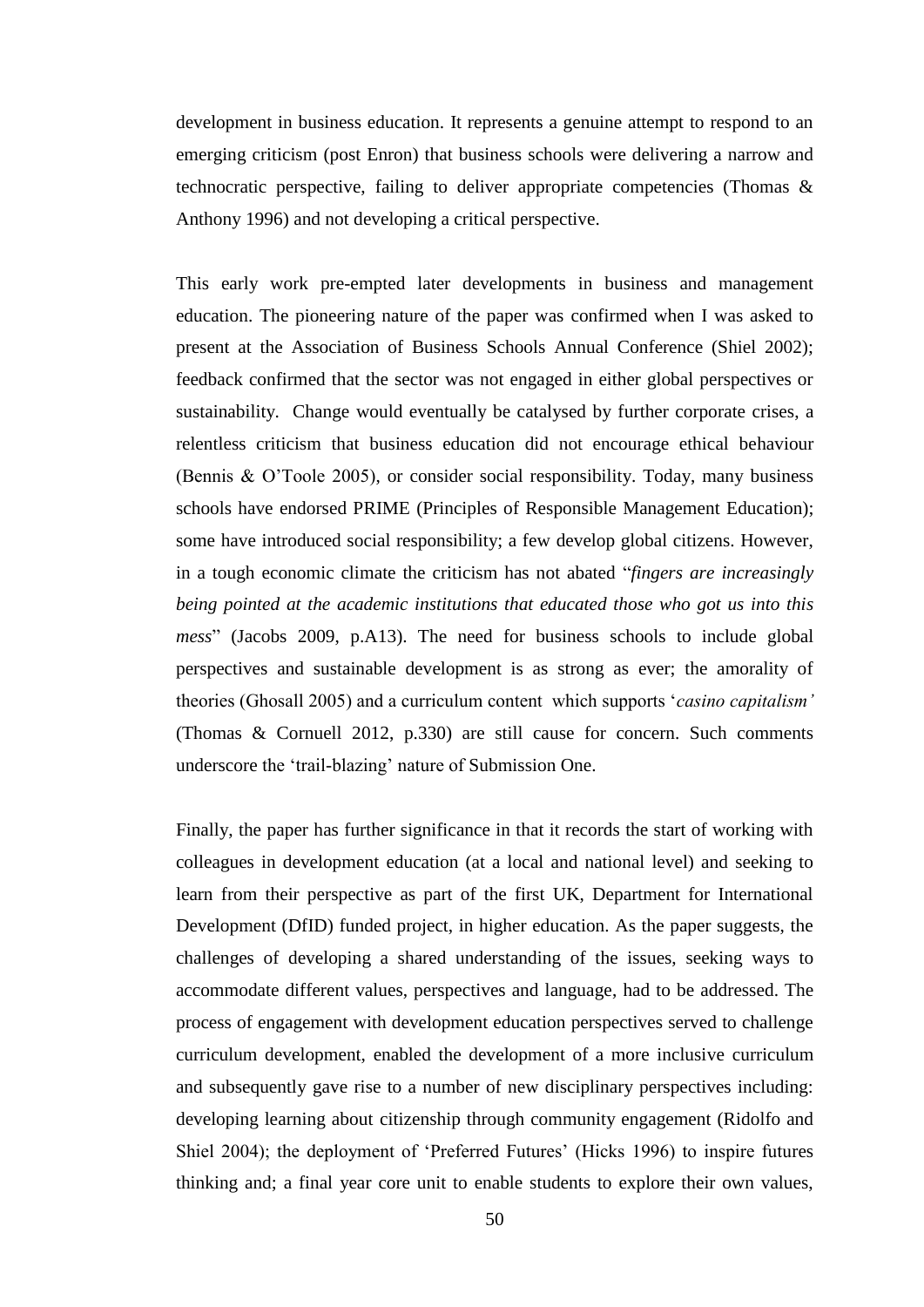challenge orthodoxy and manage uncertainty and ambiguity. The latter, and a consideration of how to consistently and effectively provide assessment guidance and feedback to students on the development of their reflective capabilities, is the focus of Submission Two (Shiel & Jones 2003).

#### **4.3 Submission Two: Exploring pedagogy for 'critical being'**

Submission Two. Shiel, C., & Jones, D., 2003. Reflective learning & assessment: a systematic study of reflective learning as evidenced in students' learning journals. *In*: *BEST LTSN Conference*. Brighton.

**"***Change begins with the learner. This may mean reflection on personal behaviour and practices and acting accordingly*." (Hogan & Tormey 2008, p.14)

This paper (at the outset of the journey) laid the foundations for developing approaches to engage students with reflective learning as the first stage of development, before the concepts of global citizenship and sustainable development were explored in depth. As assessment drives learning (Biggs 2001), it seemed important to consider alternative assessment approaches.

I have consistently argued that global perspectives is about developing 'critical beings' who can address 'super-complexity' in the sense used by Barnett (1997, 2000). It has therefore always seemed important that the pedagogic approach should enhance the development of the 'critical skills' that are at the heart of learning outcomes for all graduates (Shiel 2009a & 2009e), whereby learners are enabled to locate knowledge within the wider context (social, cultural, historical, economic, political and environmental). The unit examined in this research was an attempt to do just that and was implemented as an outcome of the initiative to embed the global perspectives agenda within the undergraduate curriculum and to enhance pedagogy. The pedagogic approach aimed to be appropriate for education for sustainable development (where ambiguity and uncertainty are features to be grappled with), and 'critical management' education (Grey 2002, p.506) where "*the messiness of organisational life*" is explored and primacy is given, to students' experiences and 'voice' (Grey, Knight, and Wilmott 1996). The pedagogic approach and the nature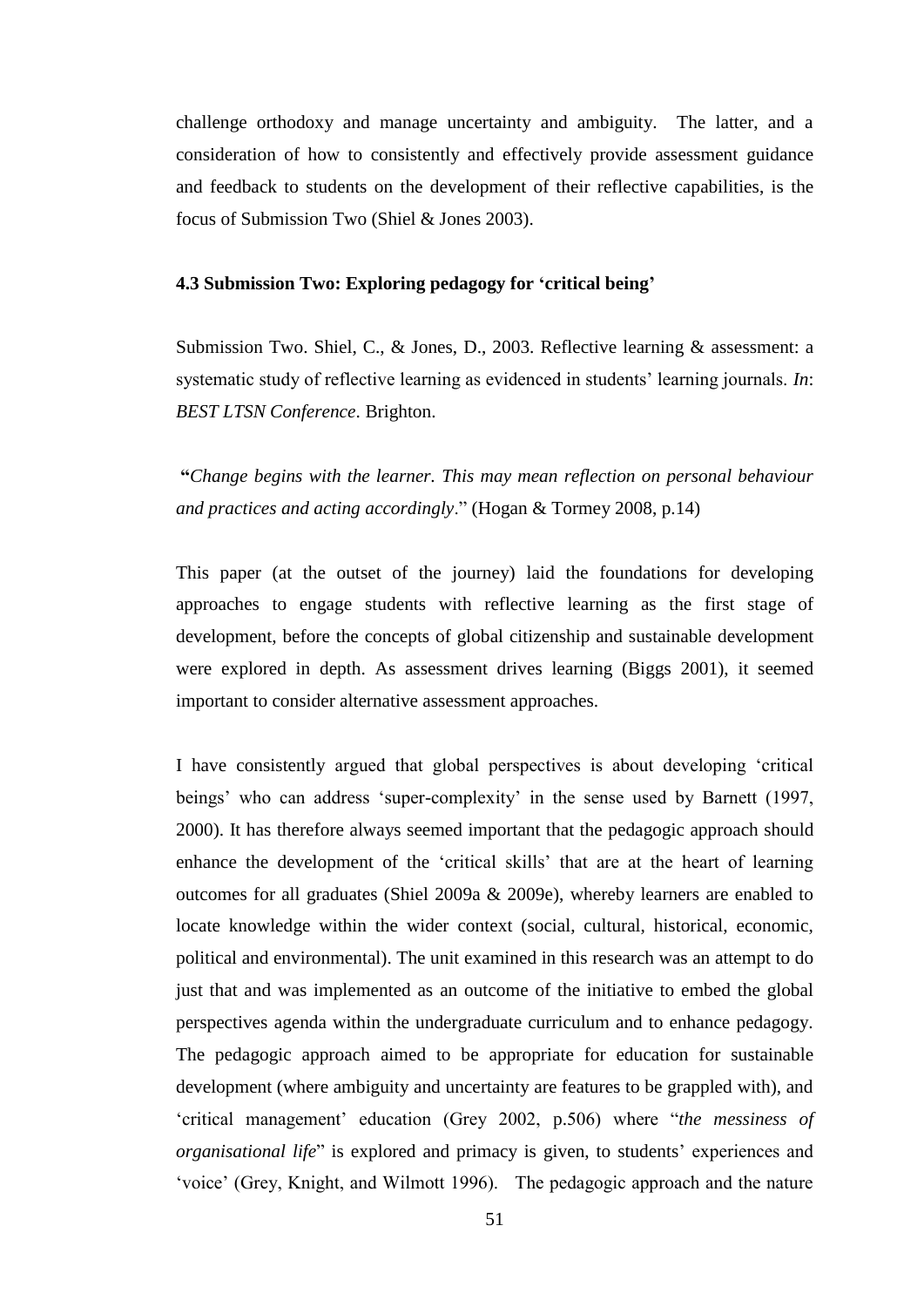of the research, is also compatible with a fundamental premise of development education: 'start from where the learner is'; if "*change begins with the learner"* it is critical that the educator refines their sense of how the learner perceives the world at the heart of the research was this last endeavour.

Moon (2000) offers a comprehensive consideration of the potential of learning journals, to not only deepen the quality of learning but through reflexive learning, to enable the learner to consider personal constructs and world-views. In a context of seeking to develop global perspectives and more 'critical beings' (Barnett 1997), journals were implemented with the aim of exploring their potential as a method to enhance self-awareness and develop critical reflection in the undergraduate curriculum. Unfortunately good intentions do not always lead to positive outcomes. In the first phase of implementation it quickly became apparent that: explaining to students what reflective learning might look like and how it would be assessed was a challenge; marking the assessment was problematic, particularly when students used a variety of forms to represent their learning. This 'problem' became the focus of the research in Submission One.

I could not have anticipated the extent to which the research would contribute to my own professional practice and lay the foundation for developing pedagogic approaches which would encourage transformational learning, and which would later enable students to consider their ethical perspectives on global issues. The detailed research behind the paper, particularly the literature review on reflective learning and the exploration of the work of Dewey (1933), Habermas (1971), Van Mannen (1977) and Mezirow (1990) were inspirational and have influenced my thinking about the type of learning necessary for sustainable development and global citizenship, particularly ideas of 'higher order learning' (Van Mannen) and Dewey's work on identity, experience in relation to actions, and transformation. Their writing and the concepts of critical reflection, reflexive practice, and transformational learning (particularly being able to locate knowledge in the socio/economic/ historic/ environmental contexts) offer useful insights for developing educational practice; they are important considerations for developing 'critical being' (Barnett 1997) and thus, ESD and global citizenship. Seeking to facilitate transformative learning is essential if we are to secure a sustainable future (Sterling 2001) but at the time of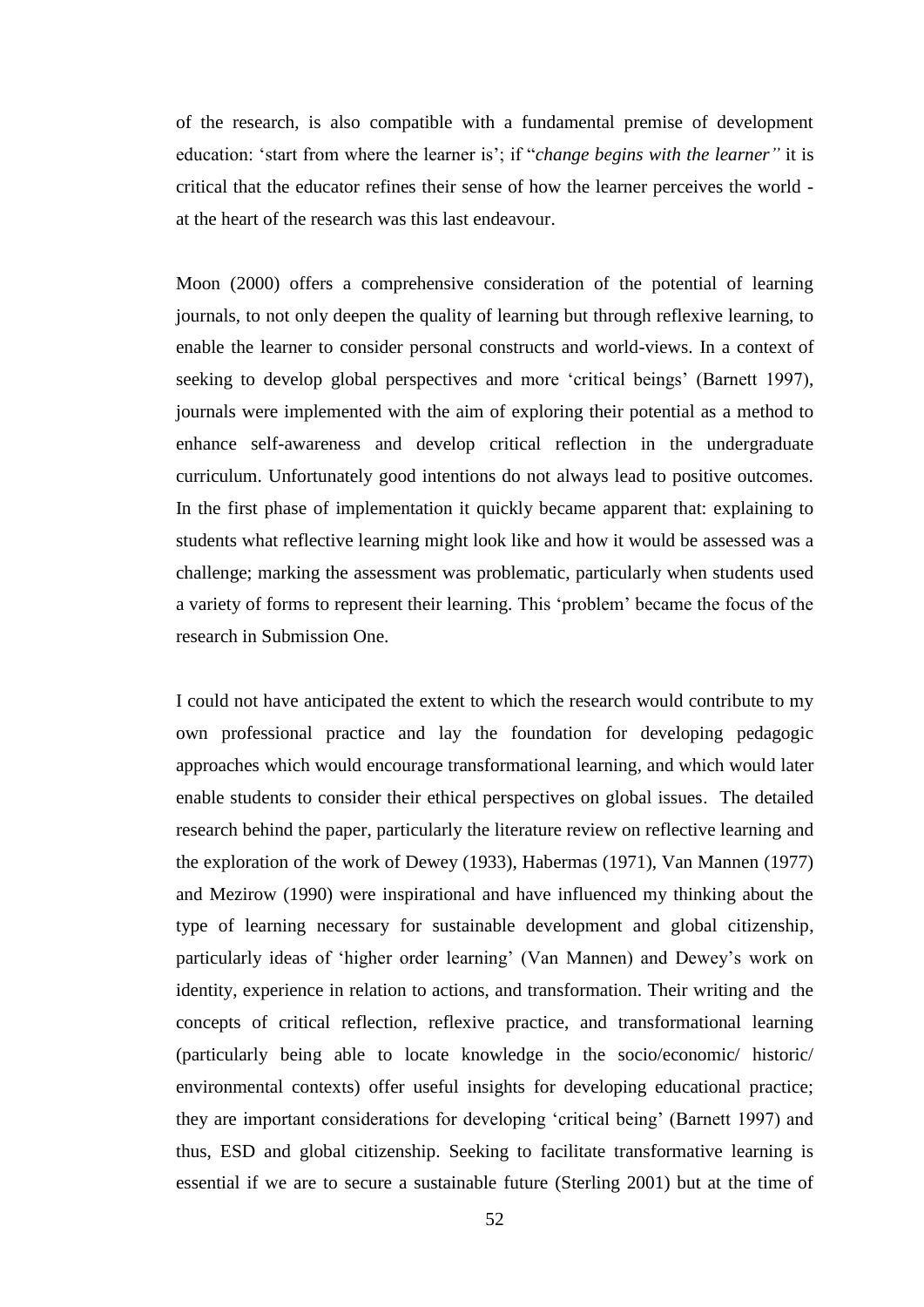Submission Two, there was little research which suggested the form that this might take, or how it might be assessed. Even in 2013, 'transformative pedagogy' for ESD is a relatively new field (Ryan and Cotton 2013).

Further, the unit described in the research had the overarching aim of enabling students to cope with ambiguity and uncertainty, again something which is at the heart of ESD (Scott & Gough 2003) but which also aligns with what Barnett would later describe as "*learning for an unknown future*" (Barnett 2004, p.257) and the need to develop capacity and "*new modes of being*."

Barnett describes the pedagogical challenge (of learning for new modes of being) as:

"*none other than the eliciting of a mode of being that can not just withstand incessant challenge to one's understanding of the world, such that any stance one takes up is liable to be challenged, it is the even more demanding task of encouraging forward a form of human being that is not paralysed into inaction but can act purposively and judiciously*" (p.259).

At the time, I had no idea that the curriculum and pedagogic approach which I had deployed aligned with the concept of 'new modes of being' which within Barnett's 'pedagogical options' schema, suggests an approach which focuses on ontological concerns (being) rather than knowledge. Barnett suggests that such pedagogy is: "*both high risk and transformatory in character*" (p.257); I was interested in transformation but relatively naive in terms of the risks of the approach.

Learning journals are an excellent tool for enabling learners to explore self, self in relation to other (something which Killick  $(2007 \& 2011b)$  suggests is an aspect of developing global citizenship), and views of the world. They are also a useful vehicle for encouraging learners to move towards higher levels of reflection which may result in transformative learning (Van Mannen 1977), which is an integral aspect of ESD. The challenges of using journals as part of formal assessment however, should not be under-estimated: what they reveal may be beyond the expectations of the tutor; their content may defy intended marking frameworks.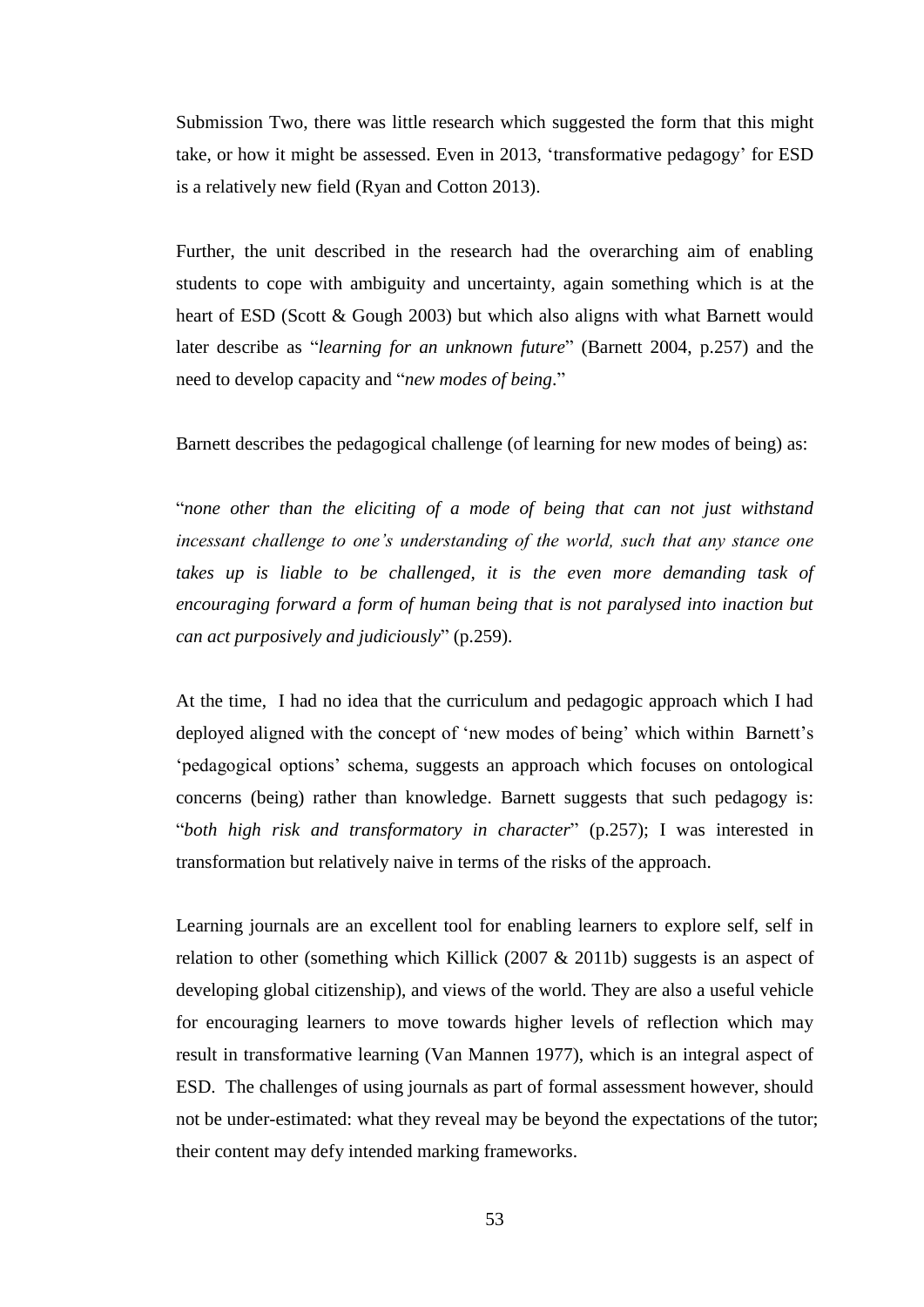The paper summarises a process of detailed conceptual and empirical work and the deployment of an innovative methodological approach which involved moving between the highly theorised language of the key authors on reflection, and the language used by students. The method made it possible to tease out how reflection might be evidenced. The techniques of template analysis enabled the development of an analytical tool, which over subsequent cohorts was tested and refined. Professor Jones acted as a 'critical friend' in the process of testing and refining the framework.

The research offered new insights for the business and management subject community at a time when using learning journals as part of assessment within undergraduate business and management education was uncommon; no one else had undertaken empirical work of this nature to refine their use in assessment. As a result, the publication spurred several invitations from other institutions to lead workshops on learning journals and reflective learning.

The thinking developed from the research contributed directly to establishing pedagogy for global perspectives and ESD, at a time when there was very little evidence of such 'pedagogies' within higher education. Indeed several years later, others would comment on the lack of development of 'sustainability pedagogies' and the lack of incorporation of 'new social learning approaches' (Cotton & Winter 2010; Tilbury 2007). Submission Two thus, exemplifies educational research into the incorporation of a new approach and provided a platform in two respects: firstly, in relation to developing ideas around transformative learning (Shiel 2009f); secondly, the deep understanding of students' perspectives which was gained from the immersion in their language would lead to the development of 'non-threatening' workshop material to enable students, to explore attitudes, values, and beliefs which, in turn, fostered staff development workshop material which enabled others to consider approaches for surfacing worldviews (Shiel 2009c).

#### **4.4 Submission Three: Shaping school-wide curricula**

Shiel, C., & Jones, D., 2004b. Global perspectives and higher education: Taking the agenda forward in a business school. *The Development Education Journal*, 10.3 (June), 10-12.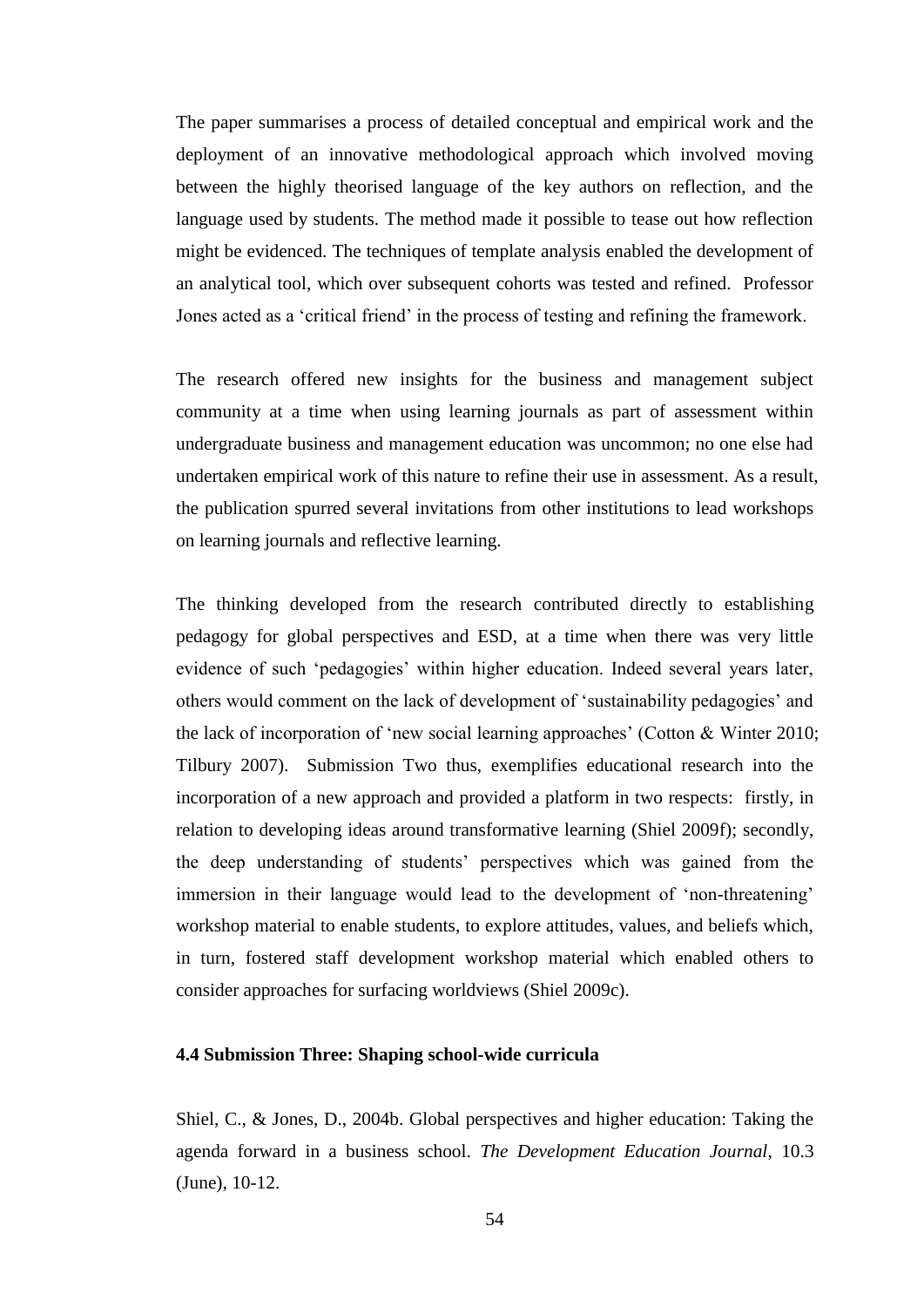Submission Three was accepted as a themed refereed article in an edition of the journal which focused on '*rethinking subject knowledge*' within the higher education context. The article is an extension of a conference paper which was presented to the business and management academic community (Shiel & Jones 2004a).

I have selected this paper as it represents an example of 'knowledge mobility' (White 2013) and taking knowledge back to the practitioner community. The paper was written for development education practitioners as part of a policy change agenda, with a view to enabling them to consider how they might engage with higher education. It makes a contribution to education for sustainable development by offering a case study of experience and 'constructive guidance' on how to engage commitment to adopting sustainable development as 'core business' through the development of a persuasive conceptual argument but also a 'professional rhetoric' – an employability perspective.

This paper might have been included in the later chapter which considers research designed to build capacity externally however I have considered it here, because essentially it is about developing a case for wider curriculum change. It represents a shift from introducing global perspectives within particular units to a broader curricular approach. The paper emerged from 'reflection on action' (Schön, 1983) at a stage of the journey where developments had scaled from intervention at the level of a module to intervention at the level of a school, with the goal of securing a shift in a business school's philosophy and culture.

The main contribution of the paper is three-fold. Firstly, the paper shows how development and business educators have the potential to work in partnership to engage commitment and secure change within higher education - providing attention is given to aligning perspectives, developing a mutually acceptable language, and then exploring various ways to articulate a persuasive rationale for change. An account is provided of how a development education specialist worked with Business School staff, and how the relevance of the concepts of sustainable development and global perspectives for business and management education was demonstrated.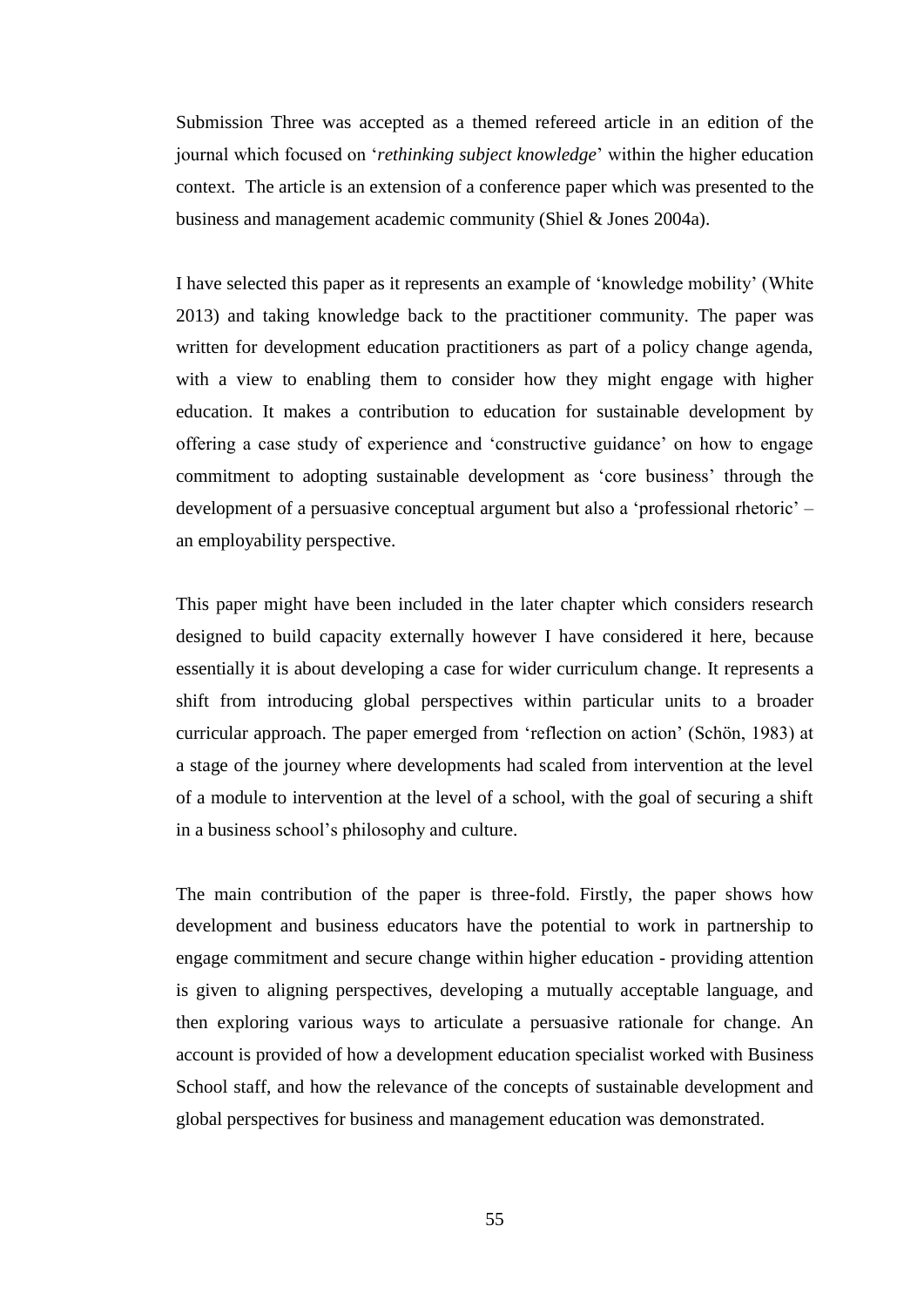Secondly, the paper highlights the critical importance of the QAA (Quality Assurance Agency) Subject Benchmark in curriculum review and the potential within this external reference point to legitimate a change agenda, under the guise of quality enhancement through established quality processes. This early proposition had not been articulated previously; the link between either global perspectives or ESD and quality assurance and enhancement, had not been made in the literature. Subsequently, others would see the importance of the link for taking development forward (see Ryan 2011a); invitations to lead workshops at other institutions to explore alignment with Benchmarks in other disciplines and quality assurance would result. The link to QAA would also set the foundation for change within my own institution resulting in a re-drafting of 'Curriculum Guidelines' to include consideration of global perspectives and sustainable development (as advisory but not compulsory).

Thirdly, the paper suggests that essentially what is required is a broadening of the curriculum to embrace a global perspective: academics need to explore the global dimension of their own subjects and question whether teaching and pedagogy reflect an ethnocentric perspective. In a context where international student numbers were increasing, the contribution to knowledge lay in articulating questions about whether approaches were fit for purpose and whether "*teaching provides the knowledge, skills and values to participate in a global society*" (p.12), or unwittingly maintains the status quo.

The paper is a brief but succinct summary of a complex project, written to encourage development education practitioners to explore engagement with universities by setting out what has been achieved through collaboration and the potential for the future. As a result of the research, a request was received to develop a version of the paper, to be translated into Russian, and submitted (in English and Russian) as part of a collection of papers from countries joined in the Bologna process as part of the 'Common European Space of Education, Science and Culture' (Shiel & Jones 2005a).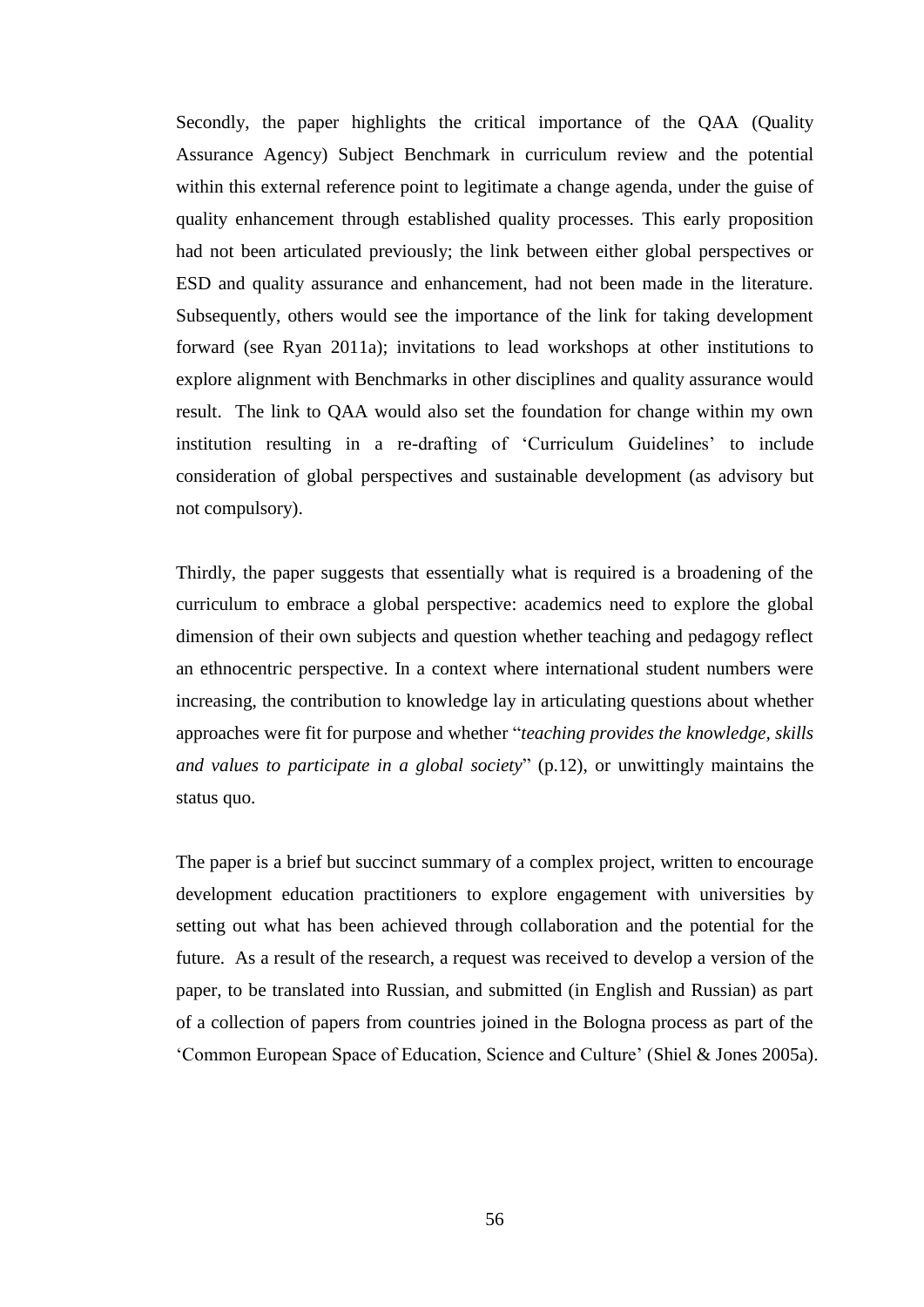## **4.5. Submission Ten: Enhancing e-learning for global perspectives; working across boundaries**

Shiel, C., 2008a. Embedding e-resources in Distance Learning: A New Way of Working but is Learning Enhanced? *The International Journal of Learning*, 15, 1-14.

Others have alluded to the relationship between 'e-learning' and sustainable development and internationalisation (Cotton & Winter 2010; Caruana & Spurling 2007) but at the time of publishing this paper, there was no evidence of empirical work of this nature. In 2008, pedagogies for global perspectives and ESD were only just emerging and certainly not documented. This submission represents research with the objective of enhancing pedagogic practice and delivering more effective support to students, at the level of my own teaching practice, in the context of a fully online Global Perspectives Module. It offers an example (like Shiel & Jones 2005b) of where my interests in technology as a delivery vehicle have aligned with my interests in developing global perspectives. It also reflects a way of working 'across educational boundaries' (Shiel & Jones 2004a) that is essential for the transformational shift that is required for sustainable development. Transcending boundaries, participative approaches and trans-disciplinary working, have been an important facet of my approach to change.

The paper represents my commitment to developing new practice through working in partnership with others (co-operative inquiry) and to enhancing student engagement and learning in a trans-disciplinary context. It also demonstrates a commitment to environmental sustainability (reducing paper resource).

The research was undertaken as part of the 'Pathfinder Project' (p 15) which was aimed at enhancing the student learning experience by aligning learning activities with e-resources. The module outcomes are highlighted and the pedagogic approach 'collaborative learning' in an 'online' environment is described. The rationale for research had its roots in a problem related to teaching global perspectives: the breadth and trans-disciplinary nature of the subject make any attempt to recommend one text over another impossible; prescribing one text is counter-intuitive to a constructivist, collaborative pedagogic approach. In seeking to offer the broadest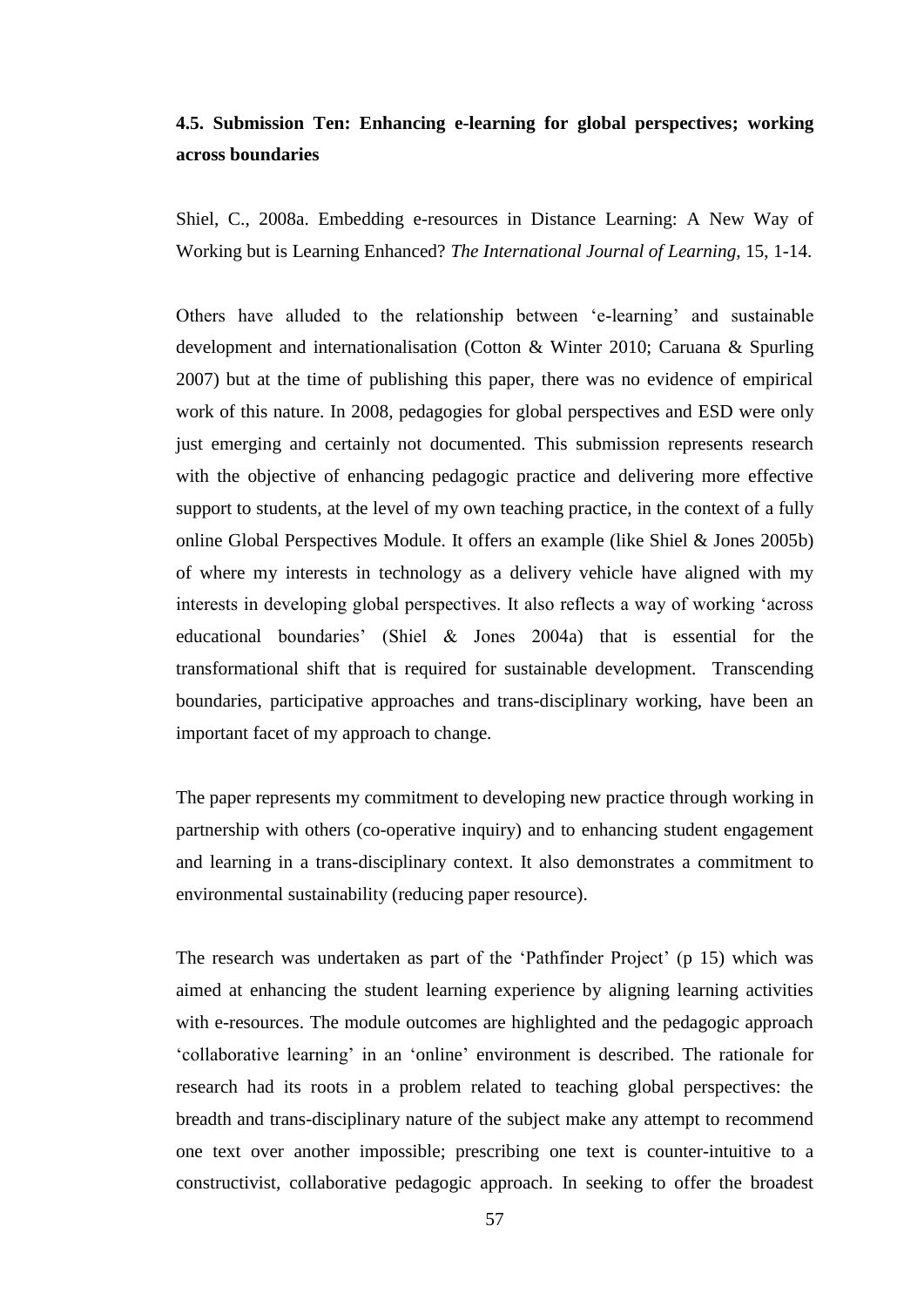possible suggestions for reading (and keep boundaries open) it quickly became evident that the accumulating 'resource pack' would not only be too over-whelming for learners, but would be too costly to mail to students at a distance, and likely to date quickly. The extent of the problem did not become evident until the end of the elearning production process, as during the early stages of developing an online curriculum, the focus had centred on developing a strategy for engagement and constructive alignment (Biggs 1996) – compiling the full set of resources had been left until the end. This challenge (and a funding opportunity) was the trigger for research into a possible solution.

The research involved testing a new way of working with subject librarians in the development of e-learning for global perspectives, and then an exploration of how students engaged with the resulting outcomes. The literature review showed that academics developing e-learning rarely worked with library staff in the development phase; very few studies of e-learning environments researched the view from 'the inside out' i.e. how students in a virtual environment engage with reading resources. The research therefore served not only a practical purpose but addressed a gap in the literature.

The process of curriculum development based on partnership (with a professional services colleague), rather than being the sole province of the academic, was novel. Just as partnership working with development education practitioners required the development of a mutual language, the same was true of working with library staff. The process was challenging but mutually beneficial: the academic learned about copyright; the librarian learned about global perspectives.

The paper details the challenges of the process, how copyright issues were overcome, and how the output (fully embedded resources) was perceived by learners. Of specific relevance to global perspectives were the results (and later textual analysis which is not documented in this paper) which revealed that most of the material to deliver 'content' is available on the web; learners are perfectly capable of introducing their own high quality material. The creativity of students and the sophistication of their engagement in relation to exploring global issues in a virtual environment supported the argument that academics lag behind 'digital natives' (Ball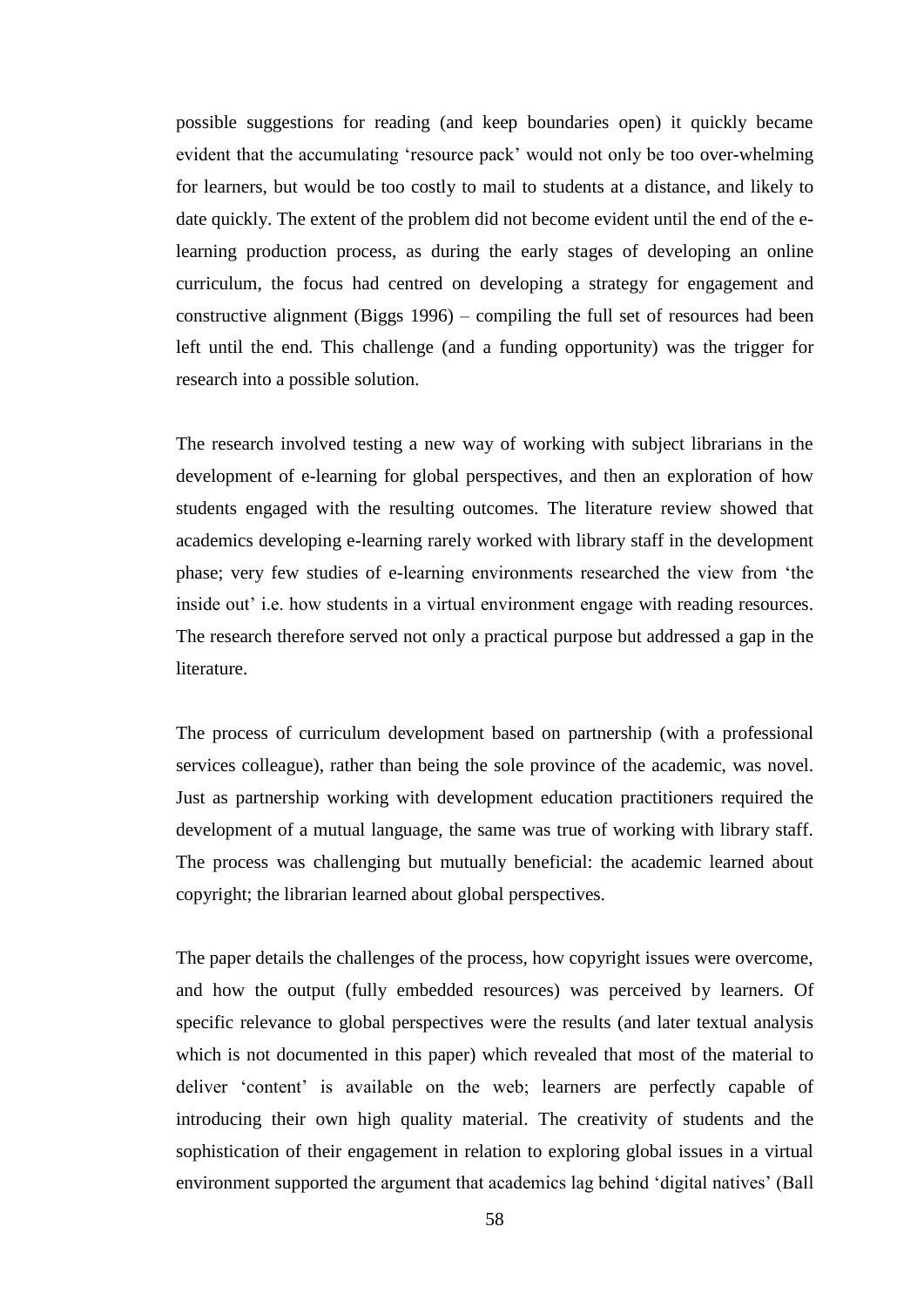et al. 2007) The students went beyond expectations in terms of the resources they introduced, the perspectives they explored, and the software that they applied.

As a result of the research (and beyond the paper) a new protocol for developing online provision was implemented. Within the global perspectives unit the material was further refined; new resources created by students were held in a repository. As an outcome of student engagement, performance was exemplary and commented on by the External Examiner:

"*excellent examples of undertaking research, exploring alternative perspectives, and attempting to explore the connections between what may seem like very different global concerns. Students have really exhibited critical ability in relation to sustainable development and impressively located issues in their historical, political and social context*." (External Examiner feedback)

The contribution of the paper is to highlight a new approach to curriculum design (collaboration and embedded resources) and to suggest that as academics we should be cautious of assuming that we need to develop and find resources; students are extremely creative and passionate in exploring global concerns and identifying appropriate resources in an e-learning environment.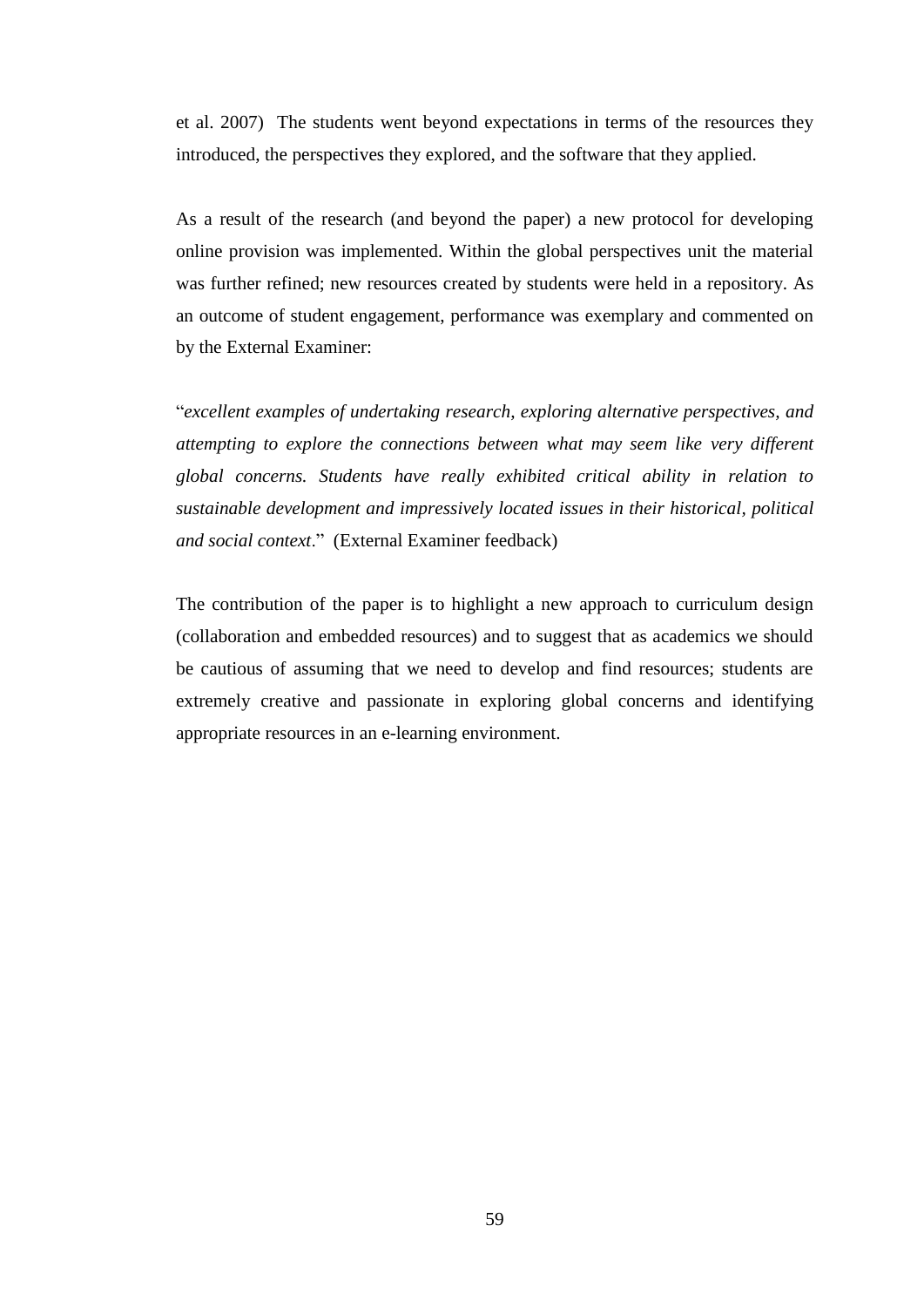# **Chapter Five: Developing a whole-institutional approach: articulating a rationale to engage; developing strategy; understanding student and staff perspectives.**

### **5.1 Introduction**

In this chapter, my submissions emerge from research which was conducted in relation to scaling global perspectives from implementation within a school (Submission Three), to developing a framework for a 'whole-institutional approach' and a strategy for institutional change. Within the UK, at this time, there were only a handful of higher education institutions that were seeking to lead holistic change of this nature, examples include Plymouth (Sterling 2005; Selby 2009) which would go on to implement its '4 C model' (see Jones et al 2010) and Bradford, which would become well-known for its 'Ecoversity' initiative (see Hopkinson, Hughes and Layer 2008; Hopkinson and James 2013); five other universities in the early stages of developing similar approaches contributed to the DEA's Higher Education project (McKenzie et al. 2003) but were not all successful in taking this further. In 2013, there are many more examples, with several under the banner of implementing institutional approaches for ESD (although some of these embrace aspects of GP and GC). However, it remains the case that while the need for whole institutional approaches to address SD is recognised (Wals 2012), progress continues to be patchy (see Sterling et al. 2013).

I have included within this chapter Submission Four (Shiel et al. 2005) and Submission Seven (Shiel 2007b) which emerged from the Leadership Foundation Project. Submission Nine ii (Petford & Shiel 2008) could have been included under the leadership chapter but has been included here because it represents a further stage of institutional development.

A critical aspect of developing the institutional approach to change and building capacity has been working collaboratively with students and staff and considering their perspectives. This has not only served to inform change but has also served to benchmark progress. Submission Eight (Shiel 2007c) and Eleven (Shiel 2009d)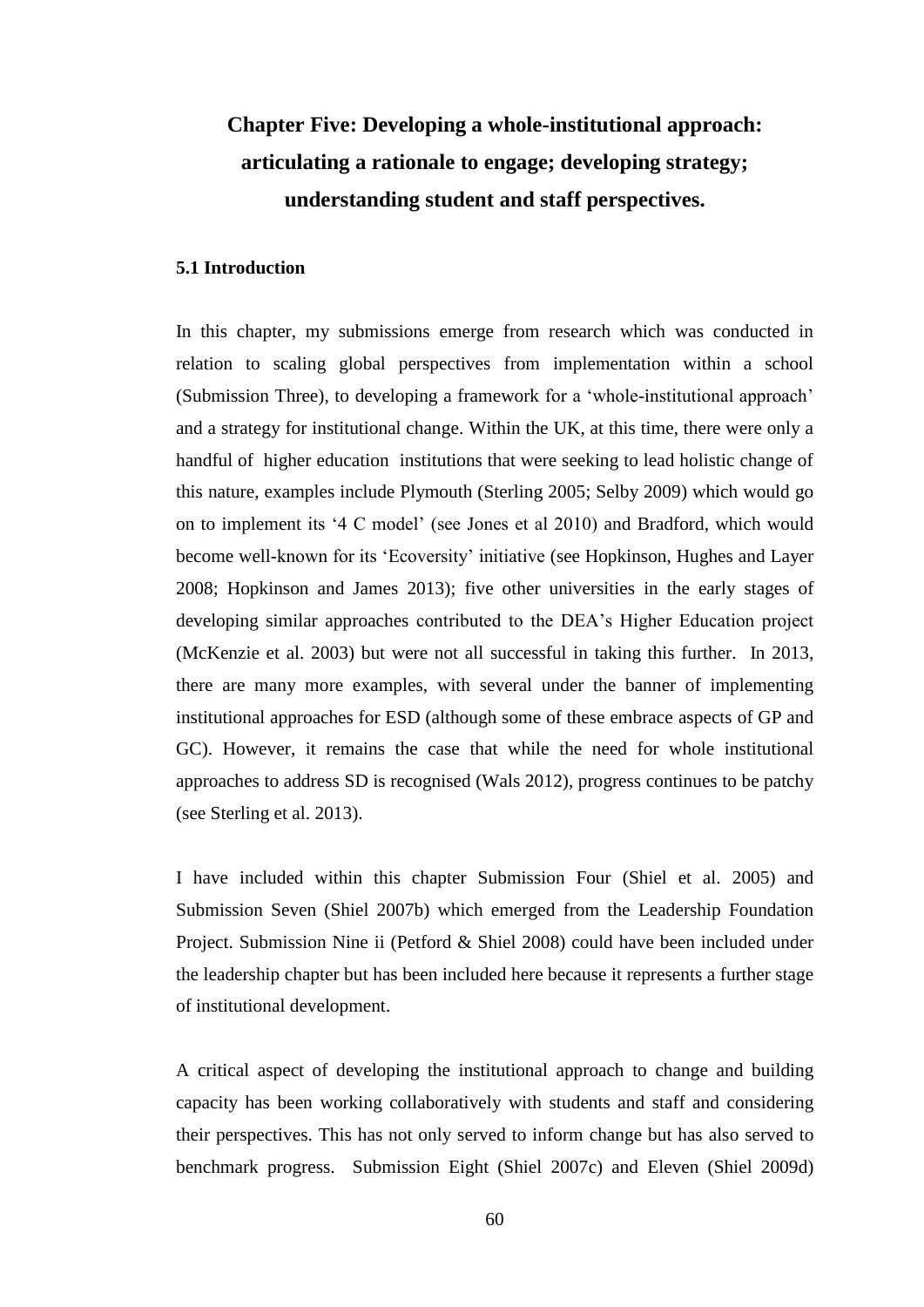emerged from data collection which was undertaken to inform institutional developments. Submission Fourteen, (Shiel & do Paço 2012) extends developments by comparing BU students with students from a Portuguese university. This later paper was a by-product of a new area of international research, which has involved working with colleagues in four countries to explore green behaviour – the data gathered as part of this larger project, offered an opportunity to explore whether BU students were more, or less 'green'.

#### **5.2 Submission Four: Developing a rationale linked to employability**

Shiel, C., Williams, A., and Mann, S., 2005. Global Perspectives and Sustainable Development in the Curriculum: Enhanced Employability, More Thoughtful Society? *In*: Newland, B., Norman, K., & Johnson, M., eds. *Enhancing Graduate Employability: The roles of learning, teaching, research and knowledge transfer*. Bournemouth: Bournemouth University, 2-16

The paper starts with a summary of the context at BU and the early stages of the development of global perspectives; such summaries inevitably involve some repetition but it is important for new readers to understand the context in which the work has emerged. The extension of the work and the important contribution of this paper is the articulation (for the first time, in the UK) of how developing a global perspective aligns with the key policy driver of employability, briefly referred to in Submission Three; a theme which was later to be reinforced by others, and increase in significance. The paper essentially argues that knowledge and skills are enhanced by developing a global perspective, particularly transferable skills, extending the proposition that was made in Submission Three. The paper refers to developments in other countries where aspects of global perspectives align with preparing graduates for an effective contribution to work and society, referencing the research on the concept of 'service learning' (Annette 2003) in the USA and the important work in Australia to develop 'Graduate Qualities' (Leask 2002). In regard to the latter, the development of a graduate who demonstrates "*international perspectives as a professional and citizen*" ('Graduate Quality 7', Leask 2000) is particularly significant. The paper then goes on to develop the rationale and relevance to employability, within Bournemouth University, explicitly demonstrating how a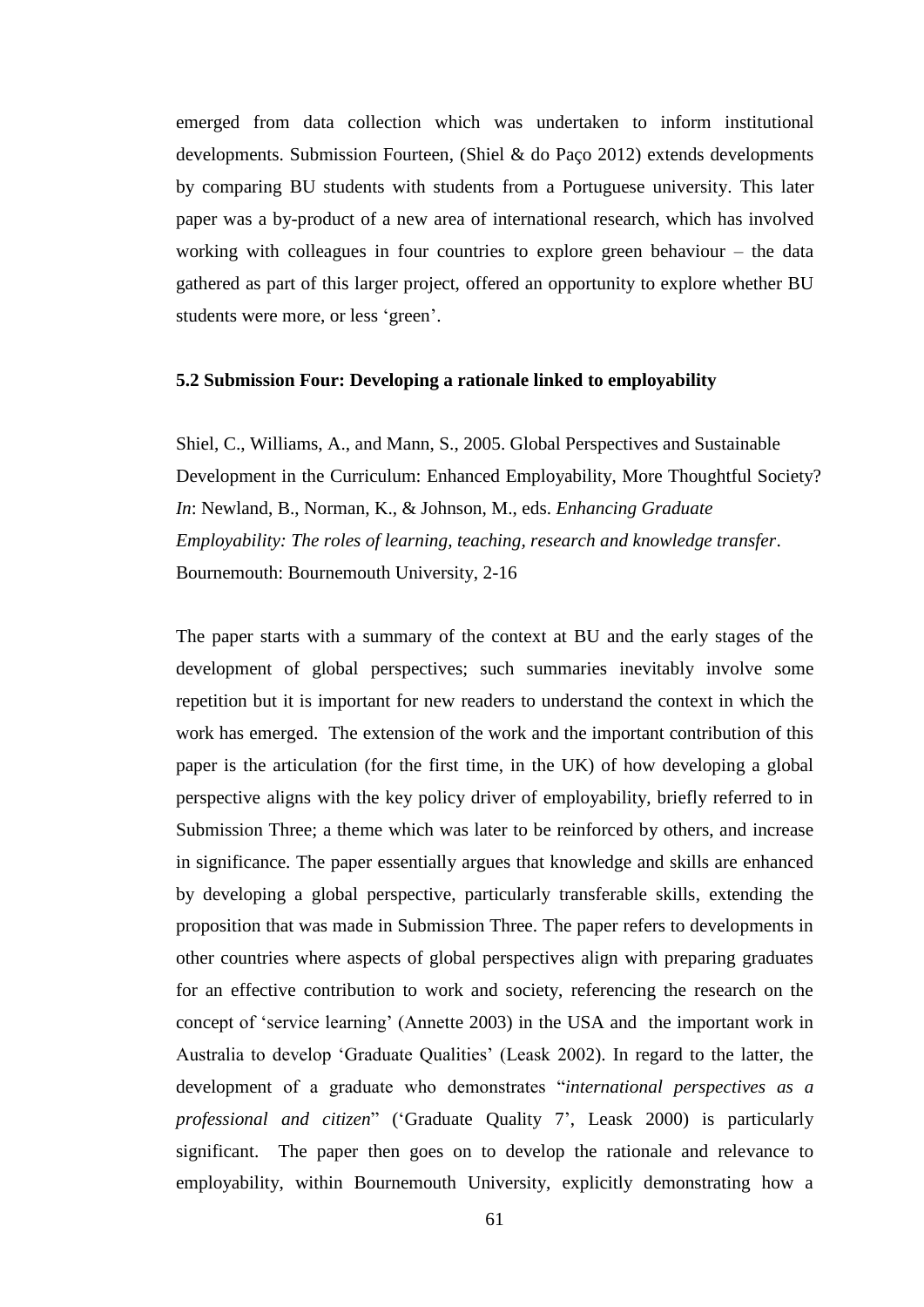global perspective facilitates the development of the transferable skills identified in all curricula – something which would be referenced and developed further by others (Caruana 2007; Bourn and Neal 2008; Bosanquet et al. 2012).

Research which considers the external employability context and employment, from the perspective of recruiters and employers is then considered, providing evidence of an emerging demand for graduates who have a broader world-view and are able to work across cultures. It is suggested that this demand would continue to increase in response to changes in policy and the global context. The research presented in this paper not only contributed to highlighting that more work needed to go into developing employability within the university but served to reinforce a case for developing global perspectives and resourcing the endeavour. Internally, it resulted in some of the attributes of the global citizen identified in McKenzie et al. (2003) being incorporated into a model of Personal Development Planning (Gush 2006). Subsequently, 'developing globally employable graduates' became a component of both internationalisation and employability within BU (Shiel & Petford 2008).

On reflection this paper was at the forefront in highlighting concerns that universities faced a shifting graduate recruitment context. The proposal that higher education should better prepare for 'global' employability was ahead of its time, and presented before the topic would attract wide-spread attention. Subsequent research would later refer to this paper (Bourn & Neal 2008; Caruana & Spurling 2007); others would highlight that UK students were likely to fall short in the employment market (CIHE 2011), and confirm evidence of a 'global skills gap' (British Council/Think Global 2011; British Council/YouGov 2011).

"*The UK can either sit back and wait for BRIC nations to develop the best global graduates or can start to address this issue now. In order to rise to the challenge, it is crucial that UK universities and employers collaborate to produce the best global talent, and indeed the next generation of global leaders. The UK must ensure that its graduates keep pace with global expectations*." (CIHE 2011, p3).

At the time of the publication, familiarity with the perspectives of recruiters was something that largely rested with the staff in the Careers Office – it rarely fed back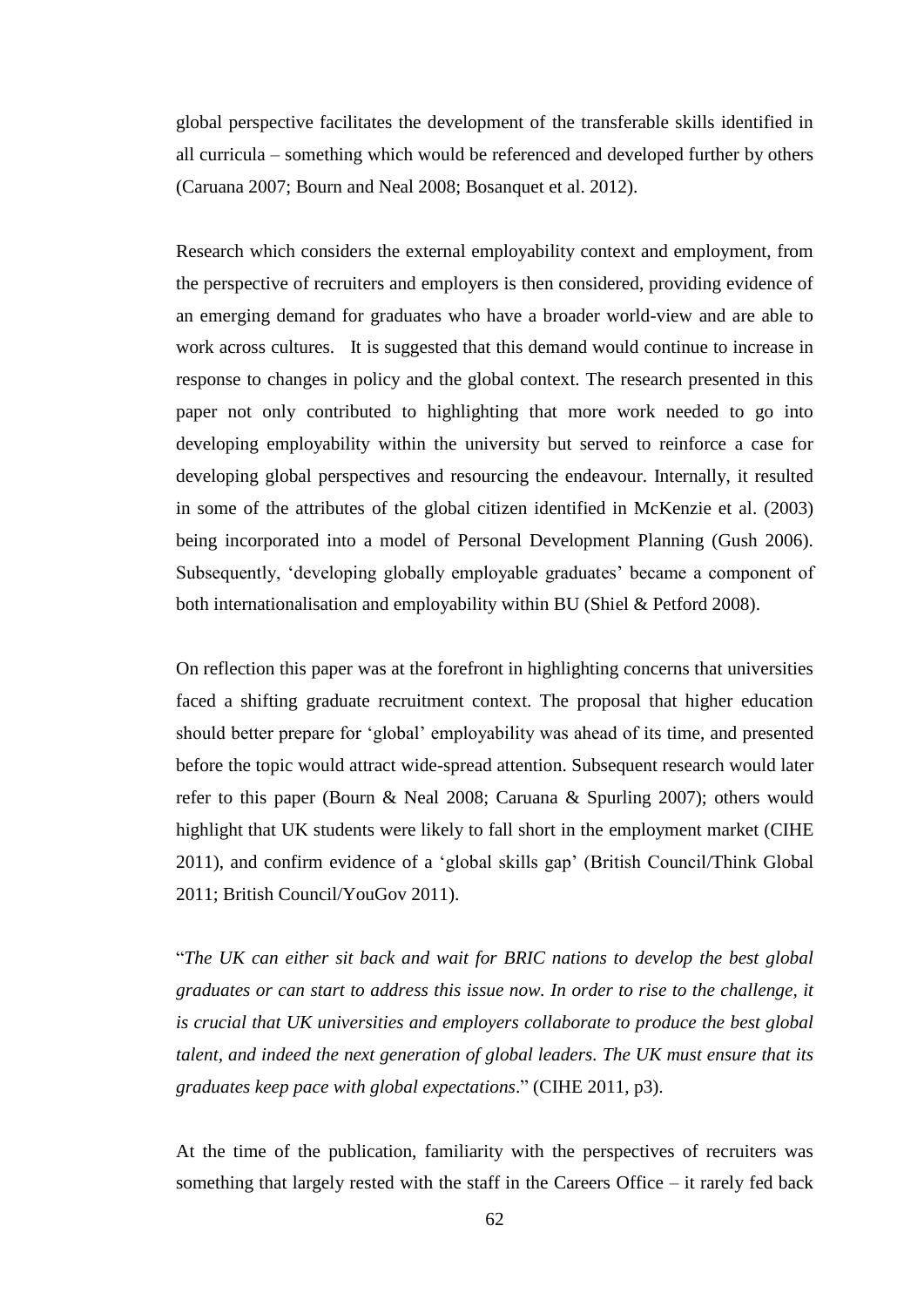to academic staff. Some academics were undoubtedly involved in taking forward personal development planning (which was being implemented across HE) but were not necessarily aware (beyond employability statistics) of a fundamental shift in the employment market. In time, the link between employability and internationalisation was something which I developed further with outputs taking the form of 'keynotes,' at other institutions and for external policy organisations (for example, Shiel 2009a, 2009b, 2009e, 2012a). Others would eventually build on my contribution developing the link between global perspectives and the employability agenda (Caruana & Spurling 2007; Jones 2011).

#### **5.3 Submission Seven: A strategic approach to change**

Shiel, C., 2007b. Developing and embedding global perspectives across the university. *In*: Marshall, S. ed. *Strategic Leadership of Change in Higher Education*. London and New York: Routledge, 158-173.

This book chapter provides a case study summary of the Leadership Foundation Fellowship project undertaken in 2005. The book was developed by the Higher Education Leadership Foundation and comprises "*a series of compelling stories of change…and practical lessons for leadership and change in higher education*." (Wooldridge, in Marshall, S. 2007, p.xviii).

My submission represents reflection on experience, documenting the institutional level project which I had led at Bournemouth University as part of my Leadership Foundation Fellow, with the goal of developing an institutional strategy to embed global perspectives across the University. My contribution lies in the provision of a detailed account of the work undertaken to achieve institutional change, the deployment of a participative change methodology and a consideration of the outcomes and challenges of the approach.

The chapter offers an insightful summary of the initiative but the constraints of word limits and format meant that the full extent of the research that lay behind the project was more briefly sketched (pp.162-163), rather than fully revealed. In the early stages of the project (which had a dual purpose of also contributing to my own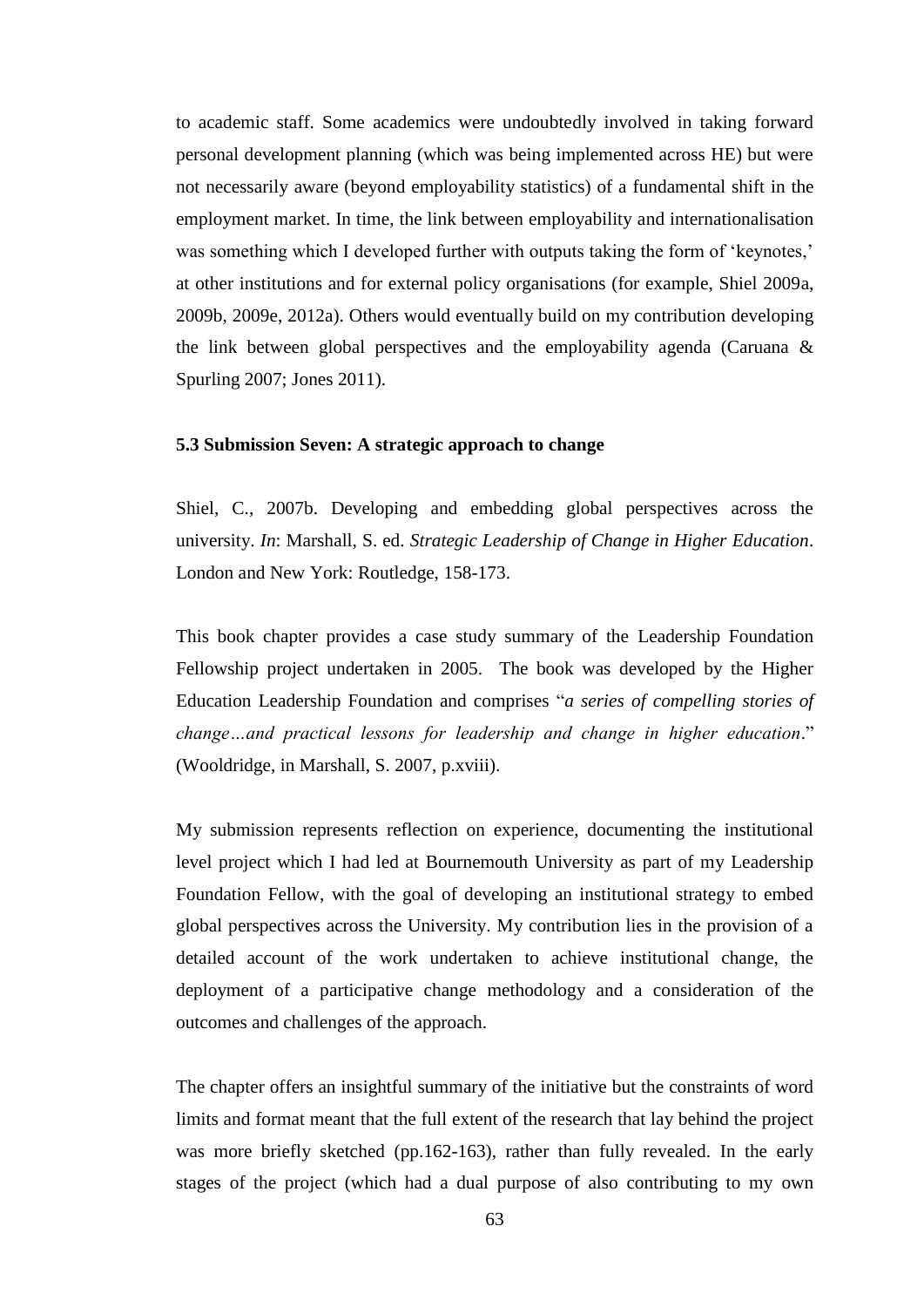leadership development as well as leadership development in the sector through dissemination and coaching of other leaders) it had been agreed that a key output would be the development of a business case for embedding global perspectives and sustainable development within the university. This would take the form of a Business Report. The method of data collection required to deliver what became, a 'Report and Action Plan' (Shiel & Mann 2005) was comprehensive but is only briefly referred to in the 'Planning' section (p.160). The chapter does not really do justice therefore to the amount of desk-based secondary research, curriculum audit, participative research, focus groups, interviews and survey work that was conducted as part of developing a 'SWOT' analysis and 'PESTLE' which formed part of the business report and action plan. What is not evident in this chapter is that the project involved a detailed summary of all previous policies relating to the concepts, a review of the curricula initiatives of HEIs globally, and an internal process of participative research that was substantial and painstaking.

Although the detail is not fully summarised, what is described that is important, is how the method of data collection was aligned with the change approach i.e. the participative process of data gathering became an opportunity to educate and communicate, 'sowing seeds' in the sense used by Quinn (1980) while at the same time 'need-sensing'. The chapter expands on a change methodology which was selected because of its fit with a development education perspective (particularly the need to acknowledge the starting point of the learner), its alignment with my own world-view, and the need for 'participative evolution' (Dunphy & Stace 1993).

As Marshall (2007) suggested, HE lagged some ten years behind the private sector in terms of applying leadership theory and deploying private sector models of change; the need to learn the 'art' of leading and managing change was "*high on the institutional and individual developmental agenda*" ( Marshall, S. 2007, p.2). My 'capacity building' approach to change in a higher education setting was relatively uncommon and makes an important contribution by suggesting an alternative to structured 'top-down' frameworks, approaches which rely on incentives, and compliance models. It also offers consideration of how Quinn's theoretical framework (not previously applied in a higher education setting) might be applied as part of the change process.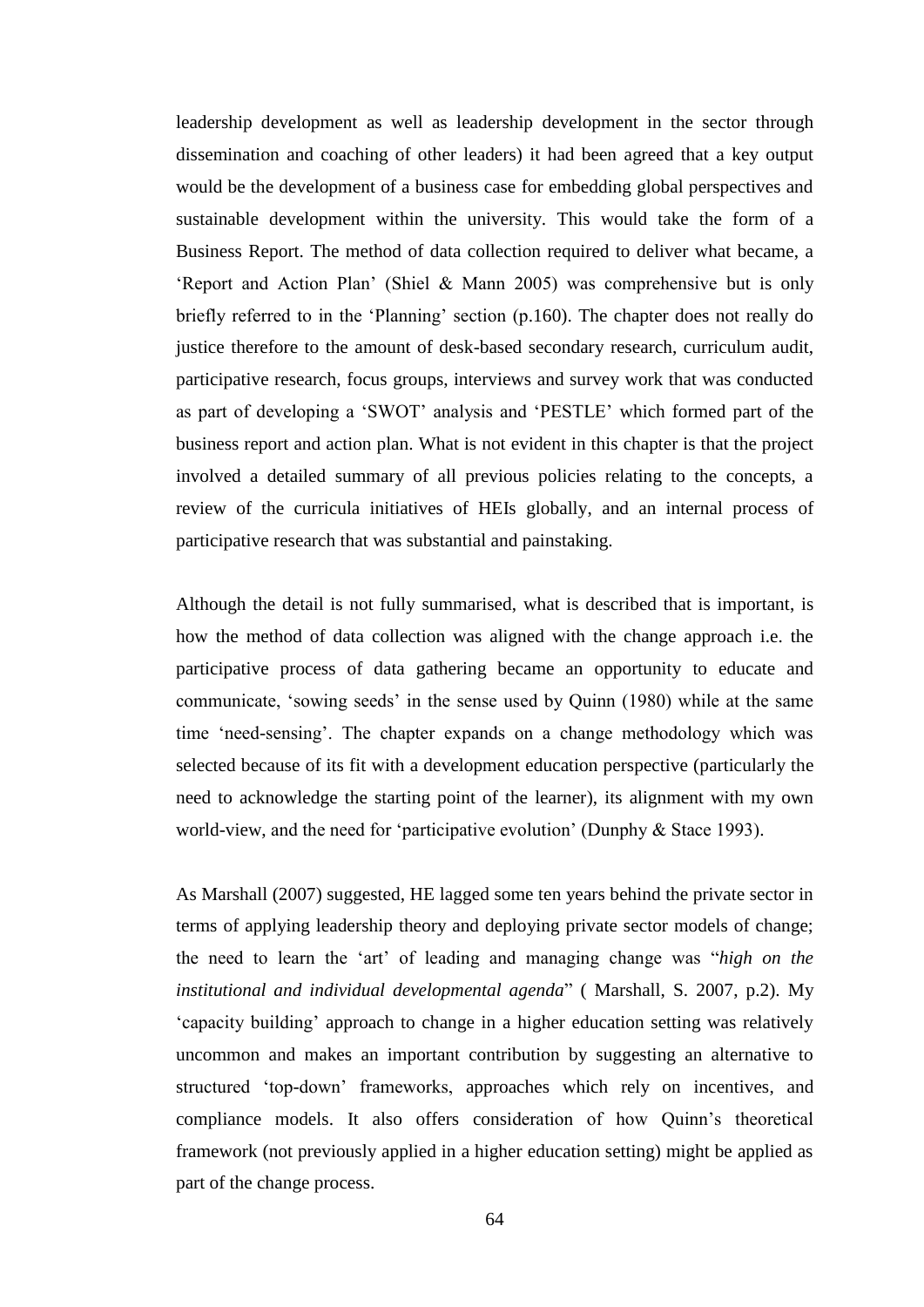Although the paper is largely an evaluation of the leadership of an inclusive approach to change in a higher education, the concept of global perspectives is elaborated further, the relationship between sustainable development and global perspectives is explained and a link is made between global perspectives and diversity. The suggestion that global perspectives aligned with the equality and diversity agenda was something that may seem obvious but has been rarely considered:

"*All too often though internationalisation and E&D manifest as two separate and unrelated discourses in universities*" (p.11 Caruana & Ploner 2010).

The chapter provides a brief summary of survey data that was gathered from students and staff during the project; aspects of the data are discussed further in Submission Eight (Shiel 2007c).

### **5.4 Submission Nine ii: Extending strategy**

Petford, N., & Shiel, C., 2008. A holistic approach to the 'globalisation' agenda at Bournemouth University: the role of senior management. *In*: Shiel, C., & McKenzie, A. eds. *The Global University: the role of Senior Managers*. London: BU/DEA, 20- 25.

Submission Nine comprises two parts: part i (Shiel 2008c) is discussed in Chapter Seven, The role of Leadership; Submission Nine ii, is considered here as although it relates to leadership and indeed concludes with lessons for leaders, it offers important insight into the institutional-wide approach to change.

The paper presents a case study of the strategic development of global perspectives set in the 'realpolitik' of institutional life; insight into the thinking behind a proposed structural change is provided. It is suggested that a fully integrated and holistic approach to global perspectives aligned to the internationalisation agenda might better serve the new Corporate Plan and a vision to embed global perspectives; it would also enhance internationalisation and enable issues related to 'internationalisation at home' to be addressed.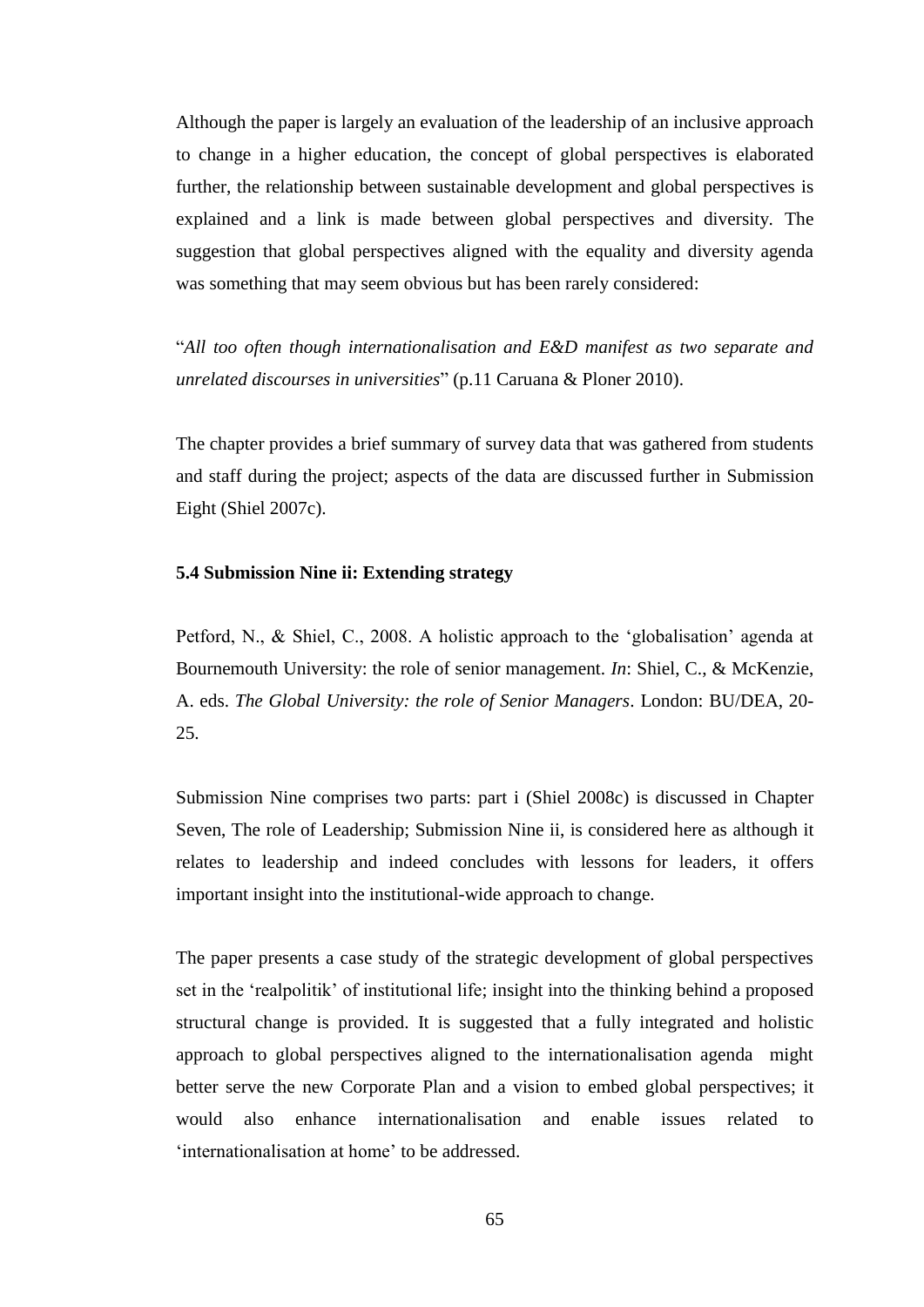The paper goes on to explain how a 'Centre for Global Perspectives' would fulfil a cross-university role, transcend academic/professional services functions in its remit, and take on responsibility for some of the 'non-academic' functions of the International Office related to the student experience. Although the paper does not suggest this explicitly, part of the logic for the latter was to bring academic research to bear on international activities. It was also hoped that by separating out 'international recruitment' (which within the organisational structure, would be relocated to Marketing), that this would serve as a 'symbolic act' and signal a shift from a heavy focus on the economic aspects of internationalisation. The strategic intent was to be at the forefront of the literature on the internationalisation and leadership (Middlehurst 2006; Middlehurst and Woodfield 2007; Fielden 2006) and to exemplify a new approach to the leadership of internationalisation.

The paper refers to the institutional model (Shiel & Mann 2005) for global perspectives and suggests that a Centre, would act as a "*hub*" to support the development of global perspectives and sustainable development across the University. The potential activities of the Centre, all of which addressed the emerging literature on best practice in internationalisation (for example, Jones 2006; Jones and Brown 2007) are outlined, before a number of internal issues to be resolved before implementation are considered. Finally, the paper offers reflective learning on the role of leadership in such endeavours.

The case study and the proposal to align the global perspectives agenda with 'a new approach to internationalisation' was regarded by colleagues (participants in the Global University project) as innovative. What the publication underplays is the 'arduous' nature of the journey (it was highly political and demanding emotionally). The statement "*when an initiative involves breaking the mould in terms of working across traditional/non-traditional boundaries, the vested interests at stake are considerable: stakeholders need to be won over*" (p.24) is certainly under-stated.

The paper served to underline the critical role of leadership in providing an "*enabling framework or operating environment for change"* and that "*political support is necessary to challenge the institutional hurdles*" (p.25) within higher education.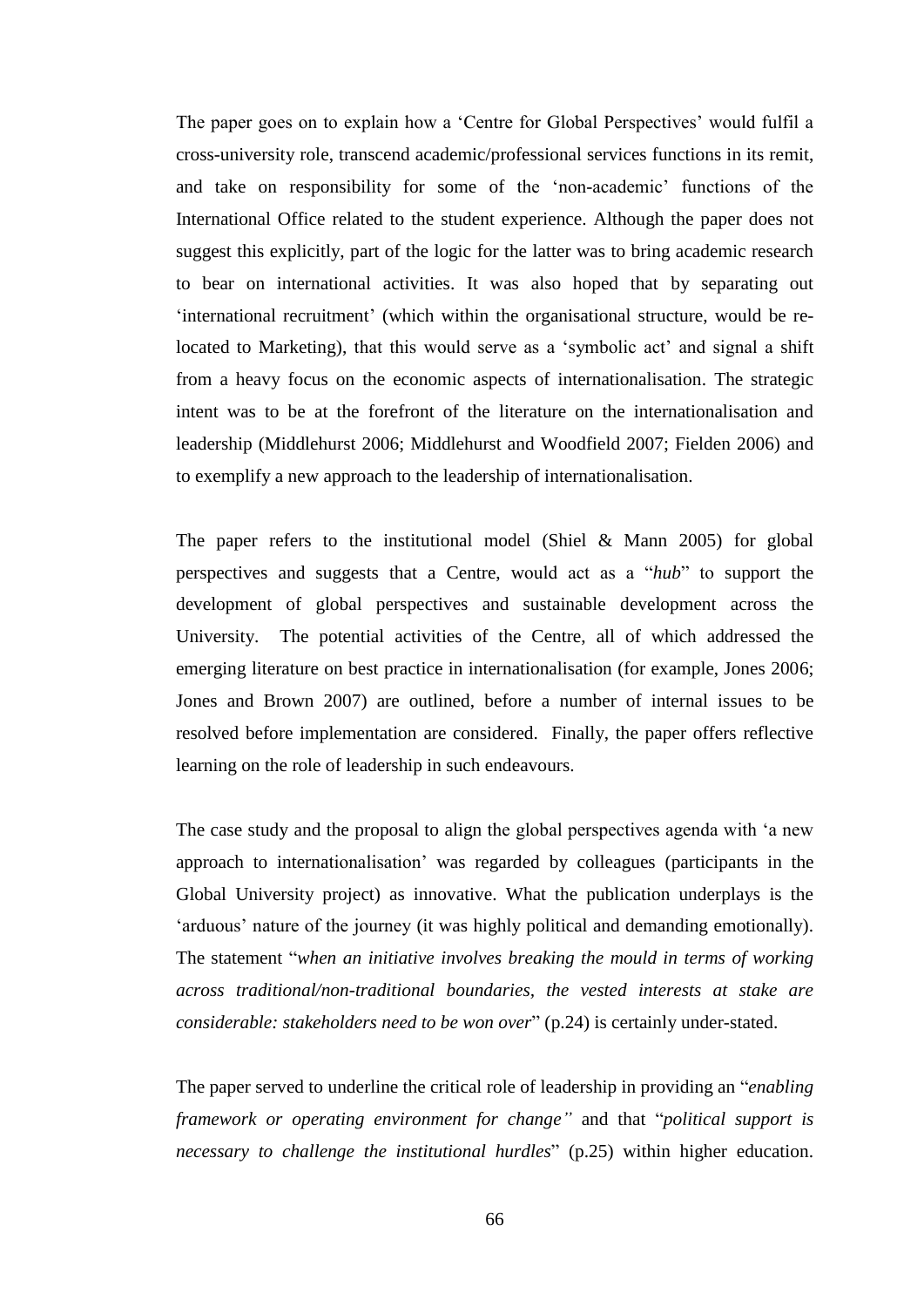Colleagues participating in the 'Green Academy'  $(2011)$  with a view to leading change within their institutions, commented that these points were useful, especially the advice on linking developments to the strategic vision of the institution, something which others confirm (Jones & Lee 2008).

#### **5.5 Submission Eight: Understanding student and staff perceptions**

Shiel, C., 2007c. Developing the Global Citizen: the way forward? *The International Journal of Learning*, 14, (4), 153-168.

This paper draws on part of the focus group and survey data gathered when developing the institutional change strategy (referred to in Submission Seven) and applies this, to internationalisation within higher education, cross cultural learning, and the issues relating to diversity (of the student body) and thus extends my contribution to knowledge in this area.

Student focus groups were held to elicit student perceptions; a survey was then developed to gather data on the broad range of issues within the global perspective framework. The survey data referred to in this paper represents an extract from the larger data set and relates to student responses to questions around their global concerns and perceptions of their international experience; staff survey data is also included and a small part of the staff interview data.

The paper begins by summarising the background context at BU and then the data collection process is described. The paper then presents key findings from the focus groups, survey and interview data.

The results were interesting from an institutional perspective as they enabled consideration as to whether students and staff hold a global perspective, whether the curriculum reflected a global perspective, and whether students benefitted from internationalisation and cultural diversity. The data shows that generally: students found it difficult to provide definitions of 'global' terms; that they felt BU was

 $\overline{a}$ 

<sup>&</sup>lt;sup>1</sup> 'Green Academy' is an Education for Sustainable Development change programme facilitated by the Higher Education Academy.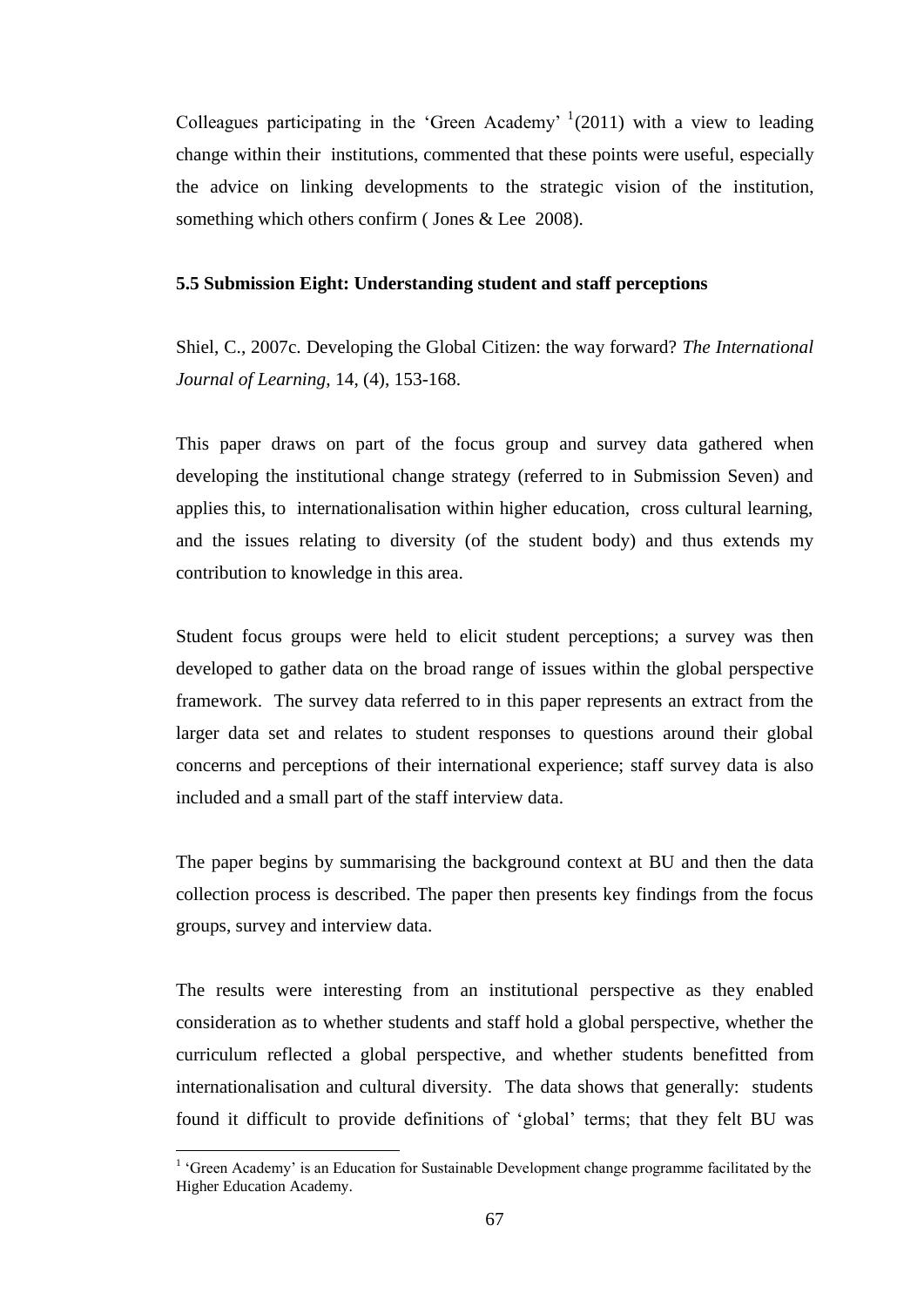international because of the presence of international students; that while students share the same global concerns, international and UK students perceived themselves as largely separate groups with little cross-cultural learning encouraged; the extracurricular sphere was seen as offering potential for developing a global perspective and cross- cultural learning; the curriculum largely catered for the needs of UK students and more opportunities for learning within and from other cultures would be welcome.

The results from staff also supported a need for further curriculum development with a range of inhibitors to change identified and a lack of staff expertise in some areas revealed. The staff interview data suggested that international students were largely seen as a 'problem' which underlines what others have described as the 'deficit' model of international students (Ryan 2011b). The results indicated a need for staff development with a focus on inclusive approaches to learning and teaching, and the further development of the cross-cultural skills of staff (Black 2005).

The interview with the Diversity Officer provided a pragmatic insight: too often the labels used internally serve to exclude. Thus, if we label an event 'international' or 'global' then those who do not perceive themselves as such, do not attend. This reinforces the discussion in Chapter Three about the 'double-edged' nature of labels (Sterling 2004) and highlights the on-going need to be reflective on the descriptors we deploy, something which I shall return to later.

An intention of the paper was to make more explicit the link between cultural diversity and the global perspectives agenda, which included internationalising the curriculum and developing inclusive pedagogy. One of the rationales for developing global perspectives has always been the argument that the campus and learning would be enriched through an inclusive environment where perspectives between cultures were shared and contributed to learning (Shiel 2007a). The paper reinforces the link with diversity, and highlights the role of staff "*as mediators between cultures*" (Fielden 2006, p.5) however this key message, which was clear when the research was originally presented, became diluted in the review/editorial process.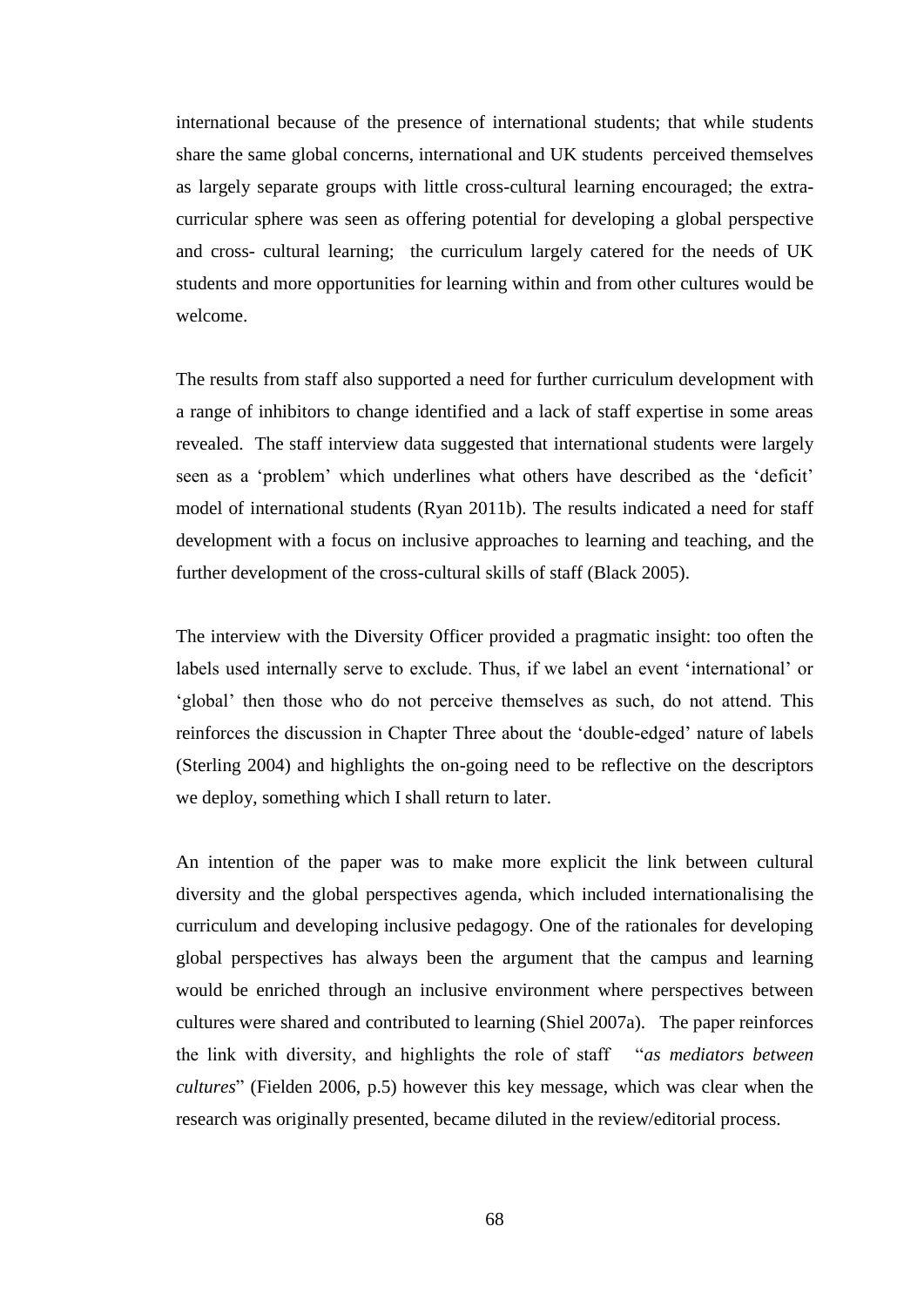However despite these weaknesses, the research not only informed the change agenda at BU but made a contribution to what was an emerging area of literature at that time, which focused on exploring the gap between UK and International student experiences and developing strategies to bridge that gap. Valuing international students as a rich resource for 'internationalisation at home,' considering issues of inclusion in the curriculum, and enhancing pedagogy to secure cross-cultural learning, were only being addressed by a few, with "*faltering steps*" (Killick 2006b, p.36), within UK higher education. With time, others developing global perspectives would take up this work (Bourn 2011b), particularly in the Australian context, and refer to this paper (see for example, Bosanquet et al, 2012).

## **5.6 Submission Eleven: Checking progress, enhancing understanding to develop 'internationalisation'**

Shiel, C., 2009. Global Perspectives and Global Citizenship: Understanding the views of our learners. *The International Journal of Learning*, 16 (6) 689-720.

As the title suggests, this submission represents further work to 'understand the view of the learner' and to take stock of progress, in the context of the need to develop strategy further and extend approaches to embed global perspectives and address the internationalisation agenda. The publication makes a strong link between these themes and expands on the work of the Centre for Global Perspectives. In eliciting the perspectives of both UK and international students the paper was addressing a gap in the literature: as noted earlier, much of the research on internationalisation represented a 'pre-occupation' with the needs and perspectives of international students (Caruana & Spurling 2007) – UK students' perspectives were rarely sought.

The paper starts by explaining the BU context, including the development of the new International Strategy and the strategic remit of the Centre in developing a 'global outlook' which embraces: education; internationalising the student experience; extracurricular activity; enhancing experience of other cultures through mobility and; developing staff capability. The paper then focuses on research which was undertaken to inform this remit and the broader institutional commitment to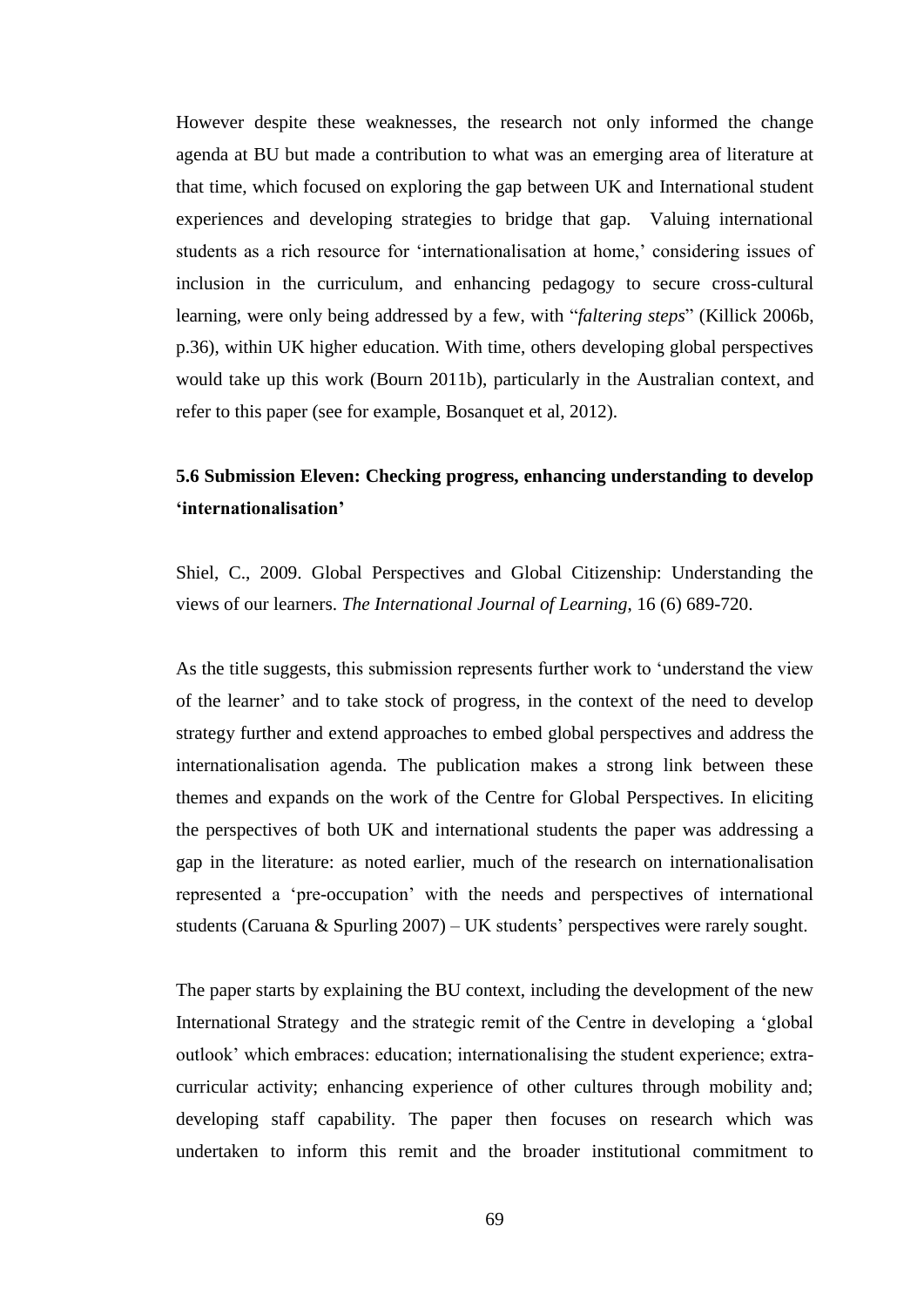developing global citizenship (including students' engagement with sustainable development, Fairtrade and volunteering).

The paper describes how an online survey was developed (building on some aspects of the survey undertaken in 2005 and reported, in part, in Submission Eight) with some adaptation of questions, to elicit data which would enable a better understanding of students' perspectives, to inform further change. The research was designed to serve a pragmatic purpose, as a result a weakness of the paper, is that it lacks an explicit explanation of how the questions used in the survey were derived. In fact, many of the questions relate to the global citizenship 'model' (Shiel & Mann 2006) which suggests that students should be aware of global issues, global processes, understand sustainable development and be developing cross-cultural competence in an international community. The questions relating to the future and employability reflect the global perspectives approach at Bournemouth, where 'futures thinking' is part of ESD, and the case for alignment with the employability agenda has been made from the outset (see Submission Three).

The literature on internationalisation is referred to at the start of the paper but what is missing, is the literature that emerged in response to the 'problem' of international students (see for example Biggs 2001; Haigh 2002; De Vita, 2001) and also the emerging evidence of UK students lack of engagement in mobility, which has continued to grow (Findlay et al. 2006; King et al. 2010; Sheppard & Bellis 2008). The internationalisation literature was well known to me having reviewed the Higher Education Academy's excellent Literature Review of Internationalisation (Caruana and Spurling 2007), but might have helped readers understand the theoretical background to the research.

The results however were important, adding to a body of knowledge that was accumulating around global perspectives and international citizenship, much of which as Caruana and Spurling suggest (2007) had remained in the 'grey area' outside of journals and used to inform institutional change strategies.

The data presented suggests the framework and strategy for developing global perspectives at Bournemouth had resulted in some progress. The student population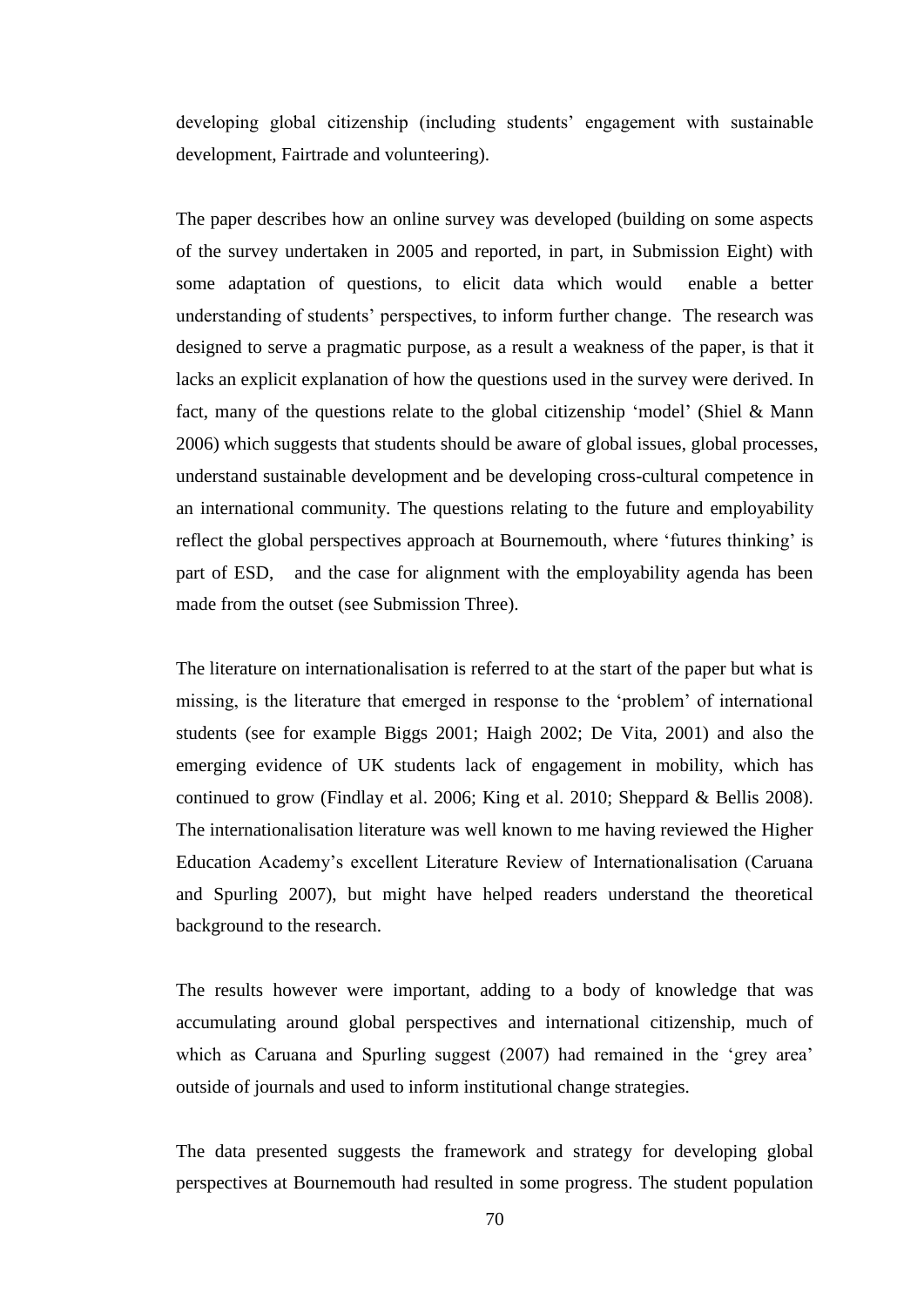was far better informed in terms of global perspectives, more able to articulate definitions of global citizenship, and more concerned about global issues than was the case previously reported, in Submission Eight. They were also more likely to be engaging in activities to conserve the environment than those students who responded in 2005. Further, respondents generally reported that they felt that their courses prepared them for a global workplace. This might suggest that curriculum initiatives undertaken since 2005 had been effective, with the caveat that the results also revealed areas of the curriculum such as nursing and midwifery, where global perspectives had not been addressed.

Of particular interest were the results relating to the perceptions of UK and International students, of each other and their experiences. The data reinforces what others were reporting and would go on to echo (Haigh, 2002; Ryan, 2011b): international students often find themselves (not through choice) in 'ghettos'. Yet the responses also show that the majority of international students would genuinely like to get to know UK students, but also suggest that UK students are 'hard to get to know', in part because of alcohol, binge drinking (not previously noted in other research) and conversations which related to television 'soap watching'. Respondents also highlighted the language barriers and a lack of opportunity for socialisation. UK students also responded that they would like to get to know international students but were less likely to suggest that tutors actively encouraged them to work together. The results supported the need for further developments: a consideration of more inclusive pedagogy; the development of extra-curricular opportunities for socialising (less culturally engrained); a review of international student support to ensure that institutional practice albeit with the best intent (focusing on international students as a distinct group), was not inadvertently contributing to the creation of ghettos.

The data provides evidence that students irrespective of nationality, share similar fears about their future, and as expected highlighted concerns such as money, health and employment, although 'pollution' was not far behind. Interestingly in regard to who they see as having responsibility for a sustainable future, the results reveal a student population who strongly believe that they, as individuals, have the main responsibility before government. Although not reported in the paper, this was in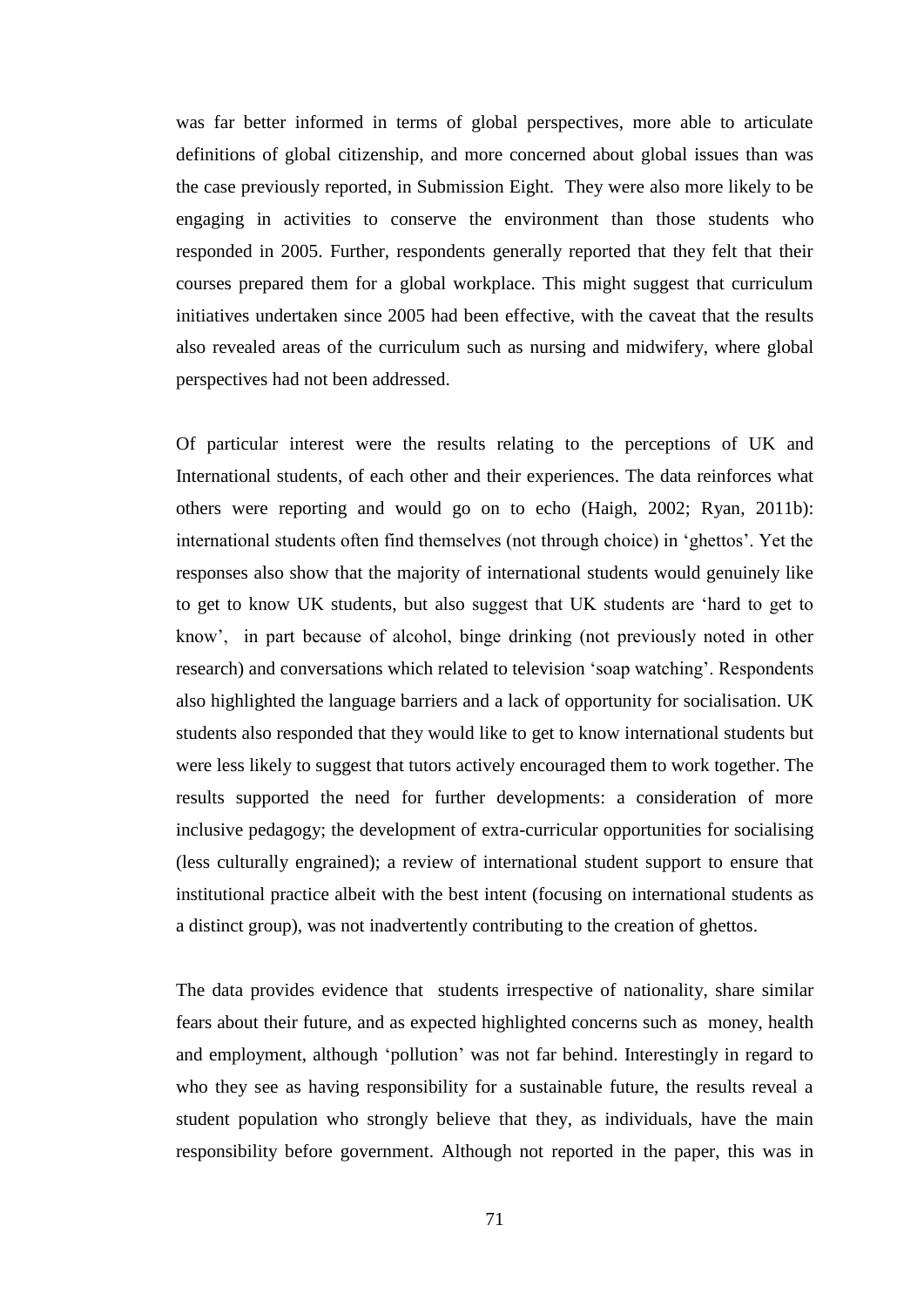contradiction to responses from staff - they were more likely to suggest that responsibility lay firstly with government.

The paper also provides useful data in relation to the mobility agenda. At the time, there was an increasing perception of UK students unwillingness to engage with mobility but literature in this area mainly focused on 'mobility flows' and statistics showing the imbalance of inward/outward mobility (for example ERASMUS reporting by the British Council; Findlay et al 2006) rather than exploring the perceptions of students, consideration of which would begin to emerge from 2010 (King et al 2010). The data shows that over half of the population would definitely be willing to engage in an international activity, with a further 36% considering it a possibility; inhibitors were identified as costs, family, lack of confidence and skills, and lack of interest in other cultures. These results were much more positive than expected given mobility statistics but within Table Seven lies an important explanation: students preferences are for 'International Summer Schools', or study experiences of a much shorter duration than those that were and are, currently available (usually one Semester duration) within the curriculum. Table Eleven also revealed a willingness to engage in volunteering both locally and internationally, which was largely untapped – something which would later be taken forward at Bournemouth but which would also be a feature of developing global perspectives and global citizens at other institutions (for example, Shiel 2012b; Jones 2010).

The results show that the preferred destinations of students for mobility are rather narrowly constrained (the USA, followed by Australia) which supports other studies (Varghese 2008). China and Africa however were also fairly close in the preference list, which perhaps reflected the attention drawn to these countries as part of global perspectives initiatives (particularly extra-curricular events), within the institution.

As the paper suggests the survey and the account presented in this submission is just a snapshot of the analysis. The research had practical enhancement outcomes in terms of BU: the data was discussed at committees; further initiatives were developed including a Global Learning Seminar Series; more opportunities for volunteering were sought, and further work was undertaken to overcome the barriers to mobility.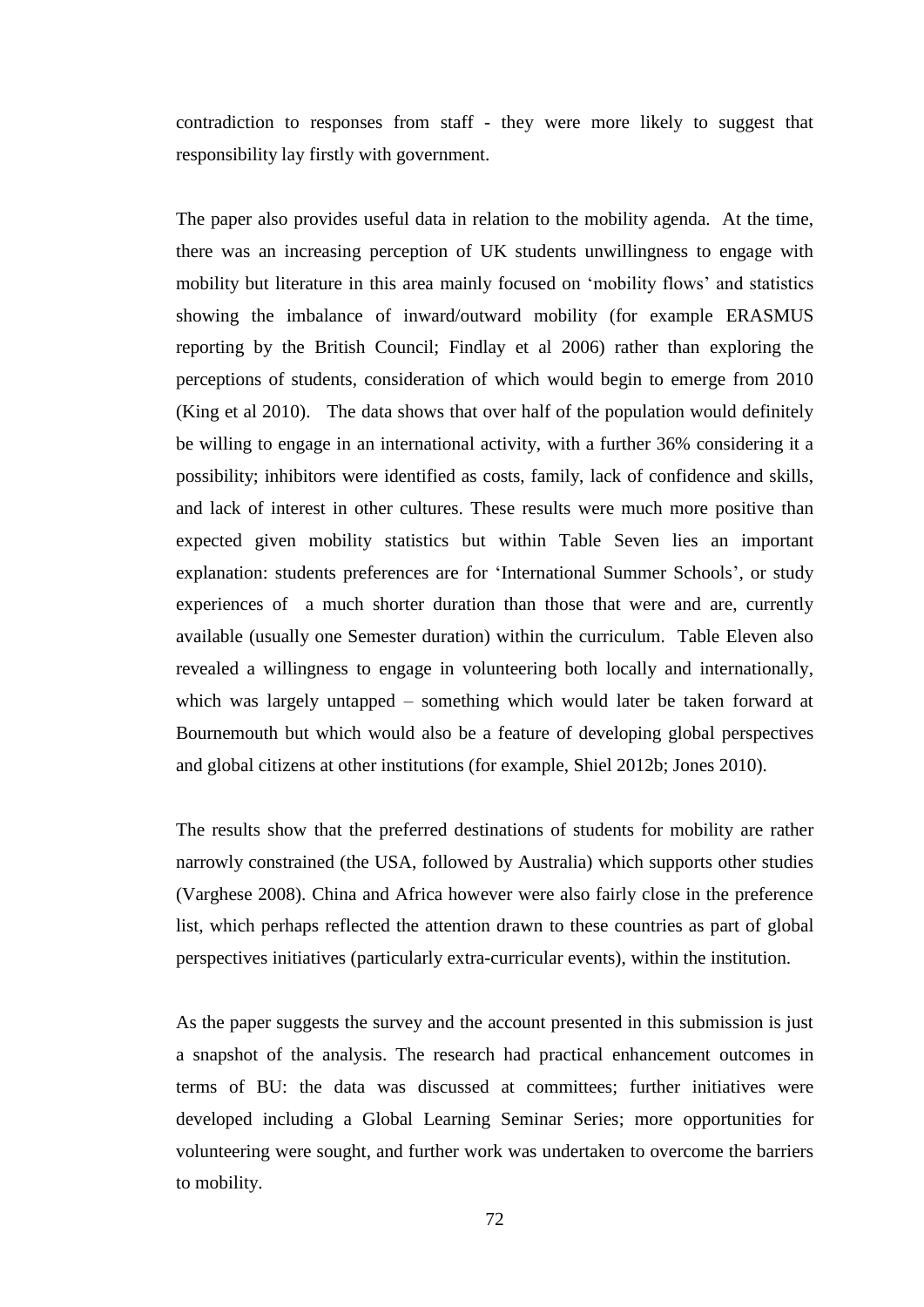In terms of the wider contribution, the research addressed a gap and the criticism that empirical studies focused mainly on international students and their support (Caruana & Spurling 2007); research which considered the 'home' students' perspectives, with the exception of work related to the perspectives of language learners (Killick and Poveda 1998), was limited.

The paper also served to extend awareness of the concept of developing 'global citizens' and global perspectives which became referenced by others in unexpected sources (Crossman 2011; Moeller & Harvey 2011).

# **5.7 Submission Fourteen: Exploring the impact of SD policies, comparing UK and Portuguese students**

Shiel, C., and Paço, A., 2012. The impact of university policies for sustainable development on students: A comparison of students from two institutions, one in the UK and one in Portugal. *In*: Leal, W. ed. *Sustainable development at universities: New horizons*. Frankfurt: Peter Lang Publishers, 575-586.

This paper provides a further contribution to understanding student perceptions; in this particular example, the output was based on work designed to explore whether BU students' responses to issues related to environmental behaviour were any different to students at other universities. The comparison with students in Portugal, as an exploratory study (and new direction), seemed interesting because the Portuguese institution selected represented a context where, compared to Bournemouth, there was a lack of institutional policy relating to sustainable development. As the data was already available, this initial comparison was selected as a pragmatic starting point before embarking on further work (not considered in this submission) to compare students between other institutions in the UK, other institutions in Portugal (where the agenda was more developed), and institutions in other countries. The intention of later work (which is on-going) is to explore more fully, policy context differences and cultural differences.

The data which formed the basis of the comparison in this submission was drawn from a larger data set which included students from the UK, Germany, Portugal and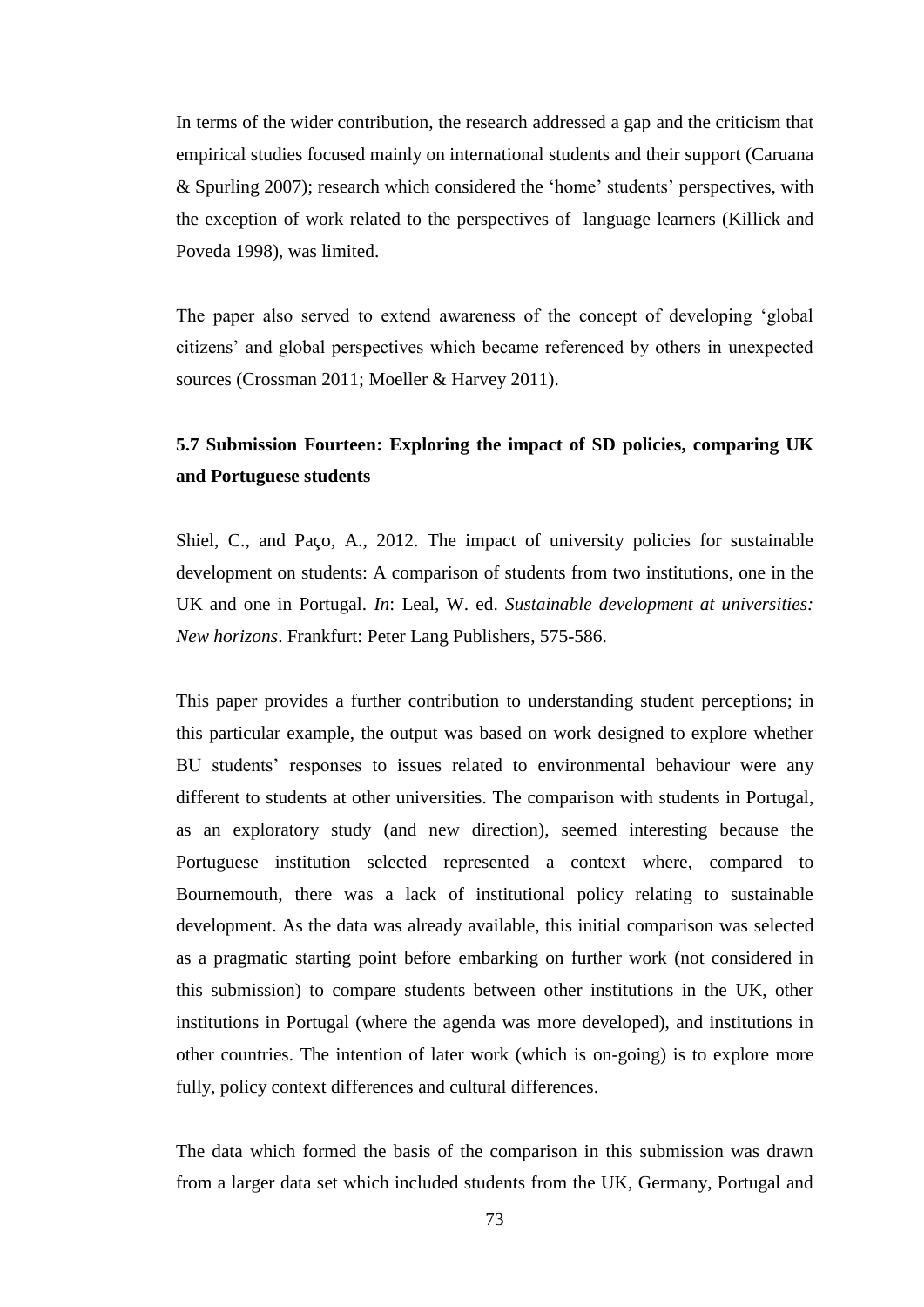Spain. The larger data set arose from research which had as its prime intention, the goal of developing and testing a 'green consumer behaviour model' (Paço et al 2013a) and was then (subsequent to Submission Fourteen) extended to test for differences between students in the four countries (Paço et al 2013b).

The research and particularly the questionnaire design built on my interests in understanding students' attitudes and values (Shiel 2009c), and extended this to include a consideration of some of the 'green behaviours' that the global perspectives agenda at BU, had sought to encourage, for example, conservation behaviours, futures thinking, purchasing Fairtrade.

The model used in the original research (Paço et al 2013a) tested the relationships between concepts such as Man-Nature Orientation, Generativity, Environmental Concern, Perceived Consumer Effectiveness, Conservative Behaviour and Buying Behaviour; structural equation modelling was used to assess the significance of relationships between concepts. The concepts are explained in Submission Fourteen (P579) but not the full development of the model.

The paper starts by introducing the role of universities in relation to the goals of sustainable development and notes that progressing education for sustainable development in Europe has been "*variable but rarely spectacular*" (Wals & Blewitt, 2010, p.60). The paper identifies that despite a substantial literature, much of which is prescriptive, there is a lack of empirical work which focuses on evaluating whether institutional approaches to ESD, actually make any difference to students.

The educational and institutional contexts of the two universities, with reference made to the extent to which sustainable development has featured in national policy and government initiatives, are then presented. The research methodology is then explained, including the approach to data collection and statistical analysis, before the results (and their limitations) are presented and discussed.

The results were interesting and revealed significant differences between the two populations. The students from Bournemouth demonstrated greater environmental concern; were more likely to believe that their actions would be influential (in regard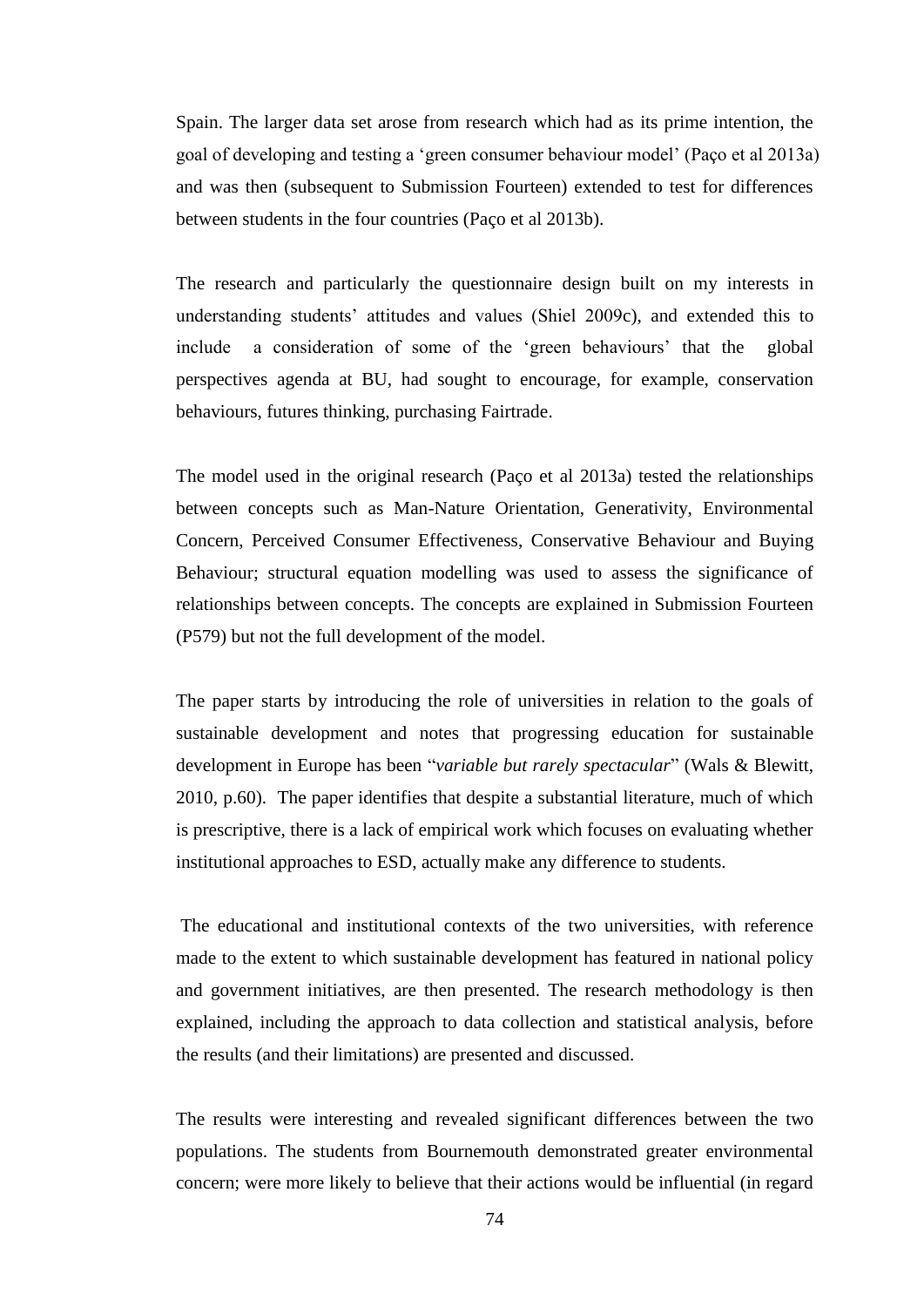to the environment); were more likely to engage in the conservation of resources and to buy locally sourced food, although no more, nor less likely to buy Fairtrade. The Portuguese students were more likely to consider the needs of future generations, which the paper suggests is likely to be attributed to cultural difference.

The paper represents a timely and relevant contribution to an emerging area of research where empirical data is limited. Currently universities are encouraged to address sustainable development on campus, within the curriculum and through research (Copeland, 2008) but there is limited evidence of the impact of approaches; tools to evaluate whether environmental learning outcomes have been achieved are only just emerging. In the UK, research at Plymouth University and the University of Bradford (both universities which are well regarded for their strategic engagement with SD), has started to identify for example, student experiences of transformative learning around sustainability (Winter et al. 2012). Exceptional work has been undertaken in New Zealand (Shephard et al. 2012) which uses the Revised New Ecological Paradigm Scale (NEP) (Dunlap 2008) to compare (in a longitudinal study) students from four disciplines, as they move through their programmes. Shephard et al. reveal differences in environmental concerns between disciplines at the University of Otago but not differences over time. The researchers do however suggest that exploring differences and change in environmental concern, is a worthwhile endeavour which needs further research.

At the time of writing the paper no evidence could be found of other comparative studies of this nature. The research is now being refined and extended to include a further UK university which has done very little in relation to sustainable development and a Portuguese university which has well developed policies and a sustainability curriculum. The concept of 'futures thinking' (as in concern with the legacy of future generations) is being explored further. The challenge will be to tease out the impact of cultural variables in relation to sustainable development and to explore which behaviours result from particular interventions. Such studies will be important if we are to be able to demonstrate the impact of educational interventions designed to secure transformational learning (Sibbel 2012; Winter et al. 2012; Shephard et al. 2012).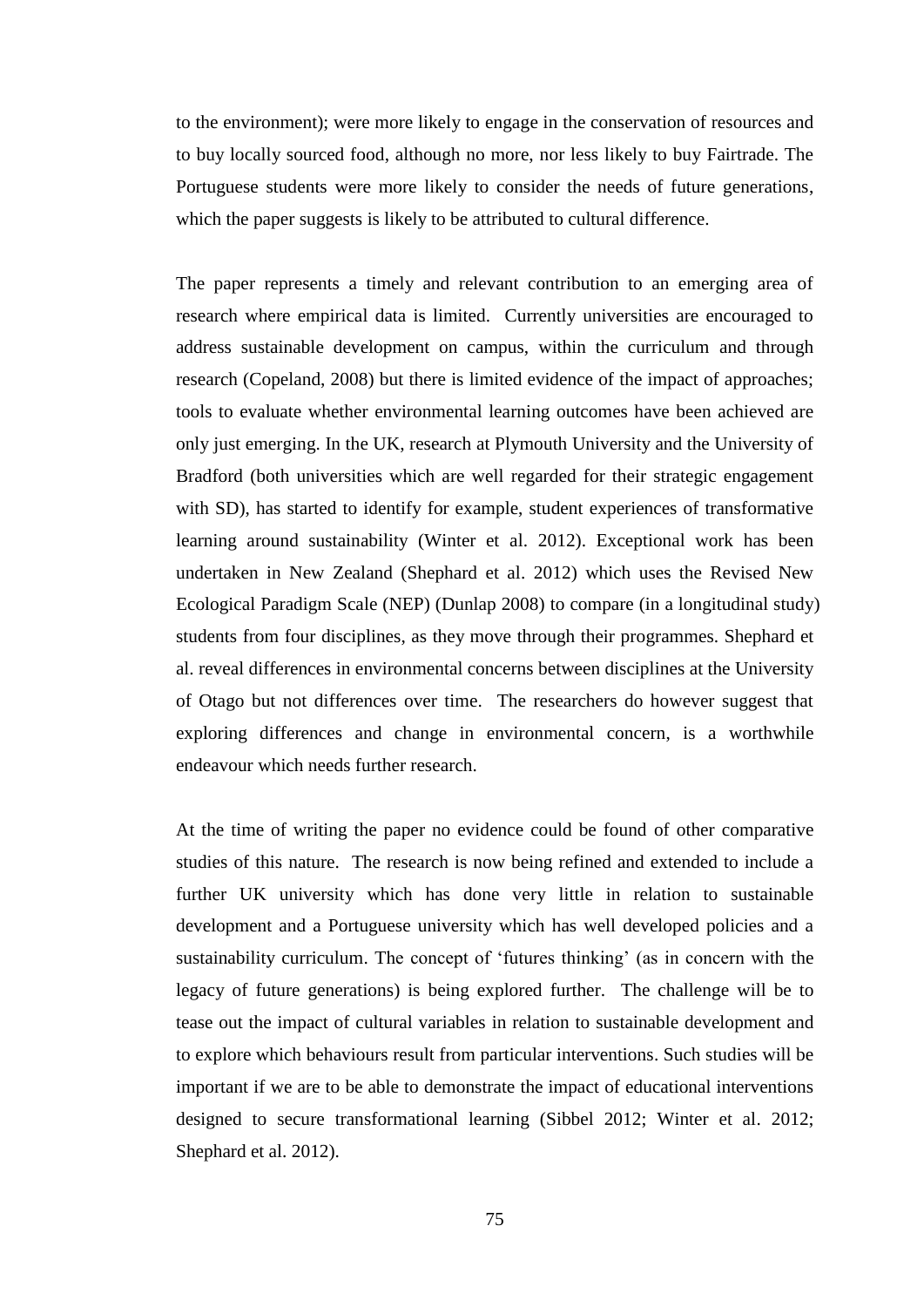## **Chapter Six: External capacity building**

### **6.1 Introduction**

The first action of the 'Talloires Declaration' relates to the need to increase awareness of sustainable development and the responsibility to:

"*Use every opportunity to raise public, government, industry, foundation, and university awareness by openly addressing the urgent need to move toward an environmentally sustainable future*." (ULSF 1990, p.1)

An integral part of my approach to global perspectives and my desire to ensure that we address unsustainable development has been to influence change internally and to lead change externally, within the community and across the sector. I have sought "*every opportunity"* to raise awareness of the need to secure a "*sustainable future"*  by working across boundaries and attempting to build capacity. This has included working in partnership with the DEA to influence policy makers, other institutions, practitioners, and bodies such as HEFCE and the HEA. Lobbying and seeking to influence external stakeholders has been driven by an 'activist' desire to provoke change (Fine and Vanderslice 1992) on a broader scale and not necessarily to publish. However, that is not to say that the issues involved in capacity building are not appropriate subjects for reflective, critical exploration but to note, that my approach has been motivated by a desire to inspire others to engage with change, rather than engaging in change solely for research purposes.

Building capacity, the "*co-production of knowledge*" and "*knowledge mobilisation*", are all attributes of sustainability research (White 2013, p173), as is the integration of academic and practitioner knowledge. My contribution to '*The Global University: the role of senior managers*' (Shiel & McKenzie 2008) might have been included in this chapter as it involved 'co-production' with the aim of achieving change externally, but has been included instead under the 'Leadership' chapter which follows.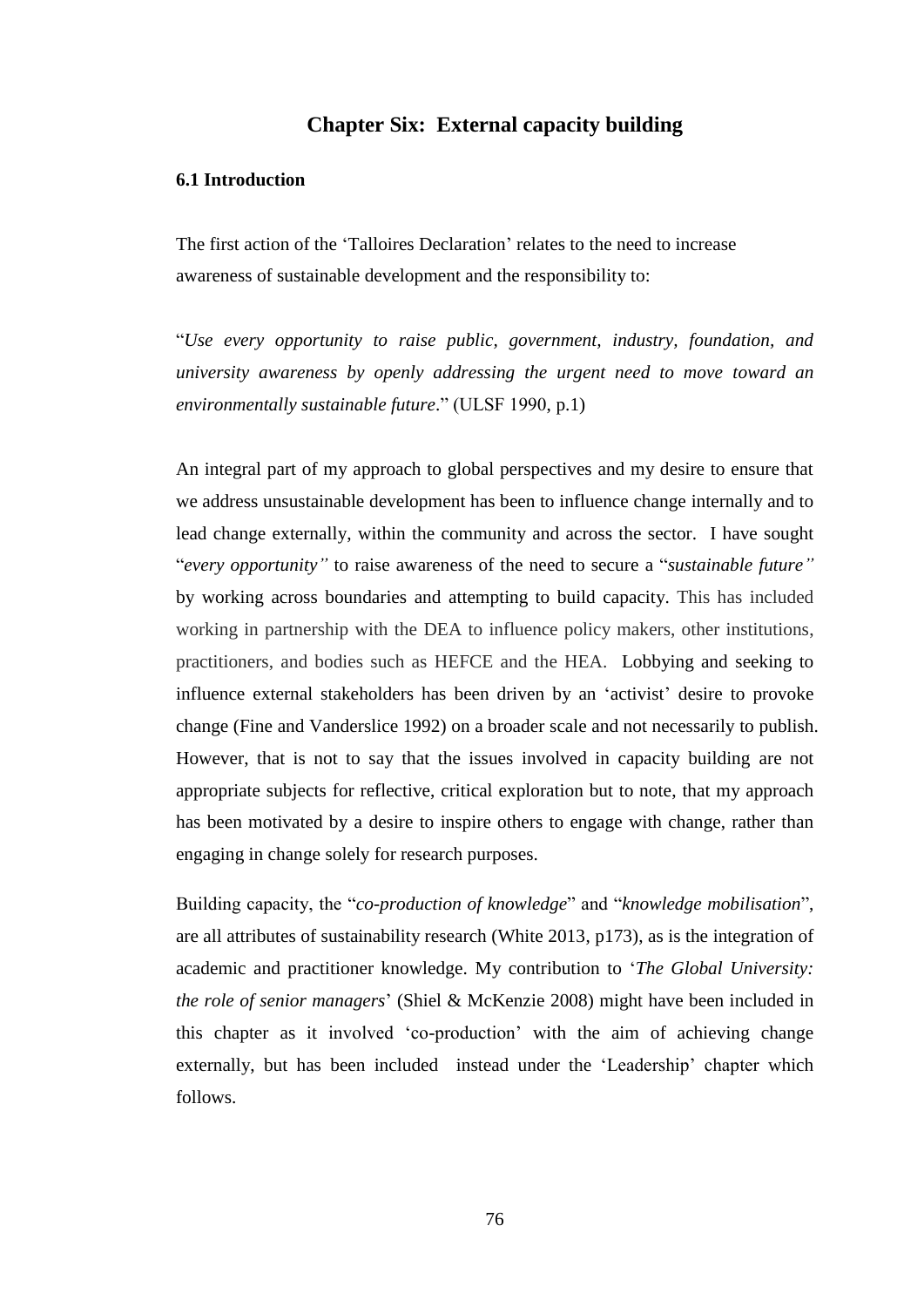Three publications which relate to external capacity building activity are considered in this chapter; two were developed collaboratively. Submission Five was one of a series developed with Development Education colleagues. It represents an attempt to 'mobilise knowledge' and inspire curriculum change within the sector, setting out (as a result of collaborative work) what a global perspectives curriculum might include. Submission Six is a 'thought piece' to explore with a wider audience, how the concept of global perspectives and global citizenship resonates with internationalisation. It was developed to influence a broader view of internationalisation within the UK, and to promote the concepts of global perspectives and global citizenship to a wider audience, complementing articles (in the same publication) by Killick (2006b) and Jones (2006). Submission Twelve is also an outcome of collaborative working, and represents research to summarise policy developments, examine the nature of engagement with global perspectives across the sector and abroad, and to argue that global perspectives, citizenship, sustainable development and internationalisation align.

### **6.2 Submission Five: Capacity building and influencing through collaboration**

Submission Five. Bourn D., McKenzie, A., & Shiel, C., 2006. eds. *The Global University: the role of the curriculum*. London: DEA, extracts: p12-13, 20-21, 37-45.

This is a widely cited publication which builds on the "*Global Perspectives in Higher Education*" project (McKenzie et al 2003). It exemplifies my approach to capacity building in the sector and emerged from a collaborative process between academics from a small number of universities and the DEA. The publication complements a ground-breaking forum (which I helped organise) held for policy makers, academics and practitioners (DEA 2005) which aimed to:

- Consider the ethical role of higher education in a global society
- To deepen the understanding of the social aspects of sustainable development in higher education
- To discuss strategic approaches to the enhancement of teaching and learning in higher education for a global society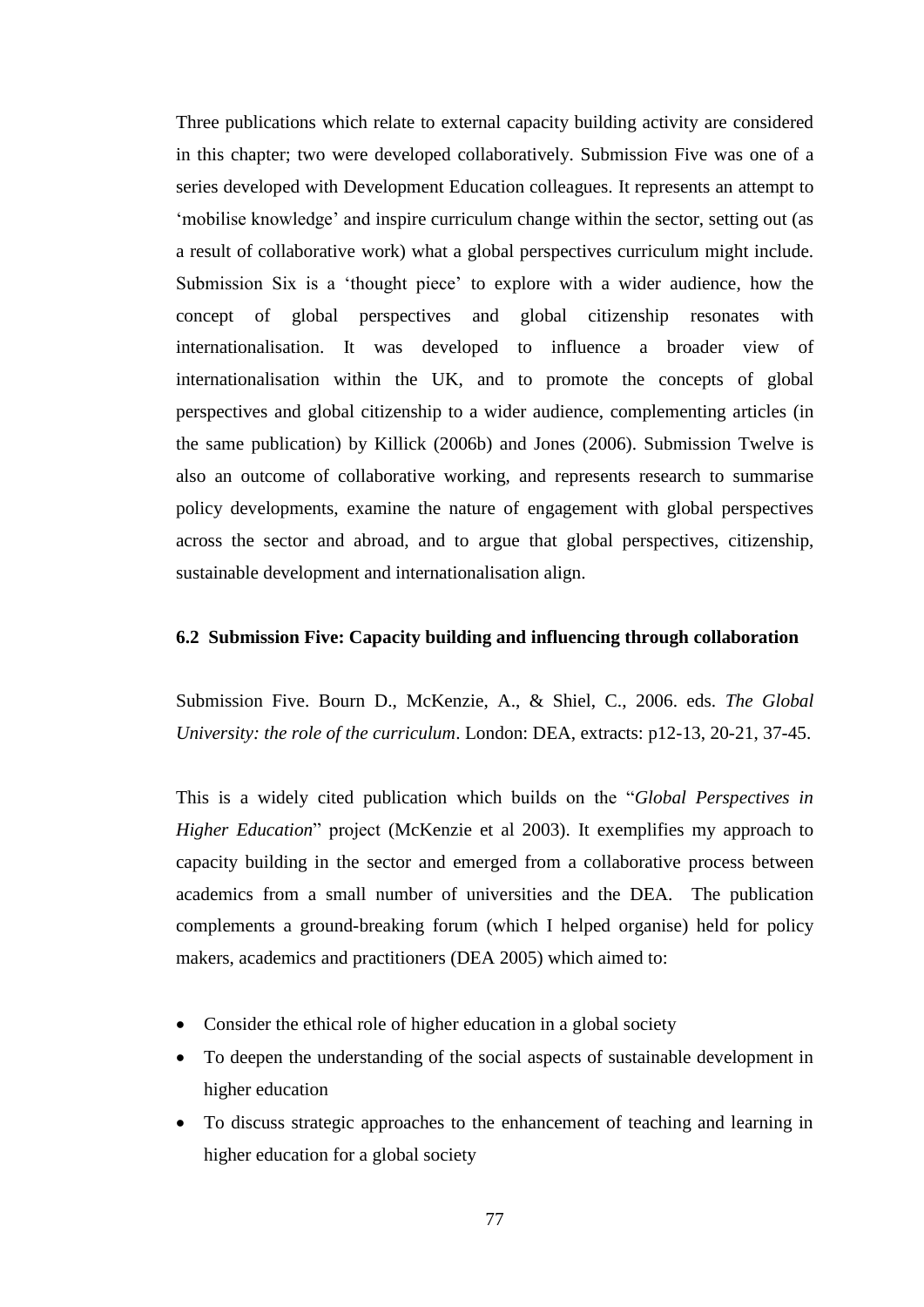To contribute to the debate about making connections between the local and the global. (DEA 2005)

My contribution to the publication was to the overall thinking behind its development (and leadership as the Chair of the DEA's HE Committee) and the authorship of three sections, under the headings of "*Curriculum development influenced by student and faculty initiatives*" (p.13) and "*Curriculum development influenced by university-wide initiatives*" (p.21) and the "*Ways forward*" (p.39-45). Pages thirteen and twenty one represent illustrative examples; the concluding section (p39-45) provides a summary of the why, what and how, based on the overall learning from project experience and learning developed through facilitating the DEA's HE network, as Chair. These three extracts are included in Volume Two; the full publication is available online.

The first section (p.13) exemplifies "*Student and Faculty initiatives*" and provides a brief account of two initiatives which I led within the Business School: introducing 'preferred futures' as part of personal development planning; 'business simulation' (Ridolfo and Shiel 2004 details the concept) as an integrative assessment to engage students in thinking about their role in society and engagement with 'service learning' (Annette 2001). The second section (p.21) serves to highlight that BU was one of a small minority, where an institution-wide approach to the agenda was being developed.

The publication and particularly my section 'The Ways forward' sets out a case for why "*developing global citizens, who are equipped to live and work in multi-cultural contexts and who are better stewards of this planet than their forbears*" (p.38) is such a critical higher education agenda. It also acknowledges that despite a policy context which suggests the importance of the issues for government and the sector, only a few institutions are actively developing approaches.

The 'Ways Forward' provides a useful summary of the rationale and benefits of incorporating global perspectives into the curriculum but also into 'the life of a higher education institution' proposing ways in which the agenda might be taken forward. It is argued that influencing the 'Learning and Teaching Strategy' and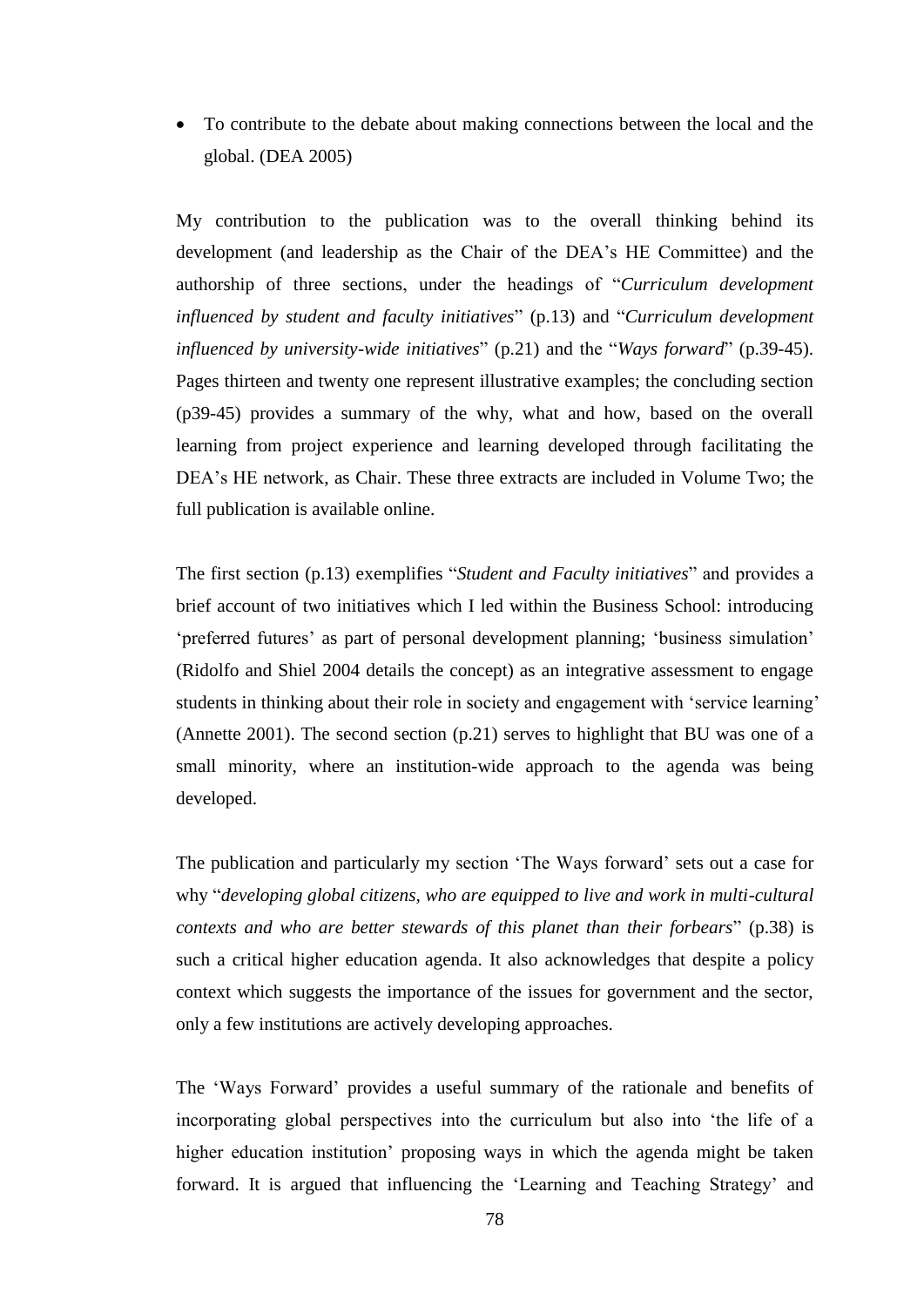'International Strategy' are important entry points for strategic development; facultywide and discipline based initiatives are easier starting points for individual academics but then the challenge is, how to increase scale.

The section poses a number of useful considerations for individual academics and curriculum developers seeking to bring about change. It is suggested that the starting point is reflection on how subjects (the area where academics have most control) might be broadened to include a global perspective, then a consideration of the curriculum and the extra-curricular. Other suggestions relate to scaling up activity through networking and achieving momentum by working with 'significant others', seeking opportunities to initiate debate about what a 'global university' might look like and considering how such a vision might be achieved.

The overall aim of the publication (funded by DfID) was to influence policy (and funders) externally, the higher education sector generally and particularly to encourage academics to drive bottom-up change within their own institutions.

The publication is cited by others. The practical suggestions for change have been appreciated by those I have worked with since, through my contribution to the 'Green Academy' and in my role as a consultant.

#### **6.3 Submission Six: Influencing perspectives on internationalisation**

Shiel, C., 2006. Developing the global citizen, *academy exchange: Supporting the student learning experience*. The Higher Education Academy, Winter, (5) 13-15.

In developing the 'internationalisation' aspect of the global perspectives framework, I found myself leading workshops ( internally and externally) on 'internationalising the curriculum' and 'developing cross-cultural capability,' as well as various other topics related to supporting international students and developing staff. I have always argued that if internationalisation is a 'process' (Knight 2003), alignment with SD, which is also a process, seems logical. As a 'perceived leader' on internationalisation,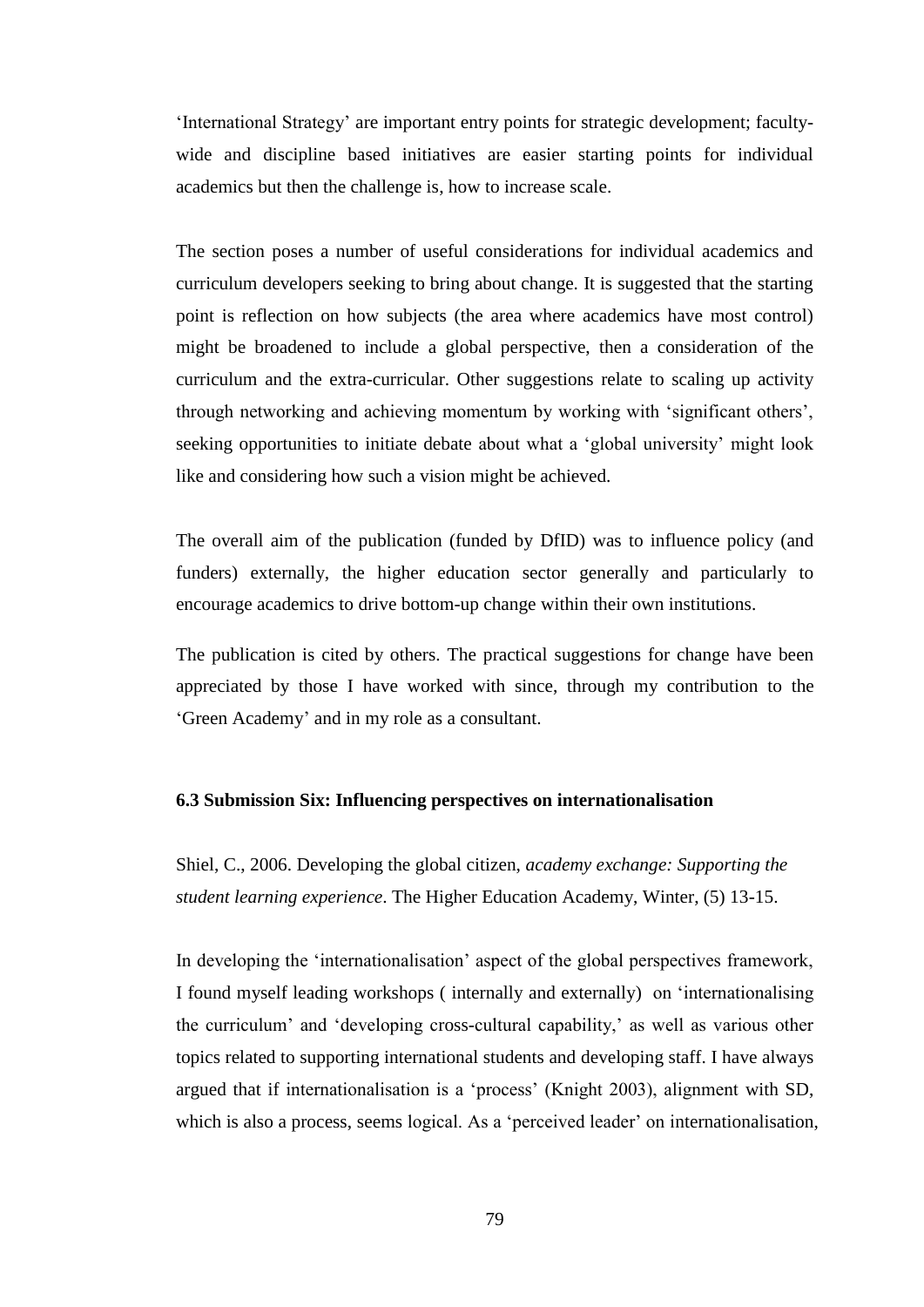I was asked by the Higher Education Academy to write an article for a special edition publication which would focus exclusively on Internationalisation.

This paper, as a 'thought piece' challenges "*a limited interpretation of internationalisation*" and argues that in order to be 'world-class' universities need to locate internationalisation within the broader concept of a global perspective and the development of global citizens. Essentially my contribution lies in demonstrating the educational value of aligning internationalisation with global perspectives and sustainable development and setting out what this encapsulates. A rationale is presented in terms of 'push' and 'pull' factors. The former includes the policy context but also the needs of students, and particularly the requirement for action in response to complaints about the sometimes negative experience of international students in the UK. The 'pull' factors include the employability context and the need to develop graduates who have a broader world-view and who are culturally sensitive. It is proposed that internationalisation, when addressed as part of global perspectives, might contribute to the development of students as global citizens. This requires curriculum change (ensuring that the whole curriculum is internationalised), engagement with extra-curricular initiatives to support cross-cultural learning and citizenship, adoption of a different approach to learning and teaching, and the enhancement of an integrated approach to internationalisation across the institution.

The paper was written at a time when a number of other academics were beginning to question higher education's limited approach to internationalisation, which had largely involved a 'marketisation' discourse (De Vita & Case 2003; Caruana & Hanstock, 2005) driven by the financial imperative of recruiting international students. 'Internationalising the curriculum' and 'internationalisation at home' (Caruana & Hanstock 2005) were relatively new areas which were just starting to gain ground. As I would suggest later, very few universities had got to grips with seeing internationalisation in its broadest sense or appreciated "*that it is not a peripheral activity but pervades all aspects of university life*" (Shiel 2008d, p.vii, referring to Luker 2006).

The paper contributed nationally to debate around a broader view of internationalisation and was particularly useful in making a case for challenging a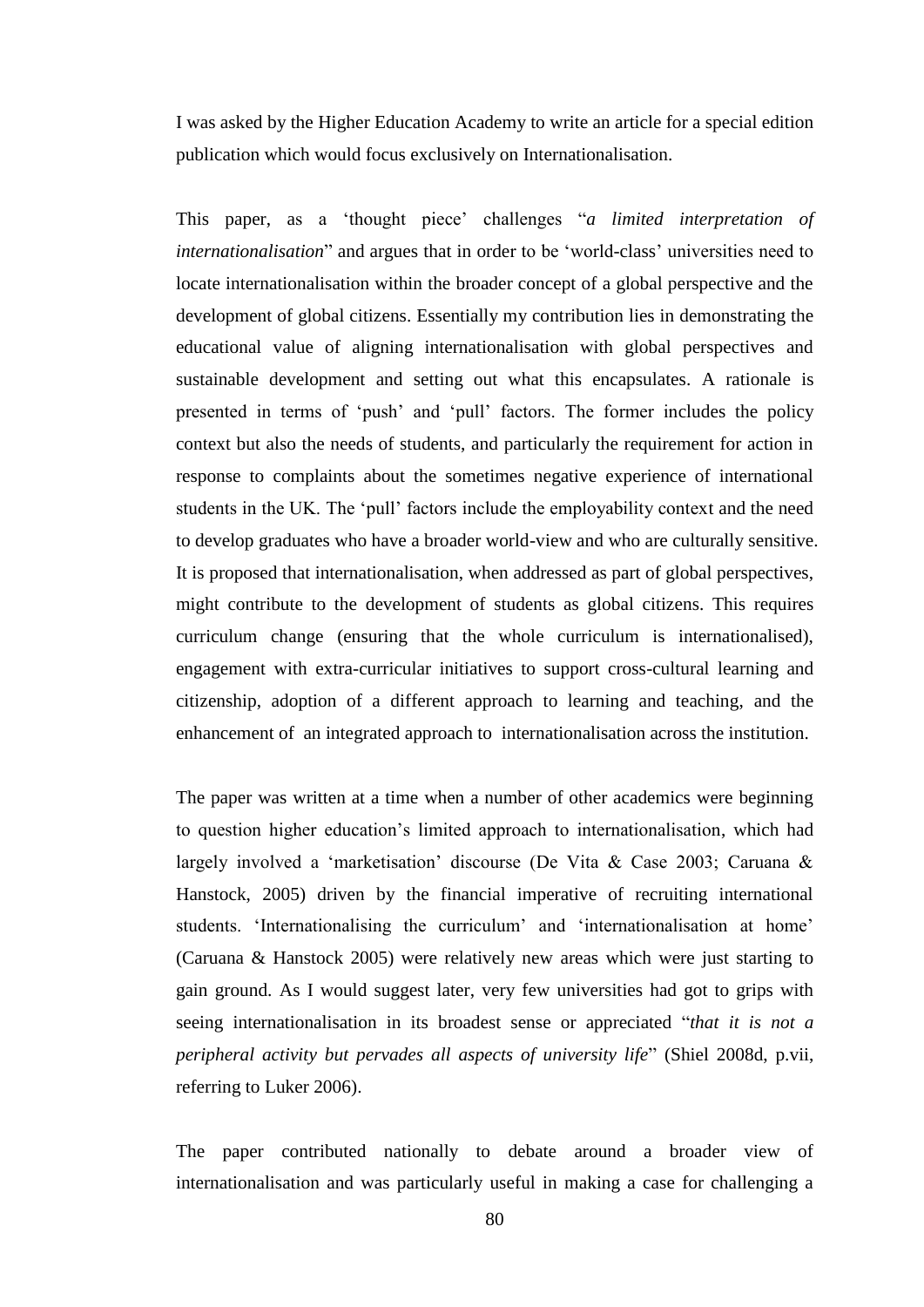'western' view of knowledge and pedagogy, something which De Vita and Case (2003) suggest, is imperative but is largely ignored. The paper sets out an alternative approach to internationalisation (particularly 'internationalisation at home'), makes a strong case that cross-cultural learning does not happen 'by osmosis' and provides suggestions as to how learning and teaching might adjust to a global context and the needs of international students. Some of these ideas would later be taken up by other institutions as they developed curriculum and pedagogy which embraced 'internationalisation at home' and 'internationalisation abroad'. The article resulted in a number of invitations to deliver keynotes at other institutions (Shiel 2007a, Shiel 2009b); the paper is widely cited and continues to be available on the HE Academy website where it is frequently referred to by those seeking to develop a broader perspective on internationalisation.

#### **6.4 Submission Twelve: Capacity building externally**

Bourn, D., & Shiel, C., 2009. Global Perspectives: Aligning Agendas. *Environmental Education Research Journal*, 15, (6) 661-676.

This paper represents an extension of a conference presentation (Bourn and Shiel 2007). It was developed following the suggestion by the journal's editor that the collaborative work which the authors had developed nationally and globally, should be more widely disseminated. The paper started as a much longer version, was subjected to 'triple-blind' review, twice, and then was substantially re-worked. It has been difficult to feel a fondness for the final version, with a structure that became somewhat 'clunky' in response to the particular comments of different reviewers

However, despite my personal reservations about the structure, what the paper does well is set out a wider canvas for the agenda. The paper notes how some universities in the UK are making connections between the context of globalisation, the UN Decade of Sustainable Development and the policy agendas around internationalisation and sustainability. The paper outlines the drivers for the agenda and reviews the influence of policy makers, students and employers, in shaping institutional responses to globalisation and sustainable development, drawing on the authors' experiences of working across the sector in the UK and internationally.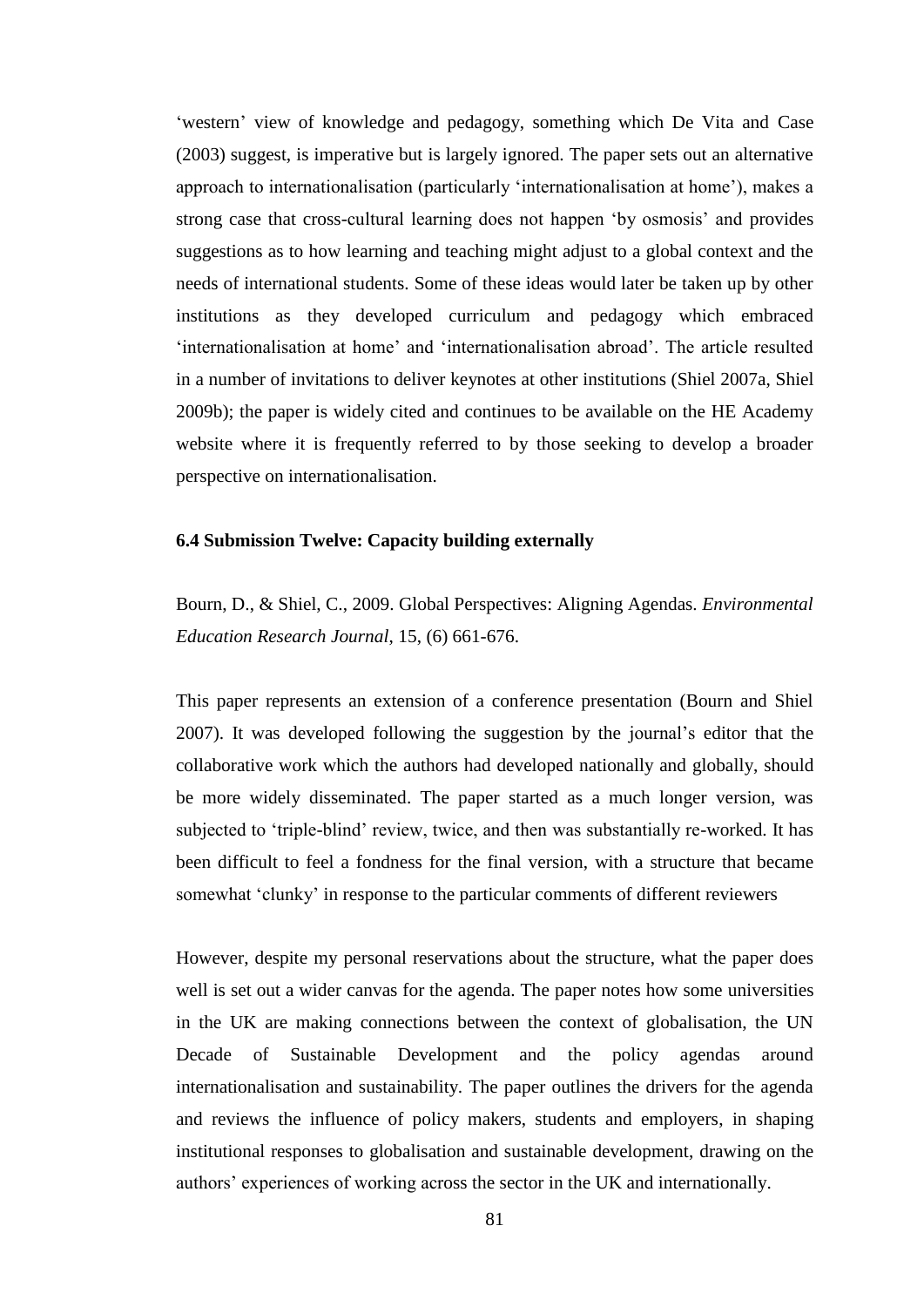Reviewing the UK policy context and publications from DfES, the authors suggest that despite criticism of government policies related to Internationalisation (it could be said that the policy is about marketing 'UK PLC') and Sustainable Development (insufficient focus on learning for sustainability) there is synergy between policies and an opportunity for the policy context to legitimise change. In part, this reiterates previous work (Shiel 2008c) but the paper goes further to identify which concepts from the different policy statements align. It is suggested that these concepts could be regarded as learning outcomes for social change; some universities have already developed initiatives based on such an interpretation. It is acknowledged that engagement begins from different entry points: some have started by focusing on internationalisation; others have started with the environment; a few have considered a 'shared agenda' and the common territory.

Before moving on to identify which universities are engaging and the form of such, the paper suggests that the Higher Education Funding Council and the Higher Education Academy, with responsibility for policy implementation, have also become drivers for change, illustrated by strategy development on the part of HEFCE and events organised by the HEA which suggest the beginning of dialogue and movement in "*bringing together debates on sustainable development, internationalisation, global citizenship and global perspectives*." (Bourn & Shiel 2009, p.664)

The paper also considers the influence of DfID, which instead of providing policy directives has focused on facilitating partnership with stakeholders, and funding initiatives to encourage higher education to engage with global and international development issues. The paper then explores student-led activity and research undertaken with students at Bournemouth and University College London (UCL). This shows that students are increasingly concerned with global issues; not all, see themselves as global citizens.

The employers' perspective is then addressed, building on the work which was part of Submission Four (Shiel et al. 2005) and reinforcing this with further research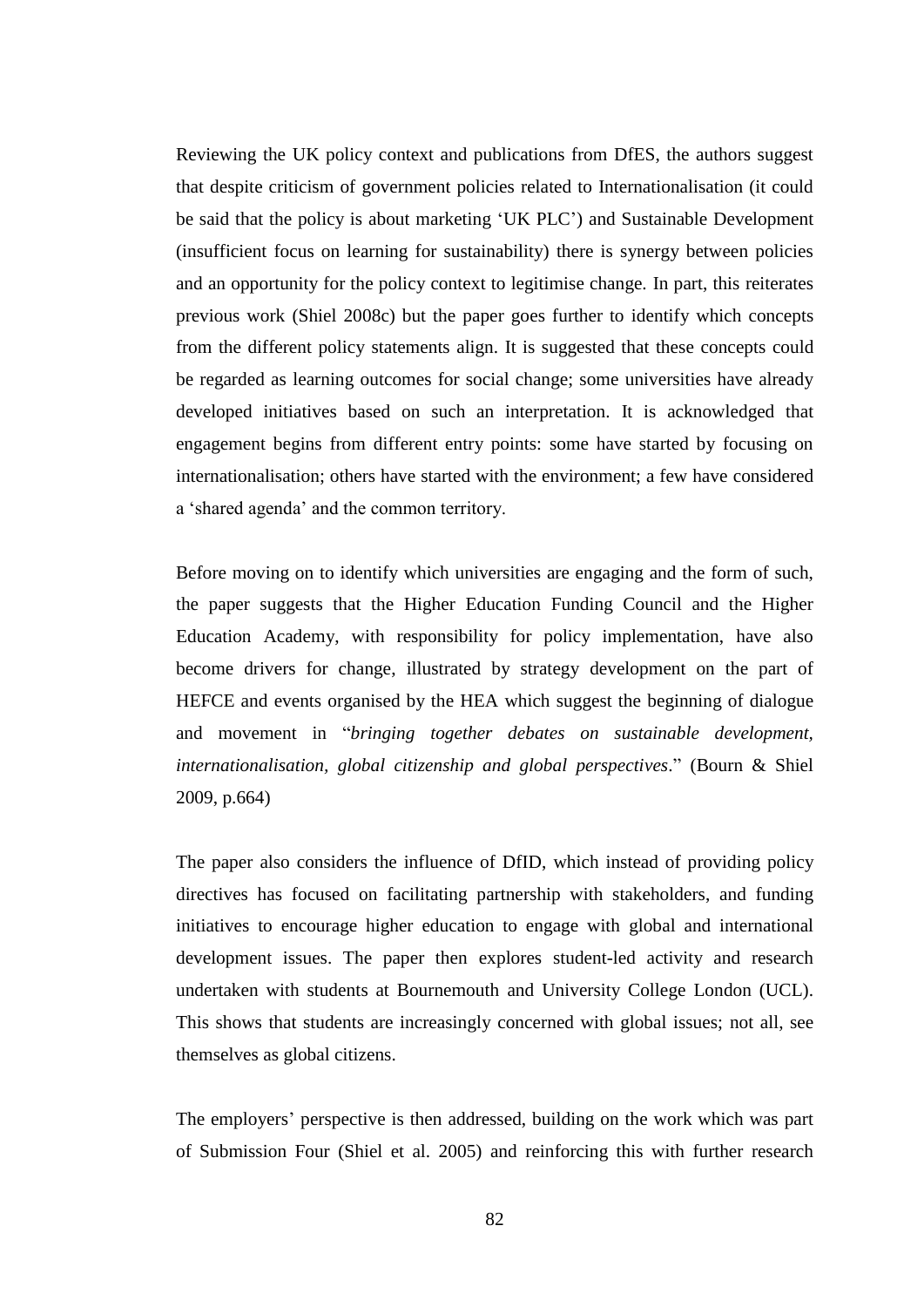evidence, before moving on to suggest how the debates and challenges might be taken forward.

The institutional approach at Bournemouth provides the starting point before 'distinctive' activity at other UK institutions is examined. It is suggested that these institutions are engaging strategically to align international and environmental issues with a focus on social justice. At the same time they are promoting critical thinking, cross-cultural perspectives and inclusive approaches.

The focus of the paper then shifts to examine the particular interpretation of global citizenship in Hong Kong and the focus in North America which draws on the rhetoric of global citizenship but with an emphasis on community volunteering and international exchange, before noting UK institutions, who have adopted what is considered a more limited perspective.

The BU framework for global perspectives is then presented as a 'unifying theme' to show how separate agendas might align, based on the original BU model (Shiel & Mann 2006). Examples from other universities are drawn upon to show how the agenda might be progressed but also to propose the challenges in moving forward. The role of champions is identified as critical but also the importance of champions engaging with wider institutional groups and networks.

The article ends by arguing that the sector needs to explore ways to align what might be perceived as disparate agendas. The main value of the paper lies in the proposal for 'joining up' and the identification of ways in which this might be achieved. This seems particularly pertinent given that the paper was appearing in a journal where the emphasis had more often been on environmental education, rather than global perspectives and global citizenship.

The paper is also useful as it builds on the work at BU (described in previous submissions), includes activity at UCL, and draws on a range of other initiatives from other universities, where the authors had separately and jointly supported workshops, networked with colleagues, and contributed to the agenda. Others have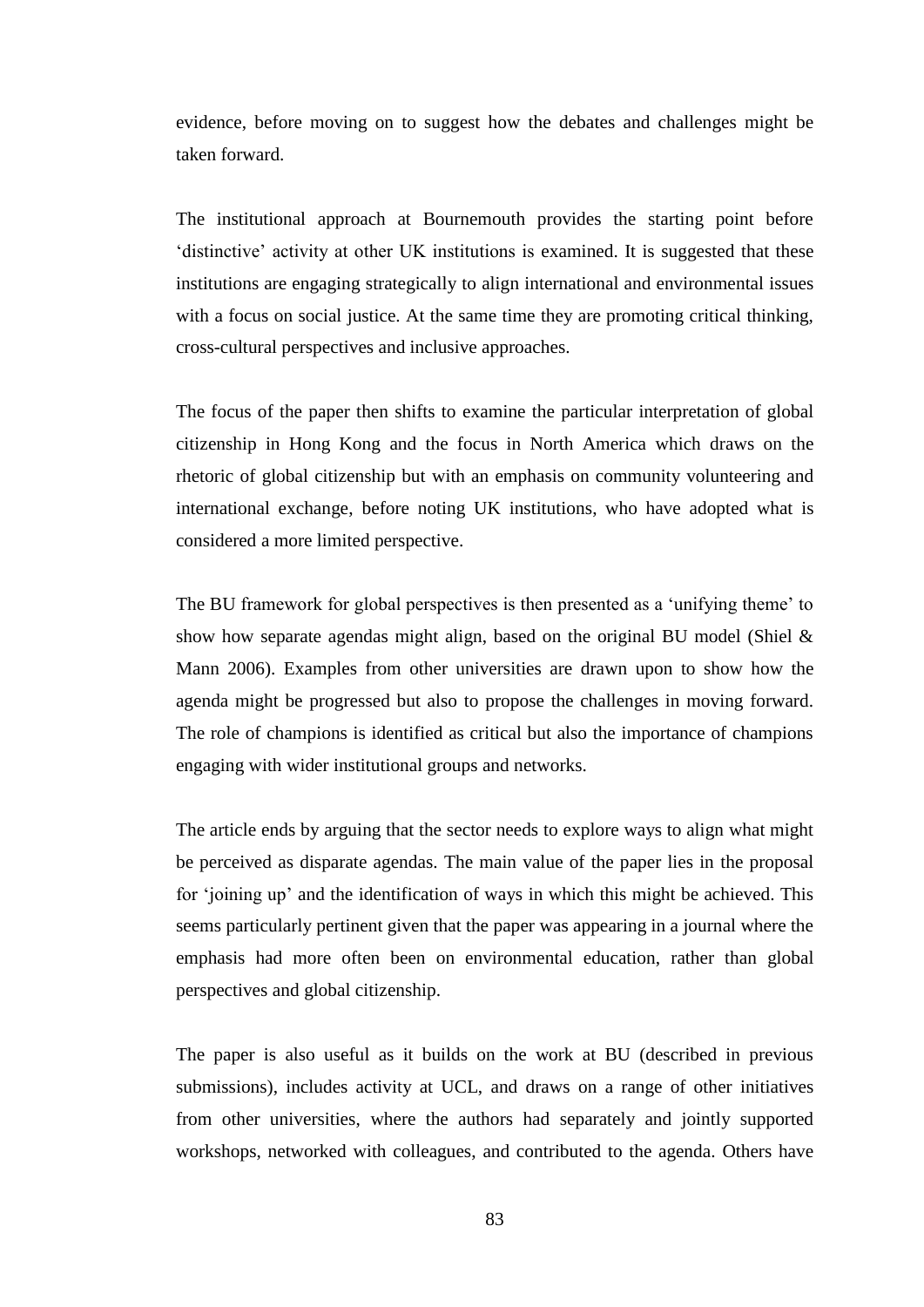found the paper helpful, referencing the paper in relation to leading initiatives in the UK and Australia (for example, McKowan 2012; Ki-Hoon et al. 2013).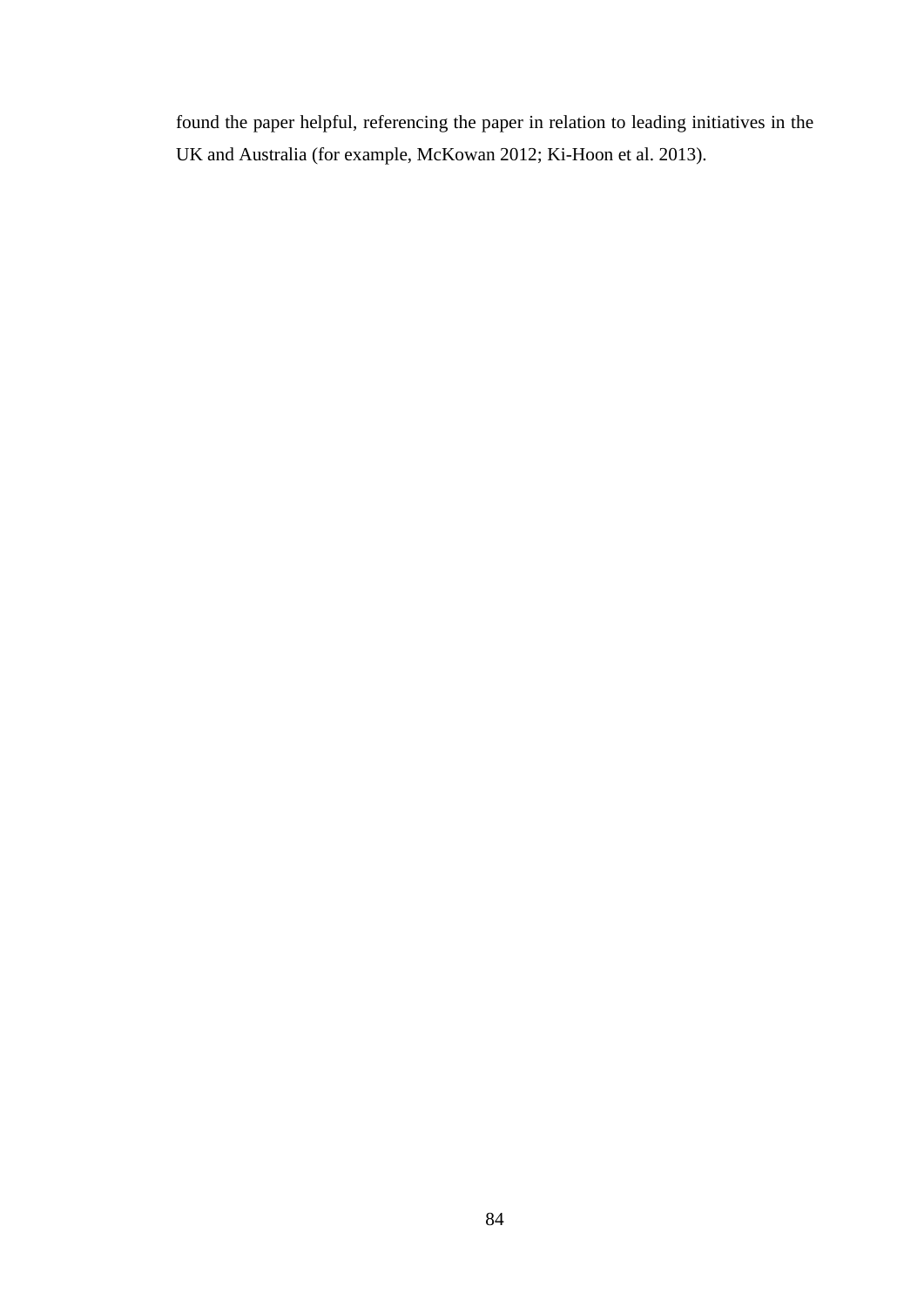## **Chapter Seven: Leadership and change**

"*All parts of a university system are critical to achieving a transformative change that can only occur by connecting, head, heart and hand*." (Cortese 2003, p.21)

## **7.1 Introduction**

The publications presented thus far, can in some ways be read as an account of my own leadership of this agenda, working as a champion, bottom-up, to influence change, firstly within the curriculum, then within an institution (and through my own leadership to connect various parts of a university system). I have led a process of engagement internally and externally which has sought to inspire 'transformative change' across the system.

In leading change, I have had the advantage of familiarity with theories of leadership and processes for managing change, something which many ESD colleagues (and others, working bottom-up) have not always enjoyed, or necessarily perceived as important. Wade suggests that ''*'leadership' is not a word that educationalists are always comfortable with*" (Wade 2008b, p.25), yet understanding leadership theories is vital: transformational change within education will not be achieved without leadership; understanding how to build leadership capacity is an essential requirement to secure sustainable development. My own experience confirms what others have also found: bottom-up approaches can only go so far in seeking to influence and empower others to lead; middle-out approaches (Caruana & Hanstock 2005) need to be developed, and top-down approaches are important for long-term success.

In this chapter, the main focus of the submissions is leadership. Although my approach to developing the agenda has been based on the premise that leadership is a relational activity (anyone can be a leader), and "*sustainability leaders develop and implement actions in collaboration with others*" (Ferdig 2007, p.31), over the course of time I have felt it important to continue to ensure the engagement of those with a formal responsibility for leadership (senior staff) with an agenda that waxes and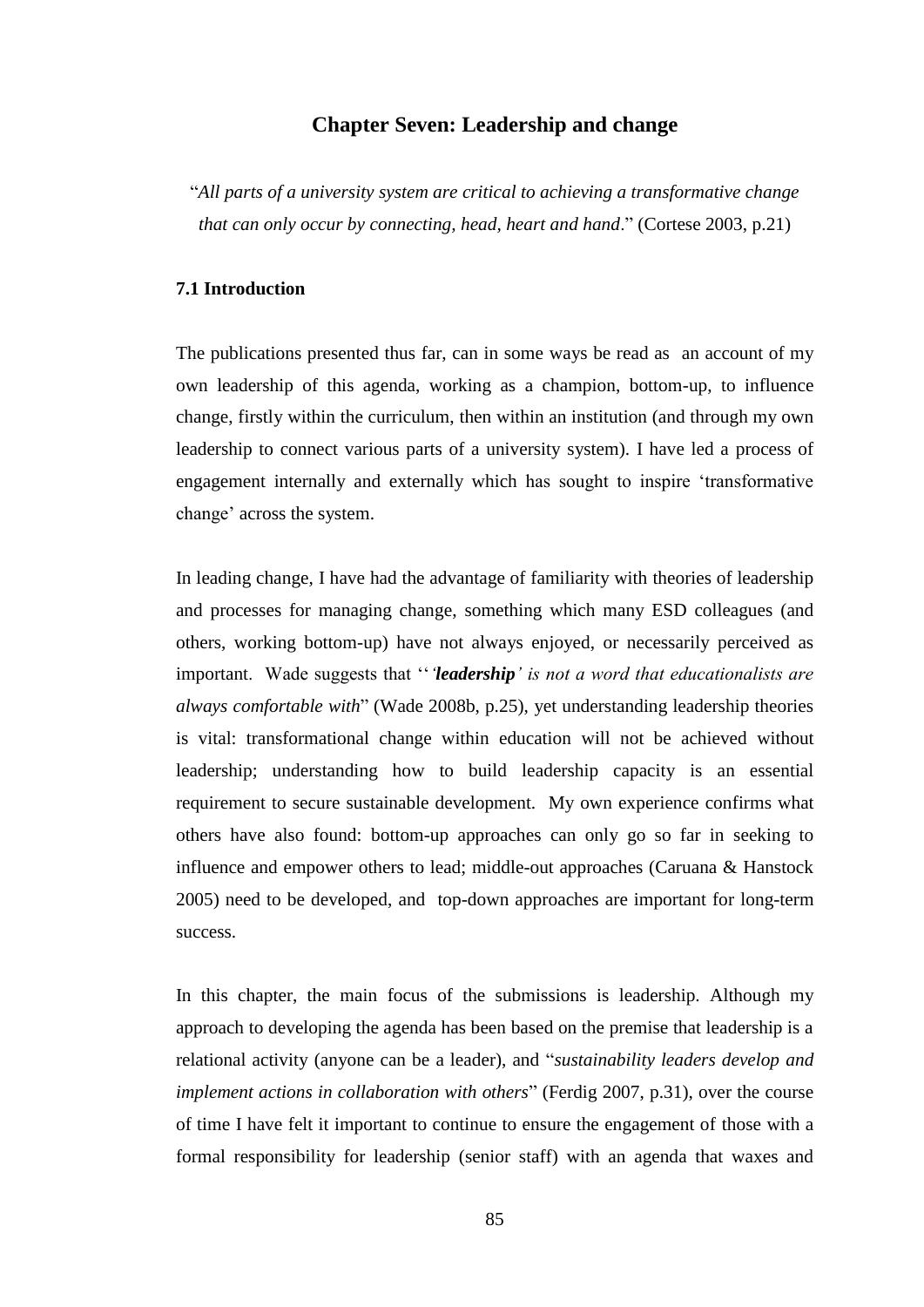wanes in terms of their perceptions of its importance. As Doppelt (2010) suggests, effective governance and leadership are central to long-term transformation for sustainability – the senior team has to develop governance systems and ways of working to support sustainable development goals.

Tilbury (2011) also reinforces the need for senior leaders within global higher education to be engaged (see Submission Sixteen). She concludes that senior management holds the key to transforming higher education to contribute towards a sustainable future. Senior leaders have to "*join the dots of activity*" (Tilbury, p.12); hitherto higher education leadership development programmes have been of limited value in supporting leadership development for sustainability.

Three publications are considered within this chapter. I have included as the first publication a short '*Introduction*' piece, Submission Nine i. Although I might equally have included this in the previous chapter, I have included it within this section because as Ballard (2005) suggests, a starting point for SD leadership is awareness building. The '*Introduction*' is concerned with 'awareness building' and offers for the first time, to a Vice-Chancellor audience, an introduction to the agenda; the publication from which it is extracted (and which I led, Shiel & McKenzie 2008) had the aim of raising awareness of global perspectives and sustainable development with this target audience and seeking to show the relationship with internationalisation.

Submission Fifteen is the outcome of funded research with the aim of engaging university leaders in considering sustainable development, carbon reduction and behaviour change. It represents a contribution to the gap (Tilbury 2011) in leadership development. Submission Sixteen was influenced by the research described in Submission Fifteen, but was also in response to a perceived gap in the ESD literature, and frustration (by myself and others – see Sterling et al. 2013) that few senior leaders were fully committed and exemplifying leadership for SD.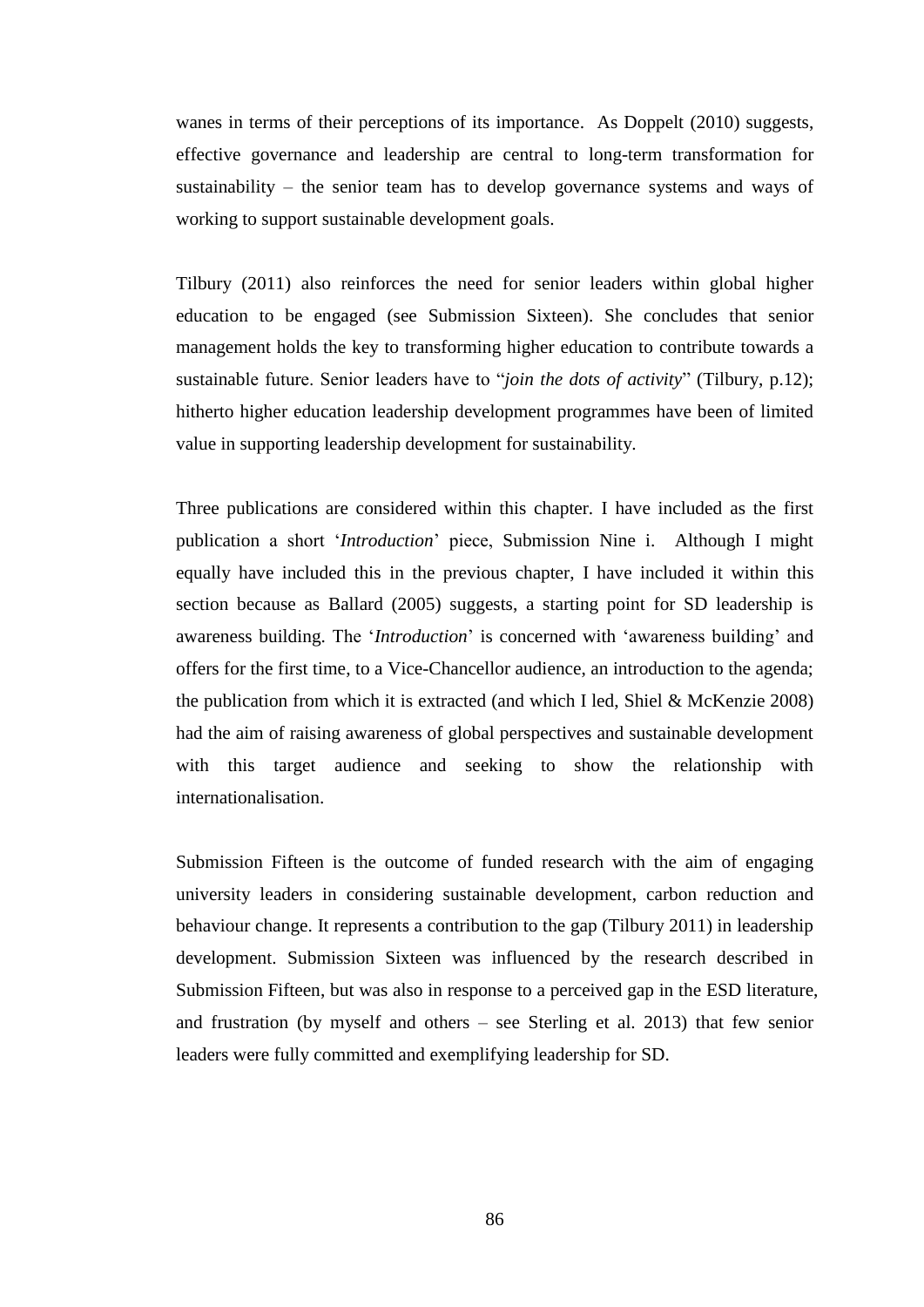## **7.2 Submission Nine i: Setting out an agenda for senior managers and demonstrating the complementarity**

Shiel, C. 2008c. Introduction. In: Shiel, C., & McKenzie, A. eds. *The Global University: the role of Senior Managers*. London: BU/DEA, 6-10.

Submission Nine i, represents a leap from the research which started at the level of developing my own curriculum (Chapter One), to the level of exploring the 'Global University' and particularly the role of senior managers in relation to global perspectives and sustainable development. It builds on the work I had undertaken within my own institution in proposing the concept of the 'university as global citizen'. My contribution to knowledge lies in proposing for the first time, what university leaders might address in taking forward this agenda and in the presentation of global perspectives, sustainable development and internationalisation as complementary agendas.

The publication was the output from a Higher Education Funding Council for England, Leadership Governance and Management Fund project which I led (referred to in Chapter Two) in partnership with the DEA, with the aim of achieving policy change in the sector. I have included within my submission the Introduction (sole authorship) and the contribution written with Professor Petford (Nine ii, reviewed in Chapter Four).

The overall publication from which these two sections have been extracted is one that I am particularly proud of for a number of reasons: its circulation included every Vice Chancellor in England; it represents the voices of senior leaders and other respected experts (something that was challenging to achieve); it draws together aspects of the global perspectives framework (globalisation, sustainable development, internationalisation) for the first time in one publication.

In the Introduction, the first paragraph makes explicit the challenges posed by globalisation and warns that a focus on the economic and competitive aspects may be regarded as an easy option given the complexity of the local context, but would be neglectful. The paper highlights the challenges of "*global poverty, conflict,*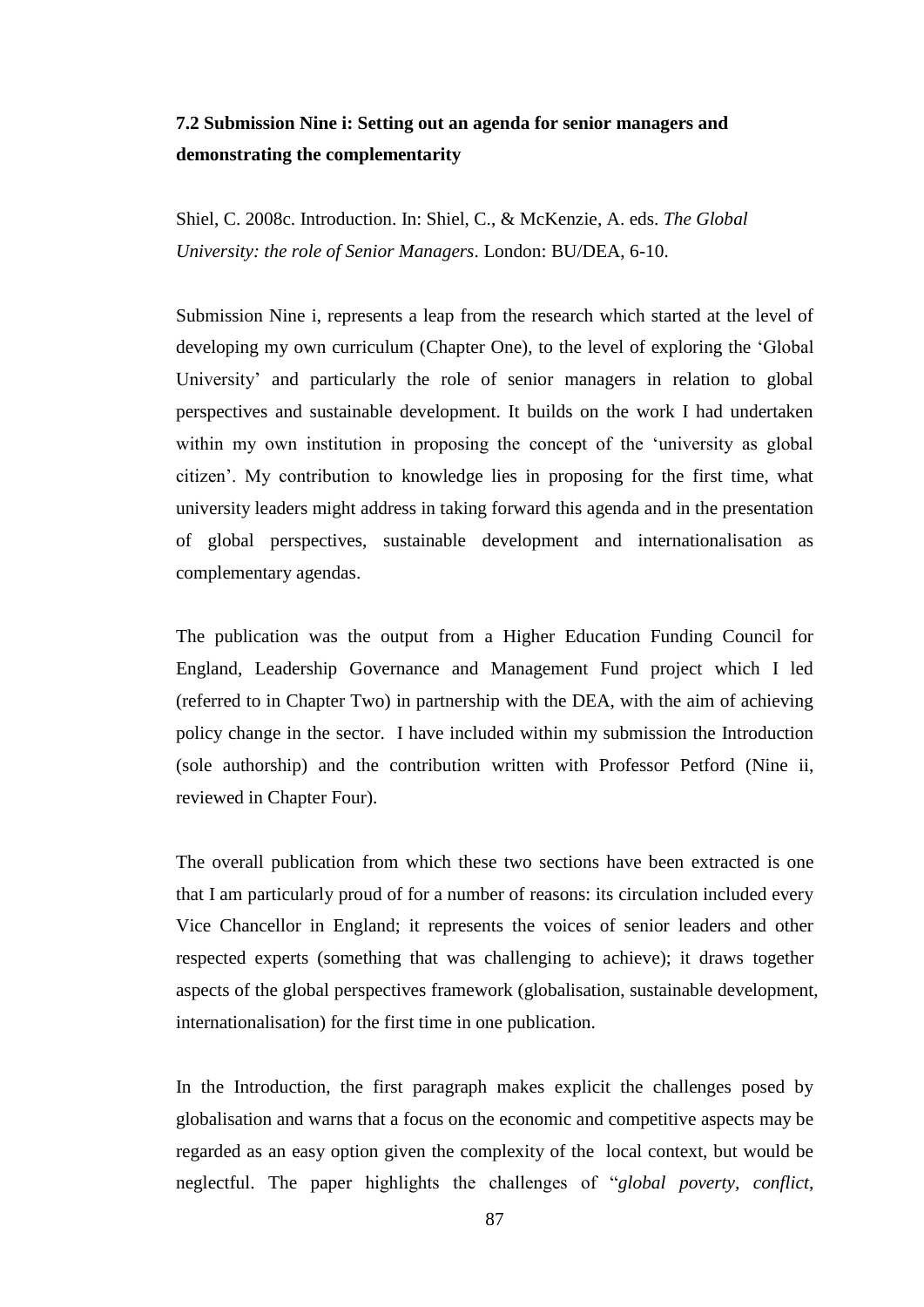*inequality, injustice and environmental degradation*" (p.10) before going on to emphasise that global citizenship and sustainable development are at the heart of education policy (DfES 2003, 2004), endorsed by the Higher Education Funding Council and supported by the Higher Education Academy (albeit as separate issues).

It is suggested that higher education has a pivotal role to play in contributing to these agendas; what is required is the strategic commitment of senior staff, debate about the vision, mission and values of universities, and the willingness of leaders to espouse a broader vision and more transformative agenda, which might better serve education and address the challenges of global society.

The paper then goes on to summarise the contributions of the other authors before effectively concluding (p.10) that universities cannot ignore this agenda and that what is required from senior managers is to "*review existing practices and perspectives and explore new ways of working – visionary and enabling leadership has to promote and sustain change.*"

'Visionary and enabling leadership' is something which is developed further in Submission Sixteen and something which is undoubtedly critical to taking the agenda forward. What I was not fully familiar with at the time, was the extent to which higher education leaders' "*mental models"* (see Submission Sixteen, Shiel 2013, p.117) would continue to serve as barriers to change.

The overall publication served a useful role in drawing attention to the issues, and stimulated further discussion around globalisation and global perspectives, but not necessarily around sustainable development. The Chief Executive of the Leadership Foundation commented on the publication:

"*It will be a very useful adjunct to our programmes and related research*" (Ewart Wooldridge CBE, Chief Executive Leadership Foundation) (Shiel & McKenzie 2008, p.5).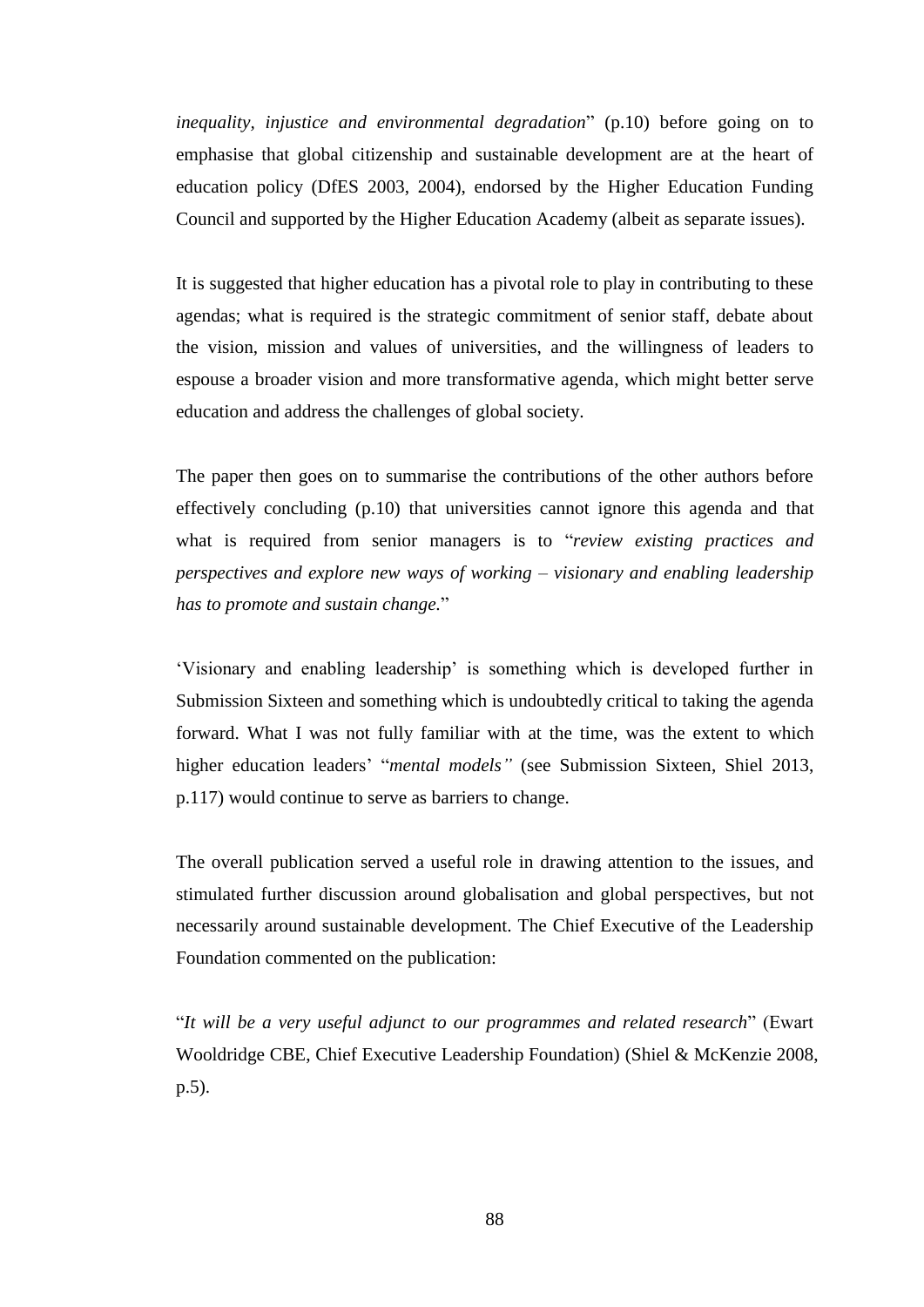However, the endorsement from the Minister (Shiel & McKenzie 2008, p.4), while positive, confirms the importance of the 'global' but says little about sustainable development.

"*Globalisation is a phenomenon that cannot be ignored and its forces can be felt in almost every aspect of a universities operations – its staff, students, curriculum, research activities – to name but a few. This publication enables leaders in universities to exchange experiences and learn from one another. I welcome this publication for the useful contribution it makes to the globalisation debate.*" (Bill Rammell, Minister for Lifelong Learning, Further and Higher Education, (DIUS).

#### **7.3 Submission Fifteen: Engaging senior staff**

Shiel, C., 2013a. Building capacity: Enabling university leaders to serve as role models for sustainable development. *International Journal of Sustainability Education*, 8 (1), 29-45.

"*Universities are uniquely placed to play a leading role in the pursuit of sustainable development…* (the challenge).. *for HE senior management is to lead the academic community in its engagement in this process and to facilitate this wider impact*." (Pearce et al. 2008 p.47)

This paper represents empirical work which emerged from the Leadership Governance and Management (HEFCE) funded project which I led and which was implemented first at Bournemouth University, before delivery at Sussex University (as a partner institution), and then at two other universities. The paper was written part-way through the project and describes the aims of the project, which was funded to address a perceived gap in senior leadership engagement with sustainable development. The delivery methodology and the development/learning model are explained and an evaluation of the learning from the experience of leadership development with the initial target group (Board Members and senior staff at one institution) is provided.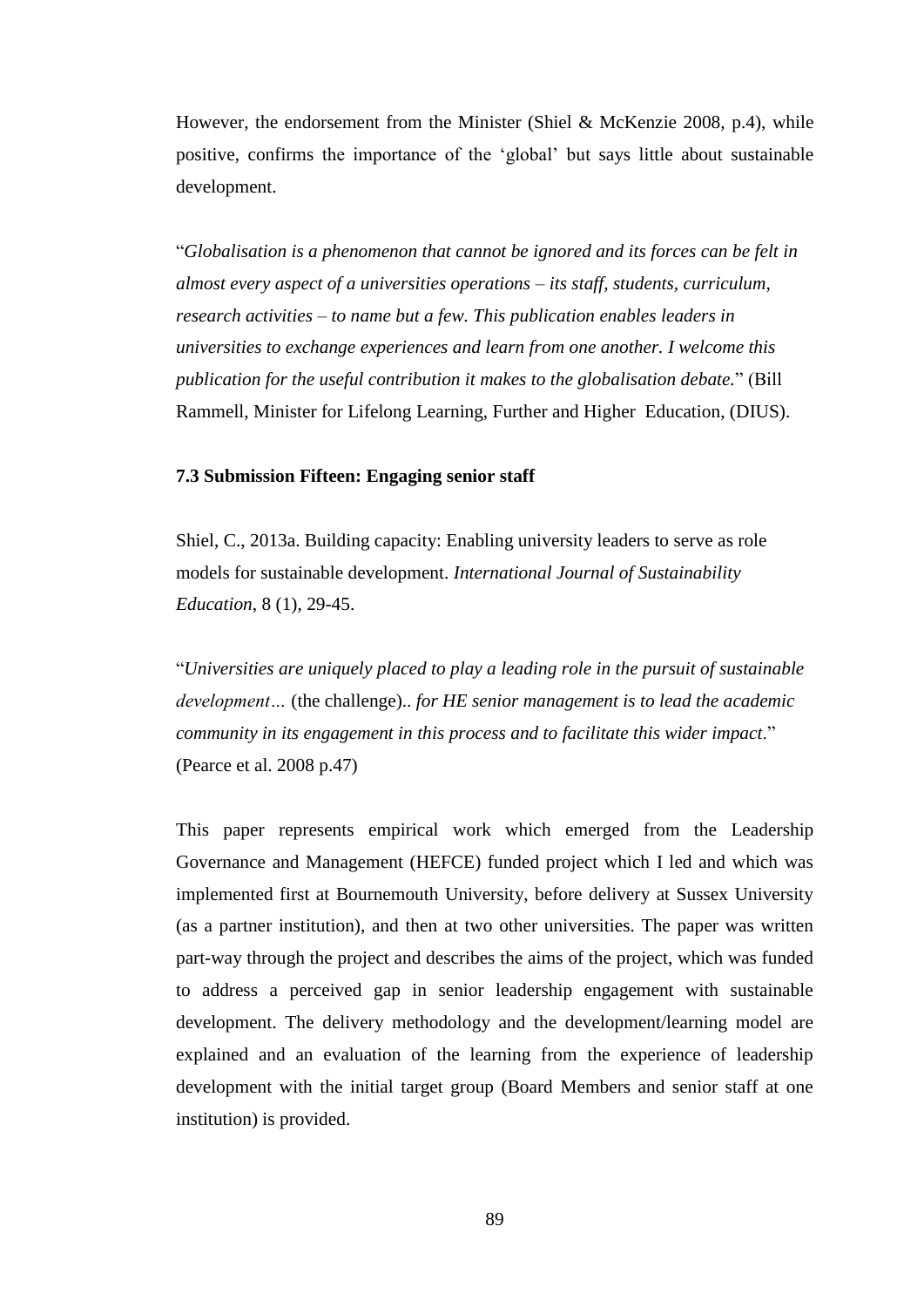As the paper states, with a few exceptions, there is little published work at the intersection of leadership and sustainability (Brown 2011); none of that work is set in the context of higher education. The research therefore provides one of the first accounts of an initiative to enable University Board/Council members and senior university leaders to:

- Increase their knowledge of sustainable development
- Explore their concerns in relation to sustainable development
- Identify their potential role in supporting culture change (including considering 'role-modelling behaviours'
- Develop approaches to securing commitment to carbon reduction and sustainable development.

The research was set in the context of a sector (UK Higher Education) where the literature criticises the paucity of evidence to suggest that senior managers in higher education institutions were strategically and adequately addressing sustainable development (Dawe et al. 2005; Sterling and Scott 2008; Jones, Selby and Sterling 2010). This may seem surprising in a context where the issues are to the fore in UK government and higher education policy, with challenging carbon reduction targets imposed on the sector, however, 'business as usual' often gets in the way of turning 'declarations of intent' into more than commitment in principle (Tilbury 2011). It was in the context of needing to inspire further change that HEFCE supported the research as a "*valuable small-scale project, capable of making a positive impact more widely on the sector"* (HEFCE feedback on the proposal). There had been no previously funded projects of this nature; Board Members had not previously engaged in leadership development related to sustainability in this way.

A literature review on leadership behaviours was undertaken at the outset, in part, for the very practical reason of building personal credibility and confidence before working with the target group. The paper does not provide a leadership literature review (which is addressed more fully in Submission Fifteen) but what it does in detail, is offer a transparent account of the change management process including: a description of the activities of the change agent (referring to the work of Buchannan and Body 1992); the selection of the social learning model (Bandura 1977) and; the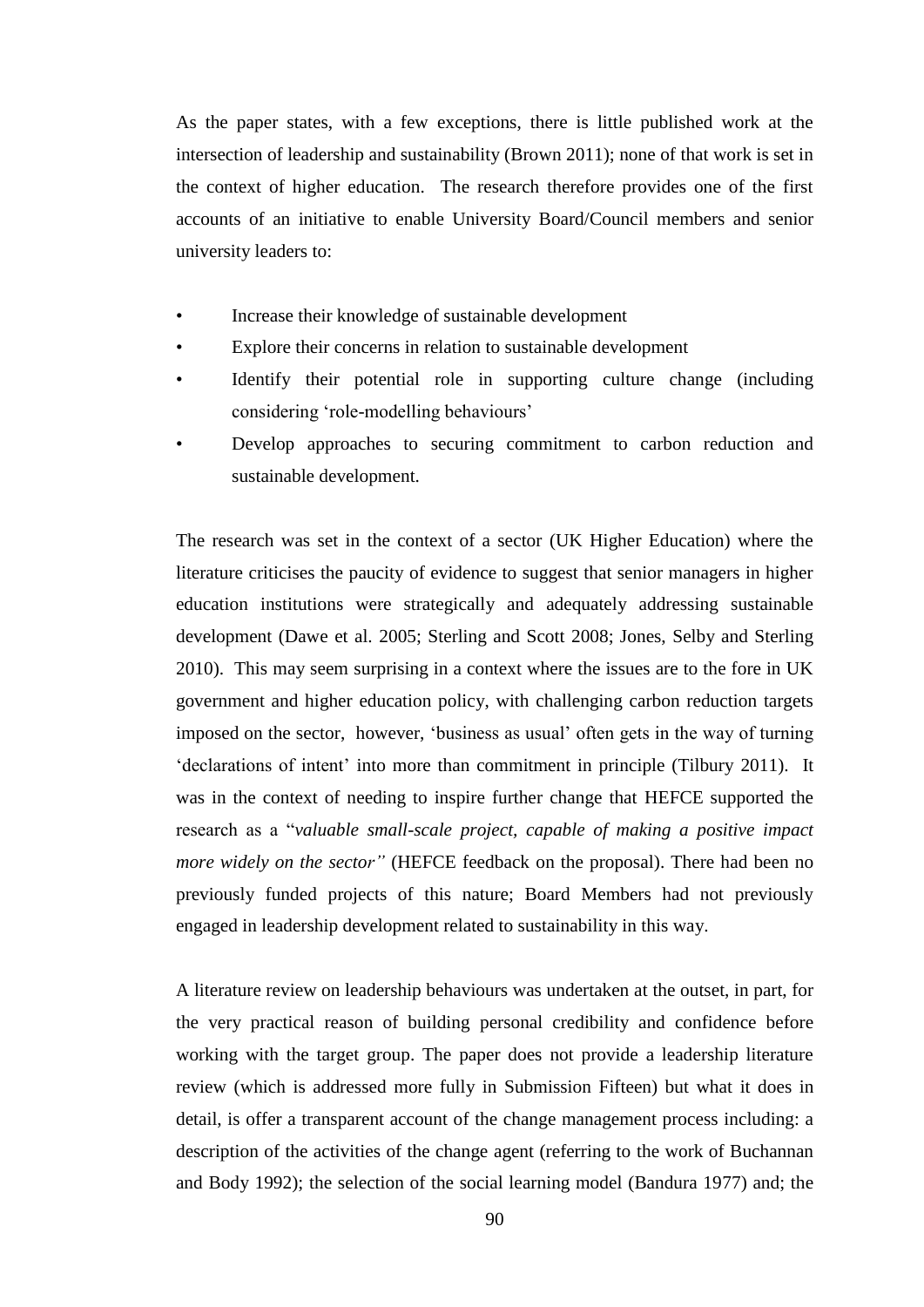choice of an action learning approach (Revans 1982). The format of the workshops and the outcomes from running two workshops in one institution are provided, before evaluation and learning from the project in progress is presented. The paper provides a level of descriptive detail to enable others to replicate the process; materials used in the workshops were later made publically available.

Although the "*Global University: the role of senior managers"* (Shiel & McKenzie 2008) suggested in some sections what was required of senior leaders in relation to sustainable development (see for example, Copeland 2008, pp.39-42 and Broadfoot & Roberts 2008, pp.43-46) Submission Fifteen considers empirical work with the goal of taking this forward through practical engagement. The contribution of the paper is in the detailed description of the process and format by which senior leaders and Board members were engaged in leadership development. The paper provides for the first time in the UK, a description of the type of leadership behaviour that this target group believes is important in order to lead sustainable development within higher education.

At the time of publication, as referenced in Submission Sixteen, there was a considerable literature urging universities to engage in transformational leadership; there were many examples of curriculum initiatives and champions working 'bottom up' (see Jones et al. 2010) to address sustainable development but a gap, in terms of empirical studies, relating to university leaders. Just after the publication of Submission Fifteen, , a useful publication (Scott et al. 2012) emerged, funded by the Australian Government's Office for Learning and Teaching, which identified the 'Education for Sustainability challenges' facing higher education leaders. Important in the Australian study, are the change-leadership capabilities identified, which are not dissimilar to those that had started to emerge in Submission Fifteen and which are expanded on, in Submission Sixteen.

### **7.4 Submission Sixteen: Building on leadership theory**

Shiel, C., 2013b. Leadership. *In*: Sterling, S., Larch, M., and Luna, H. eds. *The sustainable university: Progress and prospects*. London: Routledge, 110-131.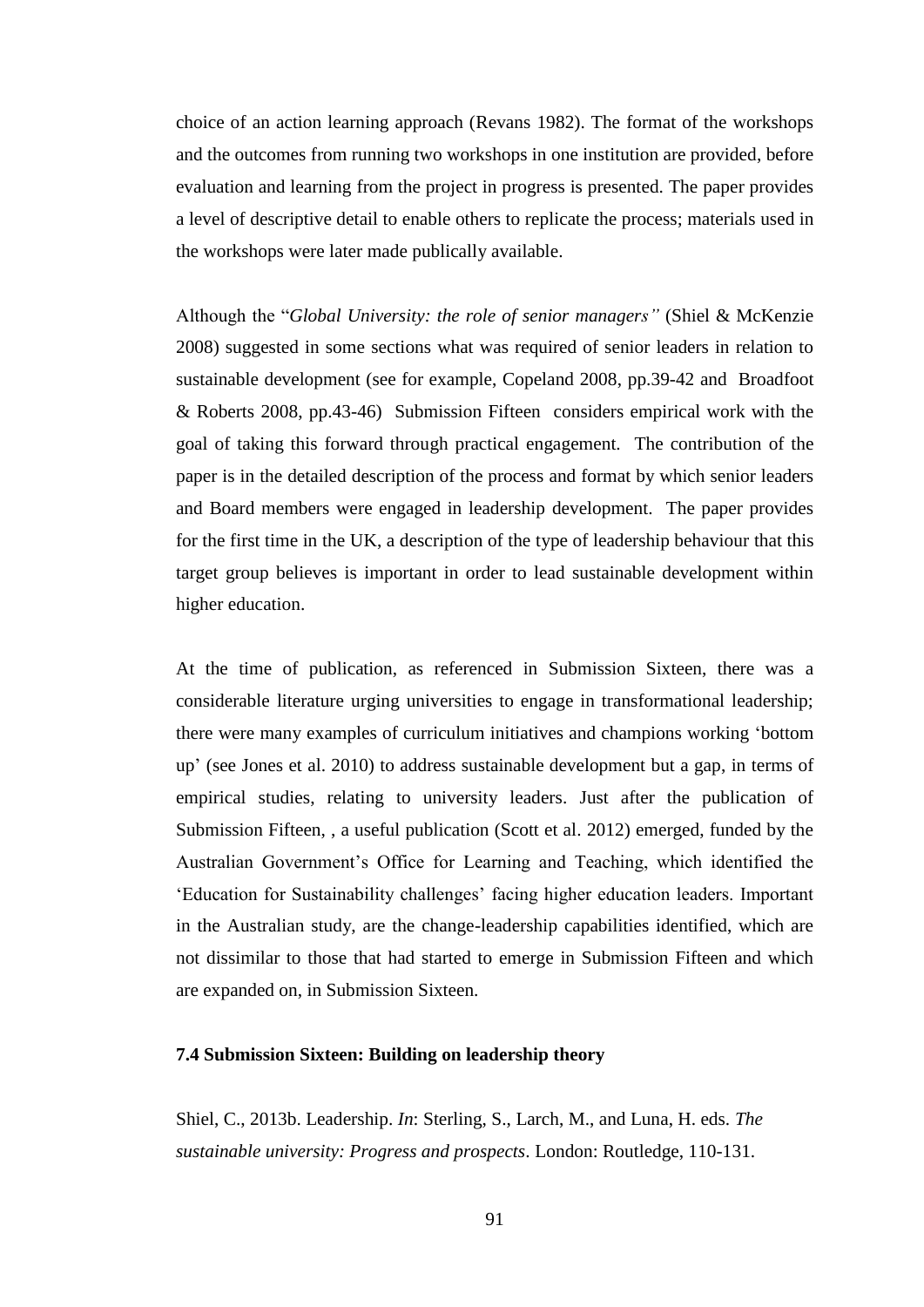This chapter appears in a book which has been written by individuals with a history of championing sustainable development. As a perceived 'champion' of embedding and leading the global perspectives agenda, and as the project leader for the HEFCE project (Submission Fourteen), I was asked to participate in a workshop and to contribute to the development of a book proposal which might catalyse universities to take action to address sustainable development (through research, education, and as large employers). As a result of that workshop I agreed to write this chapter on leadership.

My chapter is based on an extensive literature review, builds on the work that I had already undertaken as part of the HEFCE/LGMF project, and draws on the experience of working with senior leaders in the sector. The literature review was painstaking and personally rewarding, bringing to the fore much of the literature that had been tacit in my own professional practice and approach to leading change hitherto. In the early stages of writing the chapter, the literature review included a much fuller summary of leadership and the literature on sustainable development, before the literature at the inter-section was explored. Unfortunately, this had to be pruned in the editorial process; the article was adapted to align with editorial goals, including the desire to produce a 'bold case', to achieve impact in the sector.

The literature review however was not wasted and has enabled me to develop my own perspective, confirming a view that although the literature on leadership for sustainable development is somewhat patchy, there is still much to be learned from the mainstream leadership literature, and particularly those writers who have addressed the leadership of change (Kotter (1996) and Quinn (1980), for example), whose ideas are still relevant and have underpinned my own approach.

Although the review of the literature is briefer than I would have preferred, what it does offer is an overview of the theoretical territory in sufficient detail to provide a base of understanding for those whose discipline is not management education. My experience confirms that many environmental educators have little understanding of leadership theory; some are intolerant of a 'management' perspective and at times, dismissive of approaches which have the slightest hint of the corporate world. Yet within the management literature are concepts which have utility for leading any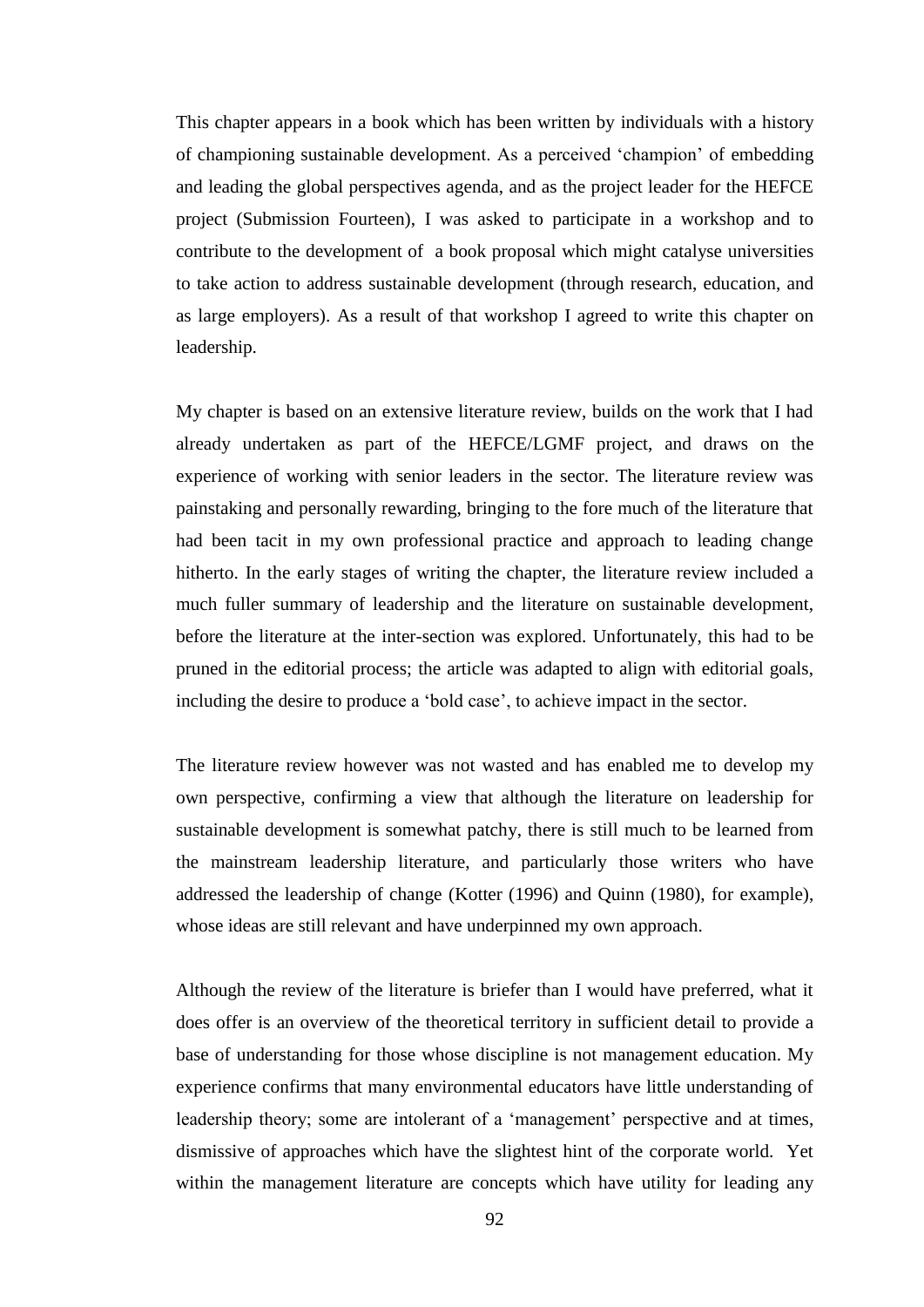agenda which involves people; within 'contemporary' leadership theories are approaches (Yukl 2006, for example) that might readily lend themselves to achieving the transformational learning at the heart of ESD. The paper highlights leadership theories, before going on to explore those theories specifically related to leadership for sustainable development.

The chapter confirms that the literature which addresses leadership practices for sustainability is sparse; in relation to the HE context there is very little written beyond exhorting university leaders to take responsibility. However as the chapter shows, a few writers support my own proposition that the leadership of SD is not entirely inconsistent with the ideas for effective leadership which emanate from leadership theory (Quinn & Dalton 2009; Ballard 2005). Ballard's work is described in some detail because it seemed particularly insightful: within the detail of his concepts of 'awareness', 'agency' and 'association' lies an explanation of why the engagement of senior university leaders has fallen short. Very few university leaders, as the chapter suggests, will have the level of 'awareness' – of either sustainable development (scale, urgency and relevance) that Ballard suggests is important, or of how their own 'mental models' may block progress; double-loop learning is not common practice within higher education. Doppelt's work (2010) sheds further light on the nature of what might be perceived as the problem: hierarchical and traditional ways of working, patriarchal governance structures and silo-mentality block change and inhibit the holistic ways of working that are important for SD.

The chapter goes on to expand on Doppelt's model for change, which from a 'managerial' perspective is very useful, before developing the literature to warn of the dangers of 'reductionism' and 'prescription'. In contrast, the paper considers authors (interestingly mainly female) who emphasise the complexity of systems (Meadows 2002) and who suggest approaches to leadership based on a spirit of inquiry (Marshall et al. 2011), where leadership is seen as a relational activity (Ferdig 2009).

The chapter then shifts focus to note the 'unique' (Marshall, S. 2007) aspects of the higher education setting where senior leaders may be unaware of systems thinking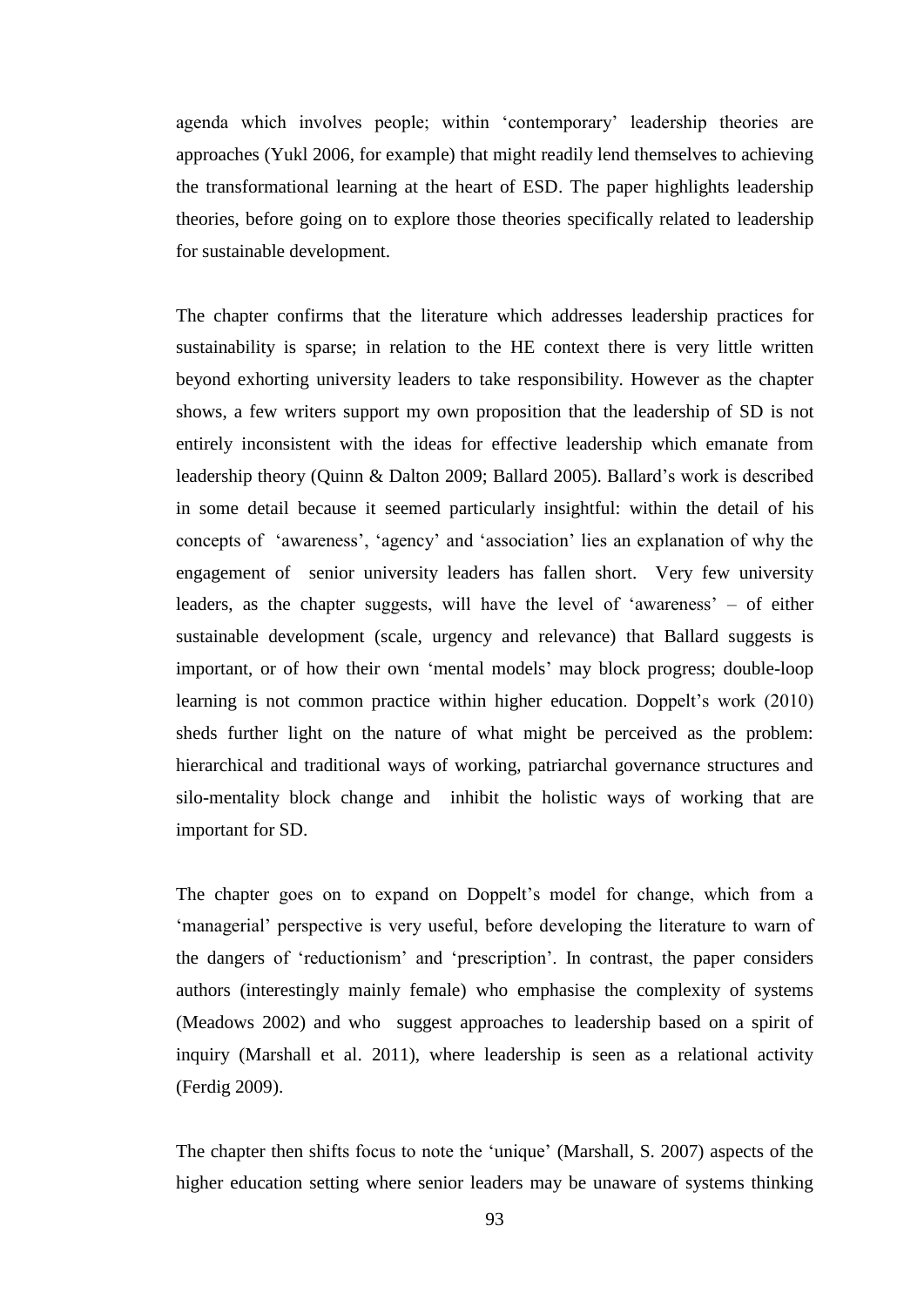and not always cognisant with the 'art' of leading change. It is suggested that champions can only take the change agenda so far (this reinforces comment made in Submission Nine); enabling the level of change and cross-institutional working that SD demands requires the senior team to "*find ways to incorporate the valuable work of champions*" (Shiel & Petford 2008, p.25).

The subsequent section of the chapter moves from a consideration of theory to indicate what is required from a sustainability leader within higher education. This section builds on the practical experience of leading the agenda as a champion and data drawn from interviews with other champions in the sector; 'vignettes' from leaders and reflection on the HEFCE project (Submission Fifteen) are included to explore what is required from a sustainability leader within higher education. The chapter ends with a proposal for practical action, challenging leaders to reconsider accepted views on leadership and urging them to consider a focus on leadership which might be more radical and inspirational.

The chapter offers a contribution to an area of work where there was very little written: few authors have addressed the intersection between leadership theory (particularly leadership traits) and sustainable development; studies directly related to the higher education leadership context (with the exception of Scott et al. 2012, 'in press' at the time) are uncommon.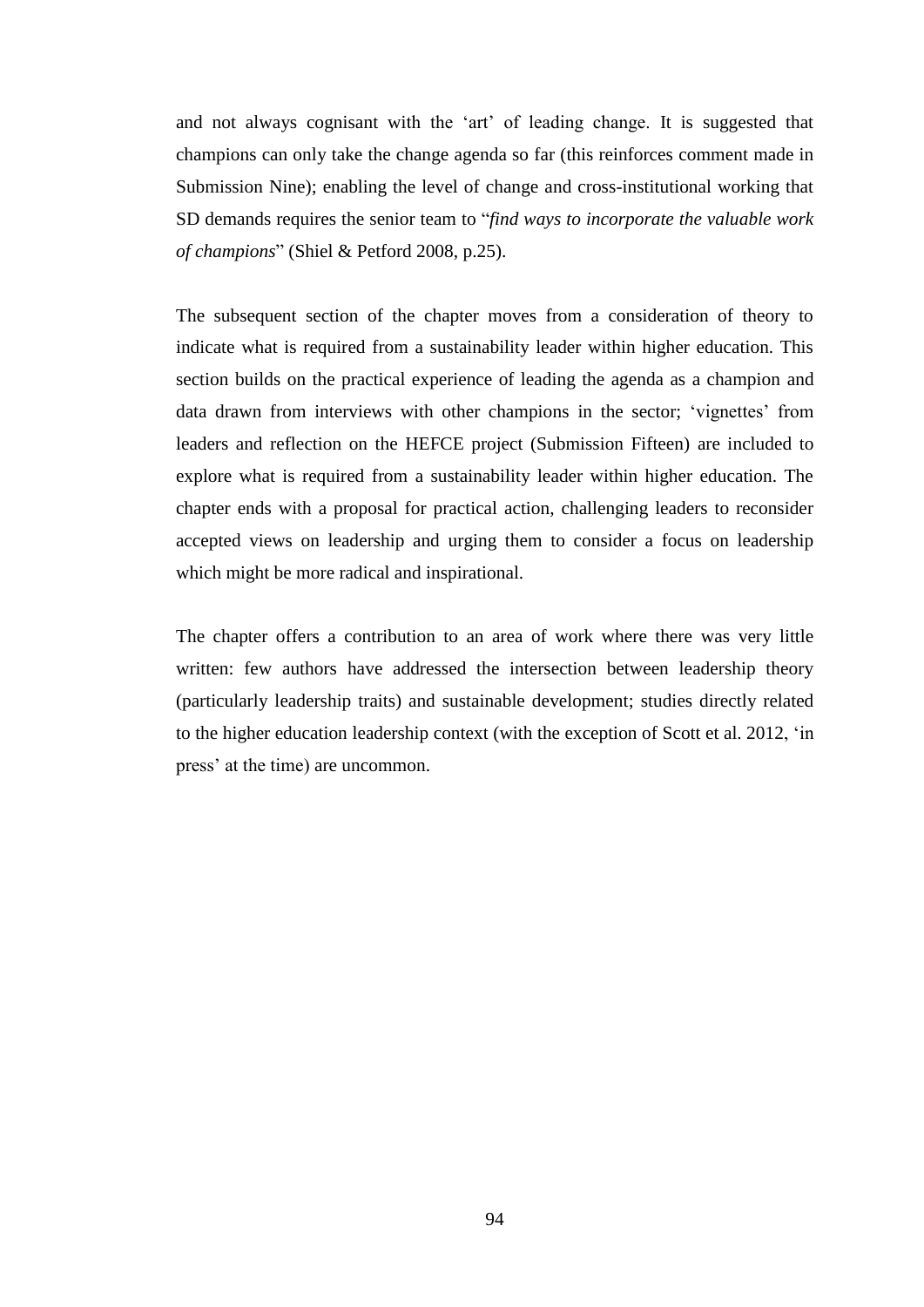## **Chapter Eight: Evaluating progress and the approach to change**

#### **8.1 Introduction**

In this chapter the last submission with the appropriate title '*Are we there yet*?' (Submission Thirteen, Shiel 2011c) will be considered. This paper has been retained until last because in part, it offers a succinct and frank summary of the journey of the change agenda, up until 2011. The review of the paper will serve as a platform for final commentary on a journey of change, before conclusions and the contribution of the research are presented.

#### **8.2 Submission thirteen: Looking back**

Shiel, C., 2011c. Are we there yet? *In*: Shiel, C., ed. *Global Vision, Local Action: Education for Sustainable Development and Global Citizenship, 4th International Conference*. Bournemouth: Bournemouth University, 13-41.

Apart from an overall summary of the approach to global perspectives up until 2011, this paper also provides reflection on the three conferences (2005, 2007, 2009) on 'Global Perspectives: Education for Sustainable Development and Global Citizenship', which I led at Bournemouth University. Attendees at these conferences came from a variety of discipline perspectives, from across the UK but also from other countries. Their participation has not only informed my perspectives and had a considerable impact on myself and others, in a personal sense, but has inspired change and engagement with the agenda in institutions nationally and internationally.

The paper represents not only reflection on experience and action but offers a cogent summing up of the journey in a context of uncertainty - the question mark at the end of the title of the publication, reflects this.

The paper refers to the projects undertaken along the way, including how the concepts emerged, and the outcomes of the Leadership Fellowship project. The effort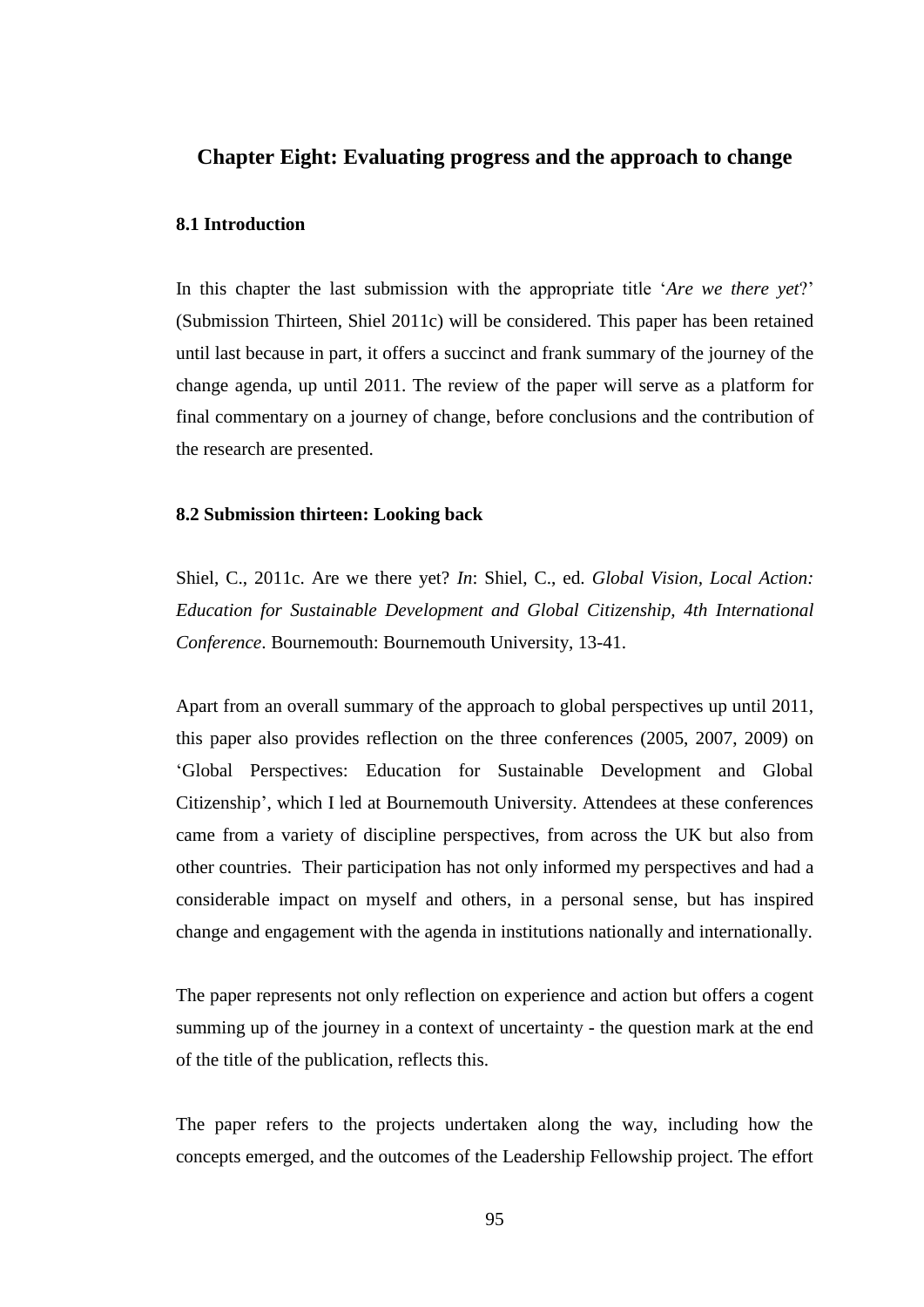spent on justifying the agenda, and the importance of making links with other institutional agendas (working holistically) is highlighted again, particularly the early alignment with employability and internationalisation. An account is then provided of how strategy development led to structural change (Petford & Shiel, 2008) and the establishment of the Centre for Global Perspectives. The difficulties that followed implementation are then described for the first time: further structural change shortly after the Centre was established, served to create a binary divide between 'academics' and 'professional services staff', which had implications for the Centre's structure and goals, and subsequently the internationalisation agenda.

The paper provides an evaluation of the Centre's work outlining initiatives and research. On a positive note, and in relation to developing global citizenship and cross-cultural sensitivity through international mobility, the paper suggests that more students were engaging with summer schools and overseas work placements to enhance cross-cultural perspectives (although fewer UK students were studying abroad). The paper also refers to research which was undertaken to explore the barriers to mobility (later presented externally, Shiel 2012b) identifying that the three main obstacles to engagement - accommodation, curriculum structure and fees - lay within the remit of the institution to resolve.

Further positive outcomes are presented in relation to the institutional-wide approach to global perspectives: the success of curriculum guidelines in embedding the agenda through curriculum validation; staff support and development; engagement of students and the development of a student body, with a better understanding of global citizenship and sustainable development, than previously. Areas requiring further attention are also identified and the paper draws an important conclusion that an over-emphasis on the 'global' and 'international' might have contributed to insufficient emphasis on the 'sustainable development' aspect of the framework.

It is noted that the curriculum does not fully address sustainable development but that the biggest advances have been secured in relation to sustainability outside of the curriculum, through the extra-curricular sphere (the importance of which was stressed in Submission Seven). The paper notes that substantial progress had been made in relation to the management of the Estates: partnership working with the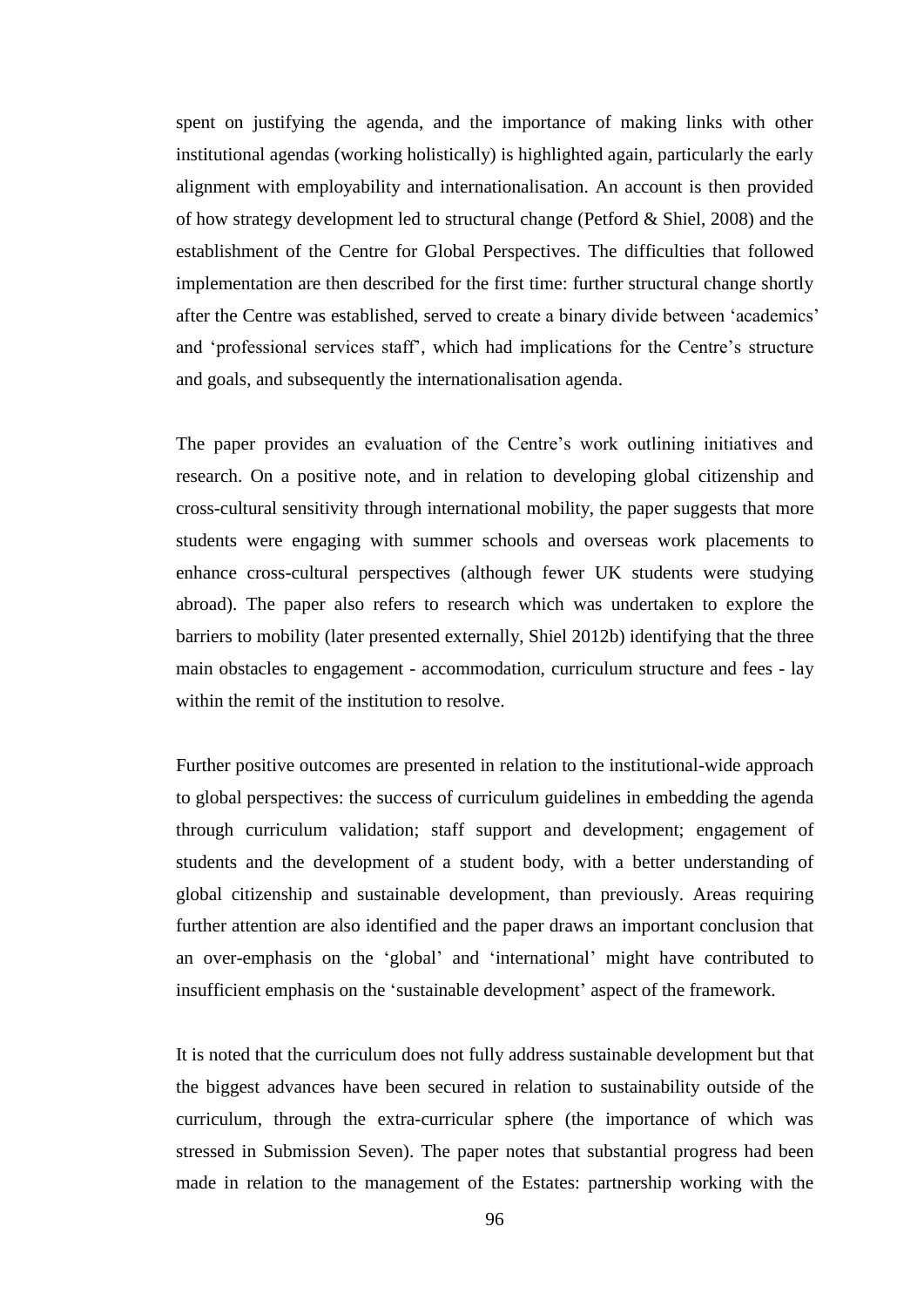Environment and Energy Manager had yielded successful initiatives and awards. Similarly, 'community engagement' had been very successful, with projects which had addressed the full remit of the global perspectives framework.

The paper then goes on to reflect on the conferences, held every other year at BU. Interestingly 'aligning agendas' was at the heart of the first conference and evident in the key-notes, where the overlaps between the concepts of sustainable development and global citizenship, and the distinctiveness of the themes, were debated – a debate which has continued to feature in subsequent conferences as the tensions between the concepts were examined from a variety of discipline perspectives. The paper then provides a summary reflection on the range of contributions before revisiting the notion that citizenship might be about ontological concerns (Barnett 2005); sustainability might be more related to epistemology. The paper proposes that while this distinction was cogently argued, essentially both embrace developing 'critical beings' and encouraging 'critical literacy' (Vare and Scott 2007) – an ontological/epistemological distinction is not quite so straightforward.

Following a brief consideration of key-note contributions from the three previous conferences, the paper concludes that although there has been substantial progress in the change agenda at BU but also in relation to taking the concepts forward, that "*the 'intellectual spadework' is by no means complete*" (p.37).

Finally, the paper offers a summary of insights from the experience of leading change at BU (some not previously addressed in other publications) before alluding to doubts about the future of the Centre in the context of a new strategic plan. It is noted that the new 'Vision and Values' explicitly refers to a global perspective and global citizenship with reference to 'societal challenges' and graduates 'shaping society' however it is also noted that the opportunities for the Centre and future progress, will be dependent on the sub-strategies for Internationalisation and Education Enhancement, which at that time, were still being developed.

The conclusion points out some of the threats to further institutional development, for example, focusing on internationalisation at the expense of sustainability and "*not addressing the barriers to inter-disciplinary working*" (p.39).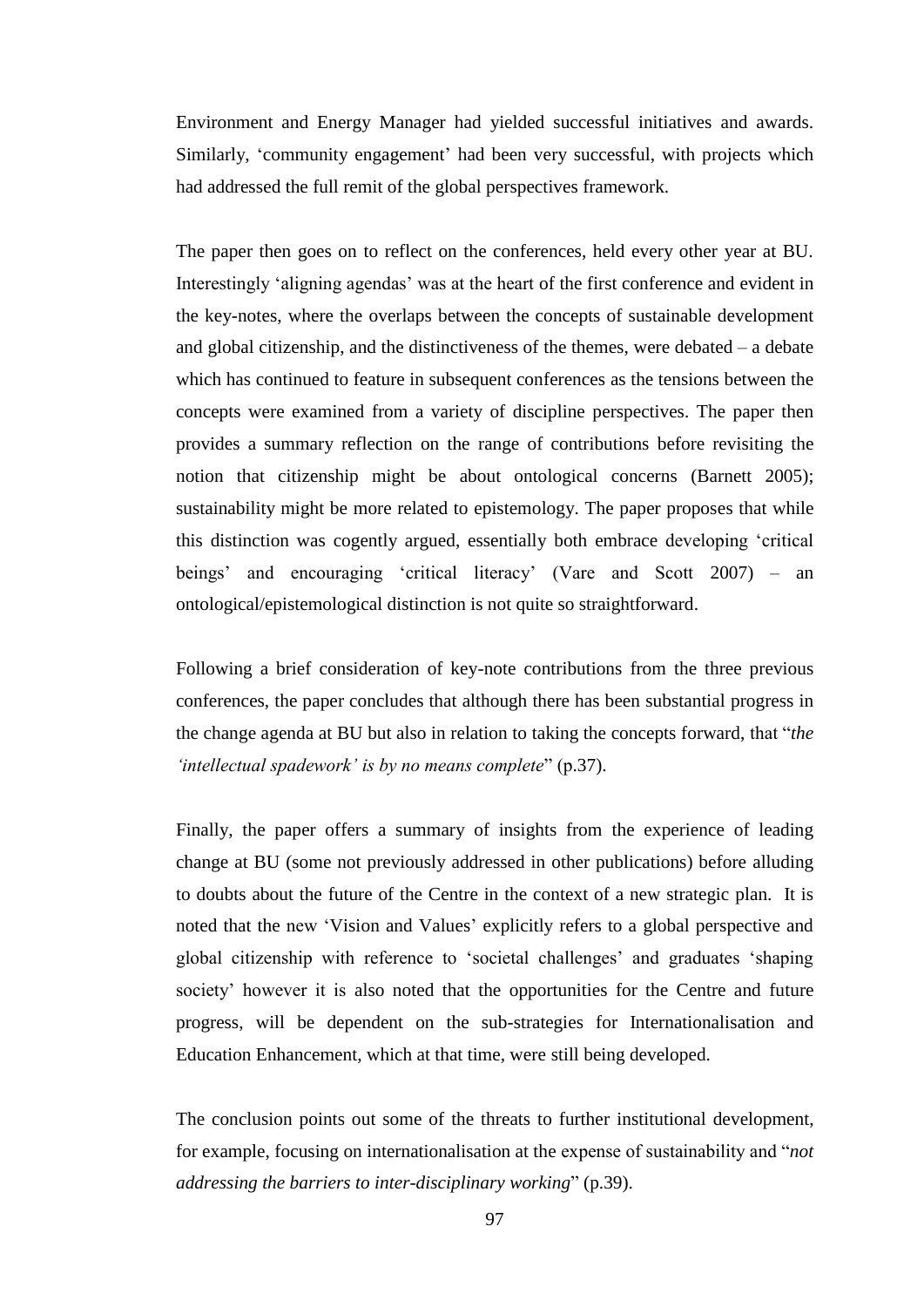The contribution of the paper lies in the review of experience and the critical reflection on an institutional approach to change. It also makes a contribution in the summary of the issues explored at the conferences – which offers a useful reminder of the breadth of concerns but which also highlights the importance of continuing to interrogate the concepts.

The lessons from leading change add to a growing body of work that has been provided by others (Hopkinson and James 2013, for example); contacts made through my engagement as a 'critical friend' to the Higher Education Academy's Green Academy (2010 & 2013) have noted the benefit of such insights as they have sought to develop their own 'holistic' approaches.

In developing my observations, I was conscious of what Caruana & Spurling (2007), citing Leonard et al (2004), suggest is a criticism of institutional empirical studies: what did not work is rarely revealed. I think the points noted in the paper (Submission Thirteen, Shiel 2011c, p.37-38), merit some repetition (in italics below) and further comment to draw out my contribution to leading a change agenda.

- "*Holistic approaches"* I have proposed throughout my work that holistic ways of working are necessary. I have made a contribution by demonstrating how such an approach might be achieved but I have also commented on the challenges involved. Support is needed at all levels but the continued support of senior management is critical.
- "*Alignment with other agendas"* I have shown how GP, GC and ESD may be brought together but have also suggested alignment with internationalisation, employability and diversity. I have suggested that seeking to develop synergy across and between agendas contributes to success and is important for building capacity through the formation of alliances. However I have also warned that despite how logical this seems, others (with different interests) may not welcome overlaps which threaten their territory; boundaries may be reinforced by university leaders and structures in an effort to provide effective administrative control.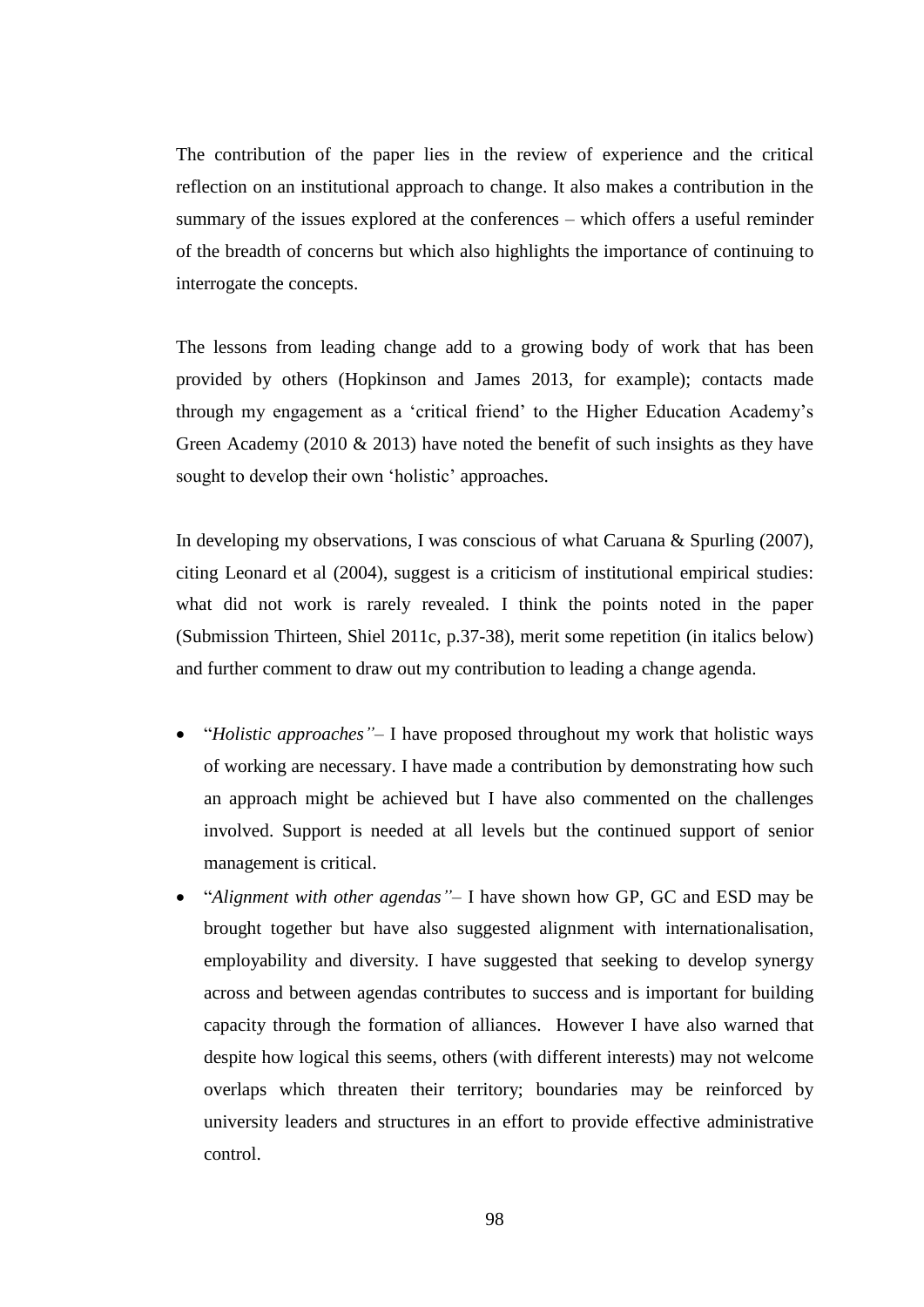- I have suggested the importance of "*working with the Environment Manager and the Estates Team*" has been critical. I would suggest that the synergy between the remit of the Environment Manager and the educational endeavour is not fully appreciated in most institutions.
- "*Never assume one approach will continue to work, be prepared to change tack frequently; learn to dance on a shifting carpet (Moss Kanter 1989)"* is perhaps the most important statement. I have had to change tack frequently; the shifting context of higher education means that a change agent has to be flexible, 'bend' the agenda (and if need be the conceptual vocabulary), and make pragmatic decisions to adapt to changing institutional priorities.
- A participative approach to change means engaging with the breadth of stakeholders. My experience suggests that 'difficult conversations' (first suggested in Submission Seven) have to be initiated and are a particularly important aspect of the change agenda, serving to challenge perceptual frameworks: "*The most painful and challenging conversations often result in better outcomes; the easy wins do not necessarily mean progress*."
- A change agenda cannot progress on goodwill alone, resources are needed to sustain efforts and these might not always be available internally so "*securing external funding and awards"* is important in that it *"contributes to sustainability and enhances credibility (as do publications)."*
- "*Building internal alliances and external networks are important to sustain momentum*" and are a critical aspect of capacity building (Hopkinson & James 2013) and the approach to change. Quinn (1980) highlights the importance of 'pockets of commitment' and I have referred to this in Submission Seven and Sixteen (Shiel 2007b; Shiel 2013b). I would add that participating in external networks not only enhances the evolution of concepts and approaches but serves to sustain the change agent.
- At BU real progress on curriculum change came about because global perspectives and sustainable development were formalised within 'Curriculum Guidelines' however progress was not fully achieved without substantial efforts in "*Developing resources for academic staff*" and being "*always professional and always available*" to lead staff development and support others to broaden their curriculum. I would argue that formalising the agenda within Quality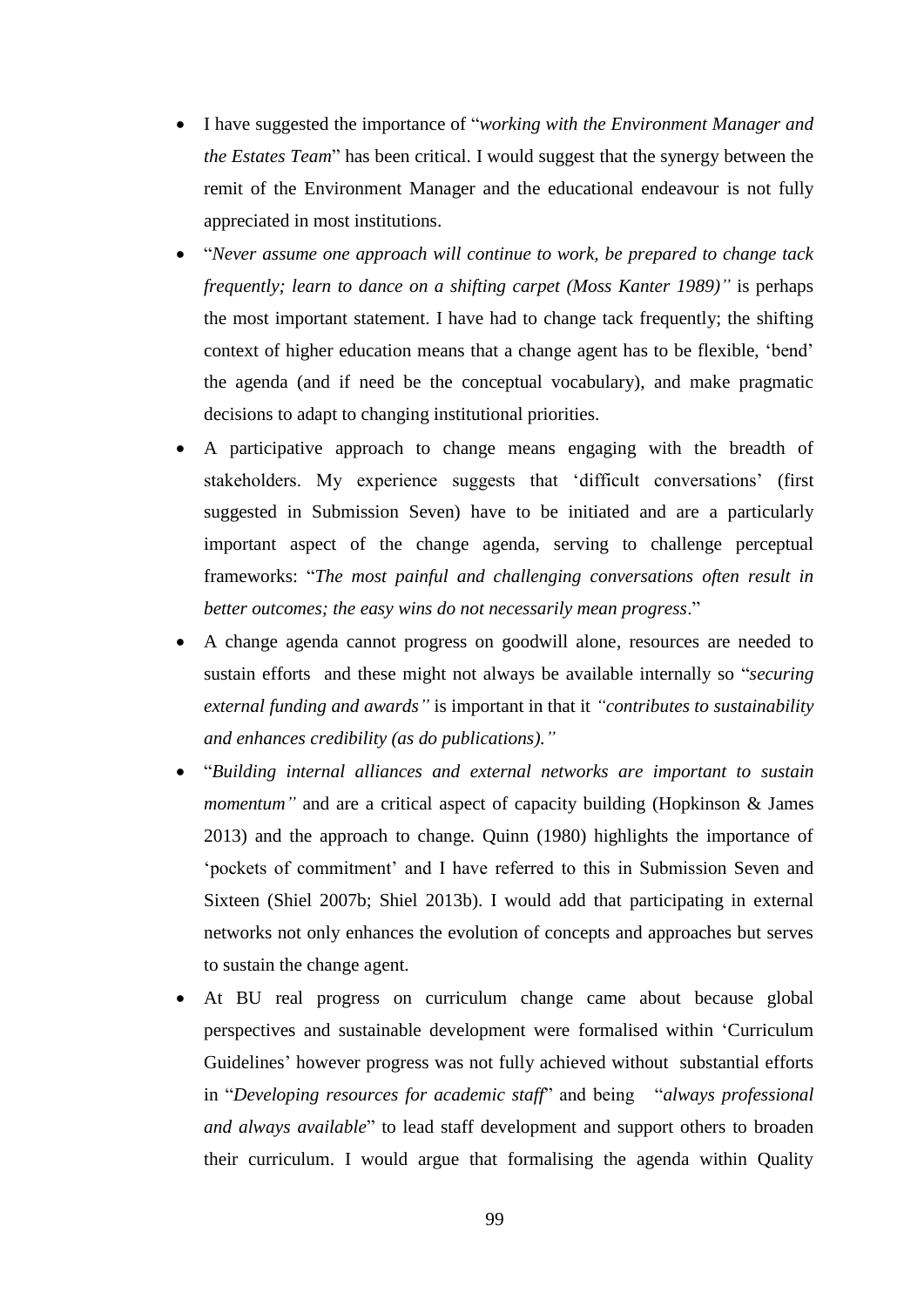Assurance processes should be approached cautiously: academics appreciate a supportive, facilitative approach, rather than one based on compliance – the latter may result in superficial change.

- I have suggested that a holistic approach also involves reaching out to the community and that "*Working in the community and with external stakeholders is not only rewarding but brings returns*." I would highlight that this not only builds capacity in the region but supports the internal change agenda, where community stakeholders contribute to learning but also feed-back to university decisionmakers the value of the approach, or ways it might be enhanced.
- At the heart of the change approach has been the empowerment of students. I have commented that "*Student energy and enthusiasm should not be underestimated; it is important to counter deficit thinking, particularly deficit models of International students*" and would seek to reinforce this. The many initiatives with students were not able to be considered within this document but I would like to comment that their contribution is inspiring; their leadership capacity for taking this agenda forward is considerable and has not been fully tapped. Change agendas within higher education (whatever the 'adjectival' label used to promote the change) need to mobilise the student body.

Before I conclude, I feel that I should also add a 'post-script' to Submission Thirteen. In 2012, the new University Strategic Plan was adopted; the concepts of global perspectives and education for sustainable development were fully embedded in the plan and within the Education Enhancement Strategy. I would suggest therefore one last and critical aspect of the change agent's role: secure continuity (and indeed the 'sustainability') of the agenda by ensuring it is an integral part of vision, values, strategic documents and policy statements.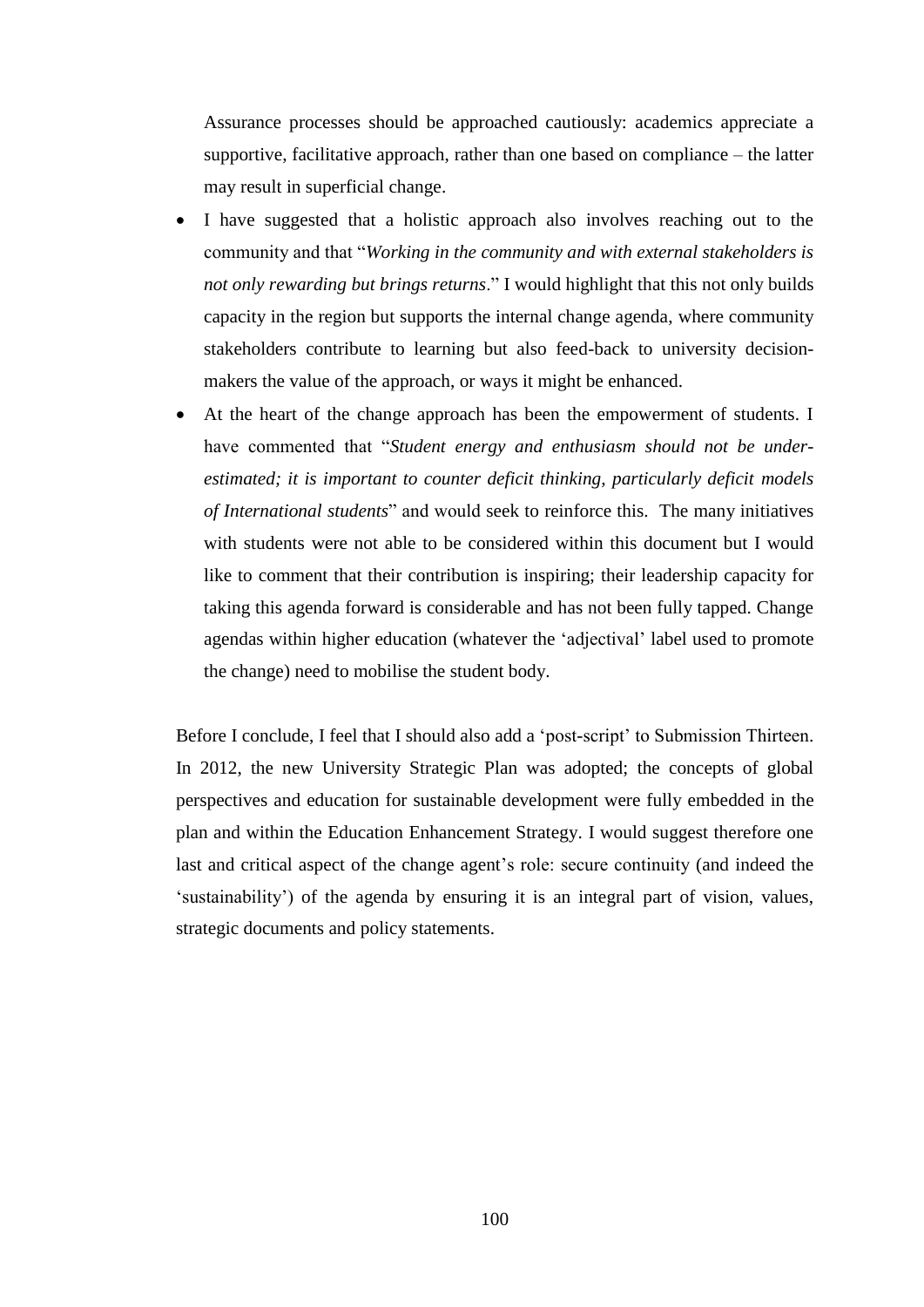## **Chapter Nine: Concluding remarks and contribution**

I hope that the structure of this document and the preceding commentary has enabled the reader to gain a clearer sense of the way the individual submissions have emerged in the context of a serious and sustained commitment to the advancement of global perspectives, as a concept and pathway for change, which embraces education for sustainable development and global citizenship.

As the reader will be aware, the field is an emerging, at times controversial and essentially contested domain, where academics and practitioners find themselves enmeshed in local and indeed broader institutional and political contexts. The submissions in part, reflect important pivotal points in the dynamics of such contexts and in my own developing engagement with the conceptual and practical challenges that 'ESD' faces. Chapter Two has provided the historical background for the submissions and summarised the ways in which the changing context and the associated career dynamics and frustrations, have informed my developing understanding and research journey.

Chapter Three discussed the emergence of GP as a potential pathway, its provenance, its relationship to other perspectives, and relevance, as well as providing a consideration of the saliency of ESD (as a whole) before offering a brief summary of my approach and contribution. In developing global perspectives, I have suggested a congruent relationship between GP, GC and SD; I have taken forward a pluralist approach, which incorporates perspectives from development education and environmental education.

Subsequent chapters have reviewed publications which have demonstrated how the concept has been developed and implemented within a higher education setting, starting at the level of the curriculum and then extending to embrace an institutionalwide approach. The work in totality represents a concern to secure enhancements to educational practice and to transform education, with a number of levels shown as access points for change.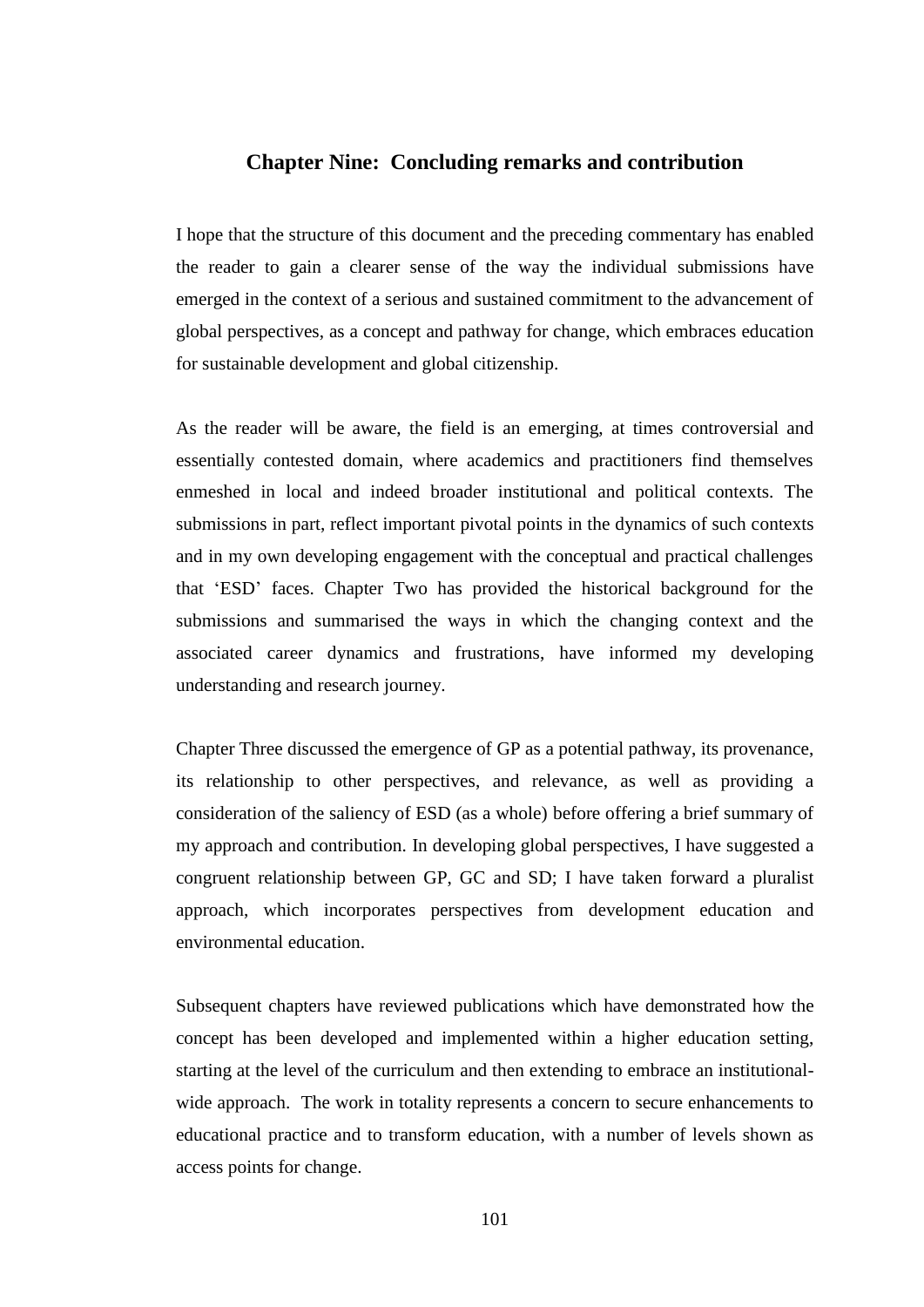The contribution that the submitted publications make to knowledge and practice, embraces seven key aspects:

- 1. The development of a new and relevant pathway for ESD which is embodied within (but not limited by) the concept of GP, by which universities may adapt in the context of globalisation and contribute to a sustainable future.
- 2. The articulation of a strategic rationale for engagement which underlines the relevance of GP and ESD, and the development of a framework and approach which aligns with the higher education 'hot buttons' ( Hopkinson & James 2013) of internationalisation and employability, but also diversity. Encapsulated within this rationale is the proposal that higher education which embraces a global perspective and global citizenship serves to enhance the skills required for employability, enriches the learning experience of all students and; contributes to a more inclusive and sustainable campus environment. It is argued that developing global citizens, who understand the need for sustainable development, not only enhances other policy agendas (notably internationalisation – which must be a broader concern) but should be seen as a critical responsibility of higher education, if universities are to contribute effectively to sustainable development in a globalised world.
- 3. The development of the concept of the 'Global University', as a vision for a holistic and institutional-wide approach to the GP and ESD agenda, embracing all aspects of the university's operations and business.
- 4. A proposal (content and pedagogy) for how the curriculum might be redesigned and re-orientated (particularly in business and management education) to embrace the concepts, and to develop more critical, transformative learning.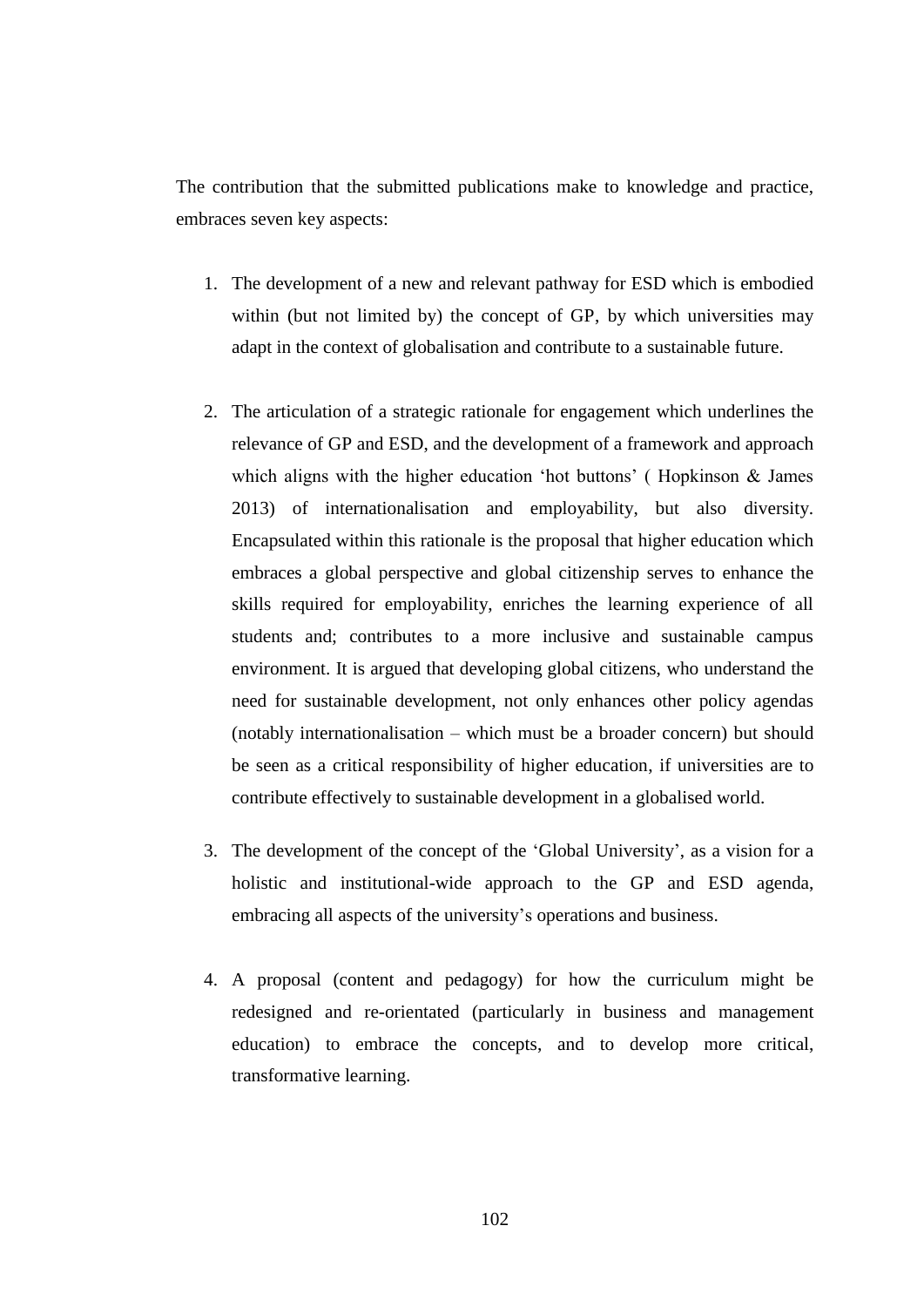- 5. The formation and critical evaluation of a 'whole-institutional approach' to change embracing a strategic rationale, change strategy and staff and student perceptions.
- 6. The exemplification of an approach to capacity building (working in partnerships, across-boundaries to mobilise academic and practitioner knowledge, at institutional and national levels) to establish momentum for change, with the proposal that establishing alliances and building networks facilitates the change agenda and also nurtures the change agent.
- 7. The clarification of the strategic agenda for senior leaders and university boards; proposals for appropriate leadership behaviour to secure a 'Sustainable University' and; practical consideration of how to engage this target group.

In terms of the 'impact' of my work and the wider contribution to developments in the sector, that is really for others to judge. I have contributed to strategic developments at other institutions and through various communities such as the Association of Business Schools, the Higher Education Academy, the Leadership Foundation and other networks (British Council, for example) presenting my research and contributing to policy forums and 'think tanks' for sustainable development, internationalisation, global citizenship, and global skills development. My work is referred to by others.

.

In developing the 'international' aspects of the framework my work has contributed to the internationalisation agenda within UK higher education, and particularly through the suggestion that internationalisation needs to be a broader concern. Not only has this influenced other academics (and indeed institutions) to reflect on what constitutes 'internationalisation at home' but it has led others, whose primary interests were rooted in the 'internationalisation' literature, to also consider global citizenship and sustainable development.

As I come to the end of this part of my journey, I am conscious that I owe a debt of gratitude to those who started taking steps, on similar paths, towards the same goal,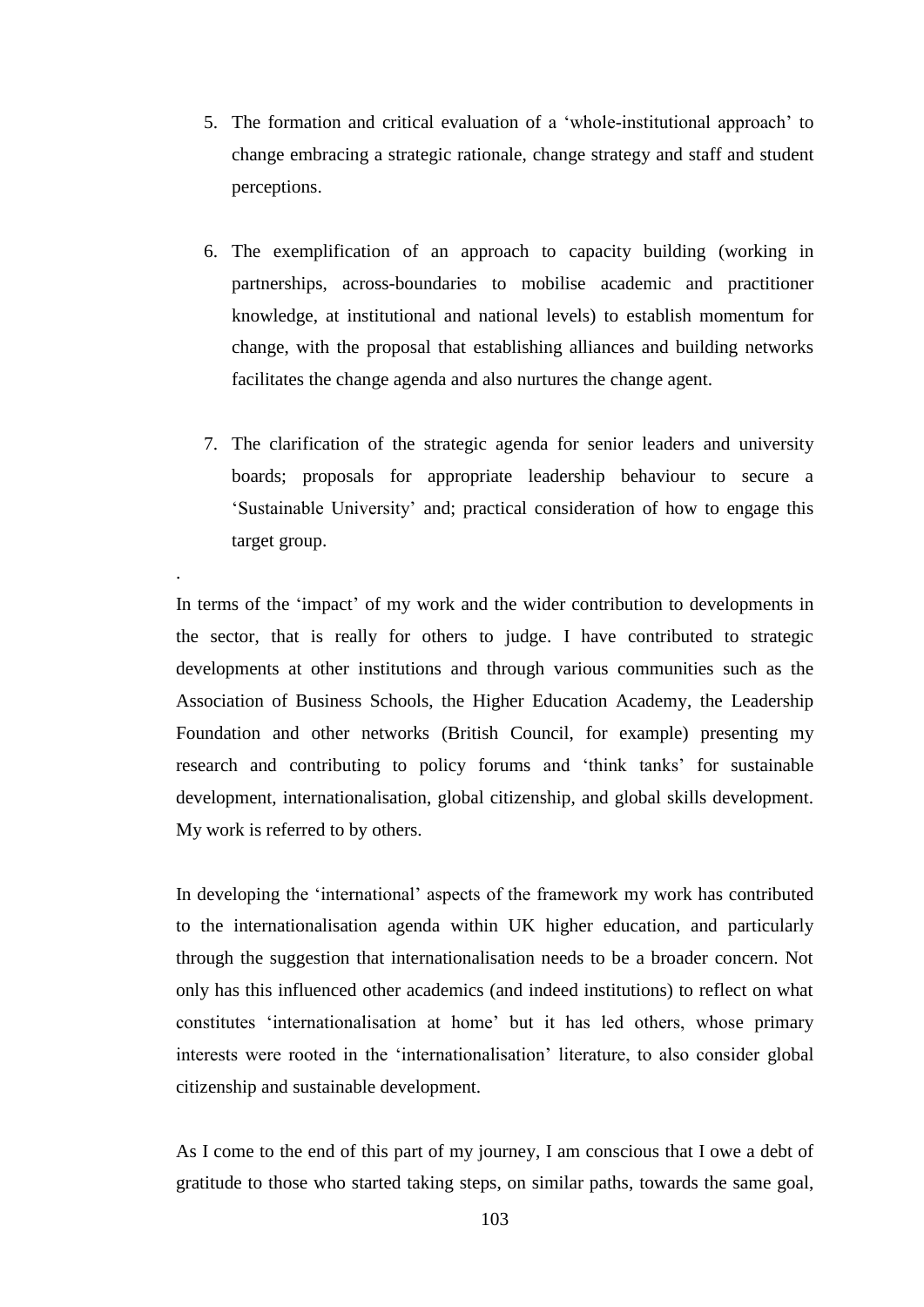long before my own journey began – I have learned much from them along the way. I trust that my own contribution, as an academic and practitioner, has also provided learning for others, by clarifying why engagement is important, suggesting a path that might be pursued, and ways that leadership and change might be considered.

In taking my own work forward, I am acutely aware that there is more to be done, and that as Meadows suggests:

"*To bring our world toward sustainability — or any other goal — we need to take different kinds of steps, which require different kinds of knowledge, talent, skill, and work*." (Meadows 1994)

Inspiring others to 'take a step', and gaining wider appreciation that sustainability requires all members of a university community to contribute their knowledge, skills and talents, will therefore continue to be an important goal. I have developed one approach to secure engagement but many roads lead to sustainability (Barth 2013) – other pathways (and indeed, the use of other labels) may be more, or less effective, in different contexts. It will be important therefore, to be open to alternatives, to encourage "*different kinds of steps"* and to find innovative ways to motivate students and staff to embark on their own journeys for change.

Future research needs to continue to highlight and evaluate higher education's contribution to sustainable development, to analyse the impact of different strategies for engagement, and to test a range of approaches which inspire educational and behavioural change. Research areas might include:

- Curriculum and pedagogic approaches that lead to: transformational learning, the development of global citizenship, and learners who feel empowered to take action, to contribute to more sustainable and harmonious ways of working and being.
- Collaborative work with students to learn from their perspectives and worldviews but also to inspire and support their engagement and passion; such work must capitalise on the richness of diversity.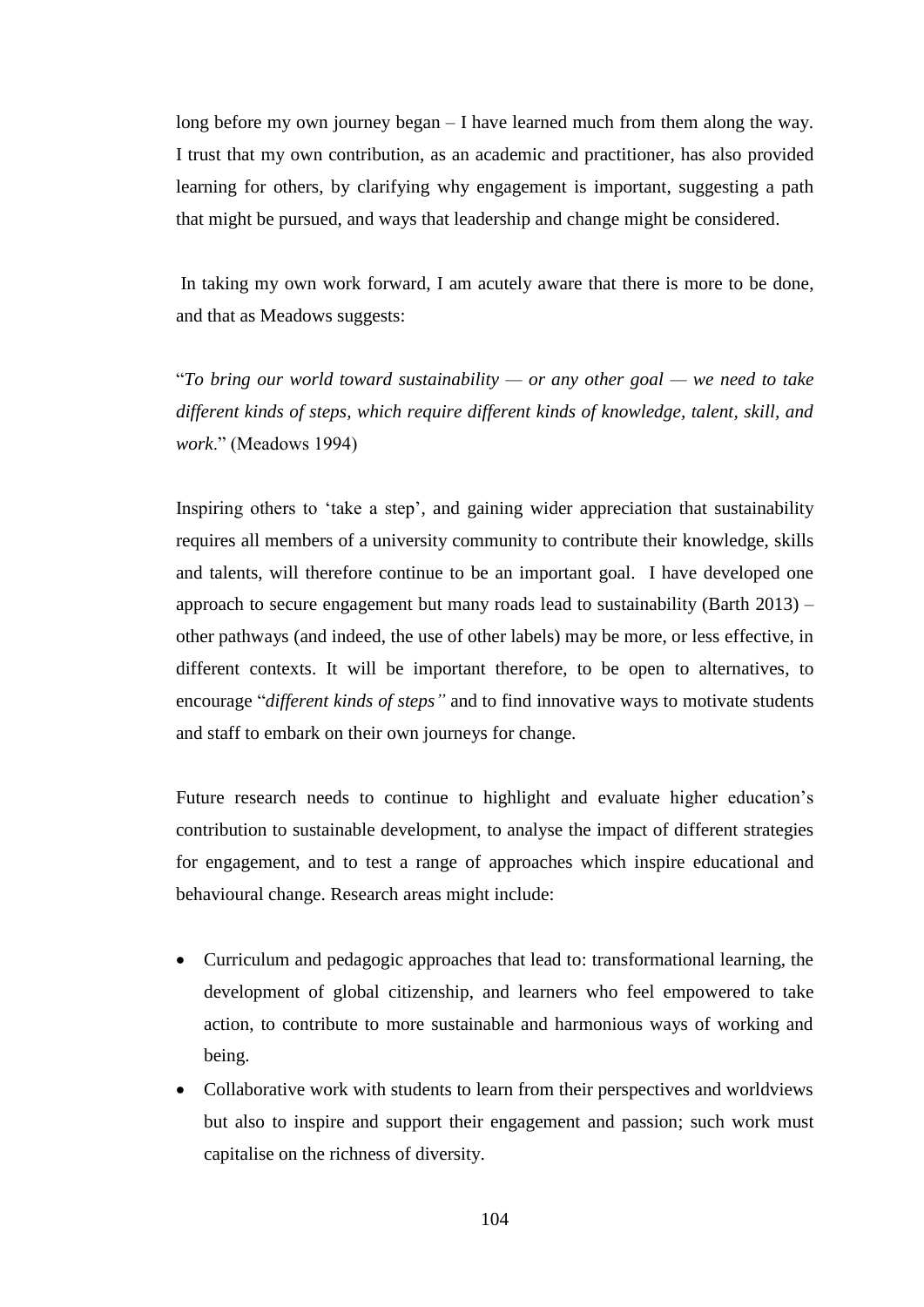- Approaches which lead to the development of more holistic ways of working within institutions, so that the energies of all stakeholders are better aligned to achieving a more sustainable future.
- Methodological approaches for sustainability research (building on the groundbreaking work of White (2013).
- On-going critical reflection on the purpose, function and role of higher education in the twenty-first century; a consideration of ways to challenge the 'market model' of higher education (where 'internationalisation' is often an economic discourse) and a consideration of more collaborative, co-operative and sustainable alternatives.
- Evaluation of approaches to change and particularly the role of top-down leadership, relational leadership and the work of champions, in implementing and sustaining culture change.

Collaborative research with colleagues nationally and internationally, will be an important aspect of capacity building, to develop learning, and to enhance a broader understanding of how different cultural, economic and political contexts influence the engagement of students, staff, leaders, and policy-makers. It is undoubted that higher education must make a greater contribution to achieving a more harmonious and sustainable world, the challenge remains, to convince others. I aim to continue my contribution towards this agenda.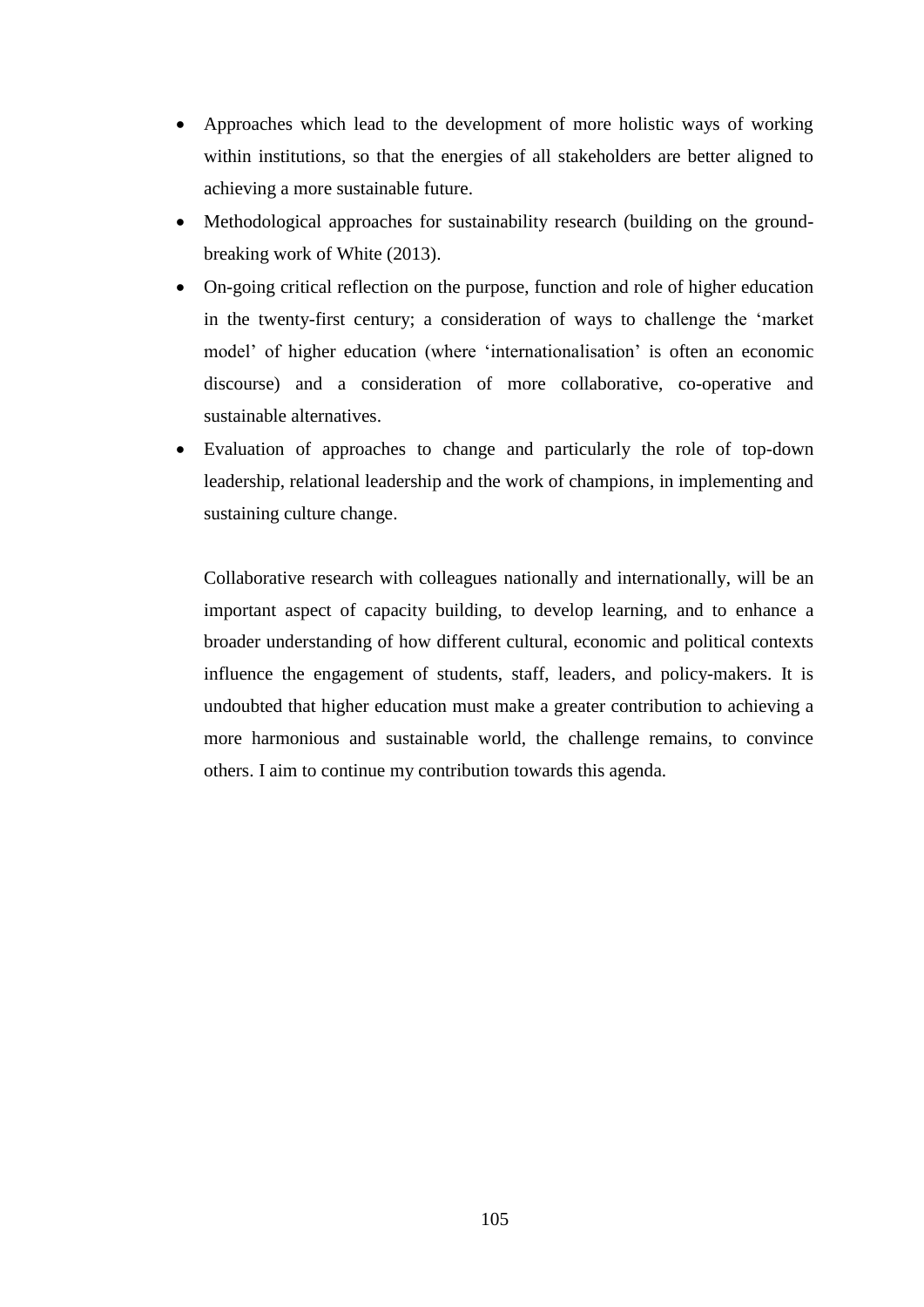## **References**

Alexander, T., and Newell-Jones, K., 2002. *The Global Learning Challenge— Strengthening Global Perspectives in Lifelong Learning.* London: Development Education Association/National Institute for Adult and Continuing Education/Workers' Education Association.

Ali Khan, S., 1996. *A Review of the 1993 Toyne Report.* HMSO.

- Altbach, P. G., and Knight, J., 2006. *The Internationalization of Higher Education: Motivations and Realities.* Washington DC: The NEA 2006 Almanac of Higher Education,1-11.
- Andreotti, V., 2006a. Soft versus critical global citizenship education. *Policy and Practice: A Development Education Review* (Issue 3 Global Citizenship, Autumn), 1-8.
- Andreotti, V., 2006b. Theory without practice is idle, practice without theory is blind: the potential contributions of post-collonial theory to development education. The Development Education Journal, 12.3, June, 7-10.
- Annan Kofi. 2002. Closing Speech at Johannesburg Summit. Available from: http://www.johannesburgsummit.org/html/whats\_new/feature\_story39.htm [Accessed: Jan 2013].
- Annette, J., 2001. Global citizenship and learning communities. *Development Education Journal, DEA,* 8.1.
- Annette, J., 2003. Global citizenship and Civil Society through Service Learning in Middlesex University. *In* McKenzie et al. *Global Perspectives in Higher Education, the Improving Practice Series*. London: DEA
- AUT, and DEA. 1999. *Globalisation and Higher Education: Guidance on ethical issues arising from international activities.* London: AUT/DEA.
- Ball, D., Beard, J., and B, N., 2007. eRes: innovative e-learning with e-resources. *In: Online Information Conference Proceedings*.
- Ballard, D., 2005. Using learning processes to promote change for sustainable development. *Action Research,* 3 (2).
- Bandura, A., 1977. *Social Learning Theory.* New York: General Learning Press.
- Barnett, R., 1997. *Higher Education: A Critical Business.* Buckingham: SRHE/Open University Press.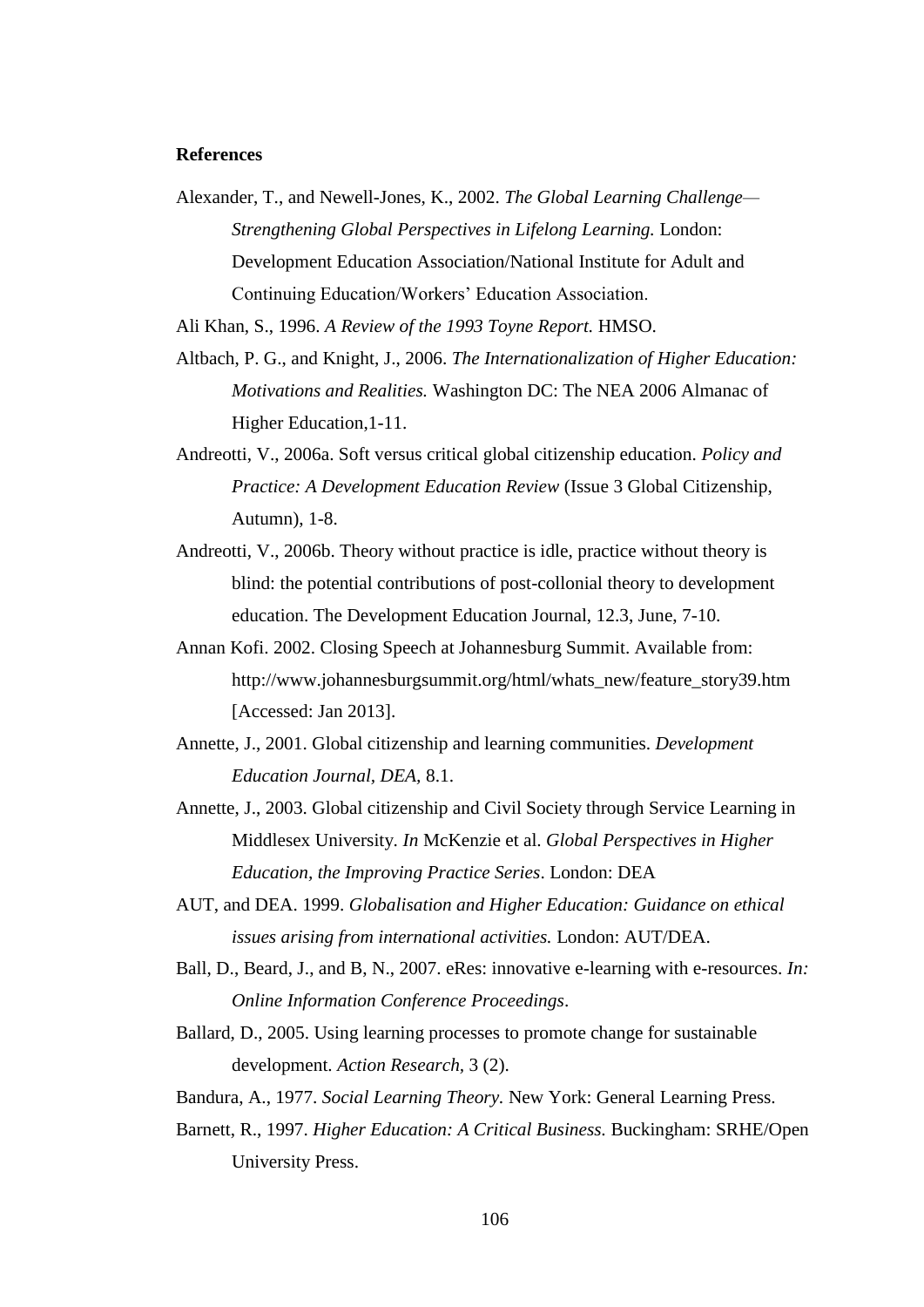- Barnett, R., 2000. *Realizing the University in an Age of Supercomplexity.* SRHE/Open University Press.
- Barnett, R., 2004. Learning for an Unknown Future. *Higher Education Research and Development,* 23 (3), 247-260.
- Barnett, R., 2005. Citizens of the world: sustainability as a universal theme. *In: Education for Sustianable Development: Graduates as Global Citizens,*  Bournemouth University, Bournemouth.
- Barnett, R., 2010. *Being a University.* London: Routledge.
- Barrett, M., 1980. *Women's Oppression Today.* London: Verso.
- Barth, M., 2013. Many roads lead to sustainability: a process-oriented analysis of change in higher education. *International Journal of Sustainability in Higher Education,* 14 (2), 160-175.
- Beckett, N., and Brookes, M., 2008. Assessing the international dimensions of degree programmes. . *In:* Atfield, R., and Kemp, P. eds. *Enhancing the international learning experience in business management, hospitality, leisure, sport, tourism*. Oxford: Threshold Press, 36-47.
- Bennis, W. G., and O'Toole, J., 2005. How Business Schools Lost Their Way. *Harvard Business Review*, 1-10. Available from: [http://hbr.org/product/how](http://hbr.org/product/how-business-schools-lost-their-way/an/R0505F-PDF-ENG)[business-schools-lost-their-way/an/R0505F-PDF-ENG](http://hbr.org/product/how-business-schools-lost-their-way/an/R0505F-PDF-ENG) [Accessed: May 2010].
- Biggs, J., 1996. Enhancing teaching through constructive alignment. . *Higher Education,* 32 (3), 347-364.
- Biggs, J., 2001. Teaching International Students. *In:* Biggs, J. ed. *Teaching for quality learning at university. What the student does*. Buckingham: Open University Press, 121-140.
- Black, K., 2005. A review of factors which contribute to the internationalisation of a programme of study , 3 (1). Journal of Hospitality, Leisure, Sport and Tourism Education, 3 (1), 5-18.
- Blewitt, J., 2008. Understanding sustainable development [Electronic book]. Earthscan.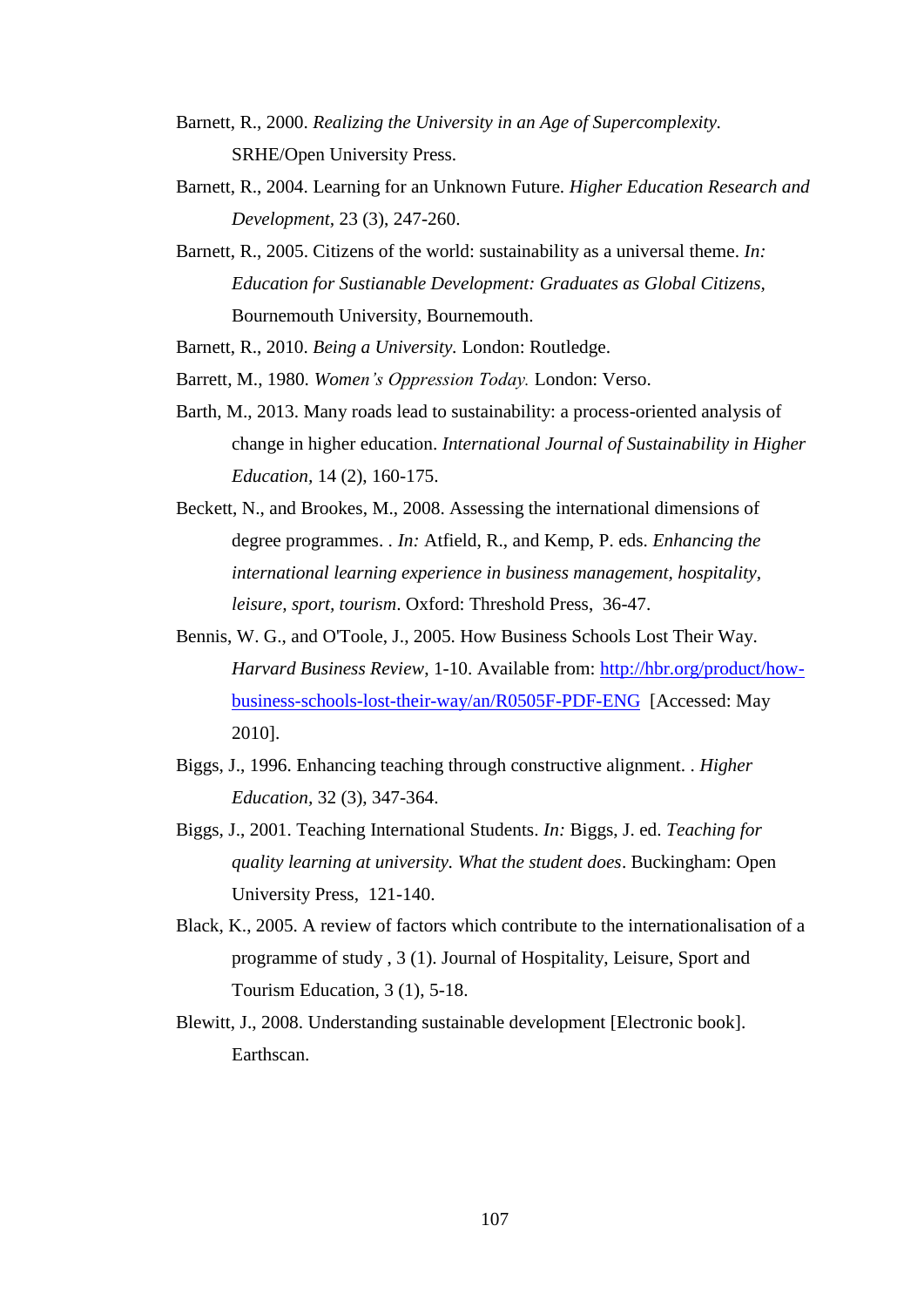- Bosanquet, A., Winchester-Seeto, T., Rowe, A., and 2012. Social inclusion, graduate attributes and higher education curriculum. *Journal of Academic Language and Learning,* 6 (2), A73-A87.
- Bourn, D., 2003. Towards a Theory of Development Education. *Development Education Journal,* 10 (1), 3-4.
- Bourn, D., 2005. Education for Sustainable Development and Global Citizenship the UK perspective *Applied Environmental Education and Communication*  4,233-237.
- Bourn, D., 2008a. Development Education: Towards a re-conceptualisation. *The International Journal of Development Education and Global Learning,* 1 (1), 5-22.
- Bourn, D., 2008b. Education for sustainable development in the UK: Making connections between the environment and development agendas. *Theory and Research in Education, Vol 6(2) 193-206.,* 6 (2), 193-206.
- Bourn, D., 2011a. Discourses and Practices around Development Education: From Learning about Development to Critical Global Pedagogy. *Policy & Practice: A Development Education Review,* 13 (Autumn 2011), 11-29.
- Bourn, D., 2011b. From Internationalistion to global perspectives. *Higher Education Research and Development,* 30 (5), 559-571.
- Bourn D, McKenzie, A., and Shiel, C., 2006. eds.*The Global University: the role of the curriculum.* London: DEA. Available from [http://www.think](http://www.think-global.org.uk/resources/item.asp?d=892)[global.org.uk/resources/item.asp?d=892](http://www.think-global.org.uk/resources/item.asp?d=892) (Accessed June 2013).
- Bourn, D., and Neal, I., 2008. *The Global Engineer: Incorporating global skills within UK higher education of engineers.* London: Engineers Against Poverty, Institute of Education.
- Bourn, D., and Shiel, C., 2007. 'The global university'. *In: Learning Together: Reshaping higher education in a global age,* Institute of Education Conference, University of London.
- Bourn, D., and Shiel, C., 2009. Global Perspectives: Aligning Agendas. *Environmental Education Research Journal,* 15 (6), 661-676.
- Bourn, D., and Shiel, C., 2009. Global Perspectives: Aligning Agendas. *Environmental Education Research,* 15 (6), 661-676.
- Bournemouth University Global Perspectives Network, and DEED. 1999. *A Global Vision for Bournemouth University.* Bournemouth.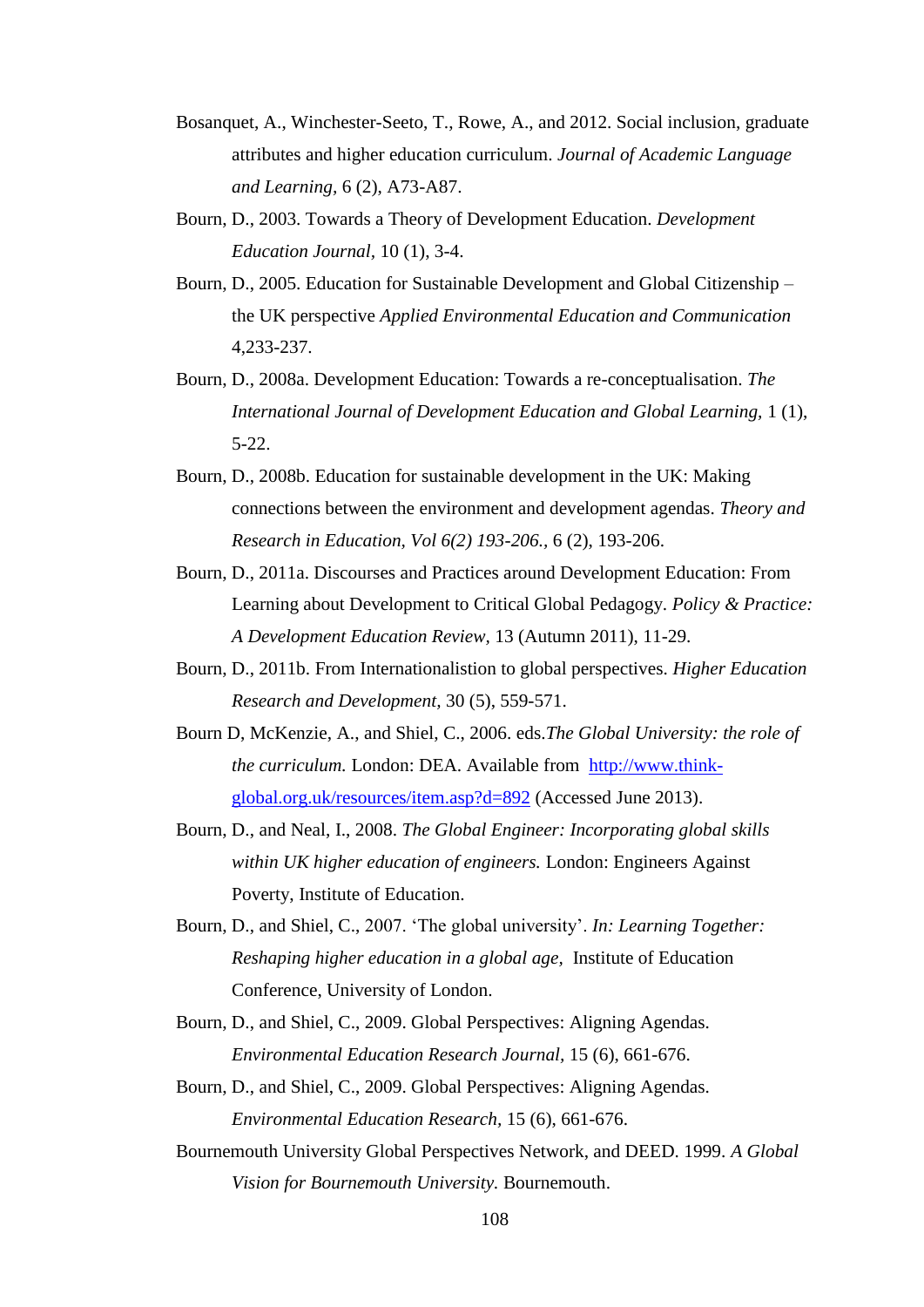- British Council, and Think Global. 2011. The Global Skills Gap: Preparing young people for the new global economy. Available from: [http://www.think](http://www.think-global.org.uk/resources/item.asp?d=6404)[global.org.uk/resources/item.asp?d=6404](http://www.think-global.org.uk/resources/item.asp?d=6404) [Accessed: Jan 2013].
- British Council, and YouGov. 2011. Next Generation UK: Research with UK Undergraduates 19-21. Available from: [http://www.britishcouncil.org/new/pagefiles/15492/yougov\\_report\\_v3.pdf](http://www.britishcouncil.org/new/pagefiles/15492/yougov_report_v3.pdf)  [Accessed: March 2012].
- Broadfoot, P., and Roberts, C., 2008. Sustainable development: drivers for change at the University of Gloucestershire. *In:* Shiel, C., and Mckenzie, A. eds. *The Global University: the role of Senior Managers*. London: BU/DEA, 6-10.
- Brookes, M., and Beckett, N., 2011. Developing Global Perspectives through International Management Degrees. *Journal of Studies in International Education,* 15 (4), 374-394.
- Brown, B. C., 2011. *Conscious leadership for sustainability: How leaders with latestage action logistics design and engage in sustainability initiatives.* Thesis (PhD Dissertation). Fielding Graduate University, Santa Barbara.
- Buchanan, D., and Boddy, D., 1992. *The Expertise of the Change Agent: Public Performance and Backstage Activity.* Englewood Cliffs, NJ: Prentice Hall.
- Caruana, V., 2007. *Internationalisation of HE in the UK: Where are we now and where might we go?* Paper presented at the Education in a Changing Environment, University of Salford, Salford.
- Caruana, V., and Hanstock, J., 2005. Internationalising the Curriculum: at home or away? Making connections through a holistic approach based on inclusivity. *In: Graduates as Global Citizens: Education for Sustainable Development., 1st International Conference,* Bournemouth University.
- Caruana, V., and Ploner, J., 2010. Internationalisation equality and diversity in higher education: merging identities. *Paper written on behalf of the Equalities Challenges Unit at Leeds Metropolitan University*. Available from: <http://www.voced.edu.au/content/ngv49656> 02/05/13 [Accessed: 02/05/13].
- Caruana, V., and Spurling, N., 2007. The Internationalisation of UK Higher Education: A review of selected material. Available from: <http://www.heacademy.ac.uk/ourwork/learning/international>[Accessed: 06/06/12].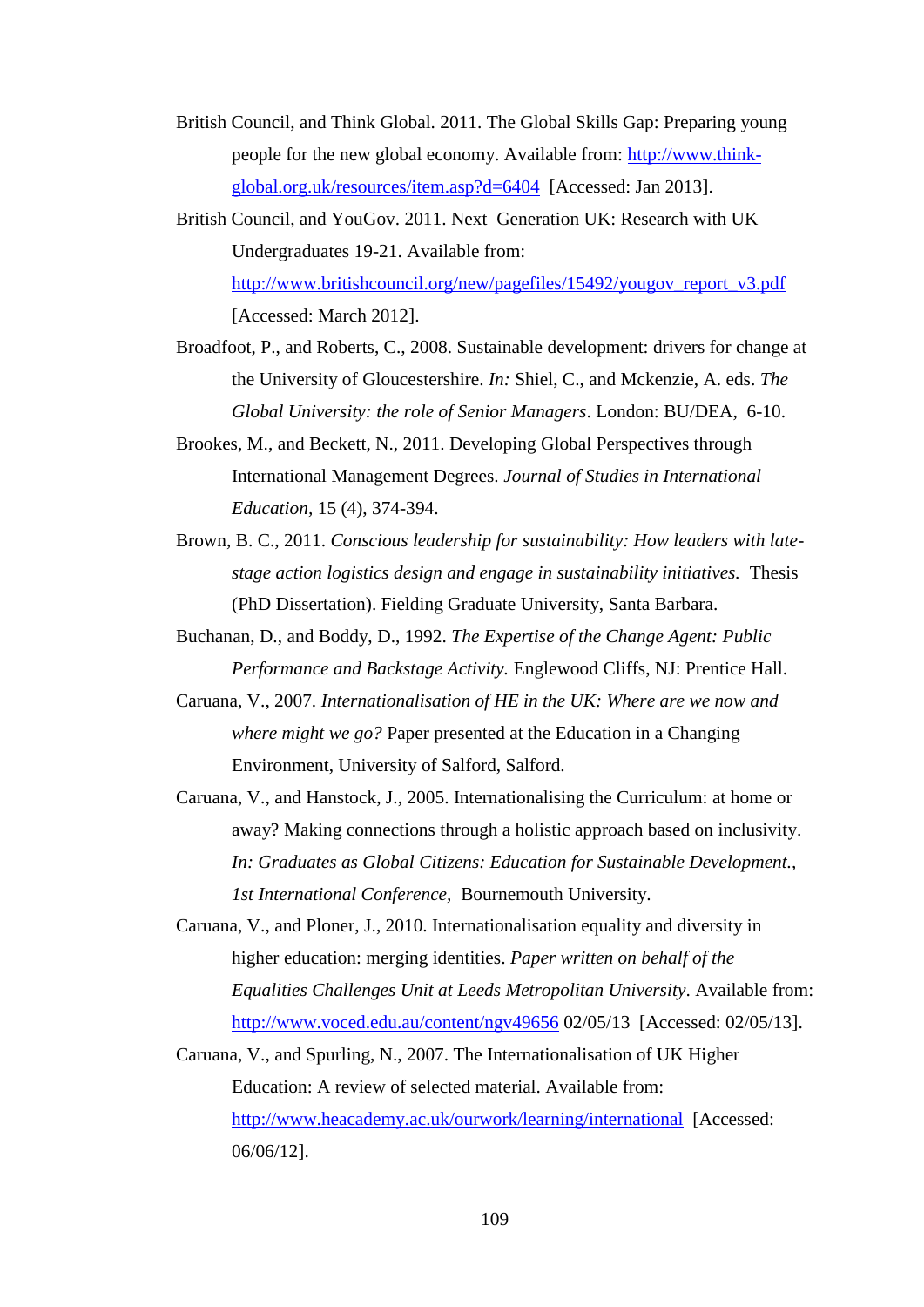- CIHE, AGR, and CFE., 2011. Global Graduates into Global Leaders, Executive Summary. Available from:<http://www.cihe.co.uk/category/skills/> [Accessed: Feb 2013].
- Clugston, R., and Caldar, W., 1999. Critical dimensions of sustainability in higher education. *In:* Filho, W. L. ed. *Sustainability and University Life: Environmental Education, Communication and Sustainability*. Berlin: Peter Lang, 31-46.
- Copeland, G., 2008. Sustainable development: strategic considerations for senior managers. *In:* Shiel, C., and Mckenzie, A. eds. *The Global University: the role of senior managers*. London: BU/DEA, 39-42.
- Corcoran, P. B., 2010. Forward. *In:* Jones, P., Selby, D., and Sterling, S. eds. *Sustainability Education: Perspectives and Practice Across Higher Education*. London: Earthscan, xiii-xv.
- Corcoran, P. B., Walker, K. E., and Wals, A. E., 2004. Case studies, make your case studies, and case stories: a critique of case-study methodology in sustainability in higher education *Environmental Education Research Journal,* 10 (1), 7-21.
- Cortese, A. D., 2003. The critical role of higher education in creating a sustainable future. *Planning for higher education,* 31 (3), 15-22.
- Cotton, D., and Winter, D., 2010. It's Not Just Bits of Paper and Light Bulbs. *In:* Jones, P., Selby, D., and Sterling, S. eds. *Sustainability Education: Perspectives and Practice across Higher Education*. London: Earthscan, 39- 54.
- Creswell, J. W., 2003. *Research Design: Qualitative, Quantitative, and Mixed Methods Approaches.* Thousand Oaks, CA: Sage Publications.
- Creswell, J. W., and Clark, V. L. P., 2007. *Designing and conducting mixed methods research.* Thousand Oaks, CA: Sage Publications.
- Crossman, J. E., 2011. Experiential Learning About Intercultural Communication Through Intercultural Communication. Internationalising a Business Communication Curriculum *Journal of Intercultural Communication,* 25.
- Davies, L., 2006. Global citizenship: abstraction or framework for action? *Educational Review,* 58 (1), 5-25.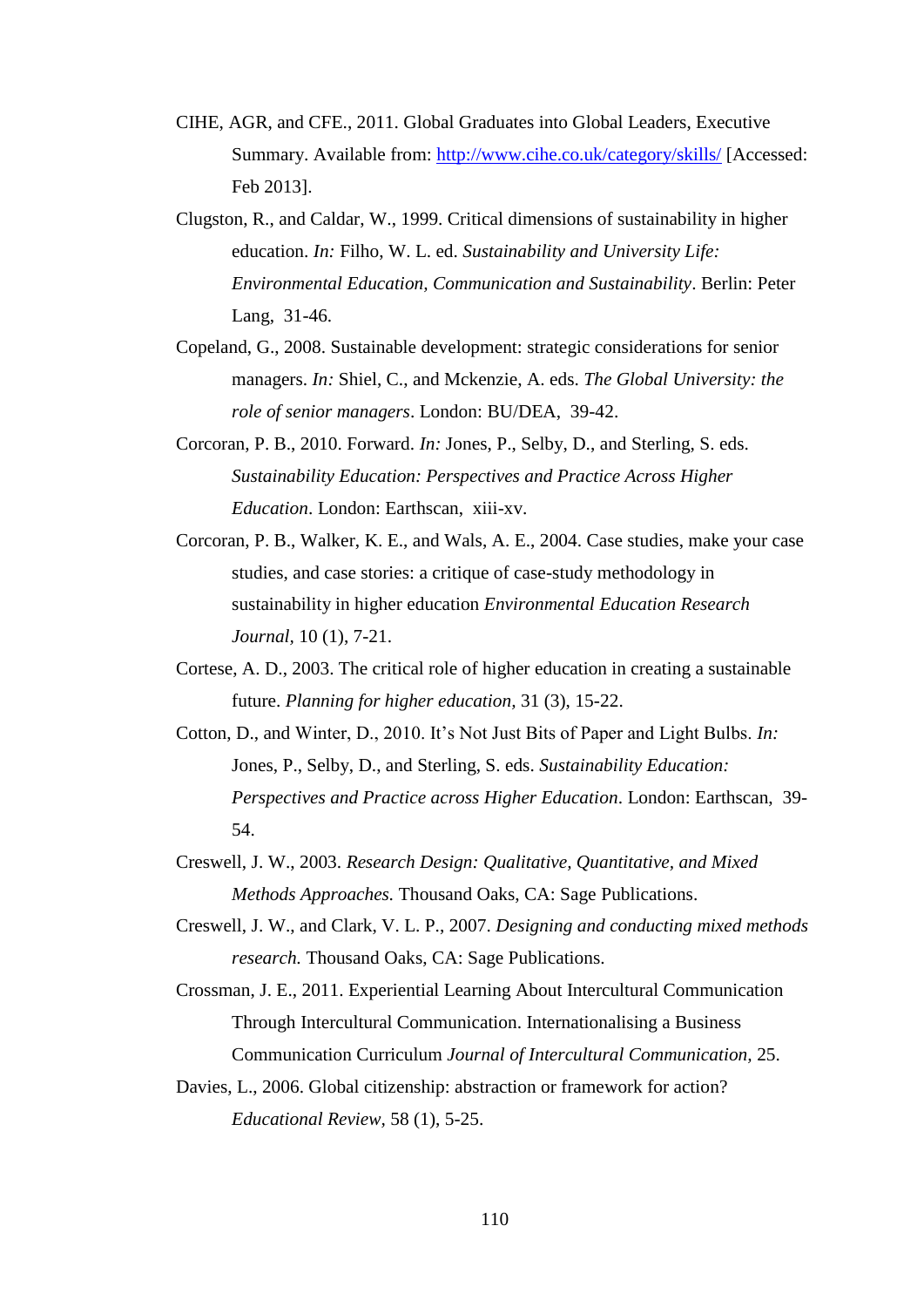- Davies, M. L., Harber, C. R., and Yamashita, H., 2005. *Global Citizenship Education: the Needs of Teachers and Learners.* Birmingham: Centre for International Education and Research.
- Dawe, L., Jucker, R., and Martin, S., 2005. *Sustainable Development in Higher Education: Current Practice and Future Developments.* York: Higher Education Academy.
- De Vita, G., 2001. Learning styles, culture and inclusive instruction in the multicultural classroom: a business and management perspective *Innovations in Education and Teaching International,* 38 (2), 165-174.
- De Vita, G., and Case, P., 2003. Rethinking the internationalisation agenda in UK higher education. *Journal of Further and Higher Education,* 27 (4), 383-398.
- DEA. 2001. *Global perspectives in education: The contribution of development education.* London: DEA.
- DEA. 2005. *Quality Education for life in the 21st Century: Graduates as Global Citizens*. London: DEA.
- Dewey, J., 1933. *How we think.* Boston, MA.: D C Heath and Co.
- DfES. 2003. *Sustainable development action plan for Education and Skills. [http://webarchive.nationalarchives.gov.uk/20031220221854/http://dfes.gov.u](http://webarchive.nationalarchives.gov.uk/20031220221854/http:/dfes.gov.uk/sd/action.shtml) [k/sd/action.shtml](http://webarchive.nationalarchives.gov.uk/20031220221854/http:/dfes.gov.uk/sd/action.shtml) Accessed June 2013.*
- DfES. 2004. *Putting the World into World-class Education.* Department for Education and Skills.
- DfES/DfID. 2000, 2005 updated. *Developing a Global Dimension in the School Curriculum.* The Department for Education and Skills; The Department for International Development; Development Education Association; QCA et al.
- DfID. 1999. *Building Support for Development.* Department for International Development.
- Doppelt, B., 2010. *Leading Change Towards Sustainability.* Sheffield: Greenleaf Publishing.
- Dower, N., 2000. The Idea of Global Citizenship: A Sympathetic Assessment, Global Society. *Global Society,* 14 (4), 553-567.
- Dower, N., 2003. *An Introduction to Global Citizenship* Edinburgh: Edinburgh University Press.
- Dower, N., and Williams, J. (Eds.). 2002. *Global Citizenship: A Critical Reader*. Edinburgh: Edinburgh University Press.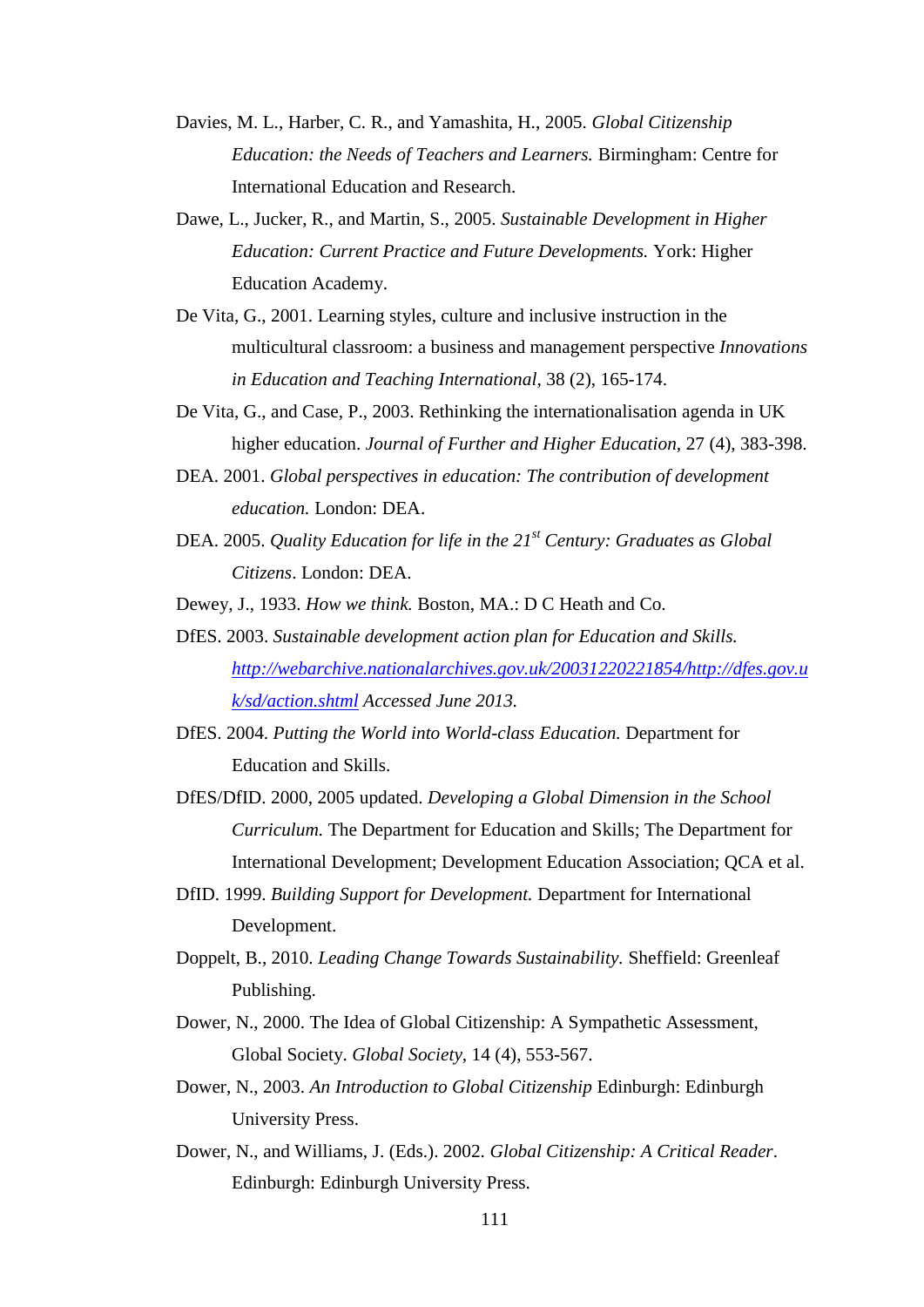- Dunlap, R. E., 2008. The NEP Scale: From marginality to worldwide use. *Journal of Environmental Education,* 40 (1), 3-18.
- Dunphy, D., and Stace, D., 1993. The strategic management of corporate change. *Human Relations,* 46 (8), 905-920.
- Ferdig, M., 2007. Sustainability Leadership: co-creating a sustainable future. *Journal of Change Management,* 7 (2), 25-35.
- Ferdig, M., A. 2009. Sustainability Leadership Relational Model. Available from: http://www.sustainabilityleadershipinstitute.org/downloads/SLI\_model\_down load.pdf [Accessed: May 2013].
- Fielden, J., 2006. Internationalisation and Leadership: What are the issues? . *In: Leadership Summit 2006: The Leadership Challenges of Globalisation and Internationalisation,* London: Leadership Foundation for Higher Education.
- Findlay, A., King, R., Stam, A., and Ruiz-Gelices, E., 2006. Ever Reluctant Europeans The Changing Geographies of UK Students Studying and Working Abroad. *European Urban and Regional Studies,* 13 (4), 291-318.
- Fine, M., and Vanderslice, V., 1992. *Qualitative activist research: Reflections on methods and politics.* New York: Plenum.
- Forum for the Future. 1999. *Higher Education (HE) 21 Project: Sustainability Indicators for Higher Education.* London: Forum for the Future.
- Freire, P.,1970. *Pedagogy of the oppressed*. New York: Continuum.
- Freire, P., 1972. *Cultural action for freedom.* Harmondsworth: Penguin.
- Freire, P., 1996. *Pedagogia da autonomia: saberes necessários à prática docente.* São Paulo: Paz e Terra.
- Fullan, M., and Scott, G., 2009. *Turnaround Leadership for Higher Education.* San Fancisco: Jossey Bass.
- Geertz, C., 1973. Thick Description: Toward an Interpretive Theory of Culture. *In: The Interpretation of Cultures: Selected Essays*. New York: Basic Books, 3- 30.
- Ghosall, S., 2005. Bad Management Theories are Destroying Good Management Practices. *Academy of Management Learning & Education,* 4 (1), 75-91.
- Giddens, A., 2002. *Runaway world: How globalisation is reshaping our lives.* Profile Books.
- Giroux, H., 2005. *Border Crossings.* New York: NY Routledge.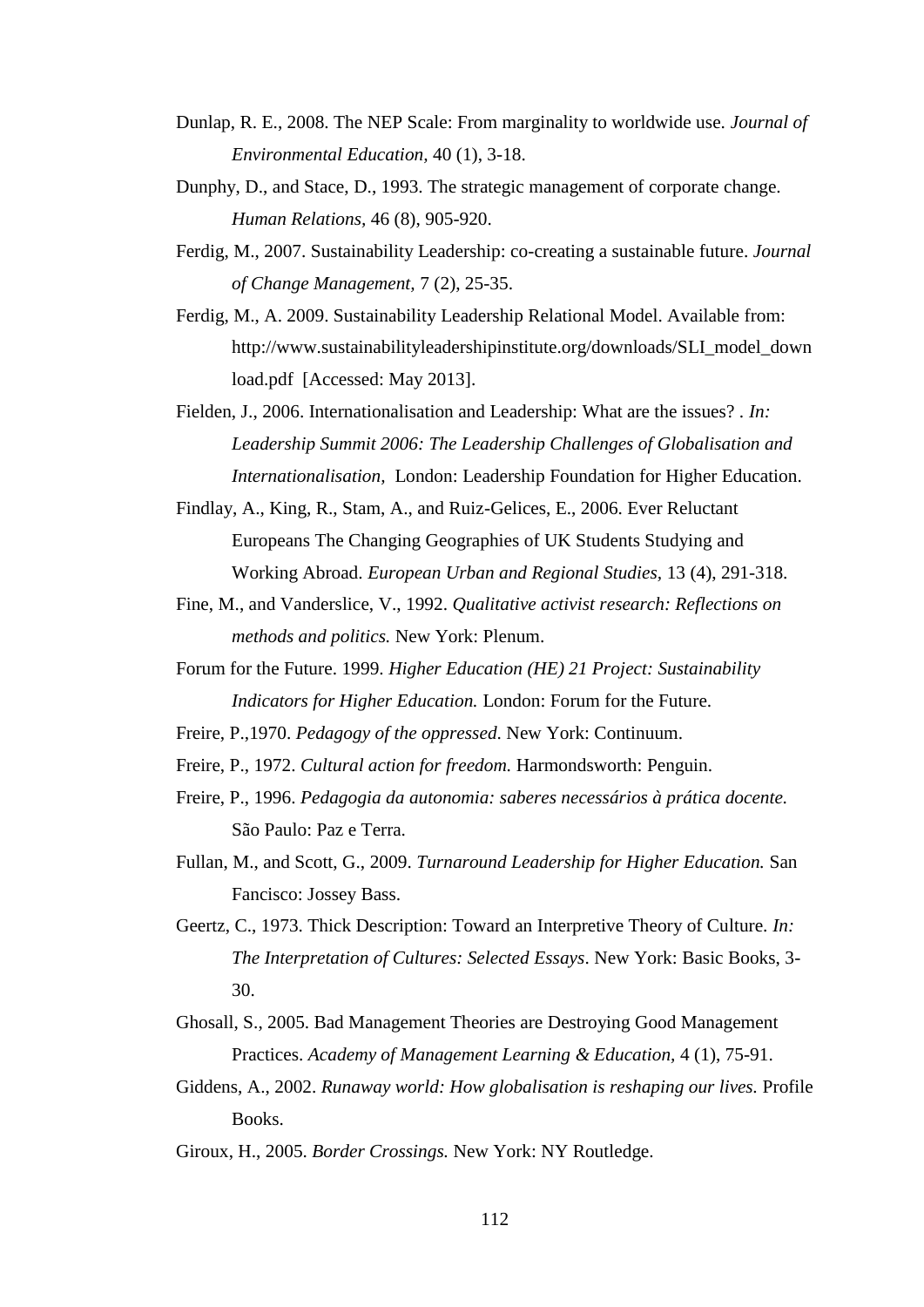- Grey, C., 1997. Management as technical practice. Professionalization or responsibilization? *Systems Practice,* 10, 703-726.
- Grey, C., 2002. What are Business Schools for? On Silence and Voice in Management Education. *Journal of Management Education,* 26 (5), 496-511.
- Grey, C., Knights, D., and Wilmott, H., 1996. Is a critical pedagogy of management possible? . *In:* French, R., and Grey, C. eds. *Rethinking management education*. London: Sage Ltd, 94-110.
- Guba, E. G., 1978. Toward a method of naturalistic inquiry in educational evaluation. *CSE Monograph Series in Evaluation*, 8.. 8. Los Angeles: Center for the Study of Evaluation, University of California.
- Guba, E. G., and Lincoln, Y. S., 1994. Competing Paradigms in Qualitative Research. In: Denzin, N. K., and Lincoln, Y. S. eds. Handbook of Qualitative Research. Thousand Oaks, CA: Sage, 105-117.
- Gush, J., 2006. Implementing Bournemouth University's Employability Strategy in the Subject Areas of Hospitality, Leisure, Sport and Tourism. *In:* Beckett, N., and Kemp, P. eds. *Enhancing Graduate Employability in Business and Management, Hospitality, Leisure, Sport, Tourism*. Newbury: Threshold Press.
- Habermas, J., 1971. *Knowledge and Human Interests.* London: Heineman.
- Haigh, M. J., 2002. Internationalisation of the Curriculum: designing inclusive education for a small world. *Journal of Geography in Higher Education,* 29 (1), 31-48.
- Hale, C. R., 2001. What is activist research. Items and Issues: Social Science Research Council, 2(1-2), 13-15.
- Hamm, B., and Muttagi, P. K., 1998. *Sustainable development and the future of cities.* London: Intermediate Technology Publications.
- HEFCE. 2004. Centres for Excellence in Teaching and Learning: call for bids. Available from:

[http://webarchive.nationalarchives.gov.uk/20100202100434/http://www.hefc](http://webarchive.nationalarchives.gov.uk/20100202100434/http:/www.hefce.ac.uk/pubs/hefce/2004/04_05/) [e.ac.uk/pubs/hefce/2004/04\\_05/](http://webarchive.nationalarchives.gov.uk/20100202100434/http:/www.hefce.ac.uk/pubs/hefce/2004/04_05/) [Accessed: Accessed May 2013].

HEFCE. 2005a. *Sustainable Development in Higher Education: Consultation on a Support Strategy and Action Plan.* Bristol: Higher Education Funding Council for England.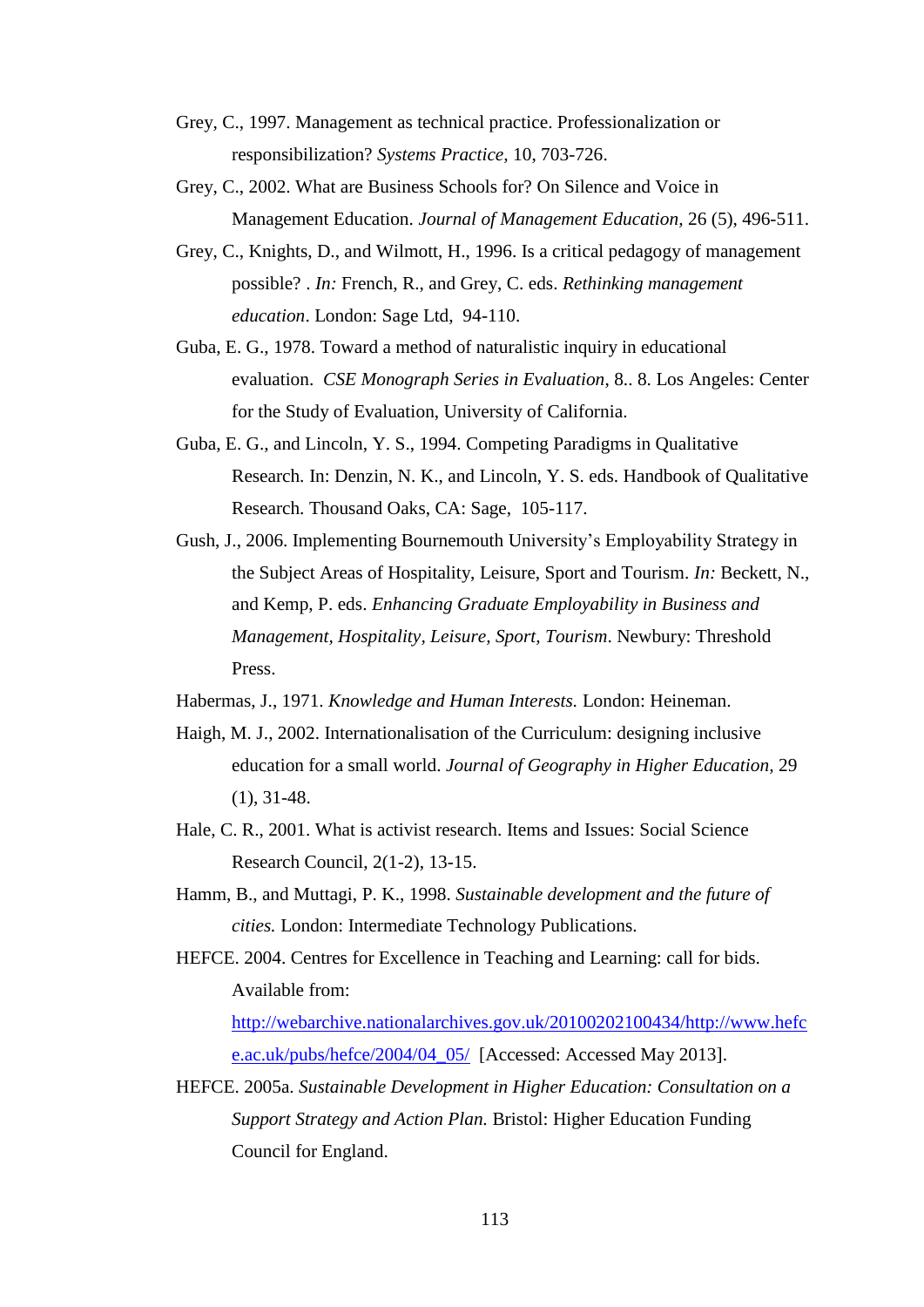- HEFCE. 2005b. *Sustainable Development in Higher Education: Strategic Statement and Action Plan.* Bristol: Higher Education Funding Council for England.
- Held, D., and McGrew, A., 2002. *Globalization/Anti-Globalization.* Oxford: Polity Press.
- Heron, J., 1981. Philosophical basis for a new paradigm. In P. Reason and J. Rowan (eds) Human Inquiry: A Sourcebook of New Paradigm Research. Chichester: Wiley.
- Heron, J., 1996. Co-operative inquiry: Research into the human condition. Sage.
- Heron, J., & Reason, P. 1997. A Participatory Inquiry Paradigm. Qualitative Inquiry, 3(3), 274-294.
- Hicks, D., 1996. Envisioning the Future: The challenge for environmental educators. *Environmental Education Research Journal,* 2 (1), 101-108.
- Hicks, D., 2003. Global education: what does it mean? . *In: The Challenge of the Global Dimension in Education-Lecture Series No 1 (2004),* London: Institute of Higher Education.
- Hick, D., 2008. Ways of Seeing: the origins of global education in the UK. In: UK ITE Network Inaugral Conference on Education for Sustainable Development, London.
- Hogan, D., and Tormey, R., 2008. A perspective on the relationship between development education and education for sustainable development. *Policy and Practice: A Development Education Review* (6, Spring), 5-17.
- Hopkinson, P., Hughes, P., and Layer, G., 2008. Sustainable graduates: linking formal, informal and campus curricula to embed education for sustainable development in the student learning experience. *Environmental Education Research Journal,* 14 (4), 435-454.
- Hopkinson, P., and James, P., 2013. Whole institutional change towards sustainable niversities: Bradford's Ecoversity initiative. *In:* Sterling, S., Maxey, L., and Luna, H. eds. *The Sustainable University: Progress and prospects* London: Earthscan/Routledge, 235-255.
- Horton, M., and Freire, P., 1990. *We make the road by walking: Conversations on education and social change.* Philadelphia: Temple University Press.
- Huckle, J., 1996. Realizing Sustainability in Changing Times. In: Huckle, J., and Sterling, S. eds. Education for Sustainability. London: Earthscan, 3-17.
- Huckle, J., and Sterling, S., 1996. *Education for Sustainability.* London: Earthscan.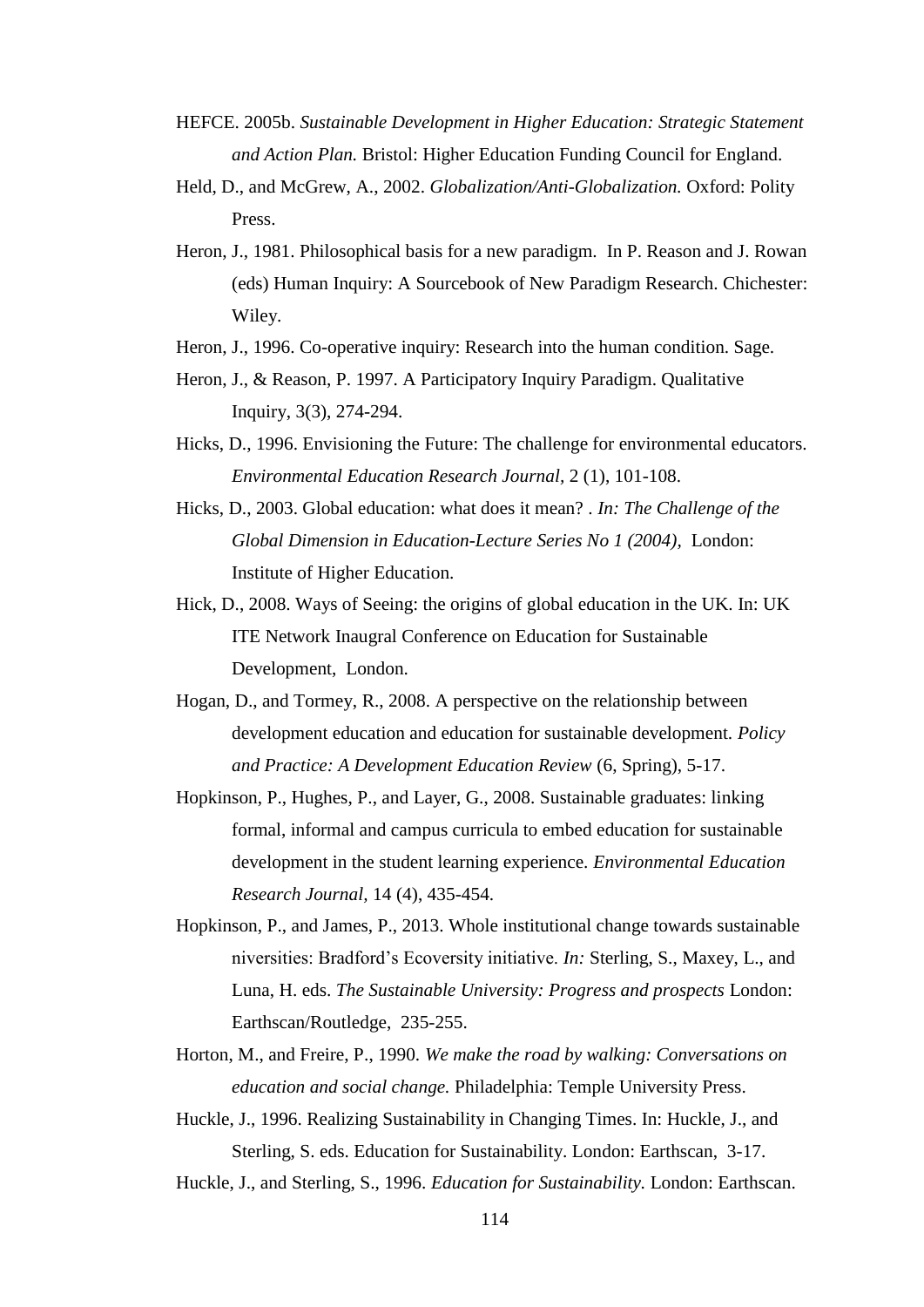- Jacobs, M., 2009. How business schools have failed business. *The Wall Street Journal,* A13. Available from: <http://online.wsj.com/article/SB124052874488350333.html>[Accessed: May 2012].
- Jones, E., 2006. 20 key factors in internationalising higher education. *Academy Exchange: Supporting the Student Learning Experience* (Issue 5, Winter), 38- 39.
- Jones, E., 2010. 'Don't worry about the worries': Transforming lives through international volunteering. *In:* Jones, E. ed. *Internationalisation and the Student Voice: Higher Education Perspectives*. London: Routledge, 83-97.
- Jones, E., 2011. Internationalisation, multiculturalism, a global outlook and employability. *Assessment, Teaching and Learning Journal (Leeds Met),* 11 (Summer), 21-49.
- Jones, E., and Brown, S. (Eds.). 2007. *Internationalising Higher Education*. London: Routledge.
- Jones, E., and Killick, D., 2007. Internationalisation of the curriculum. *In:* Jones, E., and Brown, S. eds. *Internationalising Higher Education*. London: Routledge, 109-119.
- Jones, E., and Lee, S., 2008. Perspectives and Policy and Institutional Cultures. *In:* Shiel, C., and Mckenzie, A. eds. *The Global University: the role of senior managers*. London: BU/DEA, 26-30.
- Jones, P., Selby, D., and Sterling, S. (Eds.). 2010. *Sustainability Education: Perspectives and Practice across Higher Education*. London: Earthscan.
- Ki-Hoon, L., Barker, M., and Mouasher, A., 2013. Is it even espoused? An exploratory study of commitment to sustainability as evidenced in vision, mission, and graduate attribute statements in Australian universities *Journal of Cleaner Production,* 48, 20-28.
- Killick, D., 2006a. Cross-Cultural Capability & Global Perspectives Guidelines for Currculum Review. Available from: [http://www.leedsmet.ac.uk/staff/files/Cross\\_Cultural\\_Capability\\_Guidelines.](http://www.leedsmet.ac.uk/staff/files/Cross_Cultural_Capability_Guidelines.pdf) [pdf](http://www.leedsmet.ac.uk/staff/files/Cross_Cultural_Capability_Guidelines.pdf) [Accessed: May 2008].
- Killick, D., 2006b. The internationalised curriculum. *Academy Exchange: Supporting the Student Learning Experience* (Issue 5, Winter), 36-37.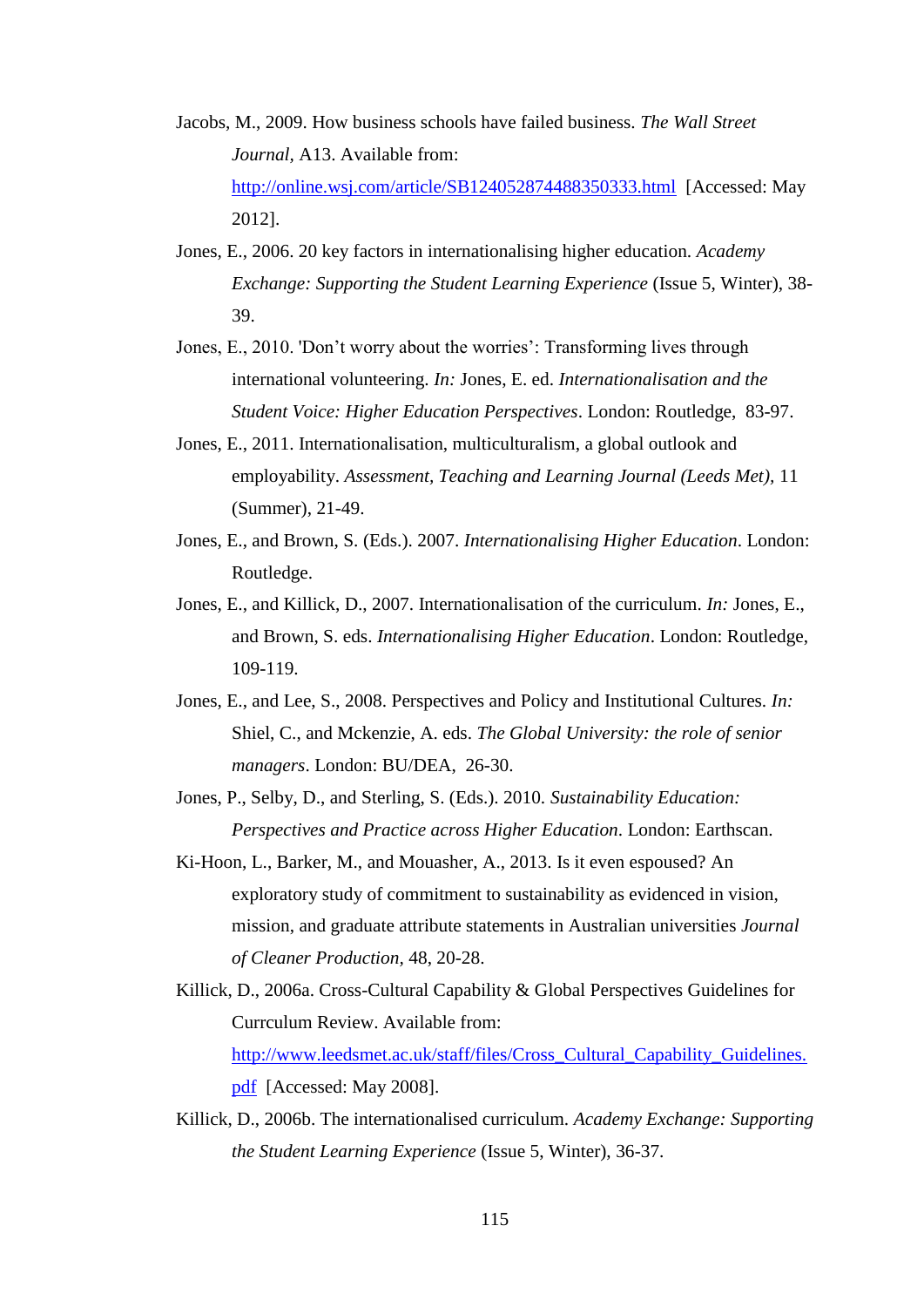- Killick, D., 2007. Cross-cultural capability and global perspectives: curriculum development for global citizenship. *In:* Shiel, C., and Takeda, S. eds. *Proceedings :Education for sustainable development: graduates as global citizens*. Bournemouth: Bournemouth University, 50-55.
- Killick, D., 2011a. Internationalising the University: Enabling Selves-in-the-World. *In:* Preisler, B., Klitgård, I., and Fabricius, A. eds. *Language and Learning in the International University : From English Uniformity to Diversity and Hybridity*. Bristol: Multilingual Matters, 76-95.
- Killick, D., 2011b. *Students as Global Citizens: Being and Becoming Through the Lived Experience of International Mobility.* Thesis (Doctor of Philosophy). Leeds Metropolitan University, Leeds.
- Killick, D., and Poveda, J., 1998. Cross-cultural capability: good citizenship in the global village *Capability,* 3 (4), 35-38.
- King, R., Findlay, A., and Ahrens, J., 2010. *International students mobility literature review. Report to HEFCE and co-founded by the British Council, UK National Agency for ERASMUS.* Bristol: HEFCE.
- Knight, J., 2003. Updating the Definition of Internationalization. *In:* Cihe ed. *International Higher Education* Vol. 33. The Boston College Centre for International Higher Education, 2-3. Available from: [http://www.bc.edu/content/dam/files/research\\_sites/cihe/pdf/IHEpdfs/ihe33.p](http://www.bc.edu/content/dam/files/research_sites/cihe/pdf/IHEpdfs/ihe33.pdf) [df](http://www.bc.edu/content/dam/files/research_sites/cihe/pdf/IHEpdfs/ihe33.pdf) [Accessed: Fall].
- Knight, J., 2006a. *Internationalization of Higher Education: New Directions, New Challenges. 2005 IAU Global Survey Report.* Paris. France.
- Knight, J., 2006b. Internationalization: Concepts, complexities and challenges. *In:* Forest, J., and Altbach, P. G. eds. *International handbook of higher education*  Dordrecht. The Netherlands: Springer Academic Publishers, 345-396.
- Knight, J., and de Wit, H., 1995. Strategies for the internationalisation of higher education: historical and conceptual perspectives. In: De Wit, H. ed. Strategies

for internationalisation of higher education. Amsterdam: EAIE.

- Knox, K., 2004. A Researcher's Dilemma: Philosophical and Methodological Pluralism. *Electronic Journal of Business Research Methods,* 2 (2), 119-128.
- Kotter, J., 1996. *Leading Change.* Boston: Harvard Business School Press.
- Lather, P., 1986. Research as Praxis. Harvard Educational Review, 56 (3), 257-277.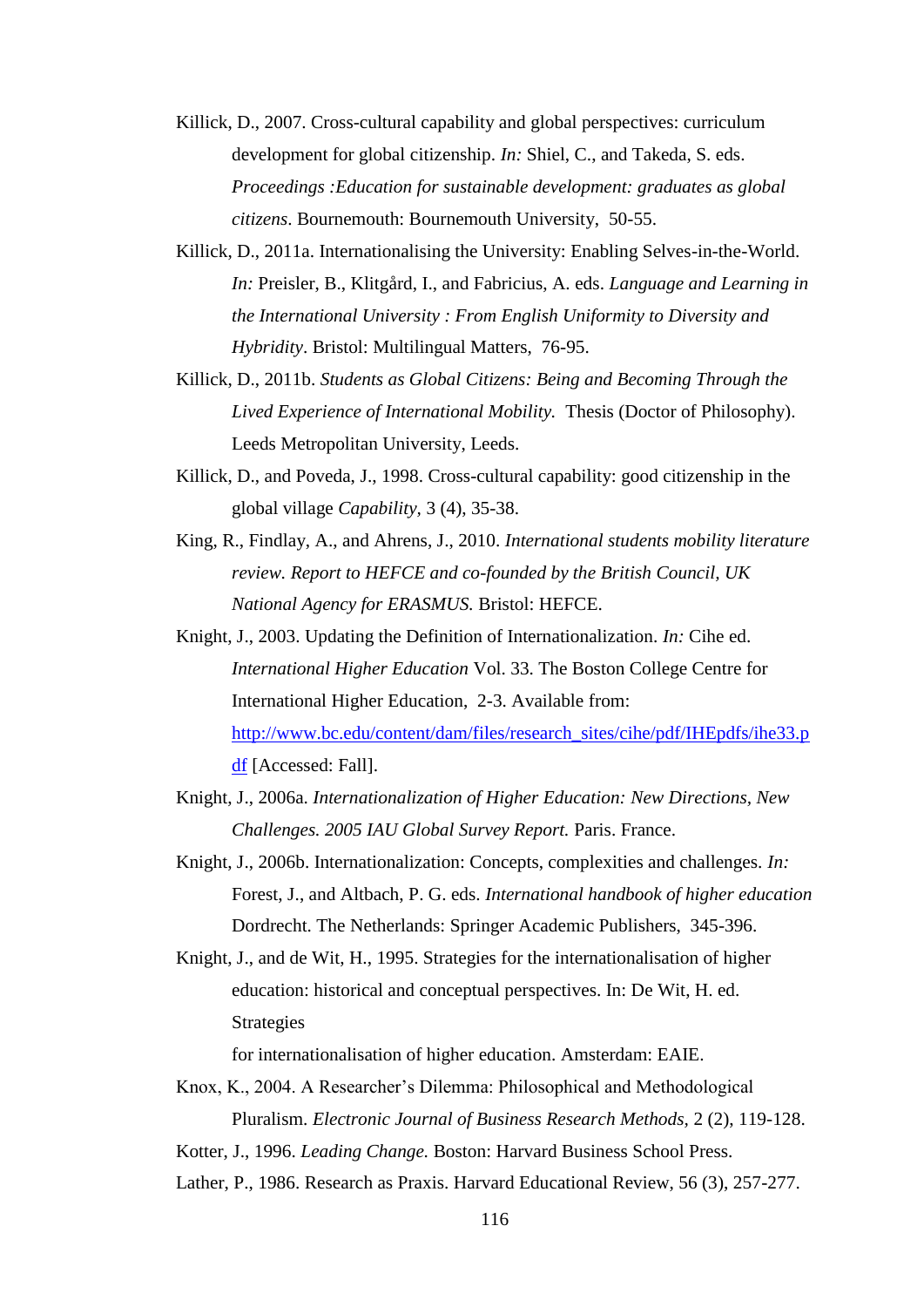- Leal Filho, W., 2000. Dealing with misconceptions on the concept of sustainability. *International Journal of Sustainability Education,* 1 (1), 9-19.
- Leask, B., 2000. *Internationalisation: Changing Contexts and their implications for teaching, learning and assessment.* Australia: ASET-HERSDA.
- Leask, B., 2002. Tying knots or bows? Measuring the development of a generic capability (international perspectives) in students. Available from: [http://www.unisanet.unisa.edu.au/learningconnection/staff/practice/internatio](http://www.unisanet.unisa.edu.au/learningconnection/staff/practice/internationalisation/documents/Tyingknotsorbows.pdf) [nalisation/documents/Tyingknotsorbows.pdf](http://www.unisanet.unisa.edu.au/learningconnection/staff/practice/internationalisation/documents/Tyingknotsorbows.pdf)

[Accessed: March 2009].

- Leask, B., 2005. Internationalisation of the curriculum: Teaching and learning. *In:* Carroll, J., and Ryan, J. eds. *Teaching international students: Improving learning for all*. London: Routledge, 119-129.
- Leask, B., 2007. A Holistic Approach to Internationalisation Connecting Institutional Policy and the Curriculum with the Everyday Reality of Student Life *In:* Shiel, C., and Takeda, S. eds. *Proceedings Education for Sustainable Development: Graduates as Global Citizens*. Bournemouth: Bournemouth University, 57-66.
- Legge, K., 1978. *Power, Innovation and Problem Solving in Personnel Management.* London: McGraw-Hill.
- Legge, K., 1987. Women in personnel management: uphill climb or downhill slide in. *In:* Spencer, A., and Podmore, D. eds. *In a Man's World*. London: Tavistock, 33-60.
- Lele, S. M., 1991. Sustainable development: a critical review. World development, 19 (6), 607-621.
- Leonard, D., Pelletier, C., and Morley, L., 2004. *The Experiences of International Students in UK Higher Education: a review of unpublished material.* UKCOSA.
- Lincoln, Y. S., and Guba, E. G., 1985. *Naturalistic Inquiry.* London: Sage.
- Luker, P., 2008. Not yet Prime Minister. *Academy Exchange: Supporting the Student Learning Experience* (Issue 5, Winter), 18-20.
- Lunn, J., 2006. Global Perspectives in GEED: a complacent or creative response. *Planet,* 16, July.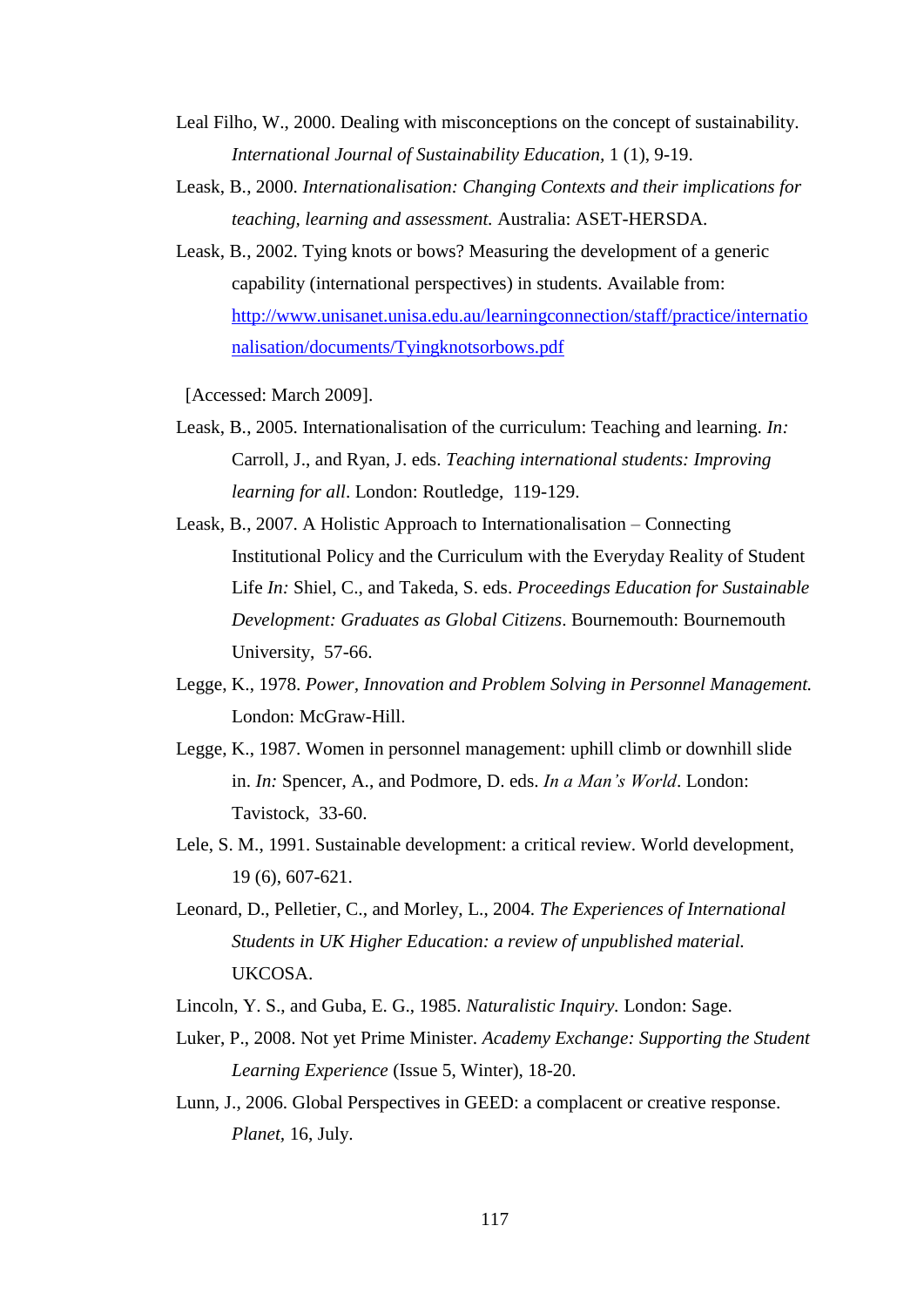Lunn, J., 2008. Global Perspectives in Higher Education: Taking the Agenda Forward in the United Kingdom. *Journal of International Education,* 12 (3), 231-254.

Machiavelli, N., 1532. Il Principe. Florence: Antonio Blado d'Asola.

- Marshall, H., 2005. Developing the Global gaze in citizenship education: exploring the perspectives of global education NGO workers in England. *International Journal of Citizenship and Teacher Education,* 1 (2), 76-92.
- Marshall, H., 2007. Global education in perspective: fostering a global dimension in an English secondary school. *Cambridge Journal of Education,* 37 (3), 355- 374.
- Marshall, J., Coleman, G., and Reason, P. (Eds.). 2011. *Leadership for Sustainability: An Action Research Approach*. Sheffield: Greenleaf Publishing.
- Marshall, S. (Ed.). 2007. *Strategic Leadership of Change in Higher Education*. London and New York: Routledge.
- Martin, P., 2003. From here to eternity. *The Development Education Journal,* 9 (3),  $10-12.$
- McCloskey, S., 2003. Education as an agent of social change. *In:* Mccann, G., and Mccloskey, S. eds. *From the Local to the Global: Key Concepts in Development Studies*. London: Pluto Press, 178-196.
- McCollum, A., 1996. *On the Margins? An Analysis of the Theory and Practice of Development Education in the 1900s.* Thesis (PhD). Open University.
- McCowan, T., 2012. Opening spaces for citizenship in Higher Education: three initiatives in English universities. *Studies in Higher Education,* 37.1, 51-67.
- McKenzie, A., and Shiel, C., 2002. The DEA Global Perspectives in Higher Education Project: Progress to date. *The Development Education Journal,*  8.3.
- McKenzie, K., Bourn, D., Evans, S., Brown, M., Shiel, C., Bunney, A., Collins, G., Wade, R., Parker, J., and Annette, J., 2003. *Global Perspectives in Higher Education: The Improving Practice Series.* London: Development Education Association.
- Meadows, D., 1994, 24-28 October *Envisioning a sustainable world.* Paper presented at the Third Biennial Meeting of the International Society for Ecological Economics. San Jose, Costa Rica. Available from: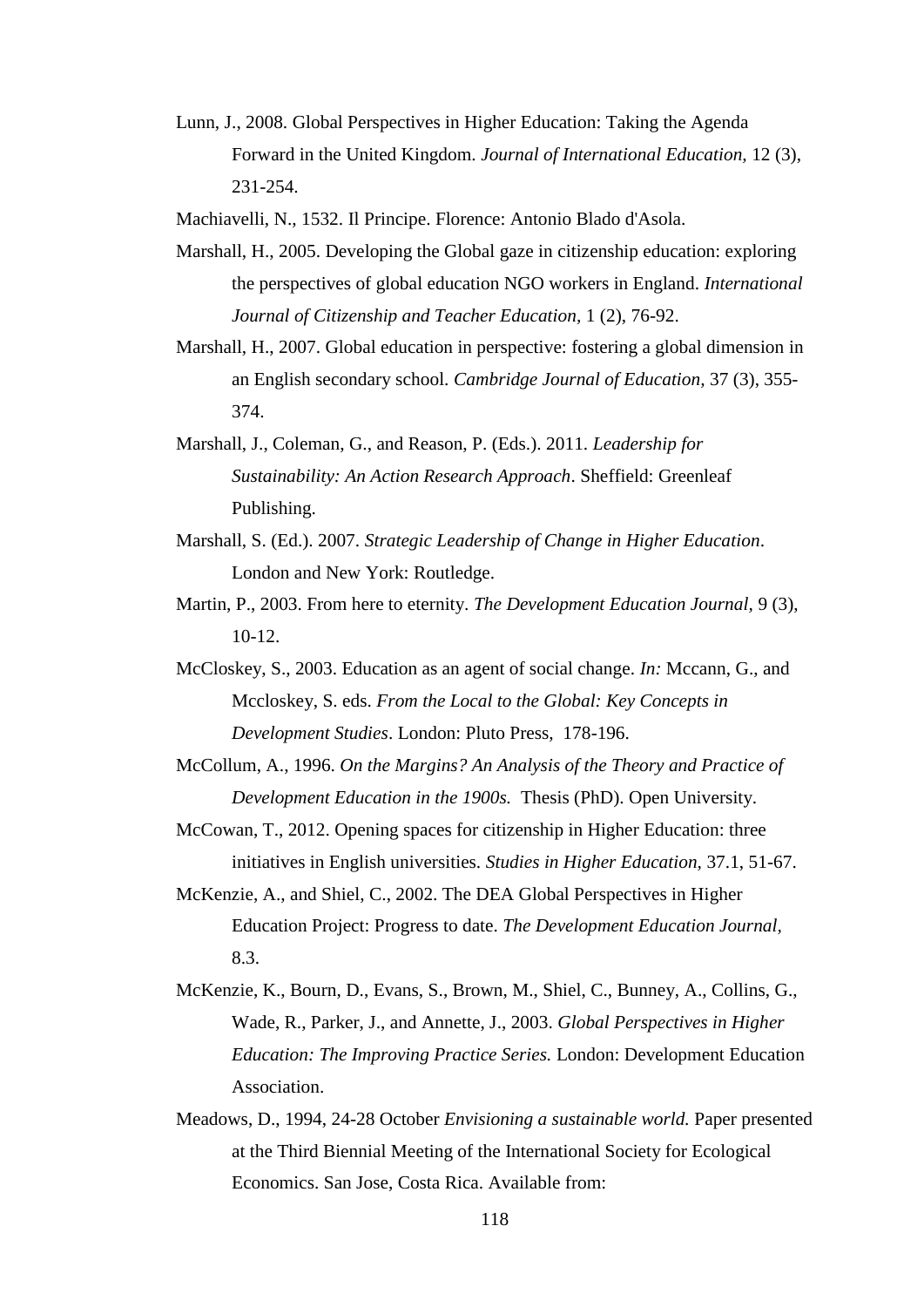<http://www.donellameadows.org/archives/envisioning-a-sustainable-world/> [Accessed: June 2013].

Meadows, D., 2002. Dancing with systems. *Systems Thinker,* 13, 2-6.

- Merriam, S., 1995. What can you tell from an N of 1? Issues of validity and reliability in qualitative research*. PAACE Journal of Lifelong Learning,* 4*,*  51*–*60*.*
- Mezirow, J., and Associates. 1990. *Fostering Critical Reflection in Adulthood.* San Fransisco: Jossey Bass.
- Middlehurst, R., 2006. *A leadership challenge in Academy Exchange: Supporting the Student Learning Experience: Internationalisation.* York: Higher Education Academy. Issue 5, Winter.
- Middlehurst, R., and Woodfield, S., 2007. International Activity or International Strategy? Insights from an institutional Pilot Study in the UK. *Tertiary Education and Management,* 13 (3), 263-279.
- Mingers, J., 2003. The paucity of multimethod research: a review of the information systems literature. *Information Systems Journal,* 13 (3), 233-249.
- Moeller, M., and Harvey, M., 2011. Inpatriate marketing managers: issues associated with staffing global marketing positions. *Journal of International Marketing,*  19 (4), 1-16.
- Moon, J., A., 2000. *Reflection in Learning & Professional Development: Theory and Practice.* London: Kogan Page.
- Moss Kanter, R., 1989. *When Giants Learn to Dance.* New York: Simon & Schuster.
- Orr, D., 1992. *Ecological Literacy: Education and Transition to a Postmodern World.* Albany, NY: State University of New York Press.
- Osler, A., and Starkey, H., 2005. *Changing Citizenship: Democracy and Inclusion in Education.* Maidenhead: Oxford University Press.
- Otter, D., 2007. Globalisation and sustainability: Global perspectives and education for sustainable development in Higher Education. *In:* Jones, E., and Brown, S. eds. *Internationalising Higher Education*. Abingdon: Routledge 42-54.
- Ottewill, R., and Macfarlane, B., 2003. Pedagogic challenges facing business and management educators: assessing the evidence. *The International Journal of Management Education,* 3 (3), 33-42.
- Oxfam. 1997. *A curriculum for global citizenship.* Oxford: Oxfam.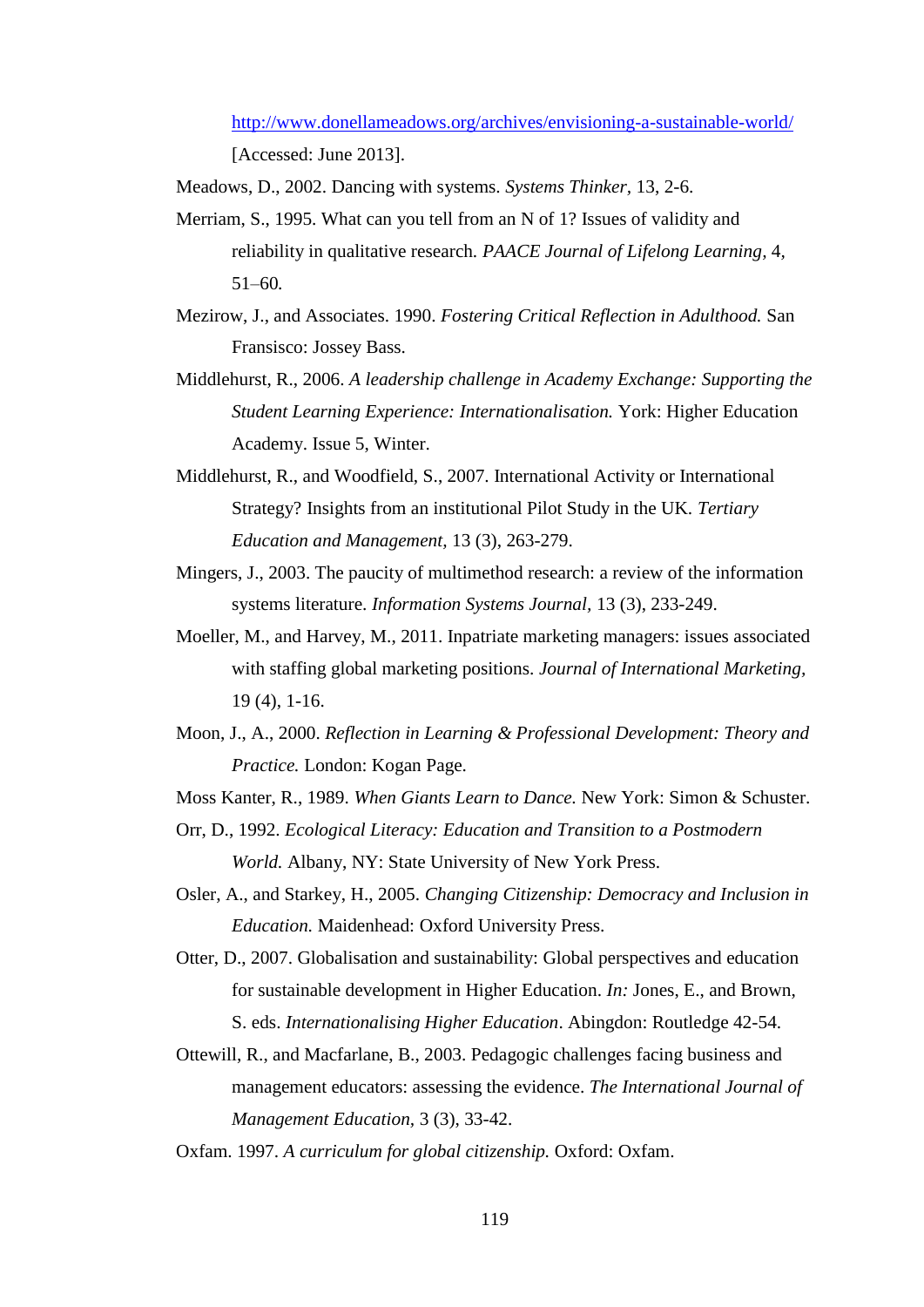- Paço, A., Alves, H., Shiel, C., and Leal Filho, W., 2013a. Development of a green consumer behavior model. *International Journal of Consumer Studies,* 37, 414-421.
- Paço, A., Alves, H., Shiel, C., and Leal Filho, W., 2013b. A multi-country level analysis of environmental attitudes and behaviours among young consumers. *Journal of Environmental Planning and Management*, 1-17.
- Parker, J., and Wade, R., 2008. *Journeys around Education for Sustainability.* London: London South Bank University.
- Pearce, S., Brown, E., and Walker, J., 2008. The Role of Universities in Sustainable Development. *In:* Shiel, C., and Mckenzie, A. eds. *The Global University: the role of senior managers*. London: BU/DEA, 47-50.
- Petford, N., and Shiel, C., 2008. A holistic approach to the 'globalisation' agenda at Bournemouth University: the role of senior management. *In:* Shiel, C., and Mckenzie, A. eds. *The Global University: the role of Senior Managers*. London: BU/DEA, 20-25.
- Pike, G., and Selby, D., 1988. Global Teacher, Global Learner. London: Hodder and Stoughton; in association with the Centre for Global Education, York University.
- Quinn, J. B., 1980. Managing strategic change. *Sloan Management Review,* 21 (4), 67-86.
- Quinn, J. B., and Dalton, M., 2009. Leading for sustainability: implementing the tasks of leadership. *Corporate Governance,* 9 (1), 21-38.
- Reason, P., and Bradbury, H. (Eds.). 2001. Handbook of Action Research: Participative inquiry and practice. London: Sage.
- Reason, P., and Rowan, J. (Eds.). 1981. *Human Inquiry: A Sourcebook of New Paradigm Research*. Chichester: Wiley.
- Revans, R. W., 1982. What is Action Learning. *Journal of Management Development,* 1 (3), 64-75.
- Ridolfo, H., and Shiel, C., 2004. *The Business Simulation week.* Higher Education Academy Business Education Support Team, Milton Keynes: The Open University Business School.
- Roddick, A., 2000. *Business as Unusual: the triumph of Anita Roddick.* London: Thorsons.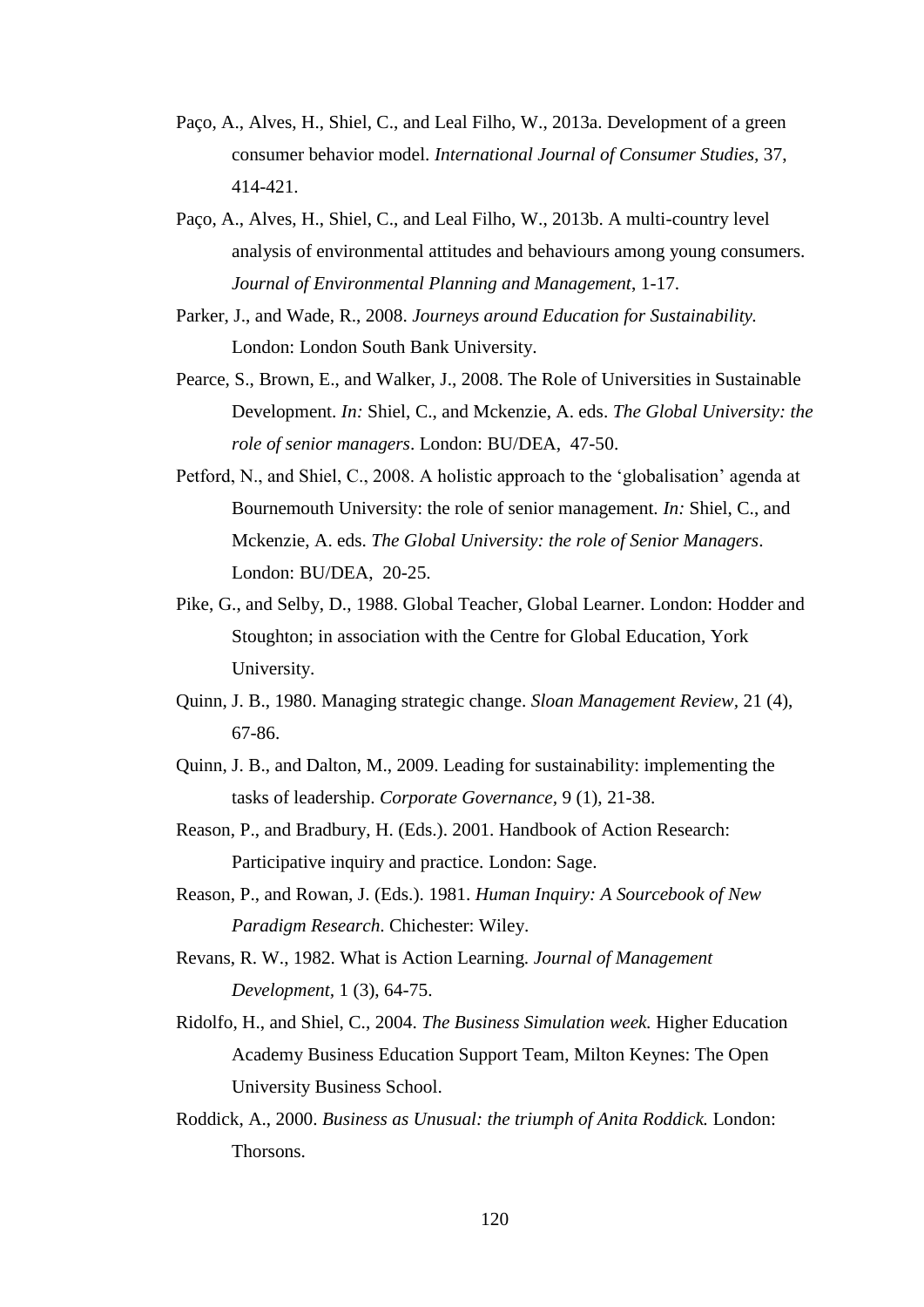- Robinson, J., 2004. Squaring the circle? Some thoughts on the idea of sustainable development. Ecological Economics, 48 (4), 369-384.
- Ryan, A., 2011a. *Education for sustainable development and holistic curriculum change: a review and guide.* The Higher Education Academy. Available from:

[http://www.heacademy.ac.uk/assets/documents/esd/ESD\\_Artwork\\_050412\\_1](http://www.heacademy.ac.uk/assets/documents/esd/ESD_Artwork_050412_1324.pdf) [324.pdf](http://www.heacademy.ac.uk/assets/documents/esd/ESD_Artwork_050412_1324.pdf) [Accessed: June 2012].

- Ryan, A., and Cotton, D., 2013. Times of change: shifting pedagogy and curricula for future sustainability. *In:* Sterling, S., Maxey, L., and Luna, H. eds. *The Sustainable University: Progress and prospects*. London & New York: Routledge/Earthscan, 151-168.
- Ryan, J., 2011b, 11 May. *International education and global learning: A one way exercise or an endeavour in mutual understanding.* Paper presented at the The Higher Education Academy Learning and Teaching Conference, University of Nottingham, Nottingham.
- Schattle, H., 2008. Education for global citizenship: Illustrations of ideological pluralism and adaptation. *Journal of Political Ideologies,* 13 (1), 73-94.
- Schön, D. A., 1983. *The Reflective Practitioner: how professionals think in action.* London: Temple Smith.
- Scott, G., Tilbury, D., Sharp, L., and Deane, E., 2012. *Turnaround leadership for sustainability in Higher Education.* Sydney: Australian Government, OLT.
- Scott, W., and Gough, S., 2003. *Sustainable Development and Learning: Framing the issues.* London: RoutledgeFalmer.
- Selby, D., 2009. Towards the sustainability university: The Centre for Sustainable Futures, University of Plymouth. *Journal of Education for Sustainable Development,* 3 (1), 103-106.
- Sheppard, K., Harraway, J., Lovelock, B., Skeaff, S., Shooten, L., Strack, M., and Jowett, T., 2012. Monitoring Changes in the Sustainability Attributes of Higher Education Students in a New Zealand University. *In:* Leal Filho, W. ed. *Sustainable Development at Universitites: New Horizons*. Frankfurt: Peter Lang, 118-126.
- Sheppard, M., and Bellis, P., 2008. The Bologna Process: Supporting the Internationalization of Higher Education in the UK. Available from: <http://eunis.dk/papers/p37.pdf>[Accessed: February 2013].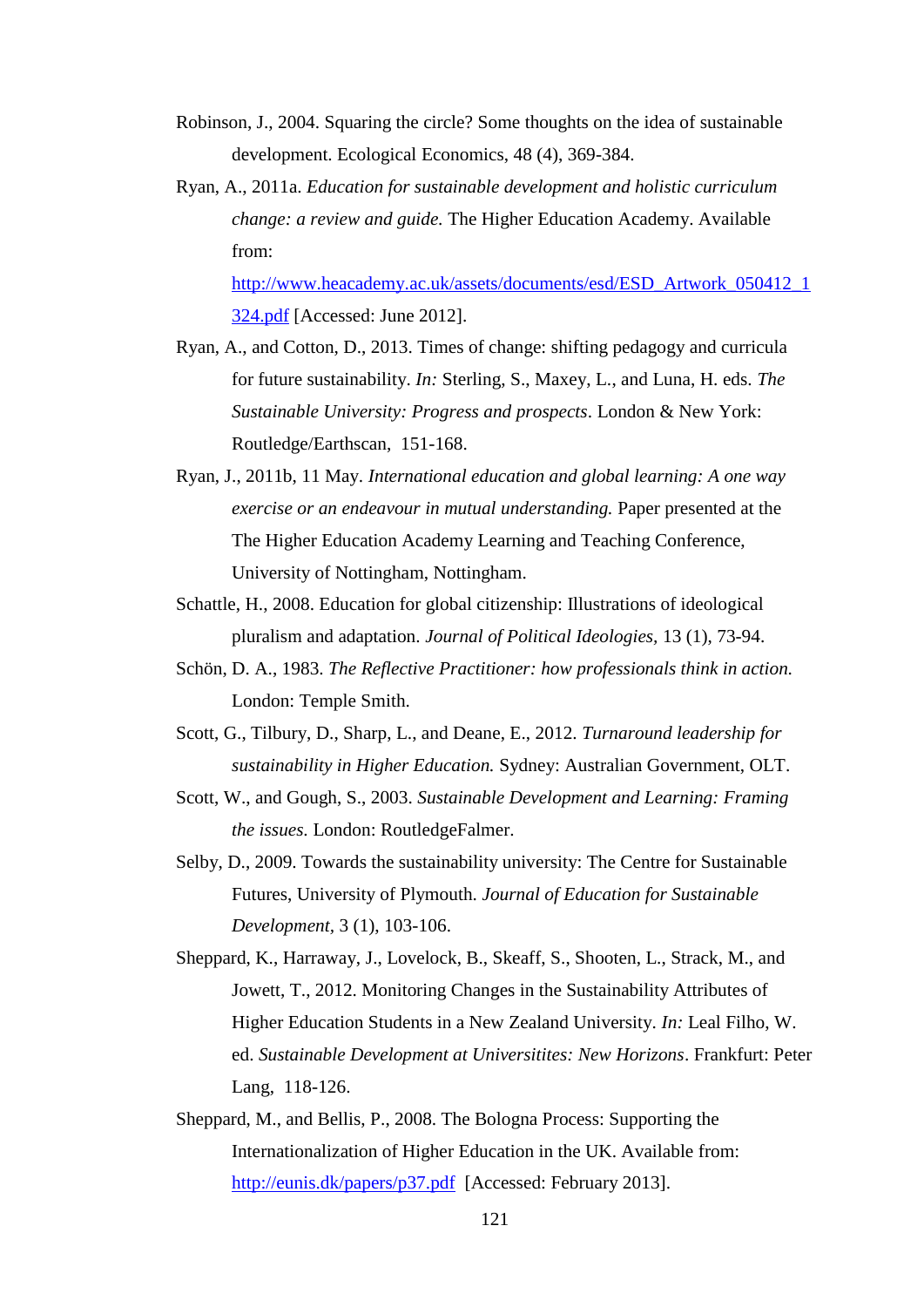- Shiel, C., 2001a. Review of Transnational Management: Text, Cases and Readings in Cross Border Management, 3rd Edition. *Personnel Review,* 30 (1), 119-126.
- Shiel, C., 2002, September. *Global Responsibility and Sustainable Development: What are business schools doing?* Paper presented at the Association of Business Schools, Undergraduate Forum, London.
- Shiel, C., 2005, June. *Developing a 'global perspective' within a university: securing change to enable students to develop as global citizens.* Paper presented at the Implementing Global Development Education into Higher Education Programs in Poland, organised by UNDP and Ministry of Foreign Affairs, Poland.
- Shiel, C., 2006. Developing the global citizen, . *Academy Exchange: Supporting the student learning experience,* Winter (5), 13-15.
- Shiel, C., 2007a, April. *Culturally Inclusive Approaches to Learning and Teaching.* Keynote presentation at the Challenges and Opportunities in Curriculum Internationalisation: An NUBS, Newcastle University.
- Shiel, C., 2007b. Developing and embedding global perspectives across the university. *In:* Marshall, S. ed. *Strategic Leadership of Change in Higher Education*. London and New York: Routledge, 158-173.
- Shiel, C., 2007c. Developing the Global Citizen: the way forward? *The International Journal of Learning,* 14 (4), 153-168.
- Shiel, C., 2008a. Embedding e-resources in Distance Learning: A New Way of Working but is Learning Enhanced? *The International Journal of Learning,*  15, 1-14.
- Shiel, C., 2008b. *The Global University: aligning global citizenship, sustainable development and internationalisation.* Keynote presentation at the UNESCO Centre International Development Seminar, University of Ulster, Coleraine.
- Shiel, C., 2008c. Introduction. *In:* Shiel, C., and Mckenzie, A. eds. *The Global University: the role of Senior Managers*. London: BU/DEA, 6-10.
- Shiel, C., 2008d. Introduction. *In:* Atfield, R., and Kemp, P. eds. *Enhancing the international learning experience in business, management, hospitality, leisure, sport, tourism*. Berks: Threshold Press, v-xiv.
- Shiel, C., 2009a. *Developing Global Citizens: an employability perspective.* Keynote presentation at the International Dimensions of Graduate Employability: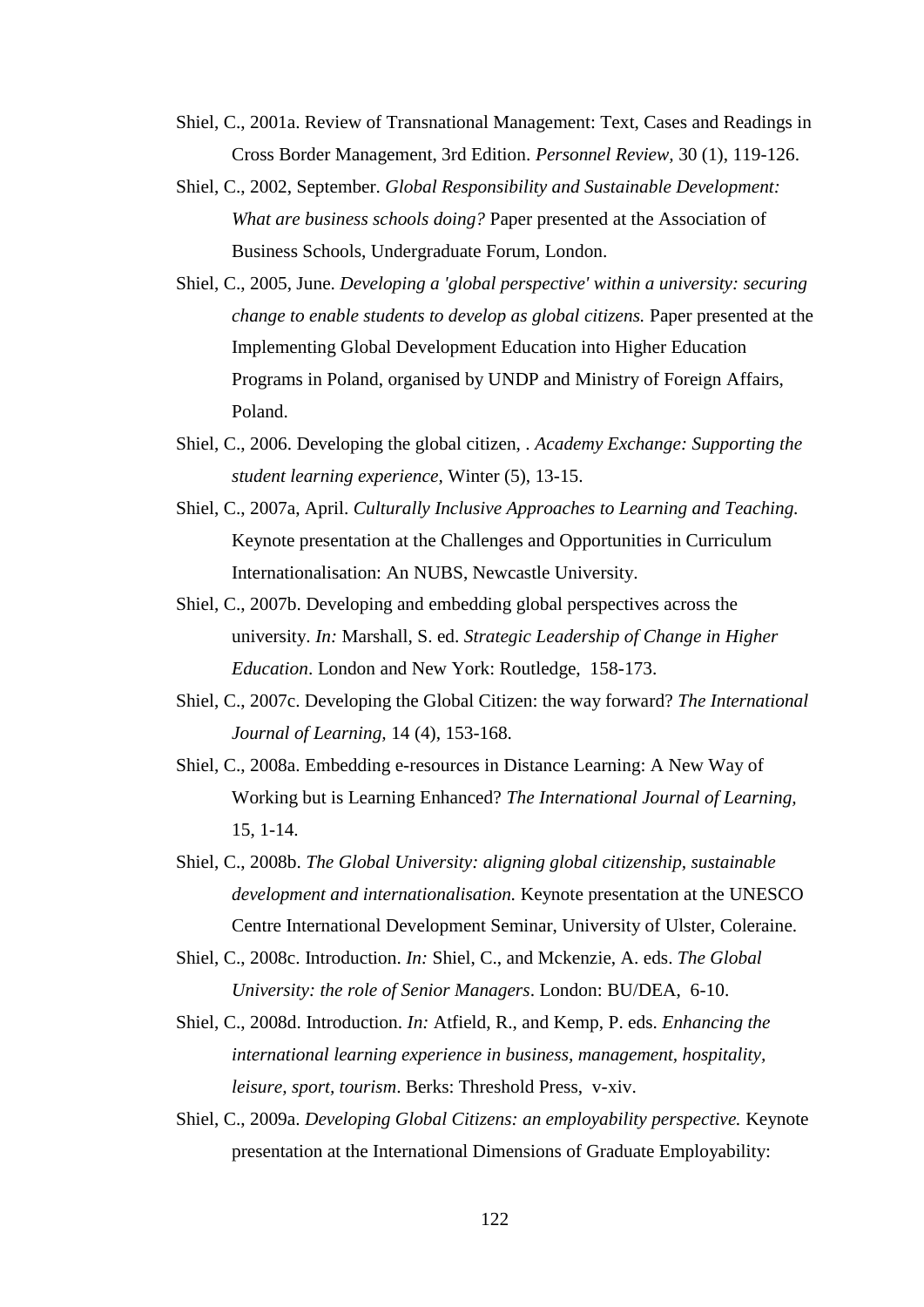Developing the global citizen, HEA/ FDTL Project Conference, Oxford Brookes.

- Shiel, C., 2009b. *Development Cooperation and Capacity Building.* Paper presented at the Durham: A World Class University Staff Development Conference, Durham.
- Shiel, C., 2009c, September. *Exploring attitudes, values and beliefs: a starting point for citizenship.* Paper presented at the Developing Global Citizens, Association of Business School, BMAF, Leeds Business School Conference.
- Shiel, C., 2009d. Global Perspectives and Global Citizenship: Understanding the views of our learners. *The International Journal of Learning,* 16 (6), 689-720.
- Shiel, C., 2009e. *Internationalisation: an approach that addresses global employability.* Keynote presentation at the Engaging Employers BMAF Annual Education Conference, Cardiff.
- Shiel, C., 2009f. *Transformation through citizenship.* Keynote presentation at the Researching Transformational Learning through ESD, Internationalisation and Citizenship, Gloucester University.
- Shiel, C., 2011a, March. *Global Perspectives: ESD by another name.* Paper presented at the Green Academy, Leeds (Unpublished).
- Shiel, C., 2011b. *Learning and Teaching, where next? A Report.* London: Higher Education Academy. Business, Management, Accountancy and Finance. Available from:

[http://www.heacademy.ac.uk/business/news/detail/2011/learning\\_and\\_teachi](http://www.heacademy.ac.uk/business/news/detail/2011/learning_and_teaching_where_next) [ng\\_where\\_next](http://www.heacademy.ac.uk/business/news/detail/2011/learning_and_teaching_where_next) [Accessed: May 2012].

Shiel, C., 2011c. Are we there yet? In: Shiel, C., ed. *Global Vision, Local Action: Education for Sustainable Development and Global Citizenship, 4th International Conference*. Bournemouth: Bournemouth University, 13-41.

- Shiel, C., 2012a. *Contributing to a Learning Planet.* Keynote presentation at the 12th Annual Learning and Teaching Conference, Middlesex University.
- Shiel, C., 2012b, June. *The cultural value of International Mobility.* Keynote presentation at the Internationalising Higher Education within the UK: Globalising knowledge and skills, Inside Government.
- Shiel, C., 2013a. Building Capacity: Enabling University Leaders to Serve as Role Models for Sustainable Development. *International Journal of Sustainability Education,* 8 (1), 29-45.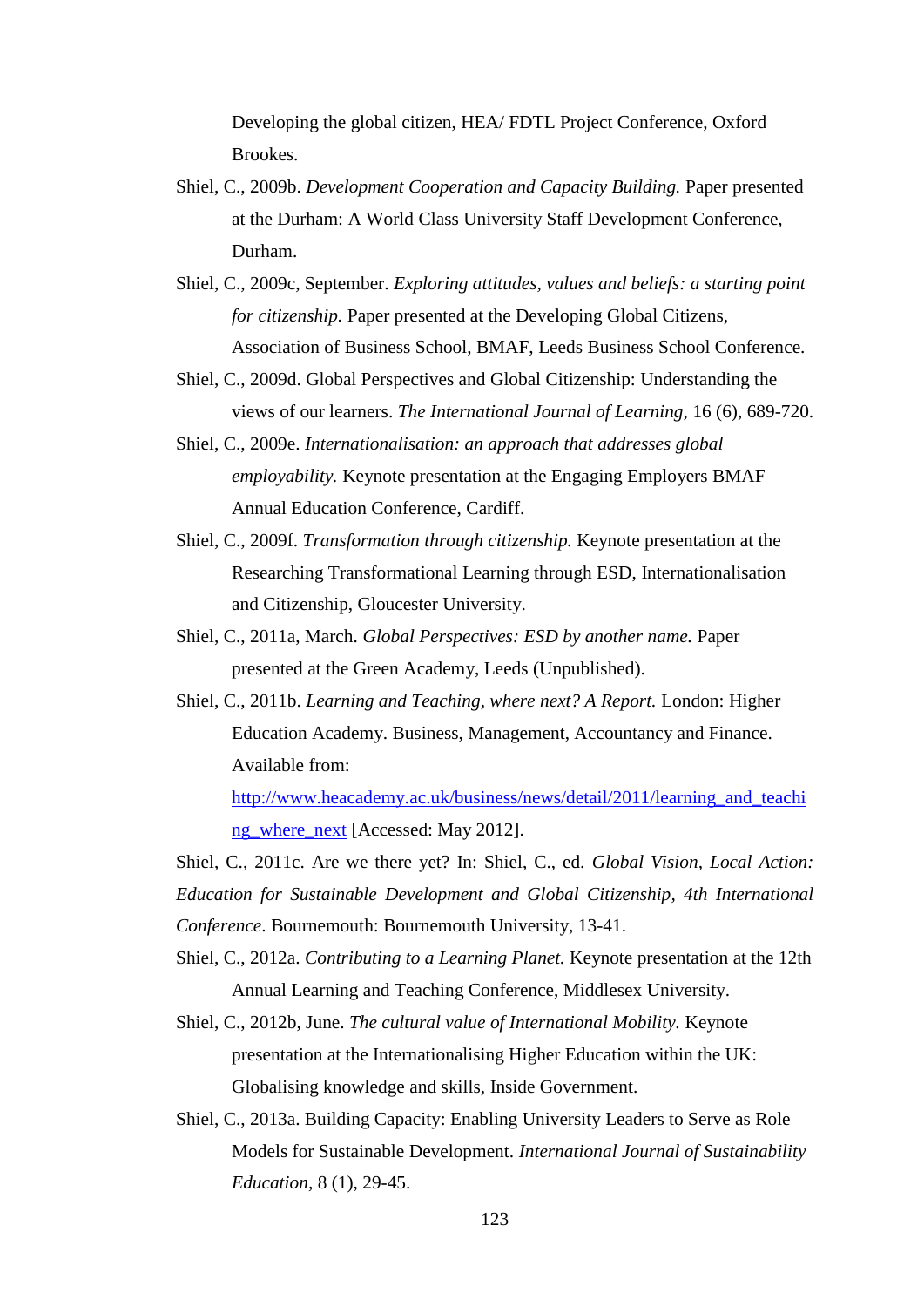- Shiel, C., 2013b. Leadership. *In:* Sterling , S., Larch, M., and Luna, H. eds. *The Sustainable University: progress and prospects*. London: Routledge, 110- 131.
- Shiel C, Williams, A., and Mann, S., 2005. Global Perspectives and Sustainable Development in the Curriculum: Enhanced Employability, More Thoughtful Society? *In:* Newland, B., Norman, K., and Johnson, M. eds. *Enhancing Graduate Employability: The roles of learning, teaching, research and knowledge transfer. Proceedings of the Bournemouth University Learning and Teaching Conference*. Bournemouth, Bournemouth University: Learning Design Studio, Bournemouth University, 2-16.
- Shiel, C., and Bunney, A., 2002. Global Responsibility and Sustainable Development: tailoring the concepts to business programmes. *In: 1st Annual Teaching and Learning Conference*, Bristol: Bristol Business School, 1-17.
- Shiel, C., and Hanson, J., 2004, April. *Meeting the Challenge: Putting Sustainability in the Curriculum* Paper presented at the Learning South West Summer Conference: Workforce Development for A Successful and Sustainable South West, Taunton, Devon.
- Shiel, C., and Jones, D., 2000a. HRM is Simply Another Management Fad- an argument to test the validity of this criticism against the features of a fad. *Working Papers in Management Series, The Business School@Bournemouth University,* May.
- Shiel, C., and Jones, D., 2000b. The Value of Strategic Ambiguity in Organisational Communication. *Working Papers in Management Series, The Business School@Bournemouth University,* March.
- Shiel, C., and Jones, D., 2003. Reflective learning & assessment: a systematic study of reflective learning as evidenced in students' learning journals. *In: BEST LTSN Conference,* Brighton.
- Shiel, C., and Jones, D., 2004a. *Business graduates as global citizens: working across educational boundaries.* Paper presented at the HE Business Management and Accountancy Subject Centre Conference, Ealing, London.
- Shiel, C., and Jones, D., 2004b. Global Perspectives and Higher Education: taking the agenda forward in a Business School. *The Development Education Journal,* 10.3 (June), 10-12.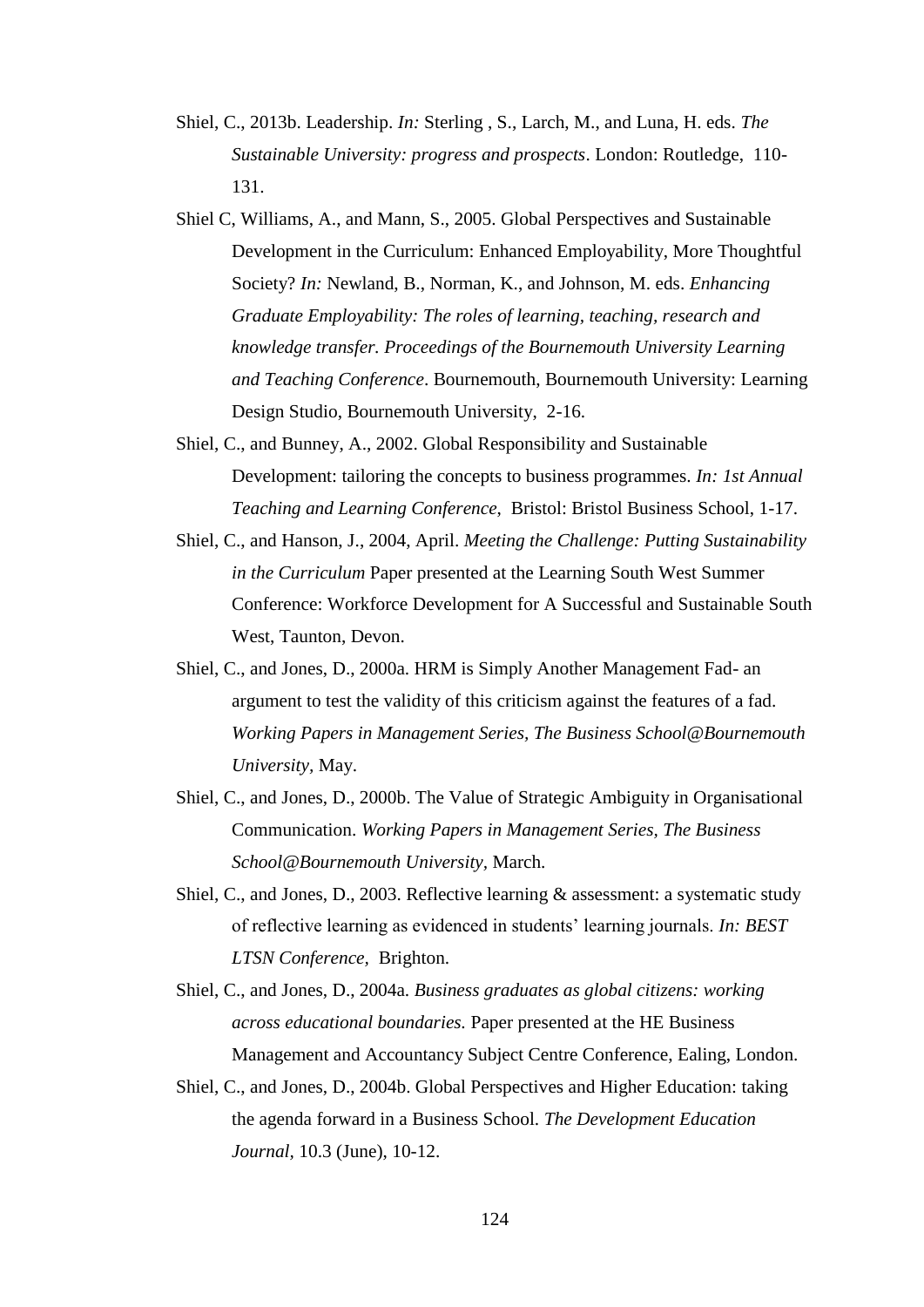- Shiel, C., and Jones, D., 2004c. *Working in Partnership to Develop e-learning.* Paper presented at the International Conference for the Strategic Development of elearning sponsored by CKIT, Institute for Information and Industry, Taipei, Taiwan.
- Shiel, C., and Jones, D., 2005a. *Global Perspectives in Higher Education: Taking the Agenda Forward in a Business School. The Common European Space of Education, Science and Culture: The Collected Articles, Part 1, 164-170.* Chelyabinsk: Southern Ural State University.
- Shiel, C., and Jones, D., 2005b. Technology as an Enabler. *The Development Education Journal,* 11, 3-5.
- Shiel, C., and Mann, S., 2005. *A Global Perspective at Bournemouth University: Education for Global Citizens and Sustainable Development. Internal Strategic Report.* Bournemouth: Bournemouth University.
- Shiel, C., and Mann, S., 2006. *Becoming a global citizen.* Bournemouth: Bournemouth University Global Local Education (BUGLE).
- Shiel, C., and Mckenzie, A.,2008. eds. *The Global University: the role of Senior Managers*. London: BU/DEA.
- Shiel, C., and Paço, A., 2012. The impact of University policies for sustainable development on students: a comparison of students from two institutions, one in the UK and one in Portugal. *In:* Leal, W. ed. *Sustainable Development at Universities: New Horizons*. Frankfurt: Peter Lang Publishers.
- Shiel, C., and Petford, N., 2008, 4-5 December. *Developing globally employable graduates: one approach.* Paper presented at the Going Global: Internationalising Higher Education, London (Unpublished).
- Shiel, C., Williams, A., and Mann, S., 2005. Global Perspectives and Sustainable Development in the Curriculum: Enhanced Employability, More Thoughtful Society? *In*: Newland, B., Norman, K., & Johnson, M., eds. *Enhancing Graduate Employability: The roles of learning, teaching, research and knowledge transfer*. Bournemouth: Bournemouth University, 2-16
- Sibbel, A., 2012. Bridging the Gaps to Develop Graduate Capabilities for Sustainability. *In:* Leal Filho, W. ed. *Sustainable Development at Universities: New Horizons*. Frankfurt: Peter Lang, 71-84.

Spretnak, C., and Capra, F. (Eds.). 1985. Green Politics: . Glasgow: Paladin Books.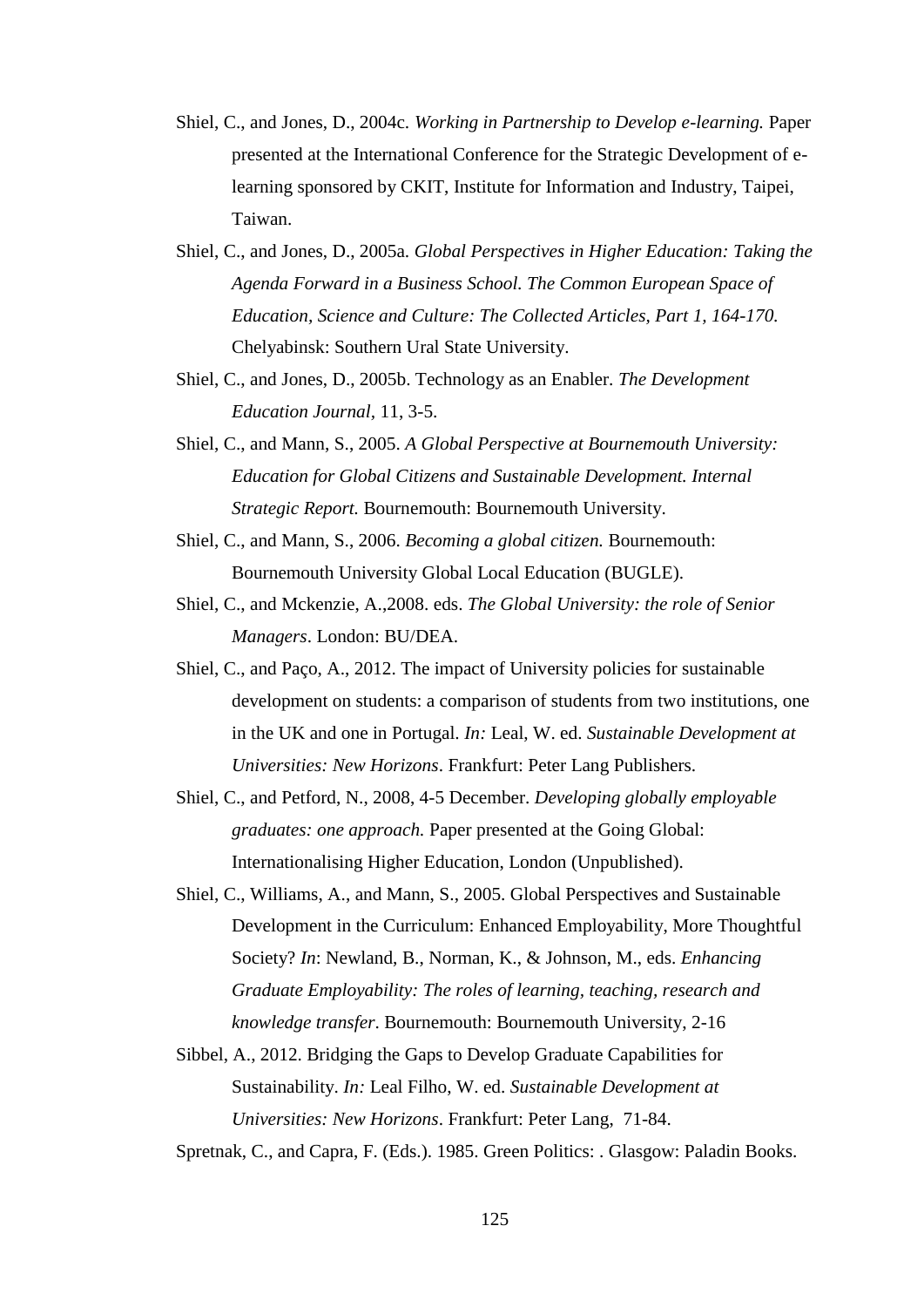- Springett, D., 2010. Education for Sustainability in the Business Studies Curriculum: Ideological Struggle. *In:* Jones, P., Selby, D., and Sterling, S. eds. *Sustainability Education: Perspectives and Practice Across Higher Education*. London: Earthscan, 75-92.
- Springett, D., and Kearins, K., 2001. Gaining Legitimacy: Sustainable development in business school curricula. *Sustainable Development Journal,* 9 (4), 213- 221.
- Stepanyan, K., Littlejohn, A., and Margaryan, A., 2010. *Sustainable eLearning in a Changing Landscape: A Scoping Study (SeLScope).* York: HE Academy and Glasgow Caledonian University.
- Sterling, S., 1996. Educating the educators: a master's degree in environmental and development education. *The Development Education Journal,* 5, 17-18.
- Sterling, S., 2001. *Sustainable Education: Re-visioning Learning and Change.* Dartington: Green Books.
- Sterling, S., 2003. *Whole Systems Thinking as a Basis for Paradigm Change in Education: Explorations in the Context of Sustainability.* Thesis (PhD). Centre for Research in Education and the Environment, University of Bath.
- Sterling, S., 2004. An analysis of the development of sustainability education internationally: evolution, interpretation, and transformative potential. *In:* Blewitt, J., and Cullingford, C. eds. *Sustainable Development: A Challenge for Higher Education*. London: Earthscan, 43-62.
- Sterling, S., 2005, 12 September. *Making Connections…towards culture change in education.* Keynote presentation at the ESD - Graduates as Global Citizens, Bournemouth University.
- Sterling, S., and EDET Group. 1992. *Good Earth-Keeping: Education Training and Awareness for a Sustainable Future. Environment Development Education and Training Group.* London: UNEP-UK.
- Sterling, S., Maxey, L., and Luna, H., 2013. *The Sustainable University: Progress and prospects.* London and New York: Earthscan/Routledge.
- Sterling, S., and Scott, W., 2008. Higher Education and ESD in England: A critical commentary on recent iniatives. *Environmental Education Research,* 14 (4), 386-398.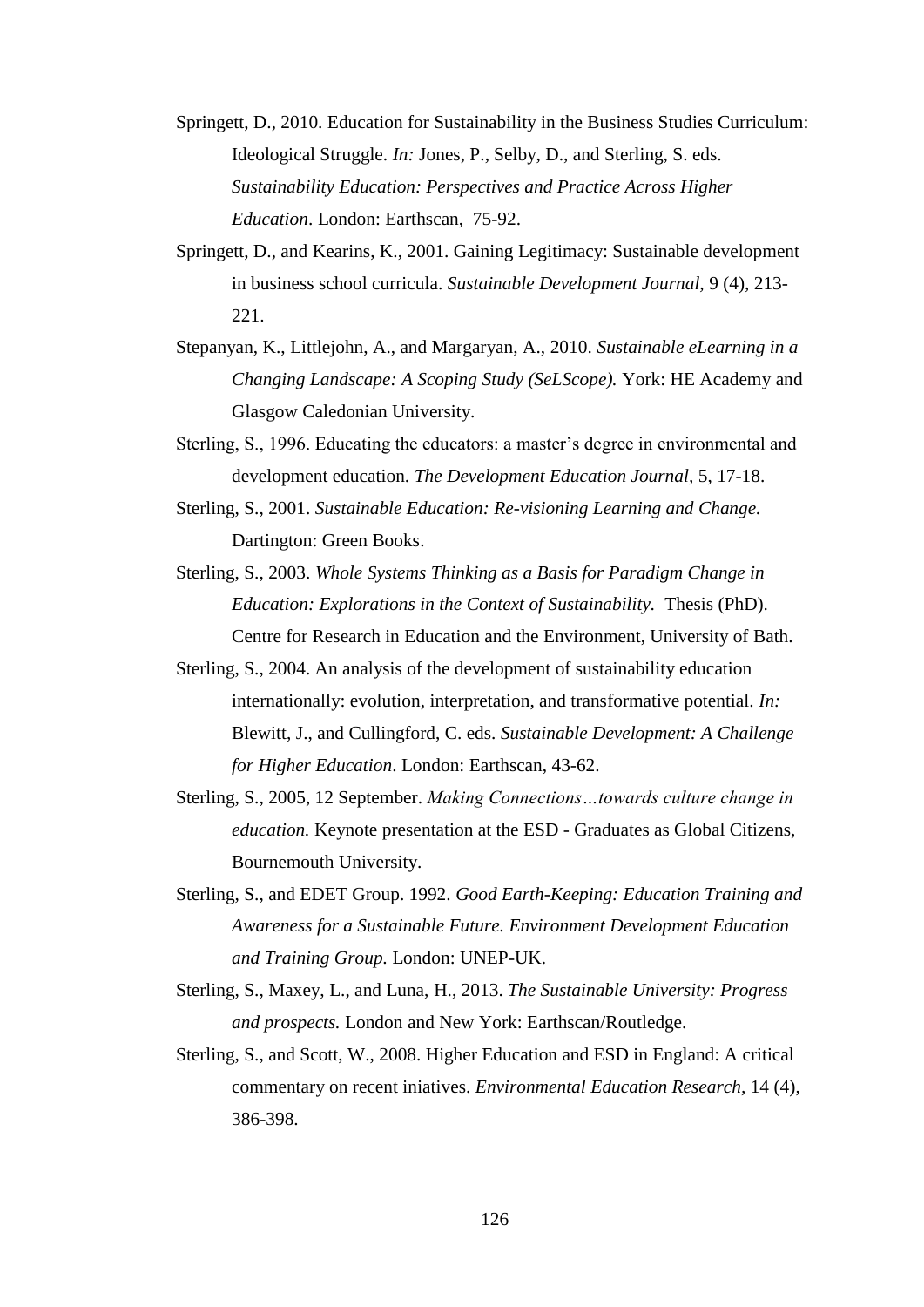- Stier, J., 2004. Taking a critical stance toward internationalization ideologies in higher education: idealism, instrumentalism and educationalism. *Globalisation, Societies and Education,* 2 (1), 83-97.
- Thomas, A. B., and Anthony, P. D., 1996. Can management Education be Educational? *In:* French, R., and Grey, C. eds. *Rethinking Management Education*. London: Sage, 17-36.
- Thomas, H., and Cornuel, E., 2012. Business schools in transition? Issues of impact, legitimacy, capabilities and re-invention. *Journal of Management Development,* 31 (4), 329 - 335.
- Tilbury, D., 2007. Monitoring and evaluation during the UN decade of education for sustainable development. *Journal of Education for Sustianable Development,*  1 (2), 239-254.
- Tilbury, D., 2011. Higher Education for sustainability: A Global Overview of Commitment and Progress. In: Guni ed. Higher Education in the World 4. Higher Education's Commitment to Sutainability: From Understanding to Action. Barcelona: GUNI, 18-28.
- Tilbury, D., 2013. Another world is desirable: a global rebooting of higher education for sustainable development. *In:* Sterling, S., Maxey, L., and Luna, H. eds. *The Sustianable University: Progress and prospects*. London & New York: Routledge/Earthscan, 71-86.
- Toyne, P., 1993. *Environmental Responsibility: An agenda for further and higher education.* London: HMSO.
- UNCED. 1992 *Agenda 21: Programme of Action for Sustainable Development.* New York, NY: UN Department of Public Information.
- UNESCO. 2007. *Introductory Note on ESD – DESD Monitoring & Evaluation Framework.* Paris: UNESCO.
- Urry, J., 1998. *Globalisation and Citizenship.* Department of Sociology, Lancaster University. Available from: [http://www.comp.lancs.ac.uk/sociology/papers/Urry-Globalisation-and-](http://www.comp.lancs.ac.uk/sociology/papers/Urry-Globalisation-and-Citizenship.pdf)[Citizenship.pdf](http://www.comp.lancs.ac.uk/sociology/papers/Urry-Globalisation-and-Citizenship.pdf) [Accessed: May 2008].
- ULSF, 1990. *Talloires Declaration.* University Leaders for a Sustainable Future. Available from: [http://www.ulsf.org/programs\\_talloires.html](http://www.ulsf.org/programs_talloires.html) [Accessed: May 2013].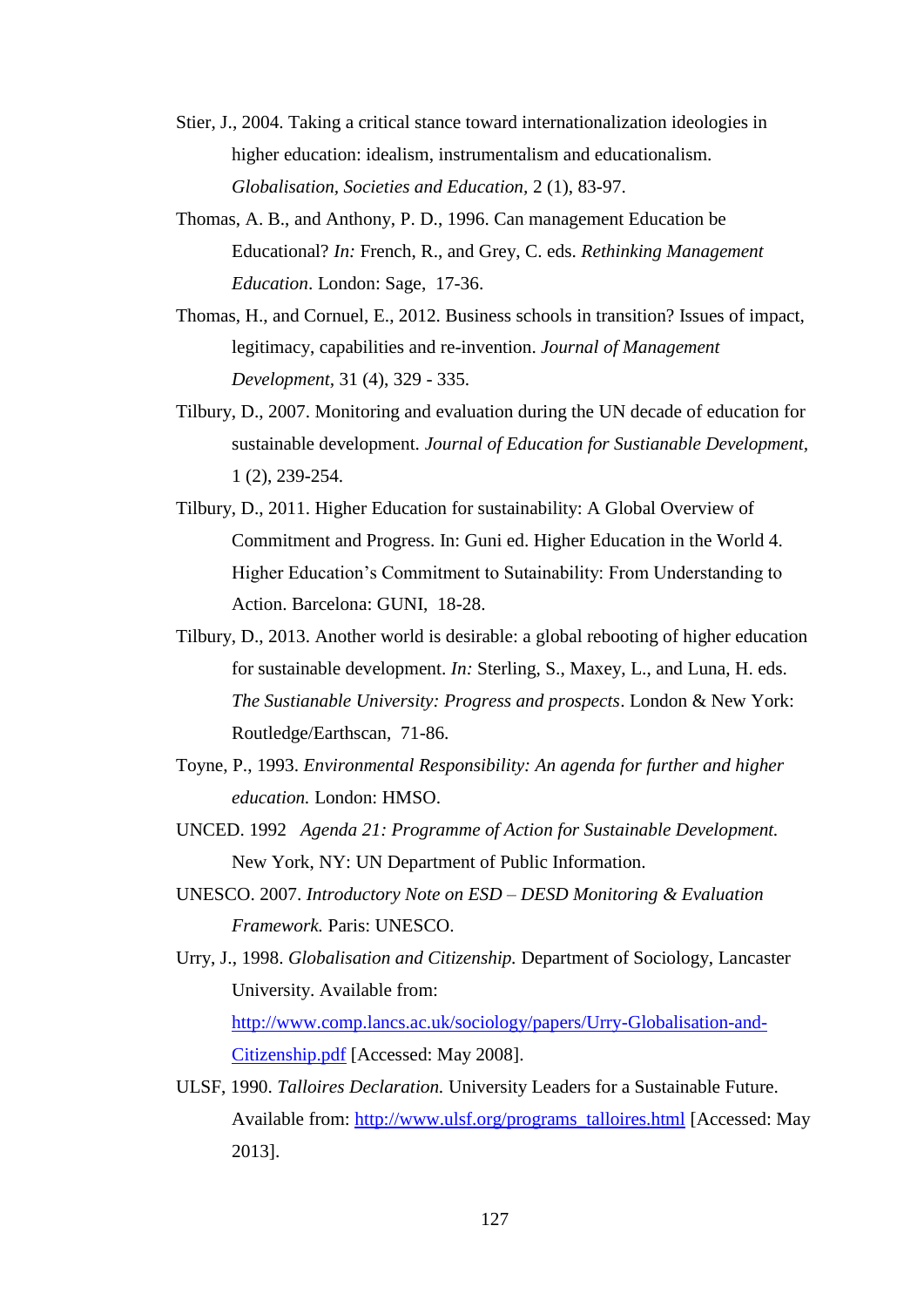- Van Maanen, M., 1977. Linking ways of knowing with ways of being practical. *Curriculum Inquiry,* 6, 205-228.
- Vare, P., and Scott, W., 2007. Learning for a change: exploring the relationship between education and sustainable development. *Journal of Education for Sustainable Development,* 1 (2), 191-198.
- Varghese, N. V., 2008. *Globalization of Higher Education and cross-border student mobility.* Paris: UNESCO, International Institute for Educational Planning.
- Wade, R., 2008a. Education for sustainability: Challenges and opportunities. *Policy & Practice: A Development Education Review,* 6 (Spring 2008), 30-48.
- Wade, R., 2008b. Journeys around Education for Sustainability: Mapping the Terrain. *In:* Parker, J., and Wade, D. eds. *Journeys around Education for Sustainability*. London: London South Bank University, 5-32.
- Walby, S., 1986. *Patriarchy at Work.* Oxford: Polity.
- Wals, A. E. J., 2012. *Shaping the Education of Tomorrow: 2012 Full-Length Report on the UN Decade of Education for Sustainable Development.* Paris: UNESCO, DESD Monitoring and Evaluation.
- Wals, A. E. J., and Blewitt, J., 2010. Third-wave Sustainability in Higher Education: Some (Inter)national Trends and Developments. *In:* Jones, P., Selby, D., and Sterling, S. eds. *Sustainability: Perspectives and Practice Across Higher Education*. London: Earthscan, 55-74.
- WCED. 1987. *Our Common Future, World Commission on Environment and Development.* Oxford: Oxford University Press.
- Welsh Government. 2006. *Education for Sustainable Development and Global Citizenship: A Strategy for Action, DELLS Information Document No: 017- 06.* Cardiff, Wales: Welsh Assembly Government.
- Welsh Government. 2008. *Education for Sustainable Development and Global Citizenship: A Strategy for Action – Updates (January 2008).* Cardiff, Wales: Welsh Assembly Government.
- White, R., M., 2013. Sustainability research: a novel mode of knowledge generation to explore alternative ways for people and planet. *In:* Sterling, S., Maxey, L., and Luna, H. eds. *The Sustainable University: Progress and prospects*. London & New York: Routledge/Earthscan, 168-191.
- Williams, C. C., and Millington, A. C., 2004. The diverse and contested meanings of sustainable development. Geographical Journal, 170 (2), 99-104.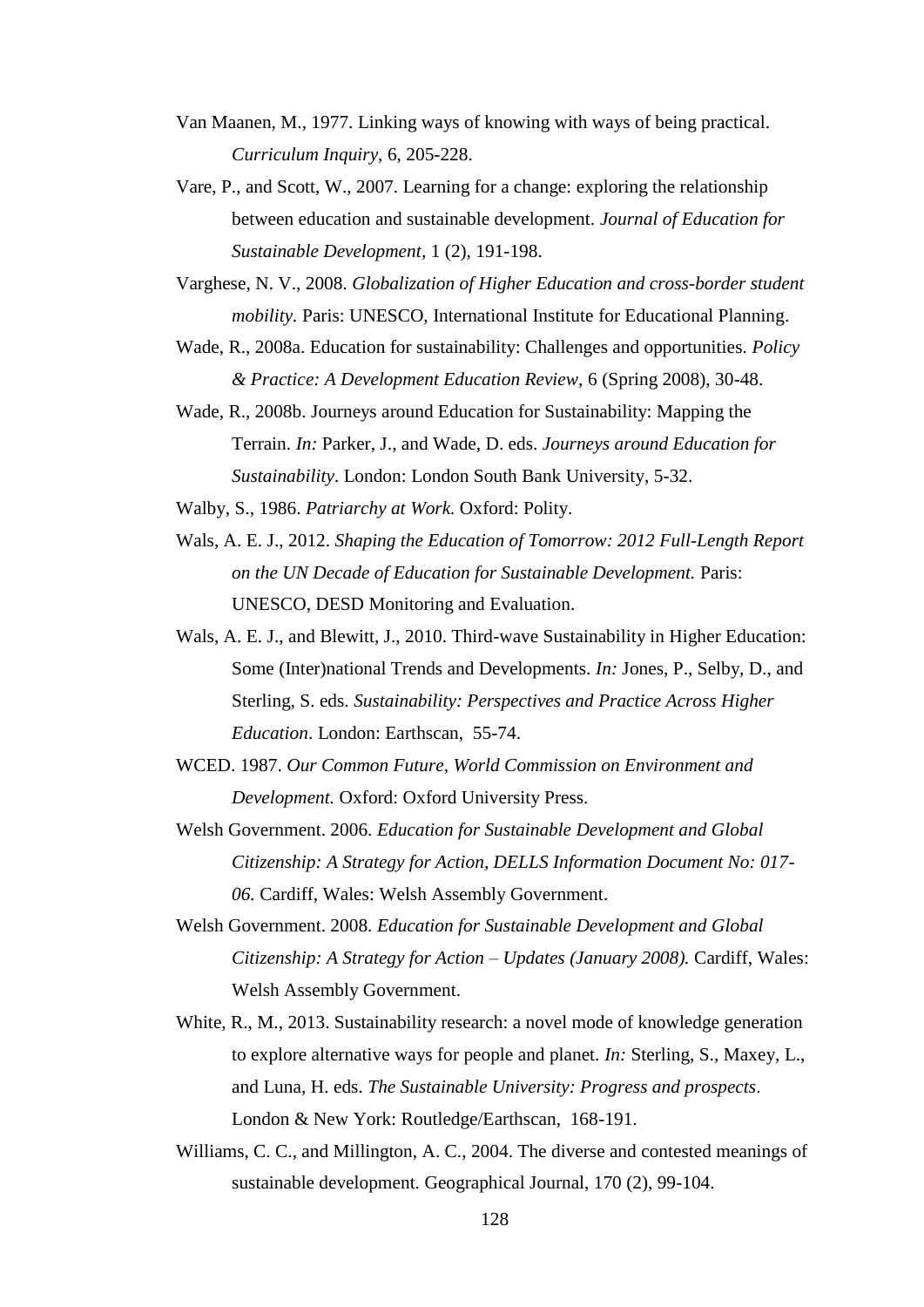- Winter, J., Cotton, C., and Grant, V., 2012. Experiencing Transformation in Sustainability: A Student Perspective. *In:* Leal Filho, W. ed. *Sustainable Development at Universities: New Horizons*. Frankfurt: Peter Lang, 85-95.
- Wittgenstein, L., 1958. *Philosophical Investigations, translated by G.E.M. Anscombe, Second Edition.* Oxford: Basil Blackwell.
- Yukl, G., 2006. *Leadership in Organisations.* Upper Saddle River: Person/Prentice Hall.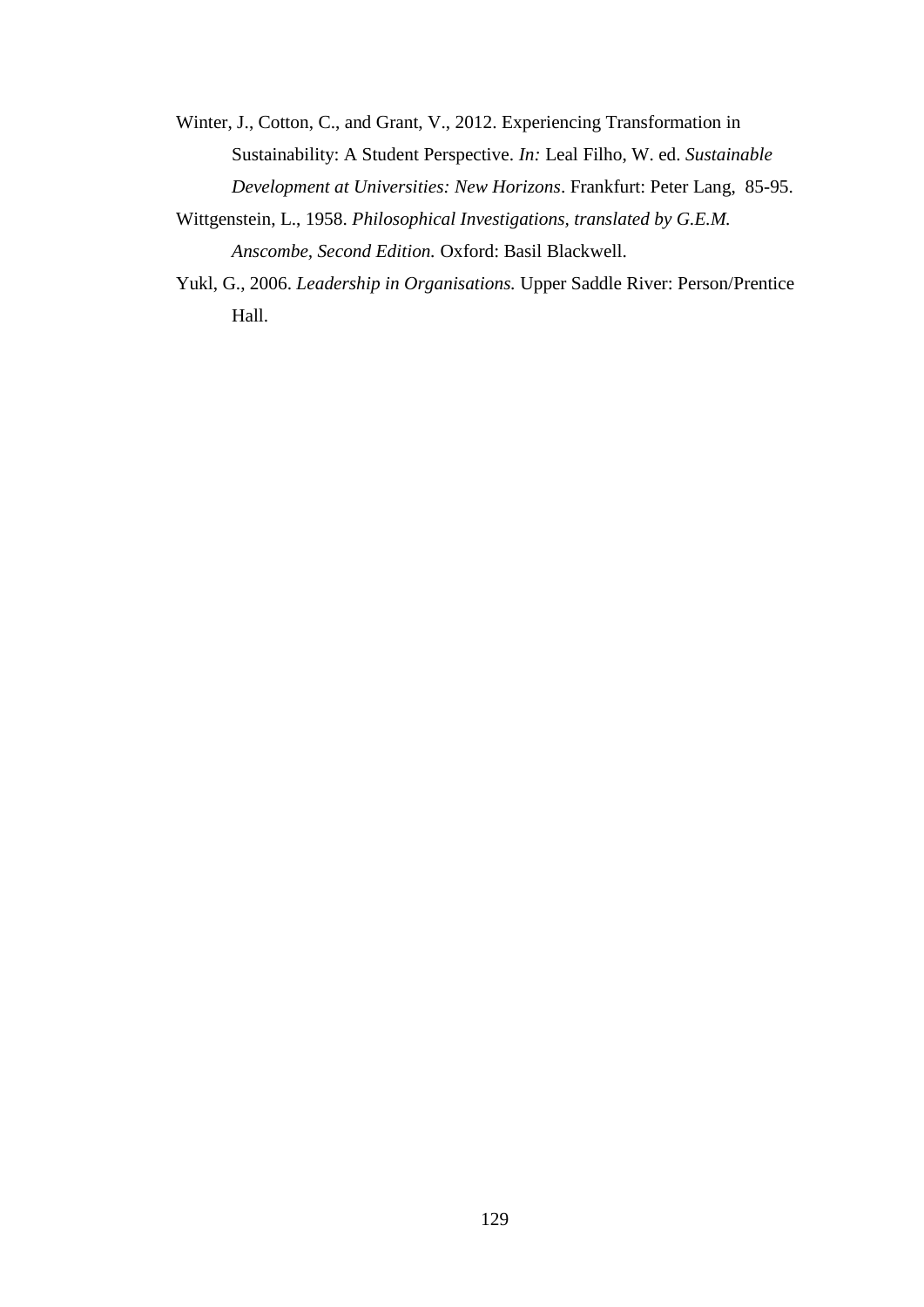## **Abbreviations**

ABS Association of Business Schools AGR Association of Graduate Recruiter AUT Association of University Teachers BU Bournemouth University CEE Council for Environmental Education CIHE Council for Industry and Higher Education DEA Development Education Association DE Development Education DEC Development Education Centre DEED Development Education in Dorset DfES Department for Education & Skills DfID Department for International Development DPLT Development Programme for Directors of Learning and Teaching EE Environmental Education ESD Education for Sustainable Development EfS Education for Sustainable Development ERASMUS European Region Action Scheme for the Mobility of University Student GC Global Citizenship GP Global Perspectives HEA Higher Education Academy HEFCE Higher Education Funding Council HEFCW Higher Education Funding Council for Wales LF Leadership Foundation LFF Leadership Foundation Fellowship LGMF Leadership Governance and Management Fund PESTLE Political, Economic, Social, Technological, Legal, Environmental SD Sustainable Development SWOT Strengths, Weaknesses, Opportunities and Threats UNCED United Nations Conference on Environment and Development UNDP United Nations Development Programme UNESCO United Nations Scientific and Cultural Organisation WCED World Commission on Environment and Development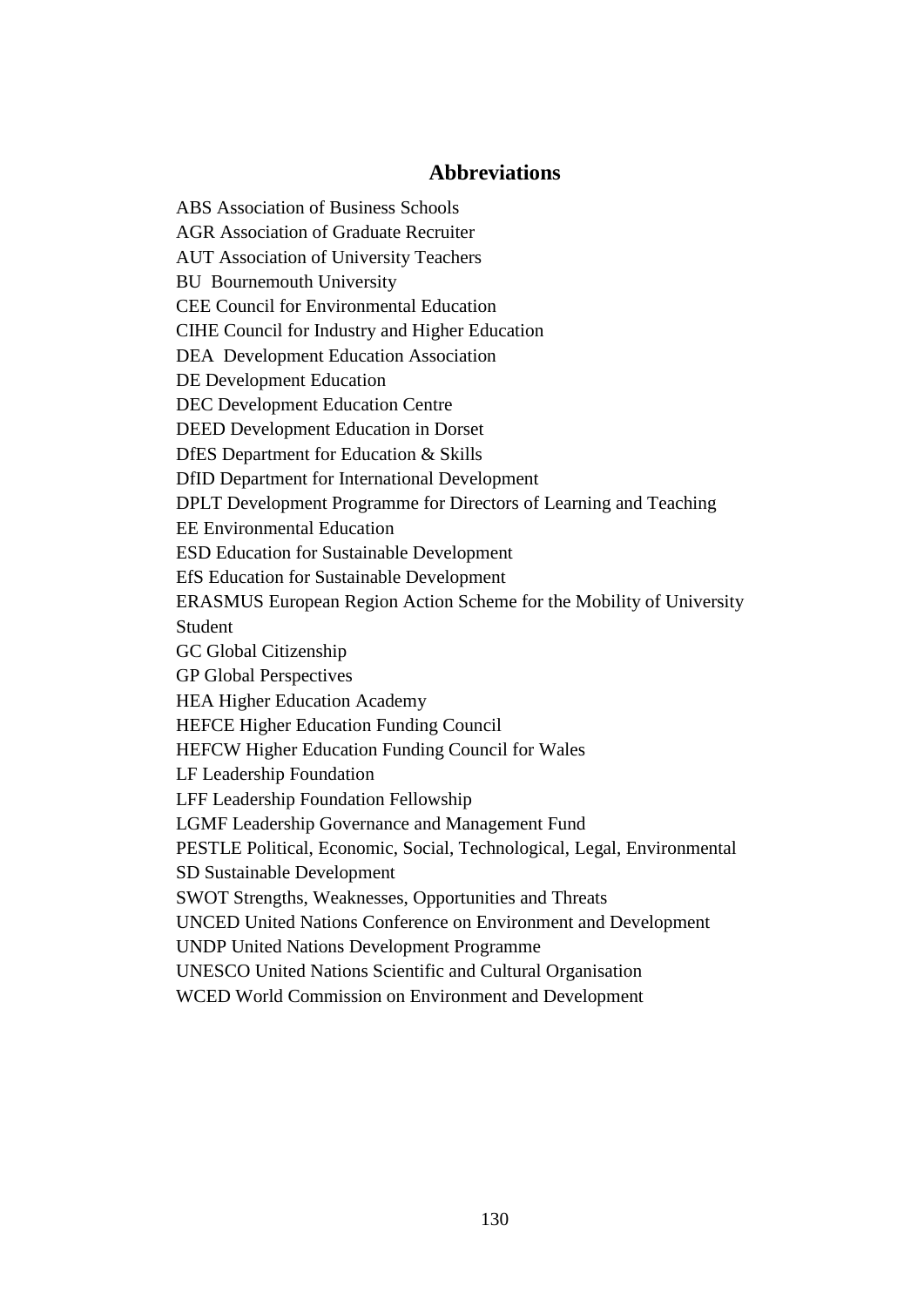## **Appendix 1:**

## **Statement of author's contribution to co-authored publications; letters from coauthors**

Where publications have been co-authored the approximate contribution of authors (in order of names) is shown below. Signed letters to confirm the nature of contribution are also included (from co-authors) where possible. In one case (Submission One) the co-author is deceased so confirmation has been sought from a colleague who was familiar with the work at the time. In another case (Submission Five) confirmation has been sought from the former CEO of the DEA (now Think Global).

Submission One. Shiel, C., & Bunney, A., 2002. Contribution 80:20

Submission Two. Shiel, C., & Jones, D., 2003. Contribution 90:10

Submission Three. Shiel, C., & Jones, D., 2004. Contribution 90:10

Submission Four. Shiel C., Williams, A., and Mann, S., 2005. Contribution 80:10:10

Submission Five. Bourn D., McKenzie, A., & Shiel, C., 2006. eds. Sole author of extracts and 'ways forward' – contributed equally to overall publication – see letter from Dr. D. Bourn.

Submission Nine i. Shiel, C. 2008c. Introduction. In: Shiel, C., & McKenzie, A. eds. Sole author of Introduction and leader of entire publication – see letter from H. Shah (former CEO) of DEA.

Submission Nine ii. Petford, N., & Shiel, C., 2008. Contribution 25: 75

Submission Twelve. Bourne, D., & Shiel, C., 2009. Contribution 50/50

Submission Fourteen. Shiel, C., and Paço, A., 2012. Contribution 60/40